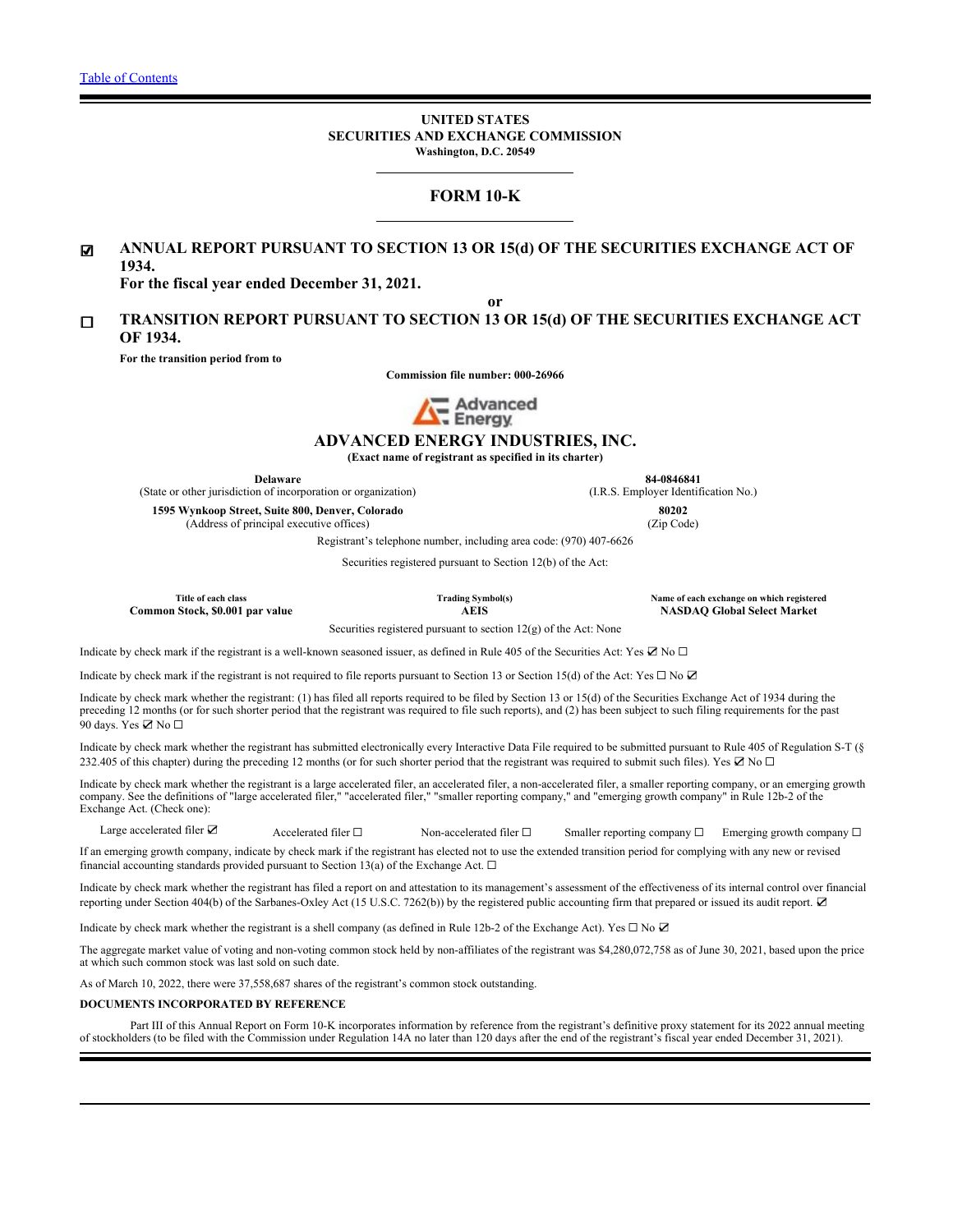# **ADVANCED ENERGY INDUSTRIES, INC. FORM 10-K TABLE OF CONTENTS**

<span id="page-1-0"></span>

|                     | <b>PARTI</b>                                                                                                           | $\overline{4}$ |
|---------------------|------------------------------------------------------------------------------------------------------------------------|----------------|
| ITEM 1.             | <b>BUSINESS</b>                                                                                                        | 4              |
|                     | <b>ITEM 1A. RISK FACTORS</b>                                                                                           | 13             |
|                     | ITEM 1B. UNRESOLVED STAFF COMMENTS                                                                                     | 27             |
| ITEM 2.             | <b>PROPERTIES</b>                                                                                                      | 27             |
| ITEM 3.             | <b>LEGAL PROCEEDINGS</b>                                                                                               | 28             |
| ITEM 4.             | <b>MINE SAFETY DISCLOSURES</b>                                                                                         | 28             |
|                     | <b>PART II</b>                                                                                                         | 28             |
| ITEM 5.             | MARKET FOR REGISTRANT'S COMMON EQUITY, RELATED STOCKHOLDER MATTERS AND ISSUER<br><b>PURCHASES OF EQUITY SECURITIES</b> | 28             |
| <b>ITEM 6.</b>      | <b>RESERVED</b>                                                                                                        | 30             |
| ITEM 7.             | MANAGEMENT'S DISCUSSION AND ANALYSIS OF FINANCIAL CONDITION AND RESULTS OF OPERATIONS                                  | 31             |
| ITEM 7A.            | <b>QUANTITATIVE AND QUALITATIVE DISCLOSURES ABOUT MARKET RISK</b>                                                      | 45             |
| ITEM 8.             | FINANCIAL STATEMENTS AND SUPPLEMENTARY DATA                                                                            | 47             |
| ITEM <sub>9</sub> . | CHANGES IN AND DISAGREEMENTS WITH ACCOUNTANTS ON ACCOUNTING AND FINANCIAL DISCLOSURE                                   | 84             |
| ITEM 9A.            | <b>CONTROLS AND PROCEDURES</b>                                                                                         | 84             |
| ITEM 9B.            | <b>OTHER INFORMATION</b>                                                                                               | 86             |
| ITEM 9C.            | DISCLOSURE REGARDING FOREIGN JURISDICTIONS THAT PREVENT INSPECTIONS                                                    | 86             |
|                     | <b>PART III</b>                                                                                                        | 86             |
| ITEM 10.            | DIRECTORS, EXECUTIVE OFFICERS, AND CORPORATE GOVERNANCE                                                                | 86             |
| <b>ITEM 11.</b>     | <b>EXECUTIVE COMPENSATION</b>                                                                                          | 87             |
| <b>ITEM 12.</b>     | SECURITY OWNERSHIP OF CERTAIN BENEFICIAL OWNERS AND MANAGEMENT AND RELATED<br><b>STOCKHOLDER MATTERS</b>               | 87             |
| <b>ITEM 13.</b>     | <b>CERTAIN RELATIONSHIPS AND RELATED TRANSACTIONS, AND DIRECTOR INDEPENDENCE</b>                                       | 87             |
| ITEM 14.            | PRINCIPAL ACCOUNTING FEES AND SERVICES                                                                                 | 87             |
|                     | <b>PART IV</b>                                                                                                         | 87             |
| ITEM 15.            | <b>EXHIBITS, FINANCIAL STATEMENT SCHEDULES</b>                                                                         | 87             |
| <b>ITEM 16.</b>     | <b>FORM 10-K SUMMARY</b>                                                                                               | 92             |
|                     | <b>SIGNATURES</b>                                                                                                      | 93             |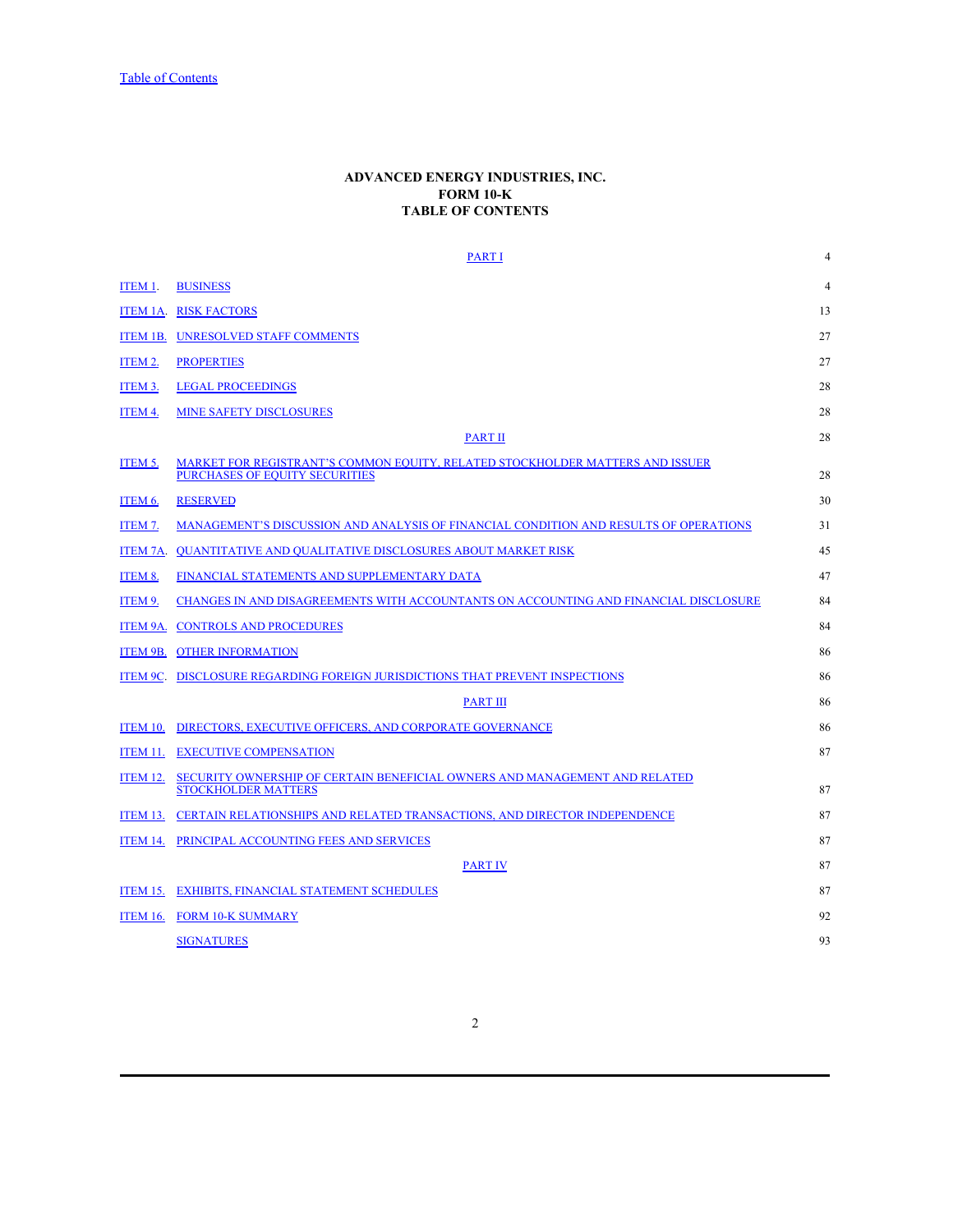#### **Special Note Regarding Forward-Looking Statements**

This Annual Report on Form 10-K includes or incorporates by reference "forward-looking statements" within the meanings of Section 27A of the Securities Act of 1933, as amended, and Section 21E of the Securities Exchange Act of 1934, as amended. All statements contained or incorporated by reference in this Annual Report on Form 10-K, other than statements of historical fact, are "forward-looking statements." For example, statements relating to our beliefs, expectations, plans, projections, forecasts, goals, and estimates are forward-looking statements, as are statements that specified actions, conditions, or circumstances will continue or change. Forward-looking statements involve risks and uncertainties. In some cases, forwardlooking statements can be identified by the inclusion of words such as "believe," "expect," "plan," "anticipate," "estimate," "may," "might," "could," "should," "will," "continue," "intend," "goal," and similar words.

Some of the forward-looking statements in this Annual Report on Form 10-K are, or reflect, our expectations or projections relating to:

- our future sales, including backlog orders;
- our ability to be successful in the design win process with our customers;
- our future gross profit;
- our competition;
- market acceptance of, and demand for, our products;
- the fair value of our assets and financial instruments;
- research and development expenses;
- selling, general, and administrative expenses;
- sufficiency and availability of materials;
- sufficiency and availability of capital resources;
- capital expenditures;
- our production and factory strategy;
- our share repurchase program;
- our tax assets and liabilities;
- our other commitments and contingent liabilities;
- adequacy of our reserve for excess and obsolete inventory;
- adequacy of our warranty reserves;
- our estimates of the fair value of assets acquired;
- restructuring activities and expenses;
- the impact of changes in interest rates or inflation
- unanticipated costs in fulfilling our warranty obligations for solar inverters;
- the integration of our acquisitions;
- general global political and economic conditions; and
- industry trends.

Our actual results could differ materially from those projected or assumed in our forward-looking statements because forward-looking statements by their nature are subject to risks and uncertainties. Factors that could contribute to these differences or prove our forward-looking statements, by hindsight, to be overly optimistic or unachievable include the factors described in Item 1A "Risk Factors." Other factors might also contribute to the differences between our forward-looking statements and our actual results. We assume no obligation to update any forward-looking statement or the reasons why our actual results might differ.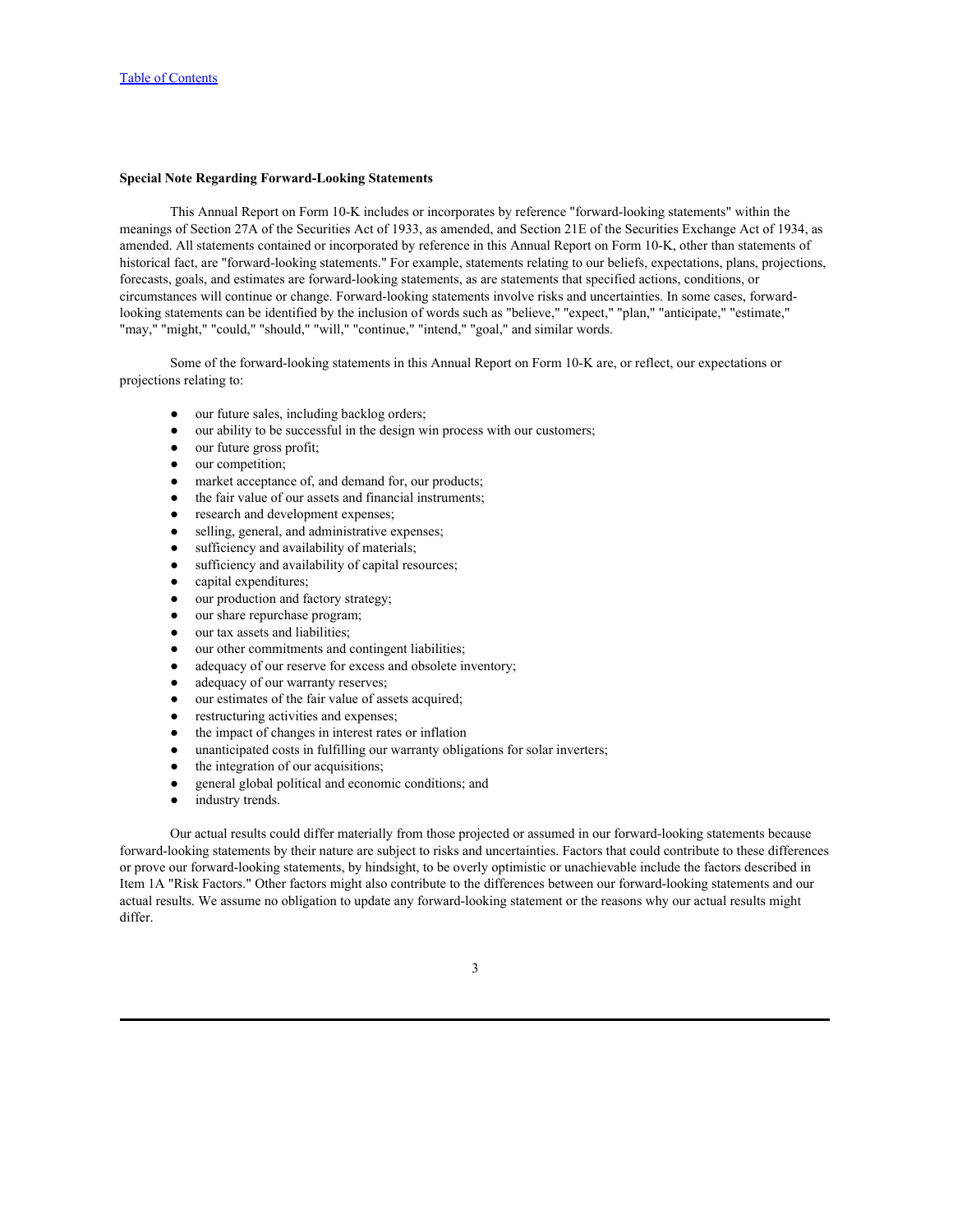## **Market and Industry Data**

The market and industry data used in this Annual Report on Form 10-K are based on independent industry publications, customers, trade or business organizations, reports by market research firms and other published statistical information from third parties, as well as information based on management's good faith estimates, which we derive from our review of internal information and independent sources. Although we believe these sources to be reliable, we have not independently verified the accuracy or completeness of the information.

## <span id="page-3-0"></span>**PART I**

*Unless the context otherwise requires, as used in this Form 10-K, references to "Advanced Energy," "the Company," "we," "us" or "our" refer to Advanced Energy Industries, Inc. and its consolidated subsidiaries.*

# <span id="page-3-1"></span>**ITEM 1. BUSINESS**

#### **Overview Overview** *COVERS <b>COVERS*

Advanced Energy provides highly engineered, mission-critical, precision power conversion, measurement, and control solutions to our global customers. We design, manufacture, sell, and support precision power products that transform, refine, and modify the raw electrical power coming from either the utility or the building facility and convert it into various types of highly controllable, usable power that is predictable, repeatable, and customizable to meet the necessary requirements for powering a wide range of complex equipment. Our power solutions enable innovation in complex semiconductor and thin film plasma processes such as dry etch, strip and deposition, high and low voltage applications such as semiconductor process control, data center computing, networking, telecommunication, medical equipment, life science applications, industrial technology and production, scientific instruments, clean technology production, advanced material production and temperature-critical thermal. We also supply related sensing, controls, and instrumentation products for advanced measurement and calibration of radio frequency ("RF") power and temperature, and electrostatic instrumentation products for test and measurement applications. Our network of global service support centers provides a recurring revenue opportunity as we offer repair services, conversions, upgrades, refurbishments, and used equipment to companies using our products.

Our products are sold into the Semiconductor Equipment, Industrial and Medical, Data Center Computing, and Telecom and Networking markets, and we provide revenue data by market vertical to enable tracking of trends. Advanced Energy is organized on a global, functional basis and operates in a single segment structure for power electronics conversion products.

At the beginning of 2020 we saw the spread of COVID-19, which grew into a global pandemic. Our focus on providing a healthy and safe working environment for our employees led to intermittent shutdowns of our manufacturing facilities to implement new health and safety protocols and additional investments to comply with government guidelines. During 2020 and 2021 there were periods when some of our manufacturing facilities were not operating or were operating at reduced capacity due to government mandates to restrict travel, maintain social distancing, and implement health and safety procedures. Additionally, during 2021, ongoing restrictions related to COVID-19 and disruptions in an already challenged global supply chain limited the availability of certain materials, parts, subcomponents, and subassemblies needed for production, impacting our ability to ship product to meet customer demand and contributing to increased backlog. The shortage of critical components was caused in part by the pandemic-driven rise in consumer demand for technology goods, increased demand for electronic components used in a wide variety of industries, logistics-related disruptions in shipping, capacity limitations at some suppliers due to COVID-19, its variants, labor shortages, and other factors. We expect the challenges associated with this environment to continue into 2022.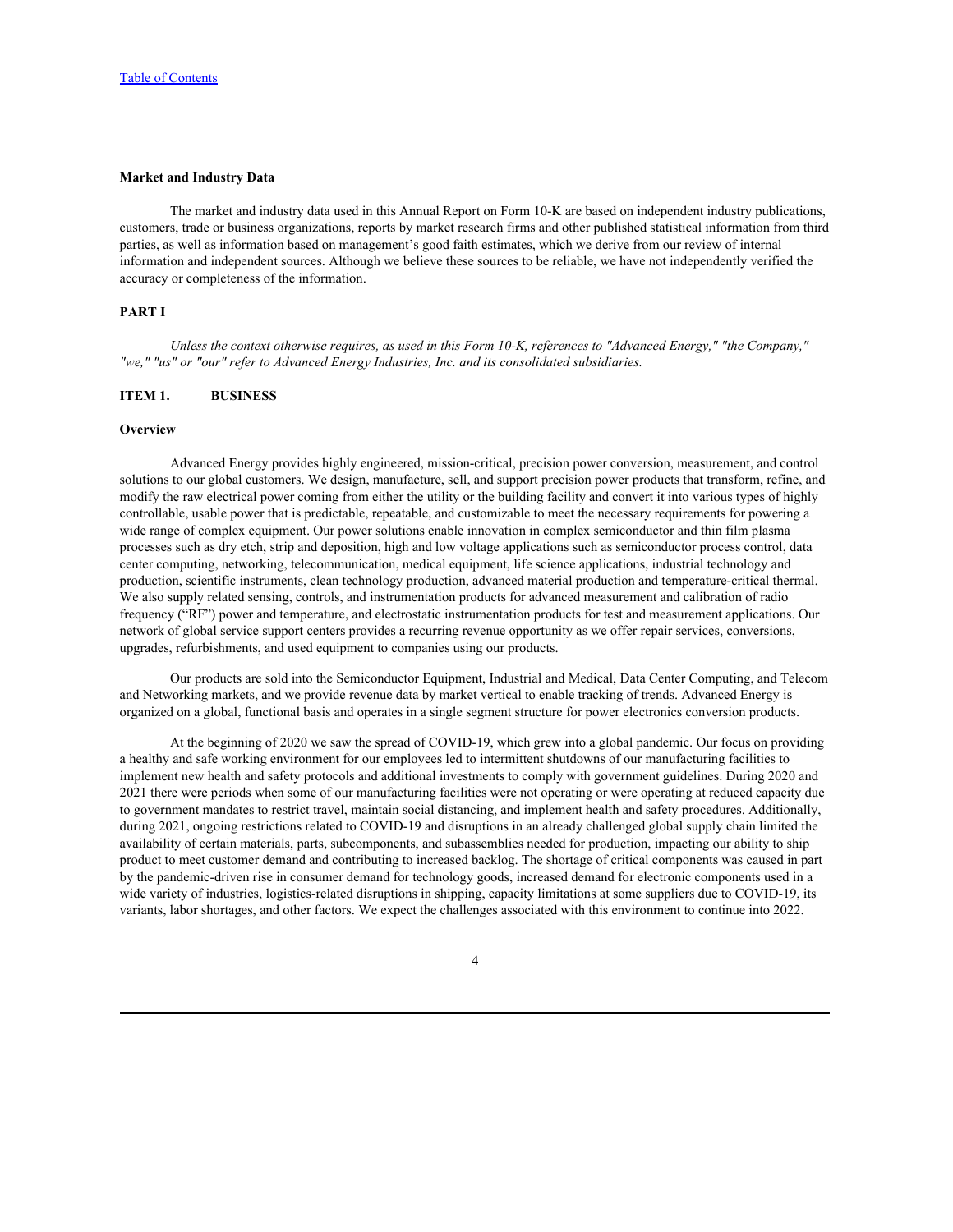Although COVID-19 impacted our revenues and manufacturing efficiency over the last two years, COVID-19 has not materially impacted our liquidity, our ability to access capital, our ability to comply with our debt covenants or the fair value of our assets. Additionally, we believe the accommodations we have made to our work environment, including employees utilizing work-from-home arrangements where necessary, will not impact our ability to maintain effective internal controls over financial reporting.

Looking forward, we expect that customer demand in 2022 will remain strong across our served markets; however, our ability to procure critical components to meet our customers' needs will continue to be limited by the ongoing constraints in the global supply chain. These supply constraints have led to longer lead times in procuring materials and subcomponents and, in some cases, higher costs and inventory level requirements. We have implemented measures to improve supply of critical materials and components and to mitigate the impact of higher input costs and believe that our higher levels of inventory are well matched to meet our shippable customer demand. However, it is not clear how long this supply chain condition will continue, how quickly it may recover, or the extent to which our mitigating actions will be able to improve supply or to compensate for our higher costs. As such, our forward-looking projections of revenues, earnings, and cash flow may be adversely impacted if the situation continues or further deteriorates. Please see the information under the caption "Risk Factors" in Item 1A of this Annual Report on Form 10-K for additional discussion on the potential impacts of the ongoing constraints in the global supply chain and COVID-19 to the future operations of our business.

We incorporated in Colorado in 1981 and reincorporated in Delaware in 1995. Our executive offices are located at 1595 Wynkoop Street, Suite 800, Denver, Colorado 80202, and our telephone number is (970) 407-6555.

## *Recent Acquisitions*

On June 1, 2021, we acquired 100% of the issued and outstanding shares of capital stock of TEGAM, Inc., which is based in Geneva, Ohio. This acquisition added metrology and calibration instrumentation to Advanced Energy's RF process power solutions in our Semiconductor and Industrial and Medical markets.

On December 31, 2020, we acquired 100% of the issued and outstanding shares of capital stock of Versatile Power, Inc., which is based in Campbell, California. This acquisition added RF and programmable power supplies for medical and industrial applications to our product portfolio and further expands our presence in the medical market by adding proven technologies, deep customer relationships, expertise in medical design, and a medical-certified manufacturing center.

In September 2019, we completed the acquisition of Artesyn Embedded Technologies, Inc.'s embedded power business ("Artesyn"), which was one of the world's largest providers of highly engineered, application-specific AC-DC and DC-DC power supplies for demanding applications. This acquisition diversified our product portfolio and gave us access to attractive growth markets, including data centers (including hyperscale), telecom infrastructure in next generation 5G networks, embedded industrial power applications and medical diagnostic and treatment applications.

For additional information, see *Note 2. Acquisitions* in Part II, Item 8 "Financial Statements and Supplementary Data."

#### **Products and Services**

## *PRODUCTS*

Our precision power products and solutions are designed to enable new process technologies, improve productivity, lower the cost of ownership, and provide critical power capabilities for our customers. These products are designed to meet our customers' demanding requirements in efficiency, flexibility, performance, and reliability. We also provide repair and maintenance services for our products.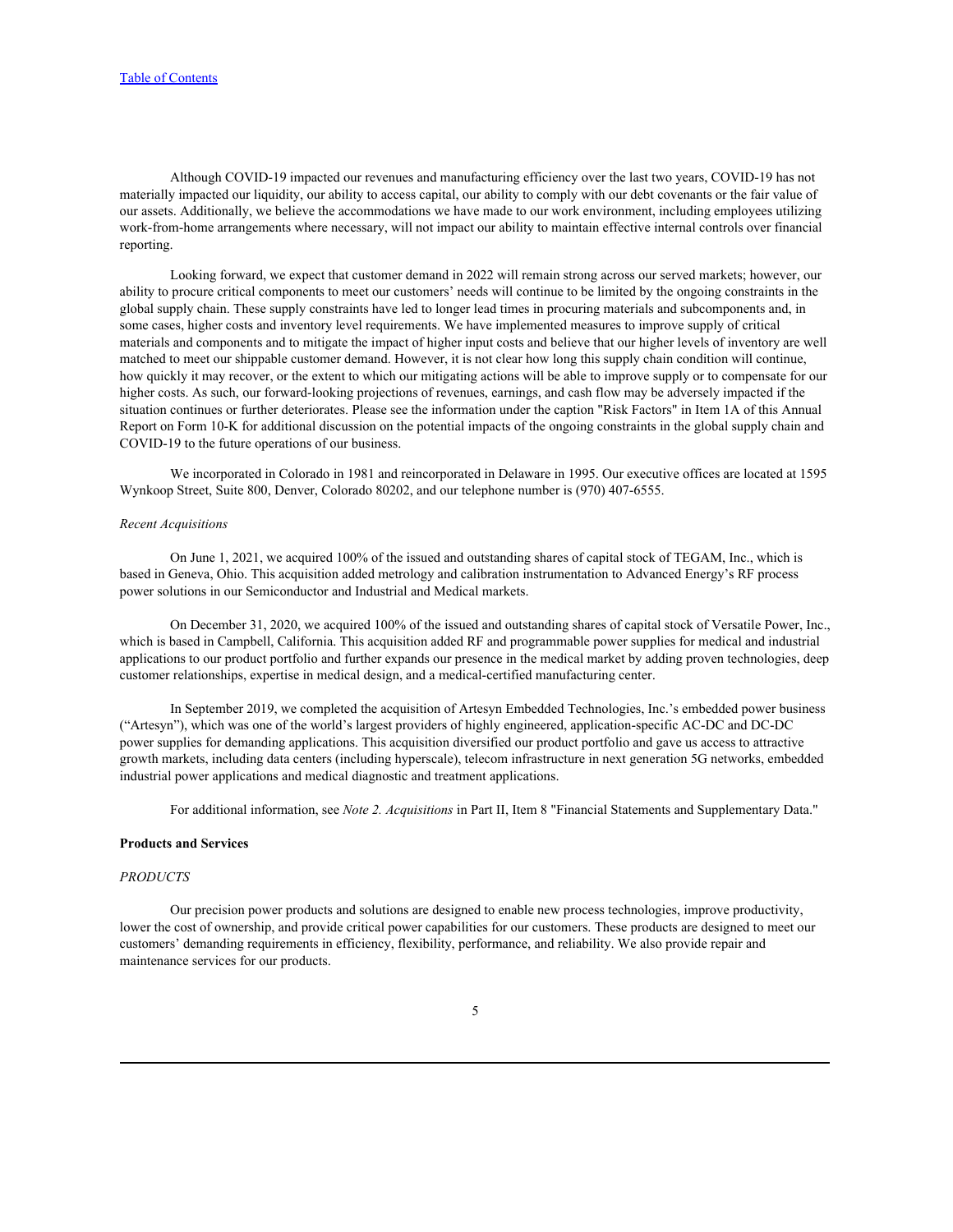We principally serve global original equipment manufacturers ("OEM") and end customers in a wide range of semiconductor and industrial technology applications with a broad range of advanced and embedded power products. Our advanced power products include plasma power solutions, high voltage power systems, power control modules, temperature and other sensing solutions that are designed to deliver precise power, control and measurement of processes used in a diverse set of applications in semiconductor device manufacturing, thin film deposition of advanced materials, thermal power control, and instrumentation. Our embedded power products include a wide range of high and low voltage, AC-DC, DC-DC, and board mounted power ("BMP") solutions designed to provide stable and efficient power in mission critical applications across a variety of industrial technology applications such as telecommunication and networking equipment, data center servers and storage systems, medical equipment, robotics, motion control and test and measurement equipment.

Our plasma power solutions include RF power supplies, RF matching networks, RF instrumentation, direct current ("DC") power systems, pulsed DC power systems, low frequency alternating current ("AC") power systems, and remote plasma sources for reactive gas applications. These solutions are used in a wide range of thin film processes across multiple semiconductor applications, including plasma-based dry etch, dry strip, atomic layer etch, atomic layer deposition, chemical vapor deposition, physical vapor deposition, electro-chemical deposition, and ion implementation. In addition, these solutions are used in the processing of advanced materials in adjacent industries such as flat panel display, solar cell manufacturing, architectural glass coating, thin film coating, optical coating, and hard coatings.

Our power control modules and thermal instrumentation products are used in the semiconductor and adjacent industries, in which time-temperature cycles affect material properties, productivity, and yield. These products are used in processes such as rapid thermal processing, chemical vapor deposition, epitaxy, and crystal growing, which require non-contact temperature measurement. They are also used in many industrial production applications for chemical processing, the manufacturing of metal, carbon fiber, and glass, as well as numerous other industrial power applications.

Our RF power, micro-ohm, and temperature metrology instruments and calibration systems are used to make critical measurements and calibrate customer hardware with speed and high accuracy in a wide range of applications, such as semiconductor manufacturing, medical, aerospace, and food processing industries.

Our embedded power products are designed to maximize energy conversion efficiency, minimize physical sizes, and to meet a variety of standards, such as IEC 60601-1 for medical equipment or IEC 60950-1 for information technology equipment. Our lower power RF power supplies are designed into medical and surgical equipment for a range of therapeutic applications. Our low-voltage AC-DC and DC-DC power supplies are used in a wide variety of end markets such as data center computing, telecom, networking, medical equipment, and broad industrial electronics. These products feature industry leading efficiency and density, to maximize performance, lower energy costs, and minimize the form factor. These products target applications where energy usage is high, such as data centers, but also applications that require a highly reliable and rugged design for use in demanding climate conditions, such as a wireless cellular tower.

Our high and lower voltage DC-DC products are designed to meet the demanding requirements of OEMs worldwide. Our DC-DC solutions and custom-built power conversion products offer high and low voltage topology, providing wide input and output operating ranges while retaining excellent stability and efficiencies ranging from benchtop and rackmount systems to micro-size printed circuit board mount modules. The high voltage power systems and high voltage DC-DC products target applications including semiconductor wafer processing and metrology, electrostatic clamping of substrates, scientific instrumentation, mass spectrometry, and x-ray systems for industrial and analytical applications. The low voltage DC-DC board mounted solutions are designed for a wide range of industrial applications such as healthcare, telecommunications, test and measurement, instrumentation, industrial equipment and distributed power in server and storage systems. Our programmable DC power supplies provide accurate power delivery and measurement for use in a wide range of test and measurement as well as scientific research applications.

PowerInsight, our big data analytics solution, transforms the data acquired from our power delivery systems into useable insights, through a combination of enhanced data sets and advanced analytics. These capabilities allow our customers to maximize performance, reduce costs and improve yield in their manufacturing processes.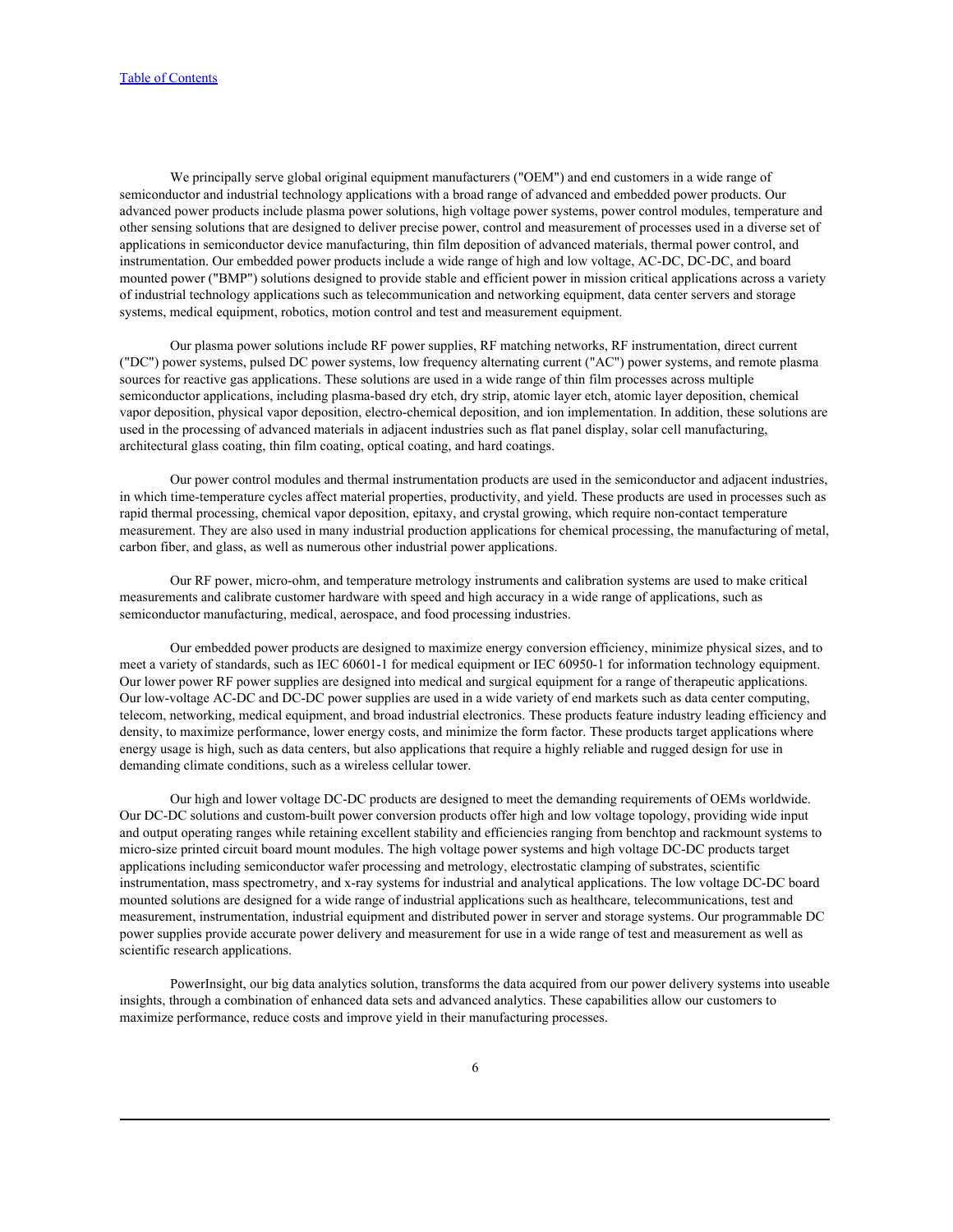## *GLOBAL SUPPORT*

Our global support services group offers in-warranty and out-of-warranty repair services in the regions in which we operate, providing us with revenue opportunities from repair, upgrades and retrofit offerings to our installed base. Our customers wish to lower the cost of ownership of their capital equipment and are increasingly sensitive to the significant costs of system downtime. They expect suppliers to offer comprehensive local repair service and customer support. In addition to product repairs our customers look for upgrade and retrofit offerings to extend the useable life of their capital equipment for additional technology generations. To meet these market requirements, we maintain a worldwide support organization in ten countries, including the United States ("U.S."), the People's Republic of China ("PRC"), Japan, Korea, Taiwan, Germany, Ireland, Singapore, Israel, and Great Britain. Support services include warranty and non-warranty repair services, upgrades, and refurbishments on the products we sell.

As of December 31, 2015, we discontinued the production, engineering, and sales of our solar inverter product line, which represented a strategic shift in our business. As such, all inverter revenues, costs, assets, and liabilities are reported in Discontinued Operations for all periods presented herein. However, extended warranties historically sold and reflected as deferred revenue on our Consolidated Balance Sheets, represent future revenue and service costs to be incurred by our global services group and are reflected as continuing operations for historical periods and future periods. In May 2019, we divested the U.S. central inverter repair and support business to Bold Renewables. See *Note 4. Disposed and Discontinued Operations* in Part II, Item 8 "Financial Statements and Supplementary Data."

# **Markets**

Our products compete in markets for high tech applications using capital equipment. The majority of our markets are not generally subject to significant seasonality; however, these markets are cyclical due to changes in customers' manufacturing capacity requirements and spending, which depend in part on capacity utilization, demand for customers' products, inventory levels relative to demand, and access to affordable capital. Other factors, such as global economic and market conditions and technological advances in the applications we serve can also have an impact on our financial results, both positively and negatively. For more information related to the markets in which we compete and the current environment in those markets, see *Business Environment and Trends* in Part II, Item 7 "Management's Discussion and Analysis of Financial Condition and Results of Operations."

## *SEMICONDUCTOR EQUIPMENT MARKET*

Growth in the Semiconductor Equipment market is driven by increasing integrated circuit content across many industries, higher demand for processing and storage in advanced applications such as artificial intelligence, cloud computing, and autonomous vehicles, and the rapid adoption of advanced mobile connectivity solutions, such as 5G, which enhances existing and enables new wireless applications. To address the long-term growing demand for semiconductor devices, the industry continues to invest in production capacities for both leading-edge and trailing-edge nodes, logic devices, the latest memory devices including 3D-NAND, DRAM, and new emerging memories such as MRAM, and back-end test and advanced wafer-level packaging. The industry's transition to advanced technology nodes in logic and DRAM and to increased layers in 3D-NAND memory devices require an increased number of plasma-based etch and deposition process tools and higher content of our advanced power solutions per tool. As etching and deposition processes become more challenging due to increasing aspect ratios in advanced 3D devices, more advanced RF, and DC technologies are needed. We are meeting these challenges by providing a broader range of more complex RF and DC power solutions. Beyond etch and deposition processes, the growing complexity at the advanced nodes also drive a higher number of other processes across the wafer fab, including inspection, metrology, thermal, ion implantation, and semiconductor test, where Advanced Energy actively participates as a critical technology provider. In addition, our global support services group offers comprehensive local repair service, upgrade, and retrofit offerings to extend the useable life of our customers' capital equipment for additional technology generations. The acquisition of Artesyn in September 2019 expanded our reach within the Semiconductor Equipment market by adding a broad range of low voltage applications as well as back-end test and assembly equipment customers.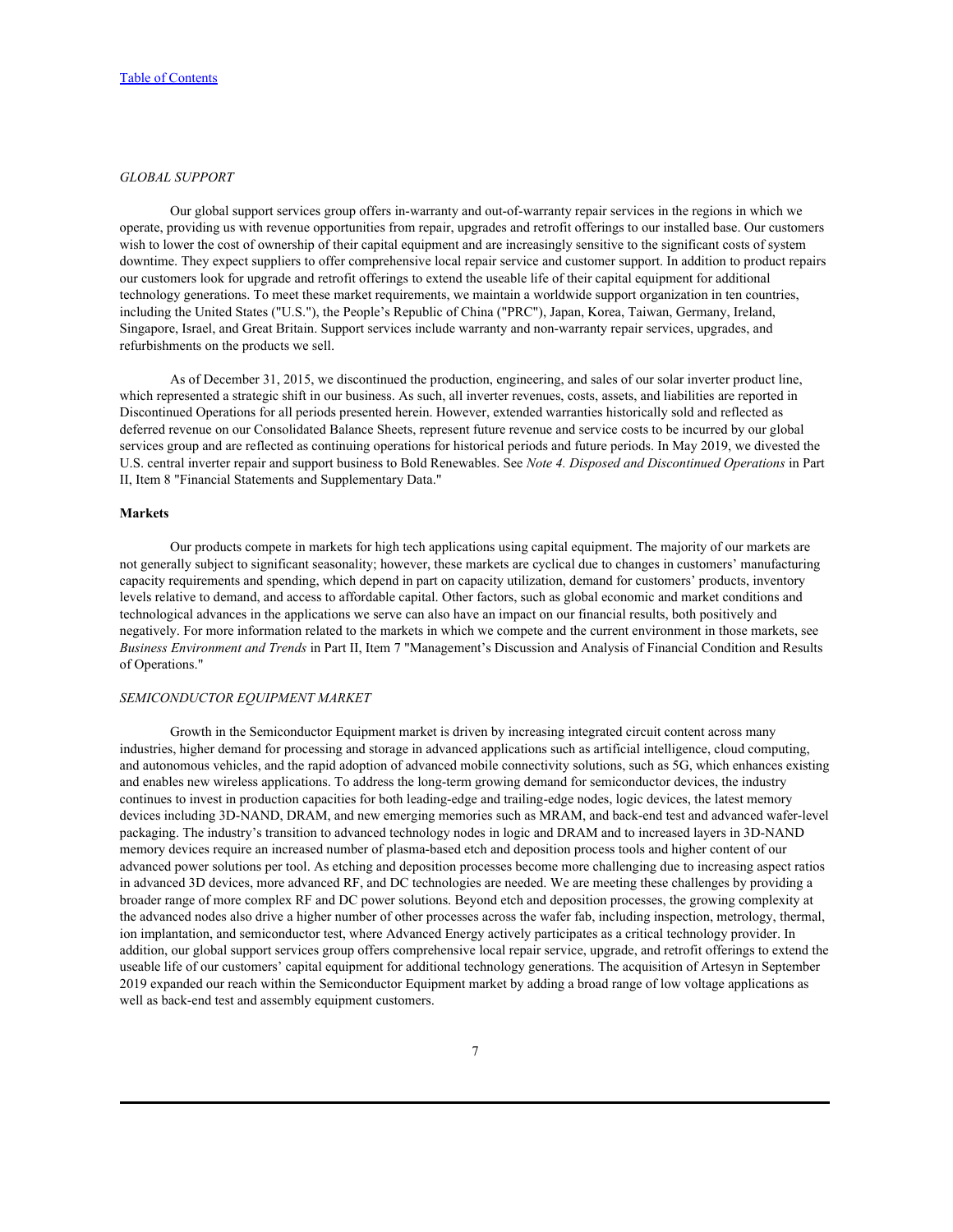# *INDUSTRIAL AND MEDICAL MARKET*

Customers in the Industrial and Medical market incorporate our advanced power, embedded power, and measurement products into a wide variety of equipment used in applications such as advanced material processing, industrial production, medical devices, life science equipment, scientific analytical instrumentation, clean technology production, and a variety of industrial technology applications such as robotics, horticulture, motor drives, and connected light-emitting diodes. The acquisition of Artesyn in September 2019 substantially expanded Advanced Energy's portfolio of products and opportunities in the Industrial and Medical market.

OEM customers design equipment utilizing our advanced material process power technologies in a variety of industrial production applications including glass coating, glass manufacturing, flat panel displays, photovoltaics solar cell manufacturing, and similar thin film manufacturing, including data storage and decorative, hard and optical coatings. These applications employ similar technologies to those used in the Semiconductor Equipment market to deposit films on non-semiconductor substrates. Our strategy around these applications is to leverage our thin film deposition technologies into an expanded set of new materials and applications in adjacent markets.

Advanced Energy also serves the Industrial and Medical market with mission-critical power components that deliver high reliability, precise, low noise or differentiated power to the equipment they serve. Examples of products sold into the Industrial and Medical market includes high voltage products for analytical instrumentation, medical equipment, low voltage power supplies used in applications for medical devices, test and measurement, medical lasers, scientific instrumentation and industrial equipment, and power control modules and thermal instrumentation products for material fabrication, processing, and treatment. Our gas monitoring products serve multiple applications in the energy market, air quality monitoring, and automobile emission monitoring and testing. Our strategy in the Industrial and Medical market is to grow and expand our addressable market both organically through our global distribution channels and through acquisitions of products and technologies that are complimentary and adjacent to our core power conversion applications.

# *DATA CENTER COMPUTING MARKET*

Following the acquisition of Artesyn in September 2019, Advanced Energy entered the Data Center Computing market with industry leading power conversion products and technologies, which we sell to original equipment manufacturers ("OEMs") and original design manufacturers ("ODMs") of data center server and storage systems, as well as cloud service providers and their partners. Driven by the growing adoption of cloud computing, market demand for server and storage equipment has shifted from enterprise on-premises computing to the data center, driving investments in data center infrastructure.

The data center industry has started to transition to 48 Volt infrastructure, where 48 Volt DC power replaces 12 Volt in server racks in order to improve overall power efficiency. Advanced Energy benefits from these trends by leading the industry in providing 48 V server power solutions to the data center industry. Further, demand for edge computing is growing, driven by the need for faster processing, lower latency, higher data security, and more reliability than traditional cloud computing. With its wide range of many unique configurations and requirements, edge computing creates additional opportunities for Advanced Energy. Lasty, the rapid growth and adoption of Artificial Intelligence and machine learning is driving accelerated demand for server and storage racks with increased power density and higher efficiency, which plays well to Advanced Energy's strengths. With a growing presence at both cloud service providers and industry leading data center server and storage vendors, we believe Advanced Energy is well positioned to continue to capitalize on the ongoing shift towards cloud computing.

# *TELECOM AND NETWORKING MARKET*

The acquisition of Artesyn in September 2019 provided Advanced Energy with a portfolio of products and technologies that are used across the Telecom and Networking market. Our customers include many leading vendors of wireless infrastructure equipment, telecommunication equipment and computer networking. The wireless telecom market continues to evolve with more advanced mobile standards. 5G wireless technology promises to drive substantial growth opportunities for the telecom industry as it enables new advanced applications such as autonomous vehicles and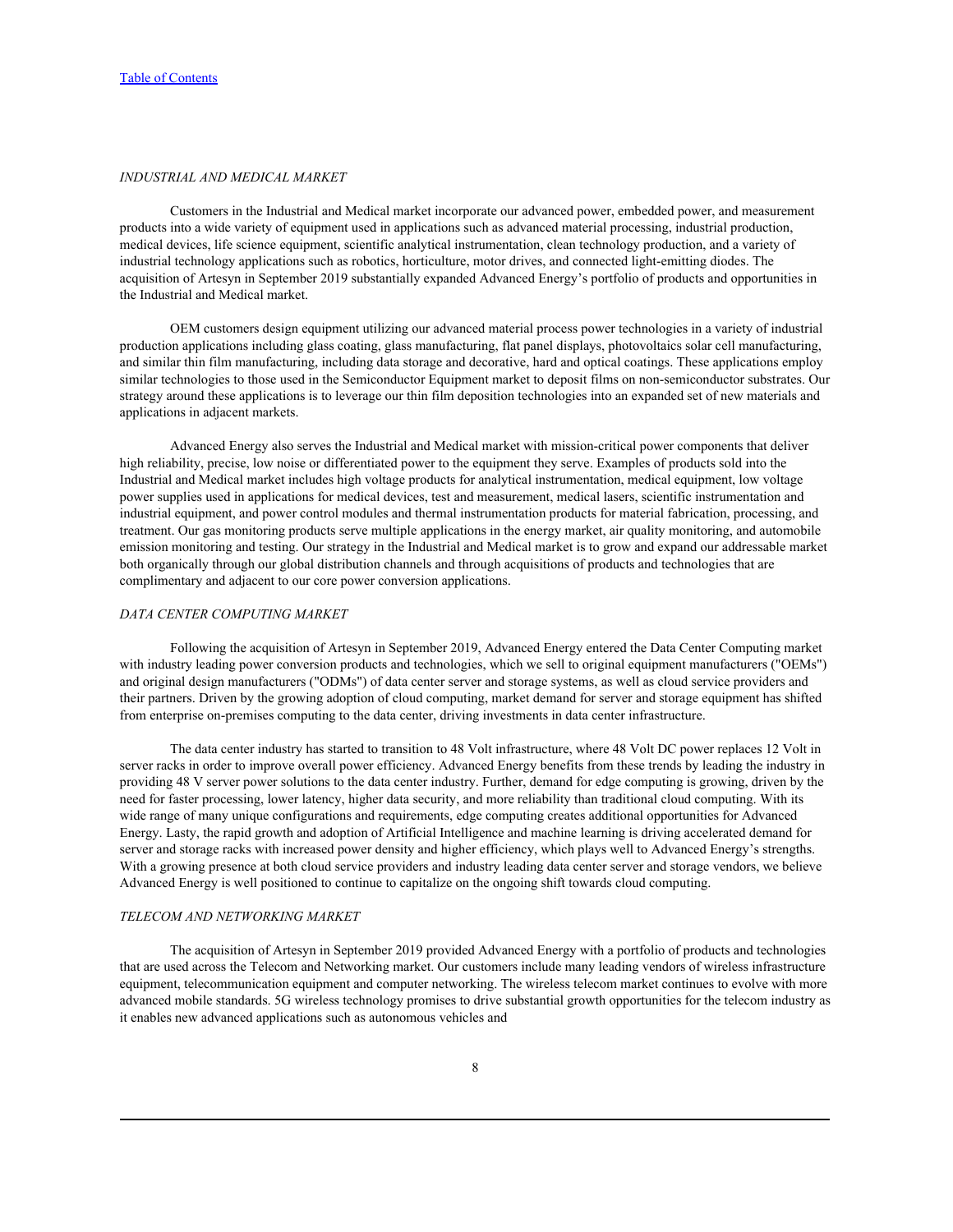virtual/augmented reality. Telecom service providers have started to invest in 5G, and this trend is expected to drive demand of our products into the Telecom and Networking market. In datacom, demand is driven by networking investments by telecom service providers and enterprises upgrading their network, as well as cloud service provides and data centers investing in their networks for increased bandwidth.

## **Customers**

Our products are sold worldwide to OEMs, integrators, distributors and directly to end users. The following table summarizes the percentage of our total sales derived from our ten largest customers:

|                       | Y ear                                            | <b>Ended December 31.</b> |              |
|-----------------------|--------------------------------------------------|---------------------------|--------------|
|                       | 2021                                             | 2020                      | 2019         |
| Ten largest customers | $\sim$ $\sim$ $\sim$<br>۰х<br>$\sqrt{0}$<br>JU.J | $\Omega$ $\Omega$<br>0.oc | $- - -$<br>. |

The following table summarizes sales to and percentage of total sales to our two largest customers (in thousands):

|                          |         | Years Ended December 31. |           |         |           |  |  |  |  |  |
|--------------------------|---------|--------------------------|-----------|---------|-----------|--|--|--|--|--|
|                          | 2021    |                          | 2020      | 2019    |           |  |  |  |  |  |
| Applied Materials, Inc.  | 296,369 | 248,350<br>$20.4 \%$ \$  | $17.5 \%$ | 164,724 | 20.9 %    |  |  |  |  |  |
| Lam Research Corporation | 47,385  | $10.1 \%$<br>141,778     | $10.0 \%$ | 88,251  | 11 $20/2$ |  |  |  |  |  |

We expect that the sale of products to our largest customers will continue to account for a significant percentage of our sales for the foreseeable future. The loss of a large customer could have a material adverse effect on our results of operations.

## **Backlog**

The following table summarizes our backlog:

|                | December 31, | December 31, | hange:                        |         |  |  |
|----------------|--------------|--------------|-------------------------------|---------|--|--|
|                | 2021         | 2020         | <b>Dollar</b>                 | Percent |  |  |
| <b>Backlog</b> | 927,810      | 290.681      | 7,129<br>$\sim$ $\sim$<br>03/ | 219.2 % |  |  |

Backlog orders are firm orders scheduled to be filled and shipped in the next 12 months. Backlog increased year over year based on strong demand across our portfolio, particularly in our Semiconductor and Industrial & Medical markets, combined with supply chain shortages for critical components which limited our revenues. Backlog orders are not necessarily an indicator of future sales levels because of variations in lead times and the significance of customer production demand pull systems to our business, which are not reflected in orders or backlog.

For more information related to our expectations for the markets we serve, see *Business Environment and Trends* in Item 7 "Management's Discussion and Analysis of Financial Condition and Results of Operations."

## **Marketing, Sales and Distribution**

We sell our products through direct and indirect sales channels. Our sales operations are primarily located in the U.S., the PRC, the United Kingdom, Germany, Israel, Japan, South Korea, India, Singapore, Philippines, Hong Kong, Ireland, and Taiwan. In addition to a direct sales force, we have independent sales representatives, channel partners and distributors that support our selling efforts. We maintain customer service offices at many of the locations listed above, as well as other sites near our customers' locations. We believe that customer service and technical support are important competitive factors and are essential to building and maintaining close, long-term relationships with our customers.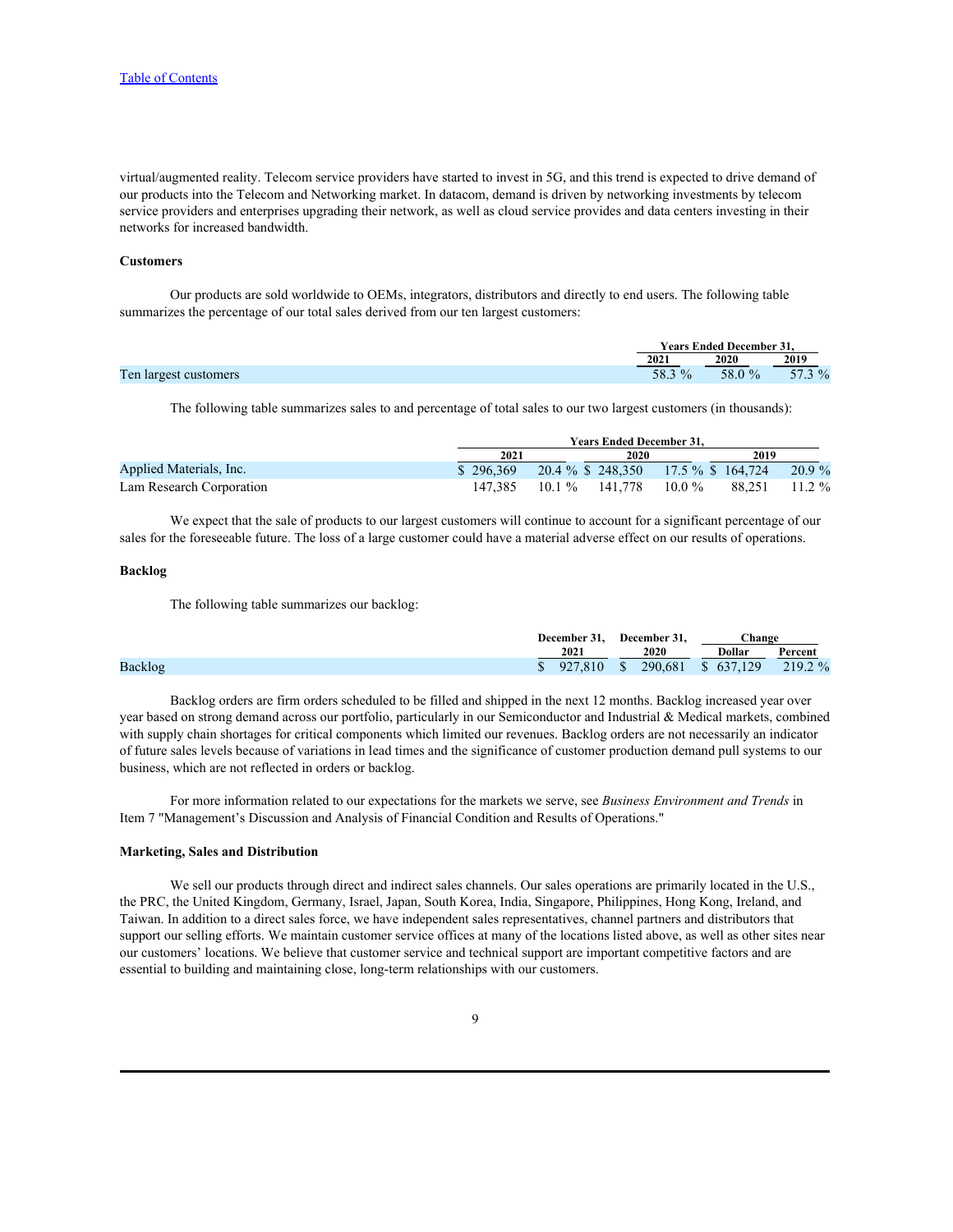The following table presents our sales by geographic region. Sales are attributed to individual countries based on customer location (in thousands).

| 2021<br>2019<br>2020<br><b>United States</b><br>40.8 %<br>$38.5 \%$ \$<br>530,965<br>37.5 % \$ 321,869<br>561,312 |
|-------------------------------------------------------------------------------------------------------------------|
|                                                                                                                   |
|                                                                                                                   |
| 104,167<br>North America (excluding U.S.)<br>156,856<br>7.2<br>51,765<br>6.6                                      |
| Asia<br>597,830<br>37.4<br>295,155<br>41.1<br>606,893<br>42.9                                                     |
| Europe<br>179,056<br>12.3<br>117,989<br>119,427<br>15.1<br>8.3                                                    |
| Other<br>13,589<br>0.9<br>3,123<br>0.1<br>732<br>0.2                                                              |
| Total<br>$100.0\%$ \$ 1,415,826<br>$100.0\%$ \$ 788,948<br>1,455,954<br>$100.0 \%$                                |

See Item 1A "Risk Factors" for a discussion of certain risks related to our foreign operations.

# **Manufacturing**

The manufacturing of our products is primarily performed at our major sites in the PRC, Philippines, and Malaysia. In addition, we perform limited specialty manufacturing for some of our products in the U.S., United Kingdom, Germany, and Denmark. See Item 1A, "Risk Factors" for a discussion of certain risks related to our manufacturing operations.

Manufacturing requires raw materials, including a wide variety of mechanical and electrical components, to be manufactured to our specifications. We use numerous companies, including contract manufacturers, to supply parts for the manufacture and support of our products. Although we make reasonable efforts to assure that parts are available from multiple qualified suppliers, some key parts may be obtained from a sole supplier or a limited group of suppliers. During 2020 and 2021, COVID-19 impacted the availability of materials, parts, and subcomponents needed for production. In some cases, we paid premiums or expedite fees to obtain critical parts to meet urgent customer needs. In many instances, we passed these additional costs along to our customers. We expect the related supply chain challenges will continue into 2022. However, we seek to reduce costs, lower the risks of production and service interruptions, and mitigate key parts shortages by:

- selecting and qualifying alternate suppliers for key parts using rigorous technical and commercial evaluation of suppliers' products and business processes including testing their components' performance, quality, and reliability on our power conversion product at our customers' and their customers' processes. The qualification process for our process power products, particularly as it pertains to semiconductor customers, follows semiconductor industry standard practices, such as "copy exact";
- monitoring the financial condition and overall performance of key suppliers;
- maintaining appropriate inventories of key parts, including making last time purchases of key parts when notified by suppliers that they are ending the supply of those parts;
- qualifying new parts where possible and in geographies that reduce costs without degradation in quality;
- locating certain manufacturing operations in areas that are closer to suppliers and customers; and
- competitively sourcing parts through electronic bidding tools to ensure the lowest total cost is achieved for the parts needed in our products.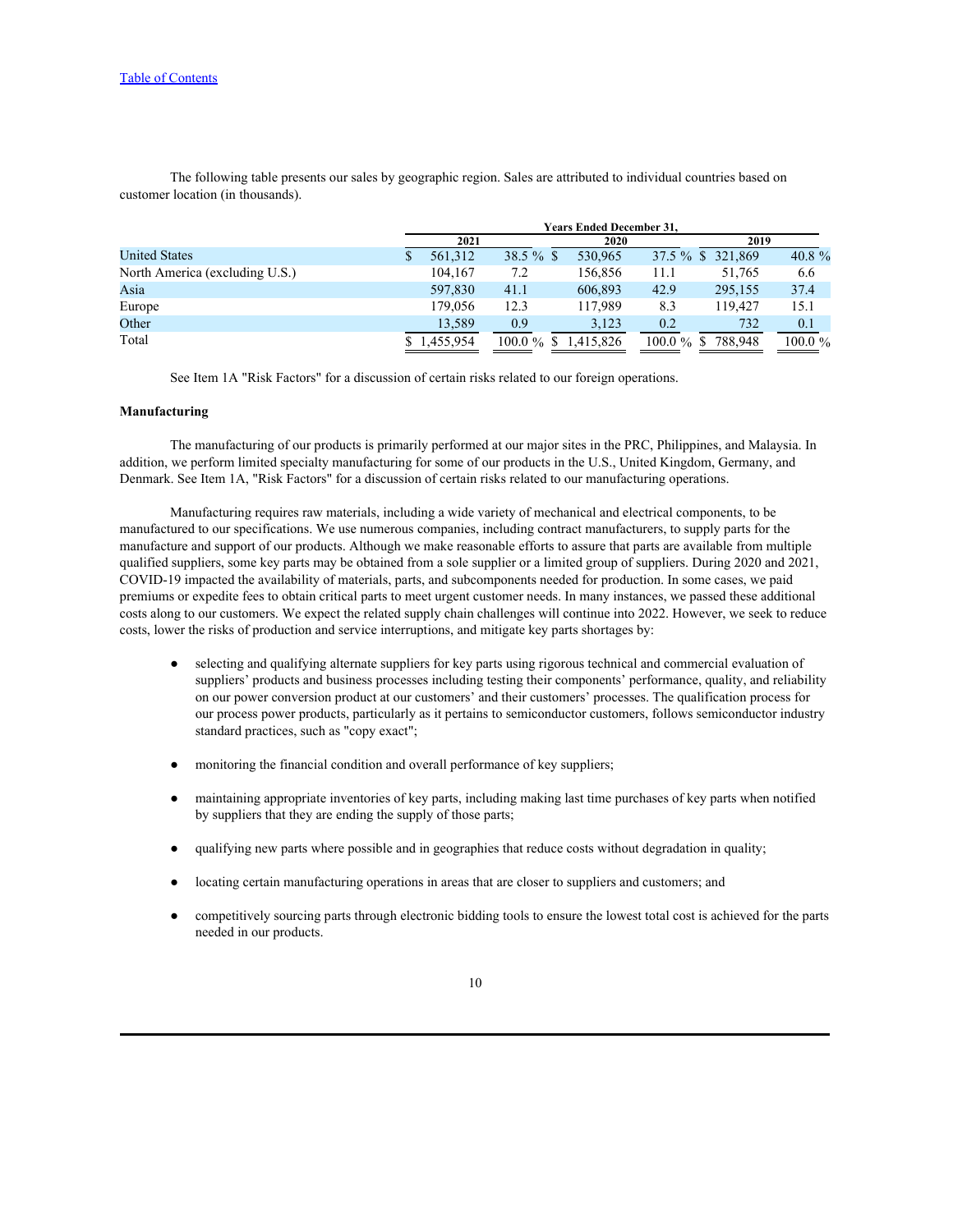## **Intellectual Property**

We seek patent protection for inventions governing new products or technologies as part of our ongoing research and development. We currently hold 325 U.S. issued patents and 419 foreign issued patents, and we have 429 patent applications pending in the U.S., Europe, and Asia. Most patents are active for 20 years, and our patents expire on various dates through 2040. A substantial majority of our patents are related to our process power products and solutions business. Generally, our efforts to obtain international patents have been concentrated in the industrialized countries within Europe and Asia because there are other manufacturers and developers of power conversion and control systems in those countries, as well as customers for those systems for which our intellectual property applies. We leverage our proprietary technology and trade secrets to deliver on our strategy of selling differentiated products for our most important customer solutions.

Litigation may, from time to time, be necessary to enforce patents issued to us, to protect trade secrets or know-how owned by us, to defend us against claimed infringement of the rights of others, or to determine the scope and validity of the proprietary rights of others. See "*We are highly dependent on our intellectual property"* in Item 1A "Risk Factors."

#### **Competition**

The markets we serve are highly competitive and characterized by rapid technological development and changing customer requirements. We face a wide variety of competitors, and no single company dominates any of our markets. Significant competitive factors in our markets include product performance, compatibility with adjacent products, price, quality, reliability, and level of customer service and support.

We encounter substantial competition from foreign and domestic companies for each of our product lines. Some of our competitors have greater financial and other resources than we do. In some cases, competitors are smaller than we are, but are well established in specific product niches. Competitors in each of our market verticals include, but are not limited to, the following:

| Semiconductor Equipment                              | Industrial and Medical            | Data Center Computing    | Telecom and Networking   |
|------------------------------------------------------|-----------------------------------|--------------------------|--------------------------|
| COMET Holding AG.                                    | Cosel Co., Ltd.                   | Acbel Polytech Inc.      | ABB Ltd.                 |
| Daihen Corp.                                         | Delta Electronics, Inc.           | Delta Electronics, Inc.  | Delta Electronics, Inc.  |
| Kyosan Electric Mfg. Co., Ltd. MEAN WELL Enterprises |                                   | Flex Ltd.                | Lite-On Technology Corp. |
| MKS Instruments, Inc.                                | TDK-Lambda Americas Inc.          | Lite-On Technology Corp. | Murata Manufacturing     |
| TRUMPF Hüttinger GmbH +<br>Co. KG                    | TRUMPF Hüttinger GmbH +<br>Co. KG | Vicor Corporation        | Vapel                    |
|                                                      | XP Power Ltd.                     |                          |                          |

In addition, a focus on local content is causing new competitors to emerge around the world, with strong support from local governments, industry leaders, and investors. Our ability to compete successfully in these markets depends on our ability to make timely introduction of new products and enhancements to existing products, to localize these development and production activities in key world regions close to our customers, and to produce high quality products. We expect our competitors will continue to improve the design and performance of their products and introduce new products with competitive performance characteristics. We believe that we compete effectively with respect to these factors, although we cannot assure that we will be able to compete effectively in the future.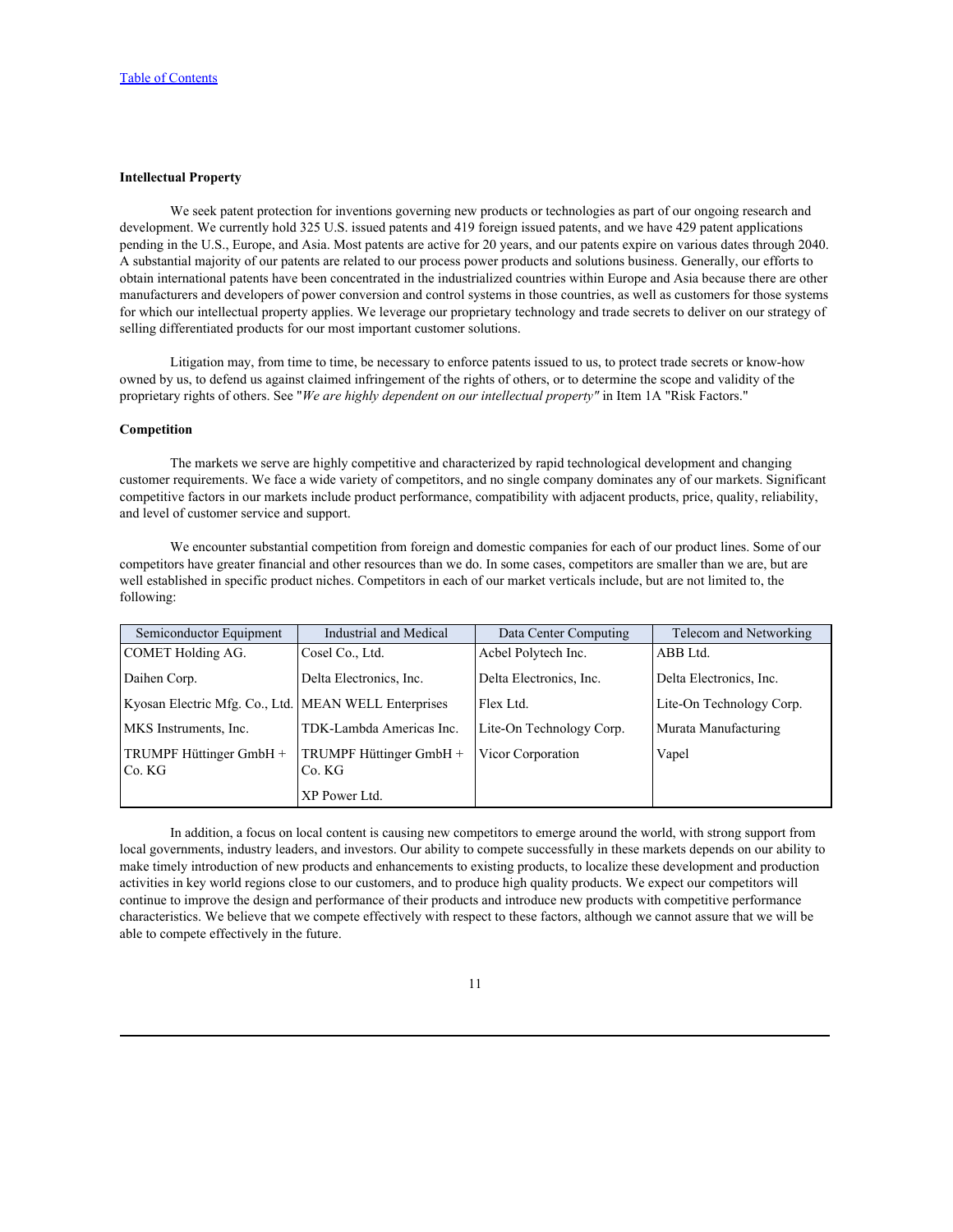# **Research and Development**

We perform research and development ("R&D") of products to develop new or emerging applications, technological advances to provide higher performance, lower cost, or other attributes that we may expect to advance our customers' products. We believe that continued development of technological applications, as well as enhancements to existing products and related software to support customer requirements, are critical for us to compete in the markets we serve. Accordingly, we devote significant personnel and financial resources to the development of new products and the enhancement of existing products, and we expect these investments to continue.

The following table summarizes research and development expenses and the percentage of these expenses as compared to total sales (in thousands):

|                                   |          | <b>Years Ended December 31.</b> |         |
|-----------------------------------|----------|---------------------------------|---------|
|                                   | 2021     | 2020                            | 2019    |
| Research and Development Expenses | 161,831  | 143,961                         | 101,503 |
| % of Sales                        | $.1.1\%$ | $10.2\%$                        | 12.9%   |

## **Employees**

As of December 31, 2021, we had approximately 10,000 employees. Our employees are not represented by unions, except for statutory organization rights applicable to our employees in the PRC and in Germany. We believe that our continued success depends, in part, on our ability to attract and retain qualified personnel. We recognize that our employees are critical to our ongoing success and endeavor to maintain positive relationships with our employees at all levels. We have a global diverse workforce with employees located in more than 24 countries across the globe and representative of many different cultural, racial, ethnic, and religious backgrounds. See Item 7 "Management's Discussion and Analysis of Financial Condition and Results of Operations" for a discussion of our human capital resources. Advanced Energy encourages diversity and recognizes that each person's background, experiences, and unique skill set are fundamental contributors to our success. As part of our efforts to promote diversity and develop emerging talent in STEM (science, technology, engineering, and mathematics), we launched the Advanced Energy STEM Diversity Scholarship Program in 2020 to provide college students with tuition assistance, mentoring, and internship opportunities.

#### **Environmental Matters**

We are subject to federal, state, and local environmental laws and regulations, as well as the environmental laws and regulations of the foreign federal and local jurisdictions in which we have manufacturing and service facilities. We believe we are in material compliance with all such laws and regulations.

Compliance with federal, state, and local laws and regulations has not had, and is not expected to have, an adverse effect on our capital expenditures, competitive position, financial condition, or results of operations.

Advanced Energy is dedicated to reducing the impact of manufacturing and procurement activities on the environment by reducing waste in our operations and improving the energy efficiency of our global factories. Our factories in PRC and the Philippines monitor greenhouse gas emissions and report to the CDP, an international non-profit organization that helps companies disclose their environmental impact. We also strive to reduce our customers' emissions as we develop and deliver increasingly efficient power-delivery products in our customers' applications. We adhere to responsible minerals sourcing and commit to the social, environmental, and ethical standards set out in the Responsible Business Alliance Code of Conduct.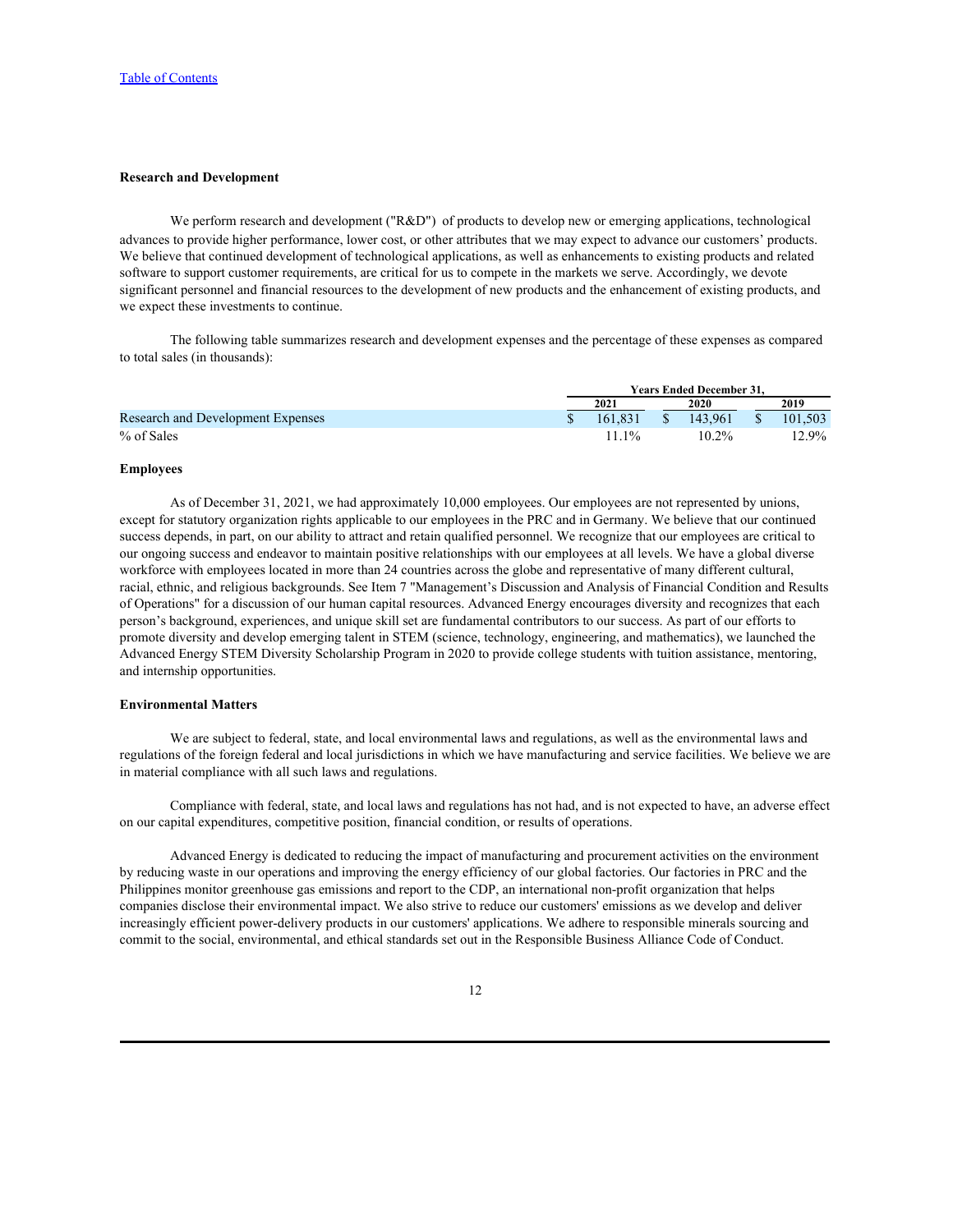## **Available Information**

Our website address is *www.advancedenergy.com*. We make available, free of charge on our website, our Annual Report on Form 10-K, quarterly reports on Form 10-Q, current reports on Form 8-K, and all amendments to these reports as soon as reasonably practicable after filing such reports with, or furnishing them to, the Securities and Exchange Commission ("SEC"). Such reports are also available at *www.sec.gov*. Information contained on our website is not incorporated by reference in, or otherwise part of, this Annual Report on Form 10-K nor any of our other filings with the SEC.

## <span id="page-12-0"></span>**ITEM 1A. RISK FACTORS**

Our business, financial condition, operating results, and cash flows can be impacted by a number of factors, including, but not limited to, those set forth below, any of which could cause our results to be adversely impacted and could result in a decline in the value or loss of an investment in our common stock. Other factors may also exist that we cannot anticipate or that we currently do not consider to be material based on information that is currently available. These risks and uncertainties have the potential to materially affect our business, financial condition, results of operations, cash flows and future results. Such risks and uncertainties may also impact the accuracy of forward-looking statements included in this Form 10-K and other reports we file with the Securities and Exchange Commission.

### **COVID-19, natural disasters, and related risks**

# *COVID-19 could further materially adversely affect our business, workforce, supply chain, results of operations, financial condition and/or cash flows.*

The ongoing COVID-19 pandemic has adversely impacted our ability (a) to manufacture, test, service and ship our products, (b) to get required materials and sub-assemblies to build and service our products and (c) to staff labor and management for manufacturing, research and development, supply chain, service, and administrative operations. Further, we may continue to experience adverse impact with our global supply chain partners, critical subassembly suppliers, parts distributors, and transportation service providers, which may result in increased costs, material shortages, and the inability to fully meet our customers' demand. For example, in 2021, the combination of increased demand for semiconductor and other select components and the ongoing impact of COVID-19 has affected global electronics markets and impacted our ability to ship to our full demand levels. In addition, we have experienced higher input costs as we have incurred material premiums, expedite fees, price increases, and higher logistic costs. We expect these conditions will continue to adversely impact our ability to ship products to customers. Beyond 2021, it is not known how long or significant these global supply strain constraints will be, but it may continue to impact our results. Further foreign and domestic government actions restricting travel, commerce, and gathering could adversely affect our manufacturing locations. COVID-19 has also resulted in economic recessions and high unemployment in many countries, which could negatively impact future customer purchases of our products. In addition, a portion of our workforce continues to work remotely. While we have been successful in transitioning to this remote environment, the long-term impact on productivity and innovation is not yet clear. As a result, COVID-19 and its variants could continue to adversely impact our near-term and long-term revenues, earnings and cash flow and could require further expenditures. The COVID-19 situation continues to evolve and to the extent that it adversely affects our business, financial condition, operating results, and cash flows, it may also have the effect of heightening many of the other risks described in this "Risk Factors" section. Other impacts may arise that we are not aware of currently. We have an active rapid response team to mitigate risks we are aware of currently and as they arise.

# *Our orders of raw materials, parts, components, and subassemblies are based on demand forecasts and may be constrained by supply shortages caused by COVID-19 or other factors.*

We place orders with many of our suppliers based on our customers' quarterly forecasts and our annual forecasts. These forecasts are based on our customers' and our expectations as to demand for our products. As the quarter and the year progress, such demand can change rapidly or we may realize that our customers' expectations were overly optimistic or pessimistic, especially when industry or general economic conditions change.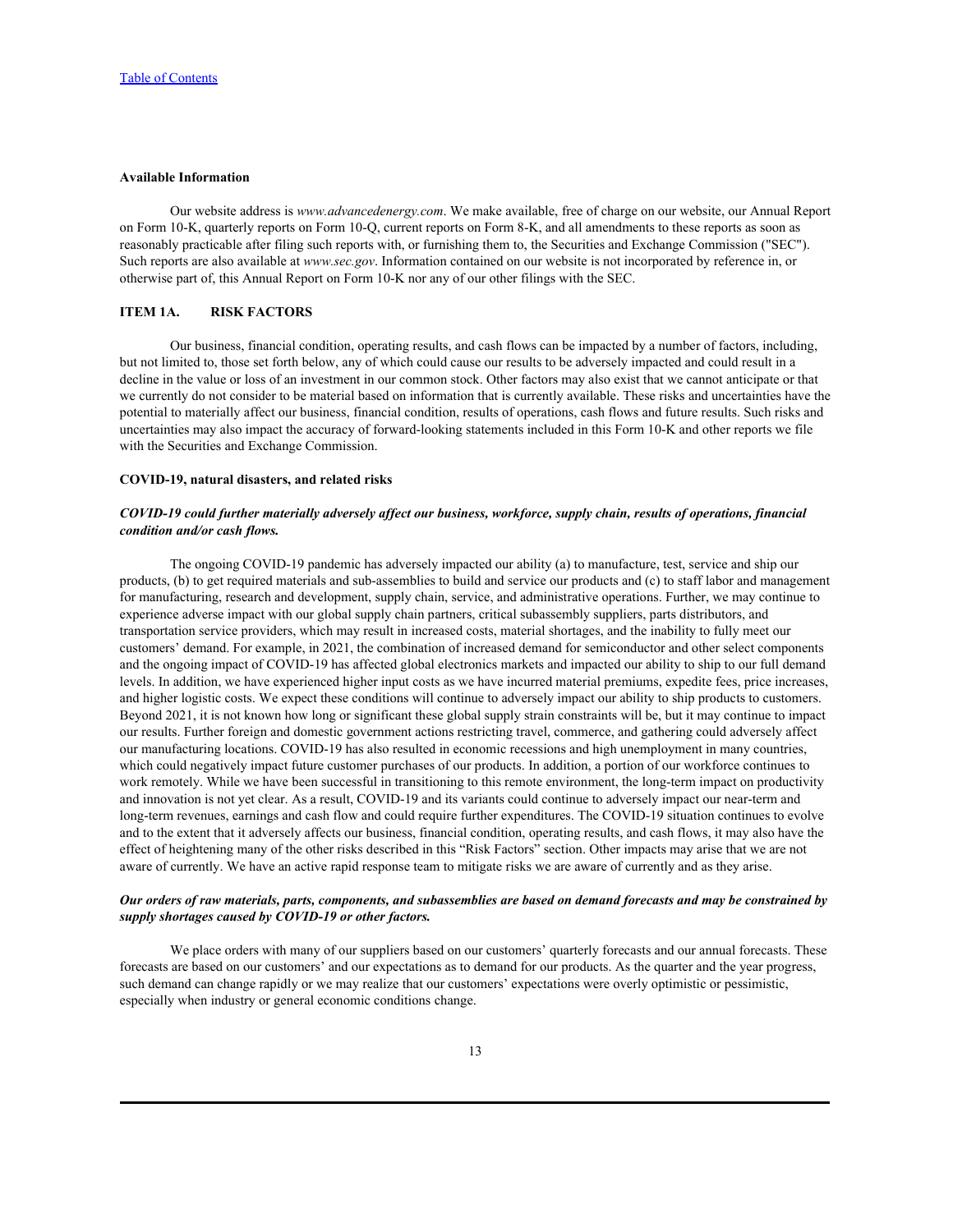Customers may delay delivery of products or cancel orders prior to shipment, subject to possible cancellation penalties. Delays in delivery schedules and/or customer changes to backlog orders during any particular period could cause a decrease in sales and have a material adverse effect on our business and results of operations. Orders with our suppliers cannot always be amended in response. In addition, to assure availability of certain components or to obtain priority pricing, we have entered into contracts with some of our suppliers that require us to purchase a specified number of components and subassemblies each quarter, even if we are not able to use such components or subassemblies. Moreover, we have obligations to some of our customers to hold a minimum amount of finished goods in inventory, to fulfill just in time orders, regardless of whether the customers expect to place such orders. We currently have firm purchase commitments and agreements with various suppliers to ensure the availability of components. If demand for our products exceeds our customers' and our forecasts, we may not be able to timely obtain enough raw materials, parts, components, or subassemblies, on favorable terms or at all, to fulfill the excess demand. This may lead to customers cancelling orders prior to shipment causing a decrease in sales, which may have a material adverse effect on our business and results of operations. In addition, given the proprietary nature of our products, many of these parts are sole sourced or not easily interchangeable. For example, in 2021 there was a global shortage of certain electronics and semiconductor parts given the emerging higher global demand for technology goods and the impact of COVID-19 and other disruptions on the global supply chain. This has resulted in higher levels of inventory while we procure critical parts to complete full kits. If we are not able to obtain parts in a reasonable timeframe and at a reasonable cost our business may be adversely impacted. Further, if demand for our products does not continue at current levels, we might not be able to use all the components that we are required to purchase under these commitments and agreements, and our reserves for excess and obsolete inventory may increase, which could have a material adverse effect on our results of operations.

# *Our results of operations could be affected by natural disasters and other events in the locations in which we or our customers or suppliers operate.*

We have manufacturing and other operations in locations subject to natural occurrences such as severe weather and geological events including earthquakes or tsunamis that could disrupt operations. In addition, our suppliers and customers also have operations in such locations. A natural disaster, fire, explosion, or other event that results in a prolonged disruption to our operations, or the operations of our customers or suppliers, may materially adversely affect our business, results of operations, or financial condition.

# **Industry related risks**

# *Our operations in the People's Republic of China and the Asia Pacific region are subject to significant political and economic uncertainties over which we have little or no control and we may be unable to alter our business practice in time to avoid reductions in revenues.*

A significant portion of our operations outside the United States are located in the People's Republic of China ("PRC"), which exposes us to risks, such as exchange controls and currency restrictions, changes in local economic conditions, changes in customs regulations and tariffs, changes in tax policies, changes in PRC laws and regulations, possible expropriation or other PRC government actions, and unsettled political conditions including potential changes in U.S. policy regarding overseas manufacturing. At various times during recent years, the U.S. and PRC have had significant disagreements over geopolitical, trade and economic issues. Controversies may arise in the future between these two countries. Any escalating political controversies between the U.S. and PRC, whether or not directly related to our business, could have a material adverse effect on our operations, business, results of operations, and financial condition. See "We are exposed to risks associated with worldwide financial markets and the global economy" risk factor below.

Additionally, there is inherent risk, based on the complex relationships among PRC, Hong Kong, Taiwan, and the United States, that political, diplomatic, and national security influences might lead to trade, technology, or capital disputes, and/or disruptions, in particular those affecting the semiconductor industry. This would adversely affect our business with PRC, Hong Kong, and/or Taiwan and perhaps the entire Asia Pacific region or global economy.

Actions by the Chinese government extending its territorial claims, such as the passage of the national security law in Hong Kong and the potential establishment of an Air Defense Identification Zone over the South China Sea,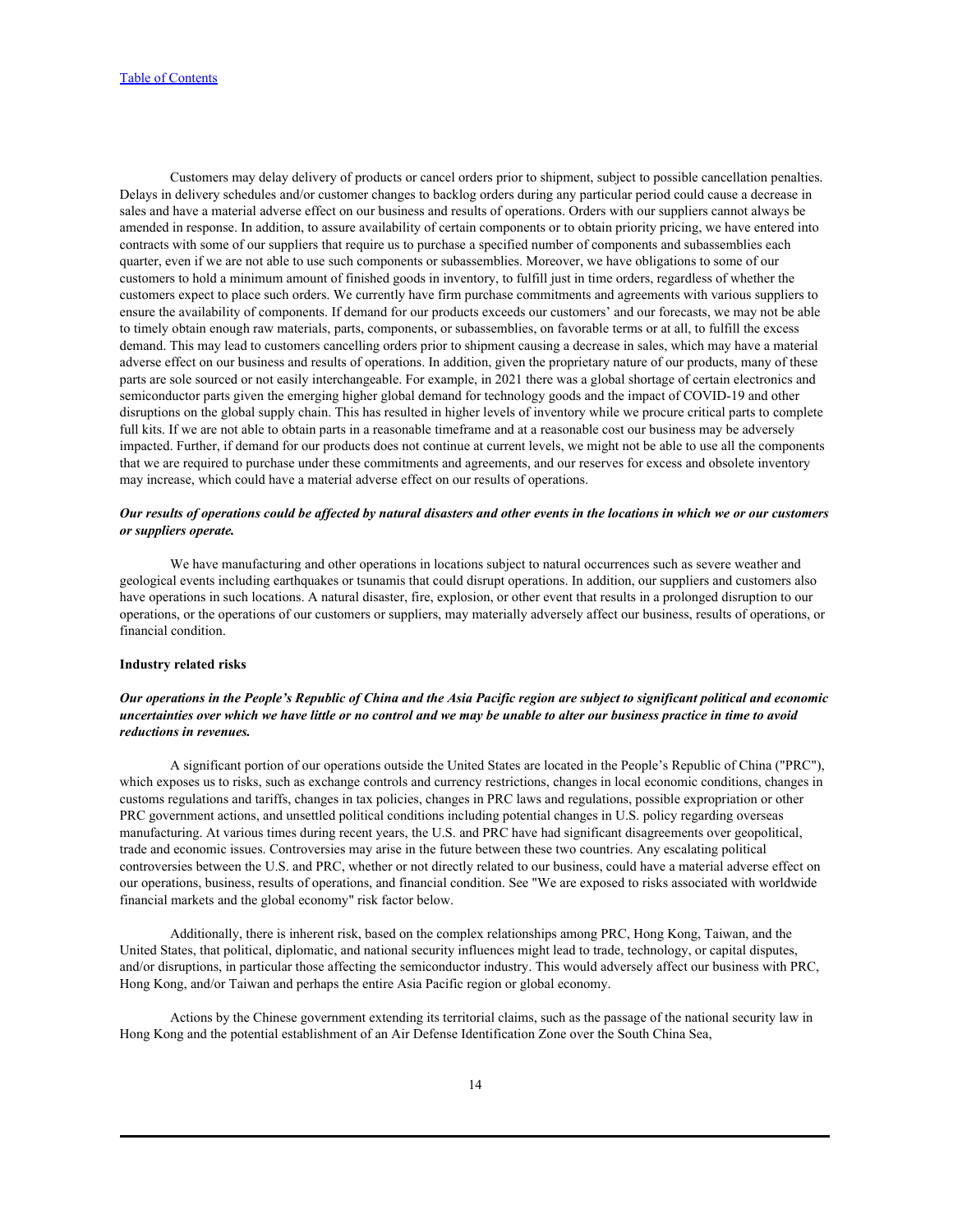raises the fear of conflict that could result in international reprisal. Actions by the U.S. government on trade policy against the PRC and companies like Huawei Technologies Co., Ltd. have also escalated tensions. Lastly, the recent U.S. and PRC consulate closures and the continuing Hong Kong political unrest is creating more uncertainty. Should the PRC take any actions against Taiwan, we could see additional risks to diplomatic and trade relations that could inhibit our access to materials, parts, and customers and impair our ability to effectively operate in the region. Given our expanded presence in the PRC and Hong Kong, our business results, operations, and financial condition could be adversely affected by these developments and other changes to political, diplomatic, and social conditions. Moreover, PRC's policies towards, and treatment of, U.S. companies operating in PRC and Hong Kong could change quickly resulting in an adverse impact to us.

#### *The industries in which we compete are subject to volatile and unpredictable cycles.*

As a supplier to the global semiconductor equipment, telecom, networking, data center computing, industrial, and medical industries, we are subject to business cycles, the timing, length, and volatility of which can be difficult to predict. Certain of these industries historically have been cyclical due to sudden changes in customers' manufacturing capacity requirements and spending, which depend in part on capacity utilization, demand for customers' products, inventory levels relative to demand, and access to affordable capital. These changes have affected the timing and amounts of customers' purchases and investments in technology, and continue to affect our orders, net sales, operating expenses, and net income. We may not be able to respond adequately or quickly to the declines in demand by reducing our costs. We may be required to record significant reserves for excess and obsolete inventory as demand for our products changes.

To meet rapidly changing demand in each of the industries we serve, we must effectively manage our resources and production capacity. During periods of decreasing demand for our products, we must be able to appropriately align our cost structure with prevailing market conditions, effectively manage our supply chain, and motivate and retain key employees. During periods of increasing demand, we must have enough manufacturing capacity and inventory to fulfill customer orders, effectively manage our supply chain, and attract, retain, and motivate enough qualified individuals. If we are not able to timely and appropriately adapt to changes in our business environment or to accurately assess where we are positioned within a business cycle, our business, financial condition, or results of operations may be materially and adversely affected. For example, following record levels of demand in the first half of 2018, the Semiconductor Equipment market experienced a decline, and, as a result, Advanced Energy's revenue from the Semiconductor Equipment market declined 24.5% during 2019, as compared to 2018. Although the Semiconductor Equipment market improved during the fourth quarter of 2019 and throughout 2021, it is unclear how long this recovery will last. In addition, our Data Center Computing and Telecom and Networking markets are characterized by large program investments, which can cause variations in quarterly or annual revenues. For example, during 2020 our growth in Data Center Computing and Telecom and Networking was driven by share gains at specific customer accounts. Towards the end of 2020, we began to experience a period of digestion by our major customers that continued into early 2021, resulting in lower demand. We expect overall demand levels may continue to fluctuate each quarter through these business cycles. In 2021, demand was strong across our markets, however industry wide supply constraints for certain integrated circuit and other parts limited our ability to ship to our demand levels and resulted in increased cost as we procured material through open market and other purchases. It is unclear how long it will take before the supply chain environment improves, further impacting our financial results.

## *We must achieve design wins to retain our existing customers and to obtain new customers, although design wins achieved do not necessarily result in substantial sales.*

Driven by continuing technology migration and changing customer demand, the markets we serve are constantly changing in terms of advancement in applications, core technology and competitive pressures. New products we design for capital equipment manufacturers typically have a lifespan of five to ten years. Increasingly, we are required to accelerate our investment in research and development to meet time-to-market, performance and technology adoption cycle needs of our customers simply to compete for design wins. Given such up-front investments we make to develop, evaluate, and qualify products in the design win process, our success and future growth depend on our products being designed into our customers' new generations of equipment as they develop new technologies and applications. We must work with these manufacturers early in their design cycles to modify, enhance and upgrade our products or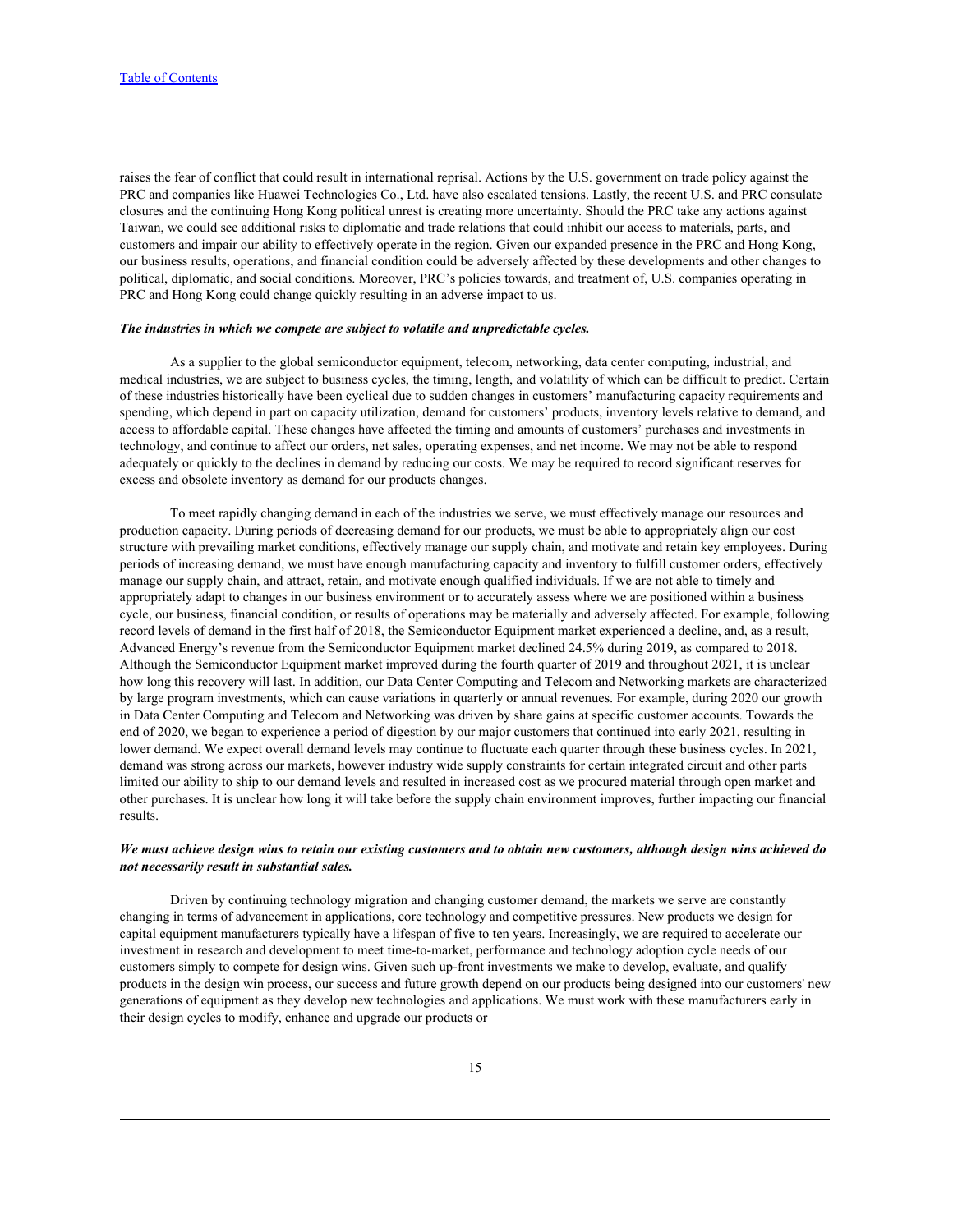design new products that meet the requirements of their new systems. The design win process is highly competitive, and we may win or lose new design wins for our existing customers or new customers' next generations of equipment. If existing or new customers do not choose us during the design win process, our market share will be reduced, the potential revenues related to the lifespan of our customers' products, which can be five to ten years, will not be realized, and our business, financial condition and results of operations would be materially and adversely impacted.

#### **Business model and capital structure related risks**

## *Despite the continued evolution of our manufacturing footprint our product lines are manufactured at only a few sites and our sites are not generally interchangeable.*

Our power products for the semiconductor industry are manufactured in Shenzhen, PRC and Penang, Malaysia. Our high voltage products are manufactured in Ronkonkoma and Lockport, New York, Littlehampton, United Kingdom and Shenzhen, PRC. Our thermal instrumentation products are manufactured in Vancouver, Washington, Littlehampton, United Kingdom and Frankfurt, Germany. Our pyrometry solutions are manufactured in Ballerup, Denmark, Frankfurt, Germany, Magdeburg, Germany and Vancouver, Washington. Our telecom, networking, data center computing, and medical products are manufactured in Zhongshan, PRC, Rosario, Philippines and Santa Rosa, Philippines. Most facilities are under operating leases and interruptions in operations could be caused by early termination of existing leases by landlords or failure by landlords to renew existing leases upon expiration, including the possibility that suitable operating locations may not be available in proximity to existing facilities, which could result in labor or supply chain risks. Each facility manufactures different products, and therefore, is not interchangeable. Natural, uncontrollable occurrences or other operational issues at any of our manufacturing facilities could significantly reduce or disrupt our productivity at such site and could prevent us from meeting our customers' requirements in a timely manner, or at all.

 Additionally, we have a plan to complete the relocation of our Shenzhen, PRC manufacturing facility in 2022. As a result, we have invested in a dual manufacturing facility in Penang, Malaysia capable of manufacturing our semiconductor and other products. We believe this investment will help to mitigate our exposure to regional risks, improve our business continuity profile and lower costs over time. We opened this facility in 2020; however, it may take additional time to realize the facility's full production capacity given the impact of COVID-19 and supply chain constraints. As this facility increases its volume capabilities, we may experience production inefficiencies, challenges related to material flow and workmanship, or other issues customary to ramping a new factory. If we are not able to fully and timely integrate our facility, our revenues may be negatively impacted until we are able to increase capacity or productivity.

## *We transitioned a significant amount of our supply base to Asian suppliers.*

We transitioned the purchasing of a substantial portion of components for our products to Asian suppliers to lower our materials costs and shipping expenses. These components might require us to incur higher than anticipated testing or repair costs, which would have an adverse effect on our operating results. Customers who have strict and extensive qualification requirements might not accept our products if these lower-cost components do not meet their requirements. A delay or refusal by our customers to accept such products, as well as an inability of our suppliers to meet our purchasing requirements, might require us to purchase higher-priced components from our existing suppliers or might cause us to lose sales to these customers, either of which could lead to decreased revenue and gross margins and have an adverse effect on our results of operations.

#### *We generally have no long-term contracts with our customers requiring them to purchase any specified quantities from us.*

Our sales are primarily made on a purchase order basis, and we generally have no long-term purchase commitments from our customers, which is typical in the industries we serve. As a result, we are limited in our ability to predict the level of future sales or commitments from our current customers, which may diminish our ability to allocate labor, materials, and equipment in the manufacturing process effectively. In addition, we may purchase inventory in anticipation of sales that do not materialize, resulting in excess and obsolete inventory write-offs.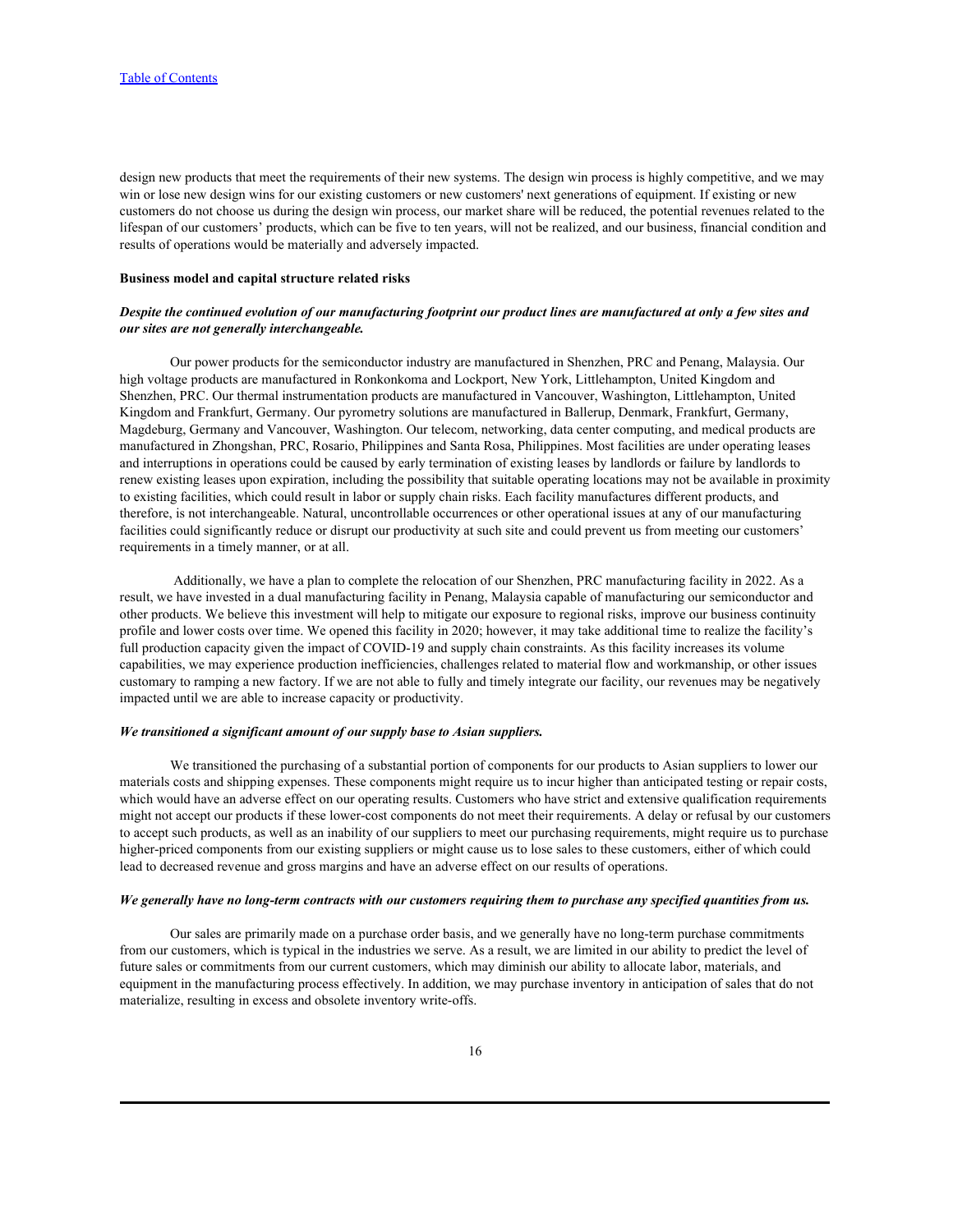# *If we are unable to adjust our business strategy successfully for some of our product lines to reflect the increasing price sensitivity on the part of our customers, our business and financial condition could be harmed.*

Our business strategy for many of our product lines has been focused on product performance and technology innovation to provide enhanced efficiencies and productivity. Our customers continually exert pressure on us to reduce our prices and extend payment terms and we may be required to enter into long term reduced pricing agreements, extended payment terms, exclusivity arrangements, or other unfavorable contract terms with our largest customers to remain competitive. In addition, we compete in markets in which customers may include dual or multi-sourcing of power. We believe some of our Asian competitors benefit from local governmental funding incentives and purchasing preferences from end-user customers in their respective countries. If competition against any of our product lines should come to focus solely on price rather than on product performance and technology innovation, we will need to adjust our business strategy, product offerings and product costs accordingly, and if we are unable to do so, our business, financial condition, and results of operations could be materially and adversely affected. Further, in 2021 we increased prices and implemented surcharges across many of our products to reflect our higher supply chain costs. Although these price changes have been accepted by our customers, the higher prices could make our products less competitive in the market over time and could have an adverse effect on our results of operations.

## *A significant portion of our sales and accounts receivable are concentrated among a few customers.*

The following table summarizes the percentage of total sales derived from our ten largest customers:

|                       |             | <b>Years Ended December 31,</b> |        |
|-----------------------|-------------|---------------------------------|--------|
|                       | 2021        | 2020                            | 2019   |
| Ten largest customers | 5020/<br>ەد | 58.0 %<br>$\sqrt{0}$            | 57.2.0 |

The following table summarizes sales to and percentage of total sales from our two largest customers (in thousands):

|                          |         | <b>Years Ended December 31.</b> |              |         |        |  |  |  |  |
|--------------------------|---------|---------------------------------|--------------|---------|--------|--|--|--|--|
|                          | 2021    | 2020                            |              | 2019    |        |  |  |  |  |
| Applied Materials, Inc.  | 296.369 | 20.4 % \$ 248,350               | $17.5 \%$ \$ | 164,724 | 20.9 % |  |  |  |  |
| Lam Research Corporation | 147,385 | 141.778<br>$10.1 \%$            | $10.0 \%$    | 88.251  |        |  |  |  |  |

The following table summarizes the accounts receivable balances (in thousands) and percentages of the total accounts receivable from customers who individually accounted for 10% or more of accounts receivable:

|                         | $\sim$<br>December 31, |            | December 31, |           |
|-------------------------|------------------------|------------|--------------|-----------|
|                         | 2021                   |            | 2020         |           |
| Applied Materials, Inc. | 42,425                 | 17 Q $0/6$ | 33,402       | 14.2 %    |
| Nidec Motor Corporation |                        | $* 0/2$    | 24,344       | $10.4 \%$ |

\* Customer's balance was less than 10% of total

A significant decline in sales from these or other large customers, or our inability to collect on these sales, could materially and adversely impact our business, results of operations and financial condition.

# *The loss of personnel could significantly harm our results of operations and competitive position.*

Our success depends to a significant degree upon the continuing contributions of our management, technical, marketing, and sales employees. We may not be successful in retaining our employees or attracting or retaining additional skilled personnel as required. Failure to retain or attract personnel could significantly harm our results of operations and competitive position. Our success in hiring and retaining employees depends on a variety of factors, including the attractiveness of our compensation and benefit programs, global economic or political and industry conditions, our organizational structure, our reputation, culture and working environment, competition for talent and the availability of qualified employees, the availability of career development opportunities, and our ability to offer a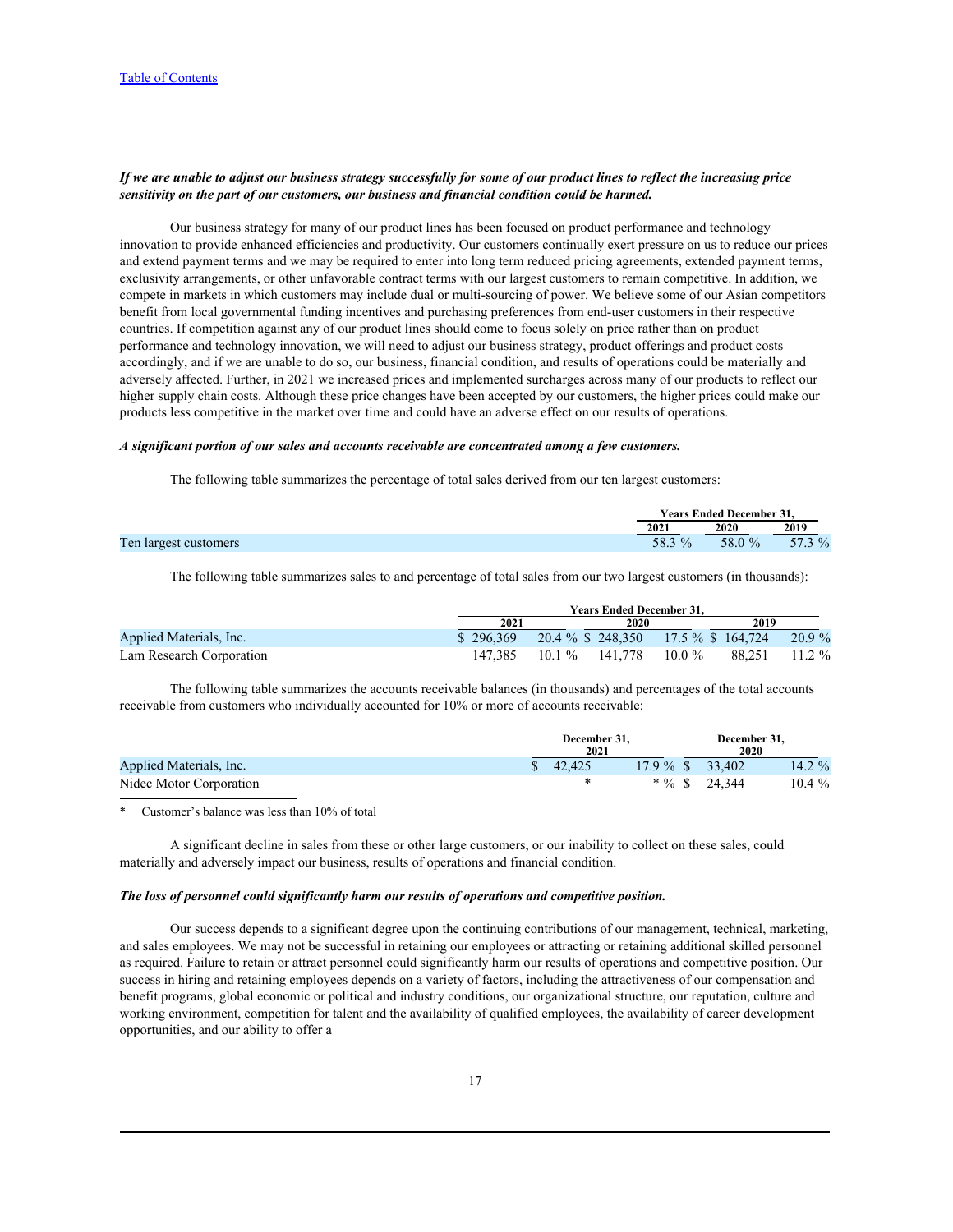challenging and rewarding work environment. We must develop our personnel to provide succession plans capable of maintaining continuity during the inevitable unpredictability of personnel retention. While we have plans for key management succession and long-term compensation plans designed to retain our senior employees, if our succession plans do not operate effectively, our business could be adversely affected.

# *The market price of our common stock has fluctuated and may continue to fluctuate for reasons over which we have no control.*

The stock market has from time to time experienced, and is likely to continue to experience, extreme price and volume fluctuations. Prices of securities of technology companies have been especially volatile and have often fluctuated for reasons that are unrelated to their operating performance. In the past, companies that have experienced volatility in the market price of their stock have been the subject of securities class action litigation. If we were the subject of securities class action litigation, it could result in substantial costs and a diversion of management's attention and resources.

# *Our operating results are subject to fluctuations, and if we fail to meet the expectations of securities analysts or investors, our share price may decrease significantly.*

Our annual and quarterly results may vary significantly depending on various factors, many of which are beyond our control. Because our operating expenses are based on anticipated revenue levels, our sales cycle for development work is relatively long, and a high percentage of our expenses are fixed for the short term, a small variation in the timing of recognition of revenue can cause significant variations in operating results from period to period. If our earnings do not meet the expectations of securities analysts or investors, the price of our stock could decline.

# **Acquisition related risks**

# *Our long-term success and results of operations depend on our ability to successfully integrate Artesyn's business and operations and realize the anticipated benefits from the acquisition.*

In September 2019, we acquired Artesyn, and we are continuing to combine Artesyn's business with our business. The acquisition of Artesyn has significantly increased our embedded power product offerings, increased our exposure to the Industrial and Medical, Data Center Computing, and Telecom and Networking markets, and significantly increased the number of employees and facilities.

To realize the anticipated benefits of the acquisition, we must continue to combine our businesses in an efficient and effective manner and realize our synergy and cost-savings targets. Integrating Artesyn's business and operations with ours requires significant management attention, effort, and expenditures, and we may not be able to achieve the longer-term integration goals in an effective, complete, timely or cost-efficient manner.

Potential risks related to the successful integration of Artesyn's business include our ability to:

- maintain and improve Artesyn's financial and operating results while integrating and optimizing our combined sales, marketing, manufacturing, and corporate administrative organizations;
- optimize our combined worldwide manufacturing footprint while utilizing Artesyn's vertically integrated manufacturing model for a broader set of Company products;
- successfully eliminate fixed costs previously absorbed by other businesses prior to the transaction;
- recognize and capitalize on anticipated product sales and technology enhancement opportunities presented by our combined businesses;
- integrate our information technology systems to mitigate cyber-security risks and enable the management and operation of the combined business.

If we are unable to successfully or timely integrate the operations of Artesyn's business into our business over the longterm, we may be unable to realize the long-term revenue growth, synergies, cost-savings, and other anticipated benefits resulting from the acquisition and our business could be adversely affected. Additionally, we have and may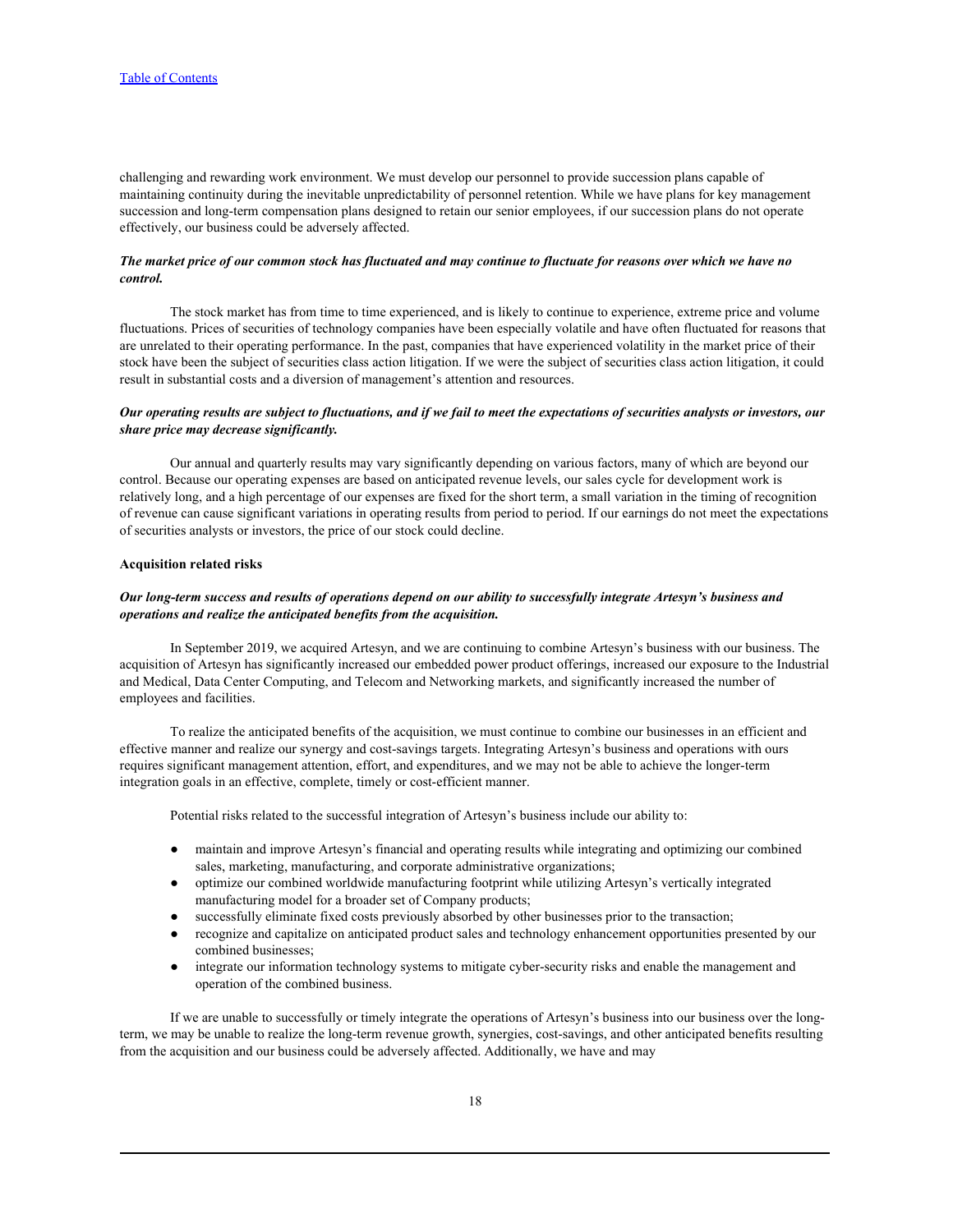continue to incur transaction-related costs, including legal, regulatory, and other costs associated with implementing integration plans, including facilities and systems consolidation costs and employment-related costs. Artesyn's business and operations may not achieve the anticipated revenues and operating results. Any of the foregoing risks could materially harm our business, financial condition, and results of operations.

# *Our debt obligations and the restrictive covenants in the agreements governing our debt could limit our ability to operate our business or pursue our business strategies, could adversely affect our business, financial condition, results of operations, and cash flows, and could significantly reduce stockholder benefits from a change of control event.*

Our debt obligations could make us more vulnerable to general adverse economic and industry conditions and could limit our flexibility in planning for, or reacting to, changes in our business and the industries in which we operate, thereby placing us at a disadvantage to our competitors that have less indebtedness.

Our debt obligations impose financial covenants on us and our subsidiaries that require us to maintain a certain leverage ratio. The financial covenants place certain restrictions on our business that may affect our ability to execute our business strategy successfully or take other actions that we believe would be in the best interests of our Company. These include limitations or restrictions, among other things, on our ability and the ability of our subsidiaries to:

- 
- incur additional indebtedness;<br>● pay dividends or make distributions on our capital stock or certain other restricted payments or investments;
- make domestic and foreign investments and extend credit;
- engage in transactions with affiliates;
- transfer and sell assets;
- effect a consolidation or merger or sell, transfer, lease, or otherwise dispose of all or substantially all our assets; and
- create liens on our assets to secure debt.

Our debt obligations contain certain customary events of default. Any breach of the covenants or other event of default could cause a default on our debt obligations, which could restrict our ability to borrow under our revolving credit facility. If there were an event of default under certain provisions of our debt arrangements that was not cured or waived, the holders of the defaulted debt may be able to cause all amounts outstanding with respect to the debt instrument, plus any required settlement costs, to be due and payable immediately. Our assets and cash flow may not be sufficient to fully repay borrowings under our outstanding debt instruments if accelerated upon an event of default. If we are unable to repay, refinance, or restructure our indebtedness as required, or amend the covenants contained in these agreements, the lenders can exercise all rights and remedies available under our Credit Agreement or applicable laws or equity.

# *Activities necessary to integrate acquisitions may result in costs more than current expectations or be less successful than anticipated.*

We have completed acquisitions in the past and we may acquire other businesses in the future. The success of such transactions will depend on, among other things, our ability to integrate assets and personnel acquired in these transactions and to apply our internal controls process to these acquired businesses. The integration of acquisitions may require significant attention from our management, and the diversion of management's attention and resources could have a material adverse effect on our ability to manage our business. Furthermore, we may not realize the degree or timing of benefits we anticipated when we first entered the acquisition transaction. If actual integration costs are higher than amounts originally anticipated, if we are unable to integrate the assets and personnel acquired in an acquisition as anticipated, or if we are unable to fully benefit from anticipated synergies, our business, financial condition, results of operations, and cash flows could be materially adversely affected.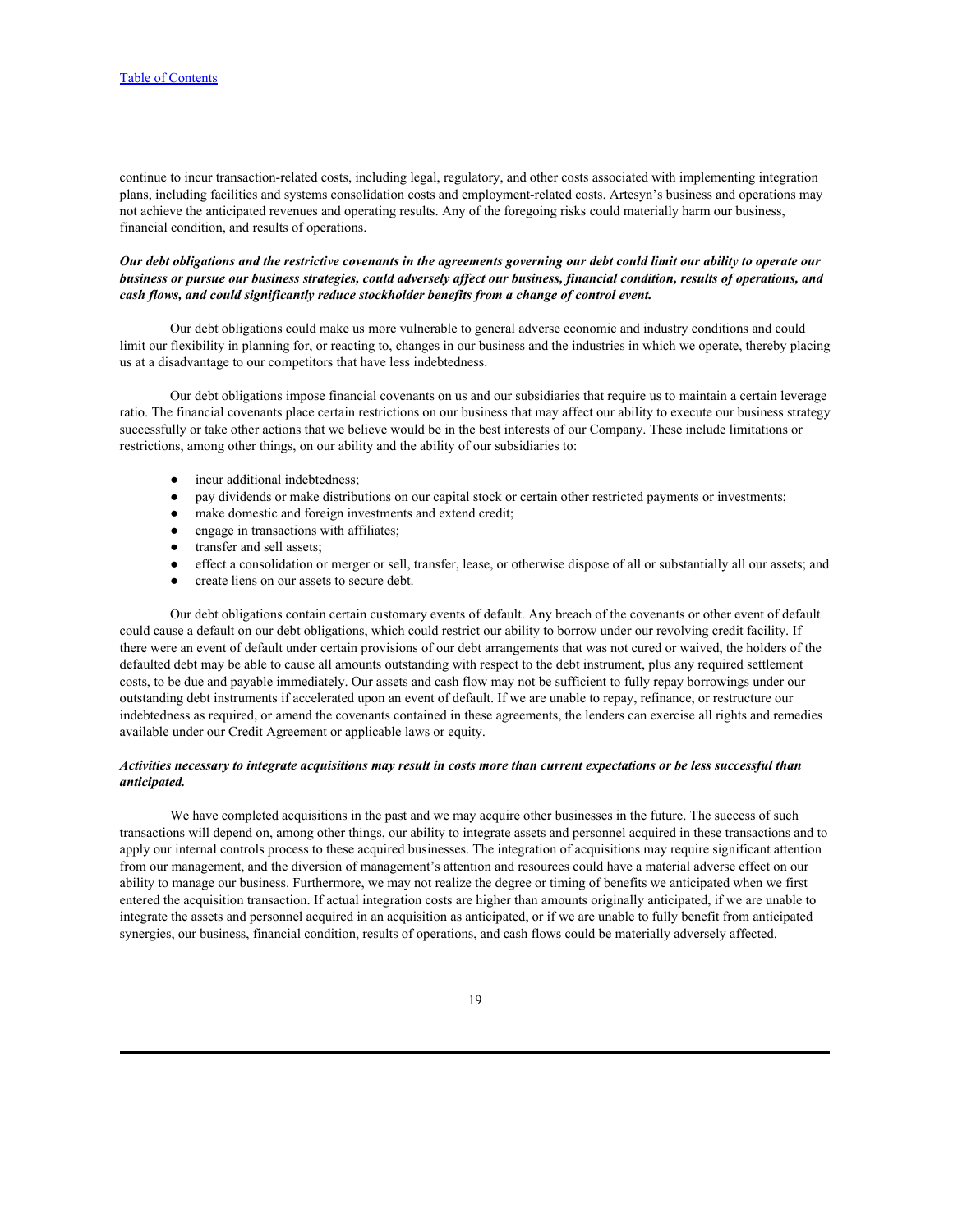# **Commercial and financial related risks**

## *If our network security measures are breached and unauthorized access is obtained to a customer's data or our data or our information technology systems, we may incur significant legal and financial exposure and liabilities.*

As part of our day-to-day business, we store our data and certain data about our customers in our global information technology system. Unauthorized access to our data, including any regarding our customers, could expose us to a risk of loss of this information, loss of business, litigation, and possible liability. These security measures may be breached by intentional misconduct by computer hackers, because of third-party action, employee error, malfeasance or otherwise. Additionally, third parties may attempt to fraudulently induce employees or customers into disclosing sensitive information such as usernames, passwords, or other information in order to gain access to our customers' data or our data, including our intellectual property and other confidential business information, or our information technology systems. Because the techniques used to obtain unauthorized access, or to sabotage systems, change frequently and generally are not recognized until launched against a target, we may be unable to anticipate these techniques or to implement adequate preventative measures. Any security breach could result in a loss of confidence by our customers, damage our reputation, disrupt our business, lead to legal liability, and negatively impact our future sales.

## *We are highly dependent on our intellectual property.*

Our success depends significantly on our proprietary technology. We attempt to protect our intellectual property rights through patents and non-disclosure agreements; however, we might not be able to protect our technology, and customers or competitors might be able to develop similar technology independently. In addition, the laws of some foreign countries might not afford our intellectual property the same protections as do the laws of the United States. Our intellectual property is not protected by patents in several countries in which we do business, and we have limited patent protection in other countries, including the PRC. Generally, our efforts to obtain international patents have been concentrated in the European Union and certain industrialized countries in Asia, including Korea, Japan, and Taiwan. If we are unable to protect our intellectual property successfully, our business, financial condition, and results of operations could be materially and adversely affected.

The PRC commercial law is relatively undeveloped compared to the commercial law in the United States. Limited protection of intellectual property is available under PRC law. Consequently, manufacturing our products in the PRC may subject us to an increased risk that unauthorized parties may attempt to copy our products or otherwise obtain or use our intellectual property.

## *We are subject to risks inherent in international operations.*

Given the global nature of our business, we have both domestic and international concentrations of cash and investments. The value of our cash, cash equivalents, and marketable securities can be negatively affected by liquidity, credit deterioration, financial results, economic risk, political risk, sovereign risk, or other factors.

The table below summarizes our sales by geographic area (in thousands). Sales to customers outside the United States represent a significant portion of our total revenue.

|           | <b>Years Ended December 31.</b> |           |      |         |                                                   |  |  |  |
|-----------|---------------------------------|-----------|------|---------|---------------------------------------------------|--|--|--|
| 2021      |                                 | 2020      |      |         |                                                   |  |  |  |
| 561,312   | $38.5 \%$ \$                    | 530,965   |      |         | 40.8 %                                            |  |  |  |
| 104,167   | 7.2                             | 156,856   | 11.1 | 51,765  | 6.6                                               |  |  |  |
| 597,830   | 41.1                            | 606,893   | 42.9 | 295,155 | 37.4                                              |  |  |  |
| 179,056   | 12.3                            | 117,989   | 8.3  | 119,427 | 15.1                                              |  |  |  |
| 13,589    | 0.9                             | 3,123     | 0.2  | 732     | 0.1                                               |  |  |  |
| 1,455,954 | $100.0 \%$ \$                   | 1,415,826 |      |         | 100.0 $%$                                         |  |  |  |
|           |                                 |           |      |         | 2019<br>37.5 % \$ 321,869<br>$100.0\%$ \$ 788,948 |  |  |  |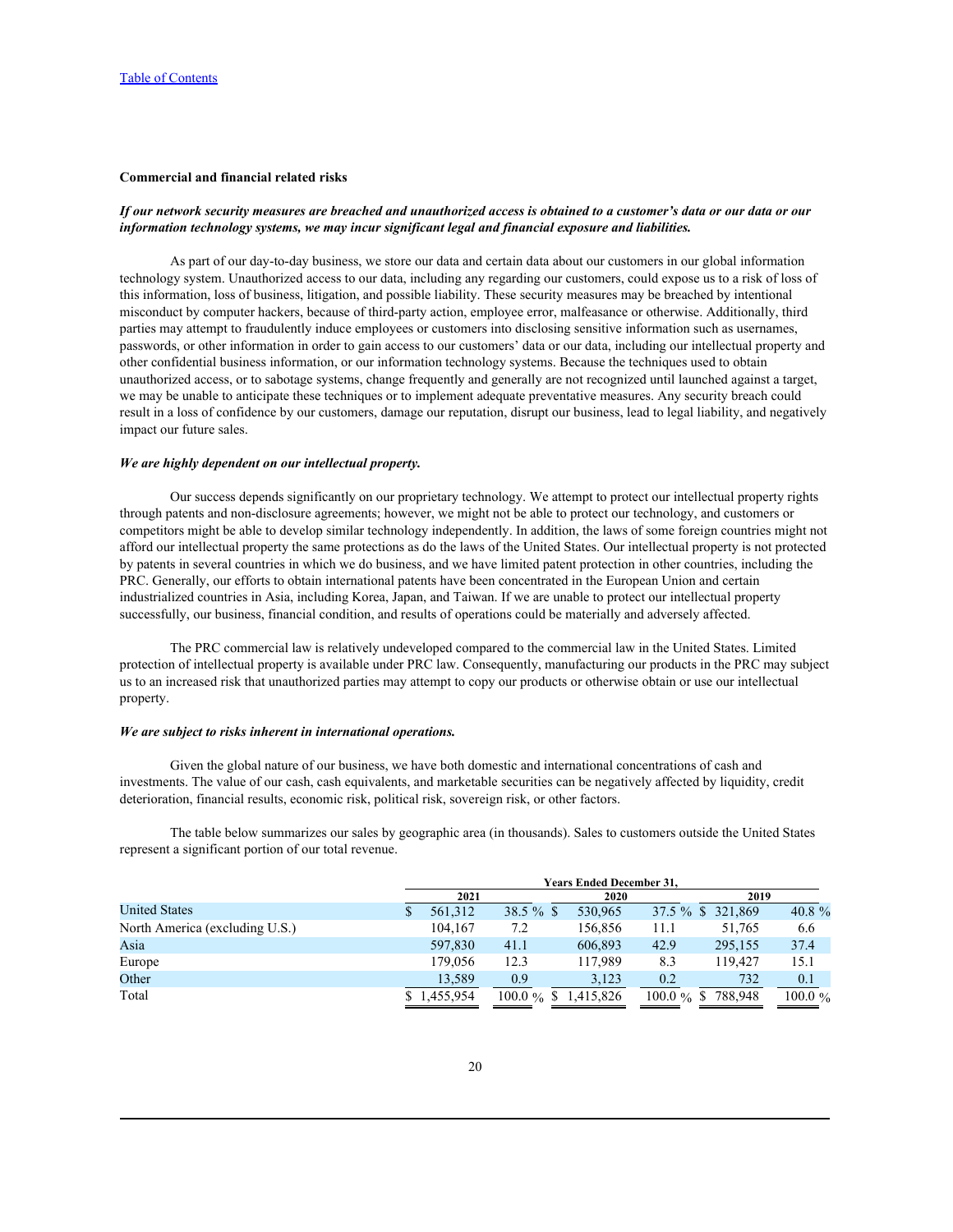Our acquisitions have increased our presence in international locations. Our success producing goods internationally and competing in international markets is subject to our ability to manage various risks and difficulties, including, but not limited to:

- our ability to effectively manage our employees at remote locations who are operating in different business environments from the United States;
- our ability to develop and maintain relationships with suppliers and other local businesses;
- Our ability to procure parts from suppliers affected by geographic, geopolitical, pandemic, or other factors related to their local environment.
- compliance with product safety requirements and standards that are different from those of the United States;
- variations and changes in laws applicable to our operations in different jurisdictions, including enforceability of intellectual property and contract rights;
- trade restrictions, political instability, disruptions in financial markets, and deterioration of economic conditions;
- customs regulations and the import and export of goods (including customs audits in various countries that occur from time to time);
- the ability to provide enough levels of technical support in different locations;
- our ability to obtain business licenses that may be needed in international locations to support expanded operations; ● timely collecting accounts receivable from foreign customers including significant balances in accounts receivable
	- from foreign customers; and
- changes in tariffs, income tax, value added tax, and foreign currency exchange rates.

Our profitability and ability to implement our business strategies, maintain market share and compete successfully in international markets will be compromised if we are unable to manage these and other international risks successfully.

## *We are exposed to risks associated with worldwide financial markets and the global economy.*

Our business depends on the expansion of manufacturing capacity in our end markets and the installation base for the products we sell. In the past, severe tightening of credit markets, turmoil in the financial markets, and a weakening global economy have contributed to slowdowns in the industries in which we operate and has negatively impacted the global demand for our products. Some of our key markets depend largely on consumer spending. Economic uncertainty exacerbates negative trends in consumer spending and may cause our customers to push out, cancel, or refrain from placing orders.

Difficulties or increased costs in obtaining capital and uncertain market conditions may also lead to a reduction of our sales and greater instances of nonpayment. These conditions may similarly affect our key suppliers, which could affect their ability to deliver parts and result in delays for our products. Further, these conditions and uncertainty about future economic conditions including inflation, interest rates, availability of capital markets, consumer spending rates, energy availability and costs and the effects of government initiatives to manage economic conditions could make it challenging for us to forecast our operating results and evaluate the risks that may affect our business, financial condition, and results of operations.

## *Globalization of sales increases risk of compliance with policy.*

We operate in an increasingly complex sales environment around the world which places greater importance on our global control environment and imposes additional oversight risk. Such increased complexity could adversely affect our operating results by increasing compliance costs in the near-term and by increasing the impact of control failures in the event of non-compliance.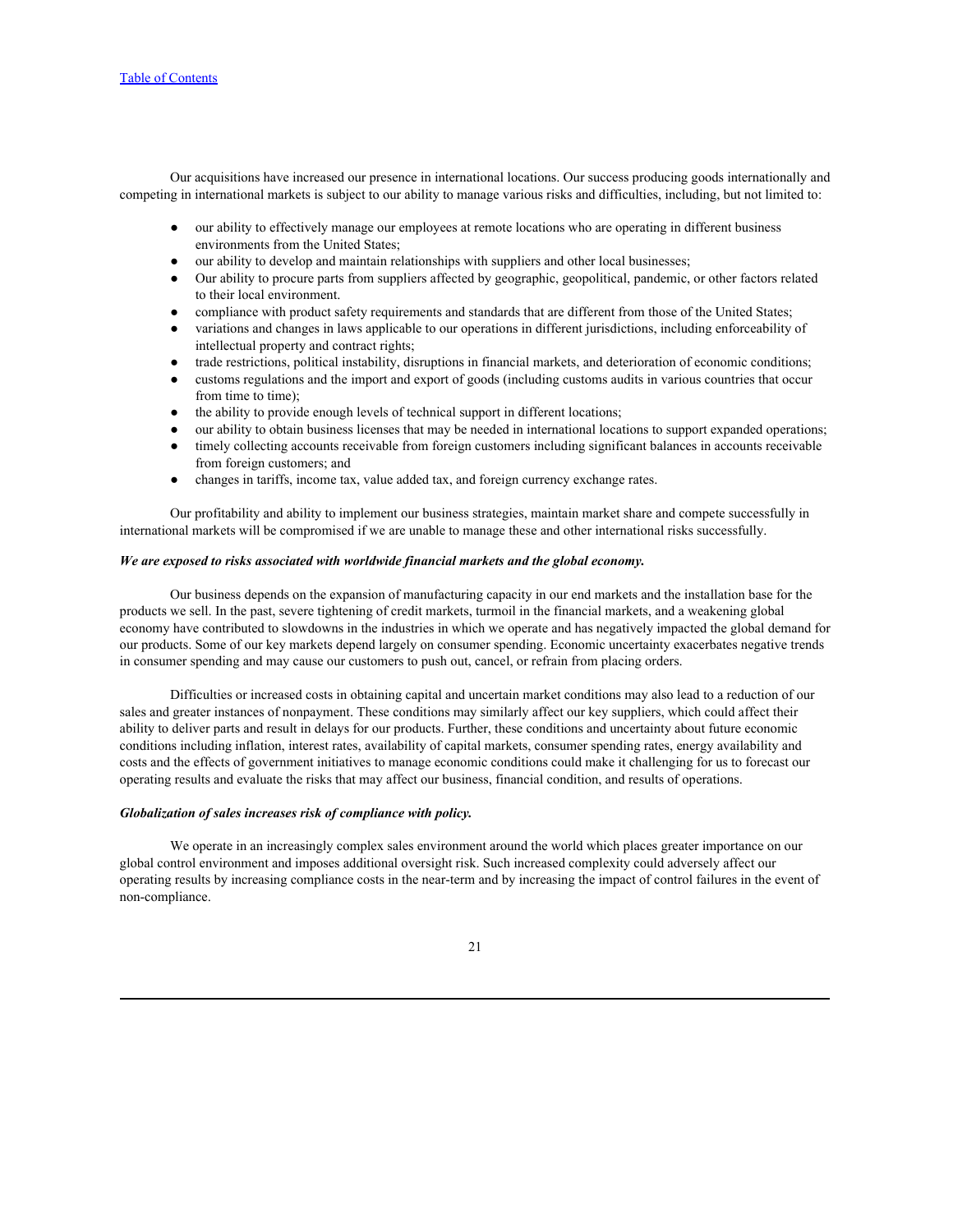## *Our legacy inverter products may suffer higher than anticipated litigation, damage, or warranty claims.*

Our legacy inverter products (of which we discontinued the manufacture, engineering, and sale in December 2015 and which are reflected as discontinued operations in this filing) contain components that may contain errors or defects and were sold with original product warranties ranging from one to ten years with an option to purchase additional warranty coverage for up to 20 years. If any of our products are defective or fail because of their design, we might be required to repair, redesign, or recall those products or to pay damages (including liquidated damages) or warranty claims, and we could suffer significant harm to our reputation. We are experiencing increasing claims from customers and suppliers and increasing litigation related to the legacy inverter product line. We review such claims and vigorously defend against such lawsuits in the ordinary course of our business. We cannot assure that any such claims or litigation brought against us will not have a material adverse effect on our business or financial statements. Our involvement in such litigation could result in significant expense to us and divert the efforts of our technical and management personnel. We also accrue a warranty reserve for estimated costs to provide warranty services including the cost of technical support, product repairs, and product replacement for units that cannot be repaired. Our estimate of costs to fulfill our warranty obligations is based on historical experience and expectation of future conditions. To the extent we experience increased warranty claim activity or increased costs associated with servicing those claims, our warranty accrual will increase, resulting in additional expenses in the line "Income (loss) from discontinued operations, net of income taxes" on our Consolidated Statement of Operations in future periods. We plan to continue supporting inverter customers with service maintenance and repair operations. This includes performing service to fulfill obligations under existing service maintenance contracts. There is no certainty that these can be performed profitably, and they could be adversely affected by higher than anticipated product failure rates, loss of critical service technician skills, an inability to obtain service parts, customer demands and disputes and cost of repair parts, among other factors. See *Note 4. Disposed and Discontinued Operations* in Part II, Item 8 "Financial Statements and Supplementary Data."

#### *Our products may suffer from defects or errors leading to damage or warranty claims.*

Our products use complex system designs and components that may contain errors or defects, particularly when we incorporate new technology into our products or release new versions. If any of our products are defective or fail because of their design, we might be required to repair, redesign, or recall those products, pay damages (including liquidated damages) or warranty claims, and we could suffer significant harm to our reputation. We accrue a warranty reserve for estimated costs to provide warranty services including the cost of technical support, product repairs, and product replacement for units that cannot be repaired. Our estimate of costs to fulfill our warranty obligations is based on historical experience and expectation of future conditions. To the extent we experience increased warranty claim activity or increased costs associated with servicing those claims, our warranty accrual will increase, resulting in decreased gross profit. In recent years, we have experienced increased warranty costs for our legacy inverter product lines, which is reflected in "Income (loss) from discontinued operations, net of income taxes." See *Note 4. Disposed and Discontinued Operations* in Part II, Item 8 "Financial Statements and Supplementary Data." **Data**."

## *Unfavorable currency exchange rate fluctuations may lead to lower operating margins, or may cause us to raise prices, which could result in reduced sales.*

Currency exchange rate fluctuations could have an adverse effect on our sales and results of operations, and we could experience losses with respect to forward exchange contracts into which we may enter. Unfavorable currency fluctuations could require us to increase prices to foreign customers, which could result in lower net sales by us to such customers. Alternatively, if we do not adjust the prices for our products in response to unfavorable currency fluctuations, our results of operations could be materially and adversely affected. In addition, we have large, long-term liabilities such as local lease and pension liabilities in Europe and Asia creating more significant exposure to fluctuations in the value of the Euro, Philippine Peso, and Chinese Yuan. We do not attempt to hedge these exposures given the long-term nature of the underlying liabilities and the non-cash nature of the foreign exchange gain or loss.

The PRC government is continually pressured by its trading partners to allow its currency to float in a manner like other major currencies. Any change in the value of the Chinese yuan could significantly increase the labor and other costs incurred in the operation of our Shenzhen and Zhongshan facilities and the cost of raw materials, parts,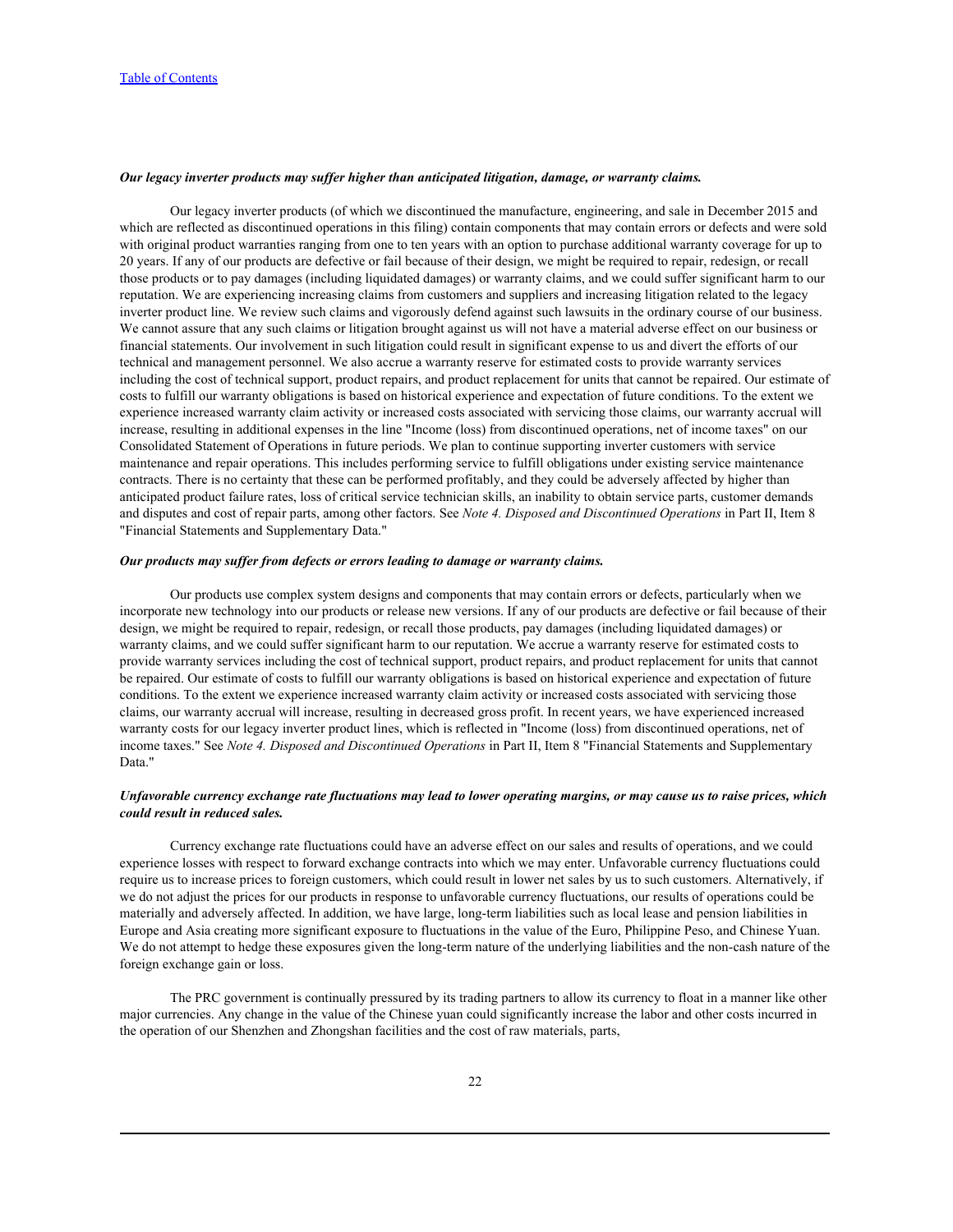components, and subassemblies that we source in the PRC, which could materially and adversely affect our results of operations.

#### *The United Kingdom's exit from the European Union and related actions could adversely affect us.*

On June 23, 2016, the United Kingdom ("UK") held a referendum in which voters approved an exit from the European Union ("EU"). On January 23, 2020, the UK left the EU, which is commonly referred to as "Brexit," and was in a transitionary period through December 31, 2020. As of January 1, 2021, EU Trade Agreements no longer applied to the UK. The UK has taken steps to reproduce the effects of trading agreements that previously applied through the provisional application of new trade agreements not yet ratified and has introduced the UK Global Tariff. These changes resulted in increased regulatory complexities on imports and exports to and from the UK which may adversely affect our sales, operations, and financial results. Our operations in the UK may also be adversely affected by significant fluctuations in the UK exchange rates and increased administrative costs and tariffs on the importation of parts for manufacturing and repair services. Moreover, the imposition of import restrictions and duties levied on our UK products may make our products more expensive for such customers and less competitive from a pricing perspective.

# *Difficulties with our enterprise resource planning ("ERP") system and other parts of our global information technology system could harm our business and results of operation.*

Like many multinational corporations, we maintain a global information technology system, including software products licensed from third parties. The acquisition of Artesyn added additional information systems that are initially different from current systems. Any system, network or Internet failures, misuse by system users, the hacking into or disruption caused by unauthorized access or loss of license rights could disrupt our ability to timely and accurately manufacture and ship products or to report our financial information in compliance with the timelines mandated by the SEC. Any such failure, misuse, hacking, disruptions, or loss would likely cause a diversion of management's attention from the underlying business and could harm our operations. In addition, a significant failure of our global information technology system could adversely affect our ability to complete an evaluation of our internal controls and attestation activities pursuant to Section 404 of the Sarbanes-Oxley Act of 2002.

# *We have been, and in the future may again be, involved in litigation. Litigation is costly and could result in further restrictions on our ability to conduct business or make use of market relationships we have developed, or an inability to prevent others from using our technology.*

Litigation may be necessary to enforce our commercial or property rights, to defend ourselves against claimed violations of such rights of others, or to protect our interests in regulatory, tax, customs, commercial, and other disputes, or similar matters. We have experienced increased litigation related to our legacy inverter product line. Litigation often requires a substantial amount of our management's time and attention, as well as financial and other resources, including:

- substantial costs in the form of legal fees, fines, and royalty payments;
- restrictions on our ability to sell certain products or in certain markets;
- an inability to prevent others from using technology we have developed; and
- a need to redesign products or seek alternative marketing strategies.

Any of these events could have a significant adverse effect on our business, financial condition, and results of operations.

# *Return on investments or interest rate declines on plan investments could result in additional unfunded pension obligations for our pension plan.*

We currently have unfunded obligations to our pension plans. The extent of future contributions to the pension plan depends heavily on market factors such as the discount rate used to calculate our future obligations and the actual return on plan assets which enable future payments. We estimate future contributions to the plan using assumptions with respect to these and other items. Changes to those assumptions could have a significant effect on future contributions.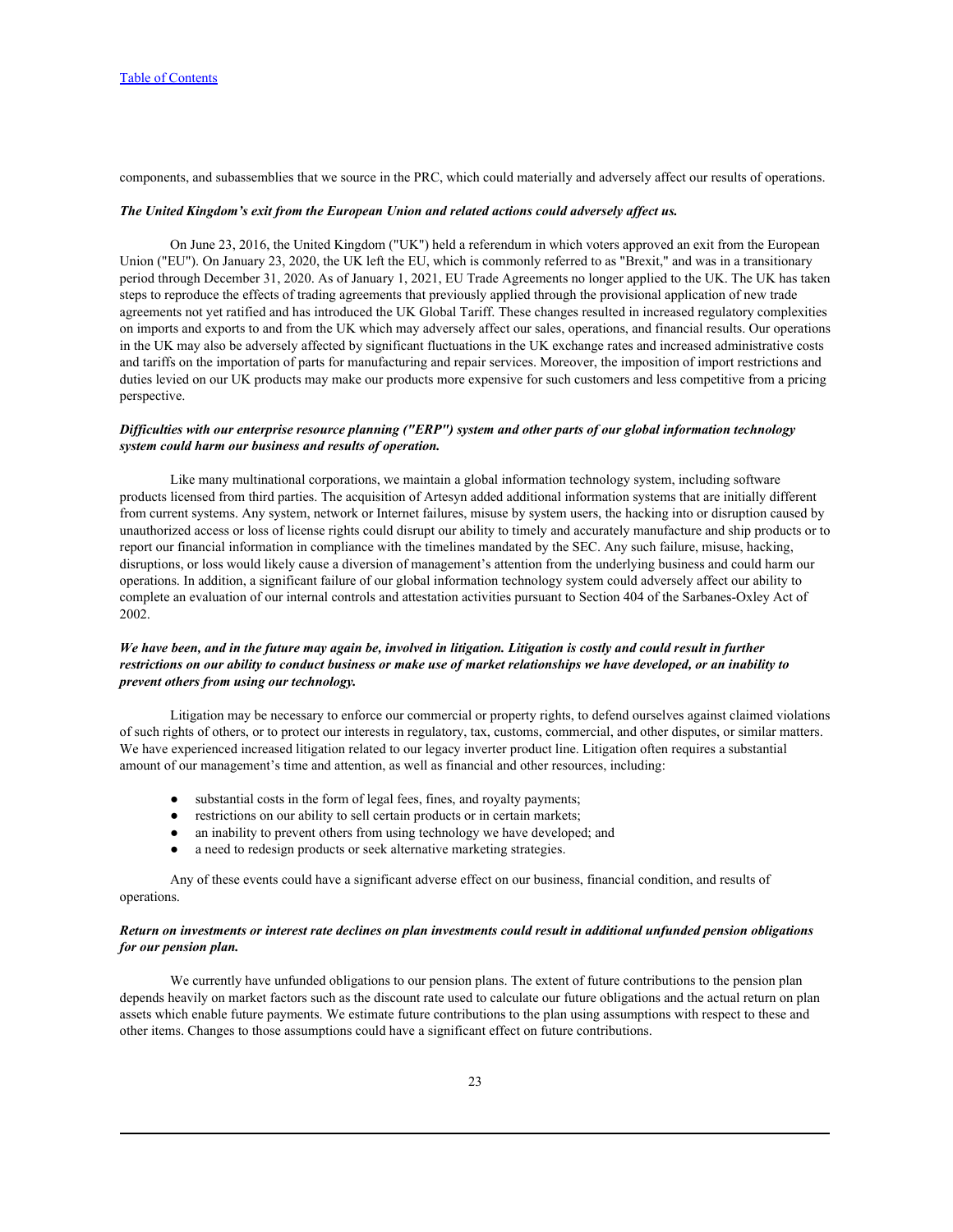Additionally, a material deterioration in the funded status of the plan could increase pension expenses and reduce our profitability. See *Note 17. Employee Retirement Plans and Postretirement Benefits* in Part II, Item 8 "Financial Statements and Supplementary Data" contained herein.

#### *Our intangible assets may become impaired.*

The following table summarizes our goodwill and intangible assets (in thousands):

|                        | December 31,<br>2021 |
|------------------------|----------------------|
| Goodwill               | 212,190              |
| Intangible assets, net | 159,406              |
| Total                  | 371,596              |

We periodically review the carrying value of our goodwill and the estimated useful lives of our intangible assets, taking into consideration any events or circumstances that might result in either a diminished fair value, or for intangible assets, a revised useful life. The events and circumstances include significant changes in the business climate, legal factors, operating performance indicators, and competition. Any impairment or revised useful life could have a material and adverse effect on our financial position and results of operations and could harm the trading price of our common stock.

## **International trade, tax, and regulatory related risks**

# *Significant developments stemming from recent U.S. government actions and proposals concerning tariffs and other economic proposals could have a material adverse effect on us.*

U.S. government actions are imposing greater restrictions and economic disincentives on international trade. It has initiated the imposition of additional tariffs on certain foreign goods, including steel and aluminum, semiconductor manufacturing equipment and spare parts thereof and has also announced the imposition of import license requirements on aluminum articles. The government has amended and expanded export regulations regarding sales to companies on the U.S. Entity List. These changes prevent sales of foreign produced direct product of the U.S. that is manufactured using controlled U.S.-origin equipment, technology, and software located outside the United States to companies on the U.S. Entity List. Additionally, the U.S. Department of Defense continues to issue lists of companies it has determined to be owned or controlled by China's People's Liberation Army on which sanctions could be levied by executive order, and the Department of Commerce continues to expand the list of designated military end users from PRC and Russia for whom export licenses are now required.

Furthermore, the government has determined that the Special Administrative Region of Hong Kong is no longer sufficiently autonomous to justify being treated as separate from PRC and has eliminated certain license exceptions for the export of controlled goods to Hong Kong and has removed Hong Kong as a separate shipping destination under the Export Administration Regulations ("EAR").

In response to U.S. Government actions, PRC passed numerous regulations, including the Export Control Law of the People's Republic of China, effective December 1, 2020, the Rules on Counteracting Unjustified Extra-territorial Application of Foreign Legislation and Other Measures promulgated on January 9, 2021, and the Anti-Foreign Sanctions Law of the People's Republic of China, released on July 24, 2021. These laws provide the PRC government with the framework to ban exports of strategic materials and advanced technologies to specific foreign entities on its Control List, block application of foreign laws, impose its own sanctions on entities and countries and provides a counterweight to the U.S. government's restrictions through provisions for retaliatory action and extraterritorial jurisdiction.

Changes in U.S. trade policy could result in one or more U.S. trading partners adopting responsive trade policy making it more difficult or costly for us to export our products to those countries. As indicated above, these measures could also result in increased costs for goods imported into the U.S. This in turn could require us to increase prices to our customers which may reduce demand, or, if we are unable to increase prices, result in lowering our margin on goods and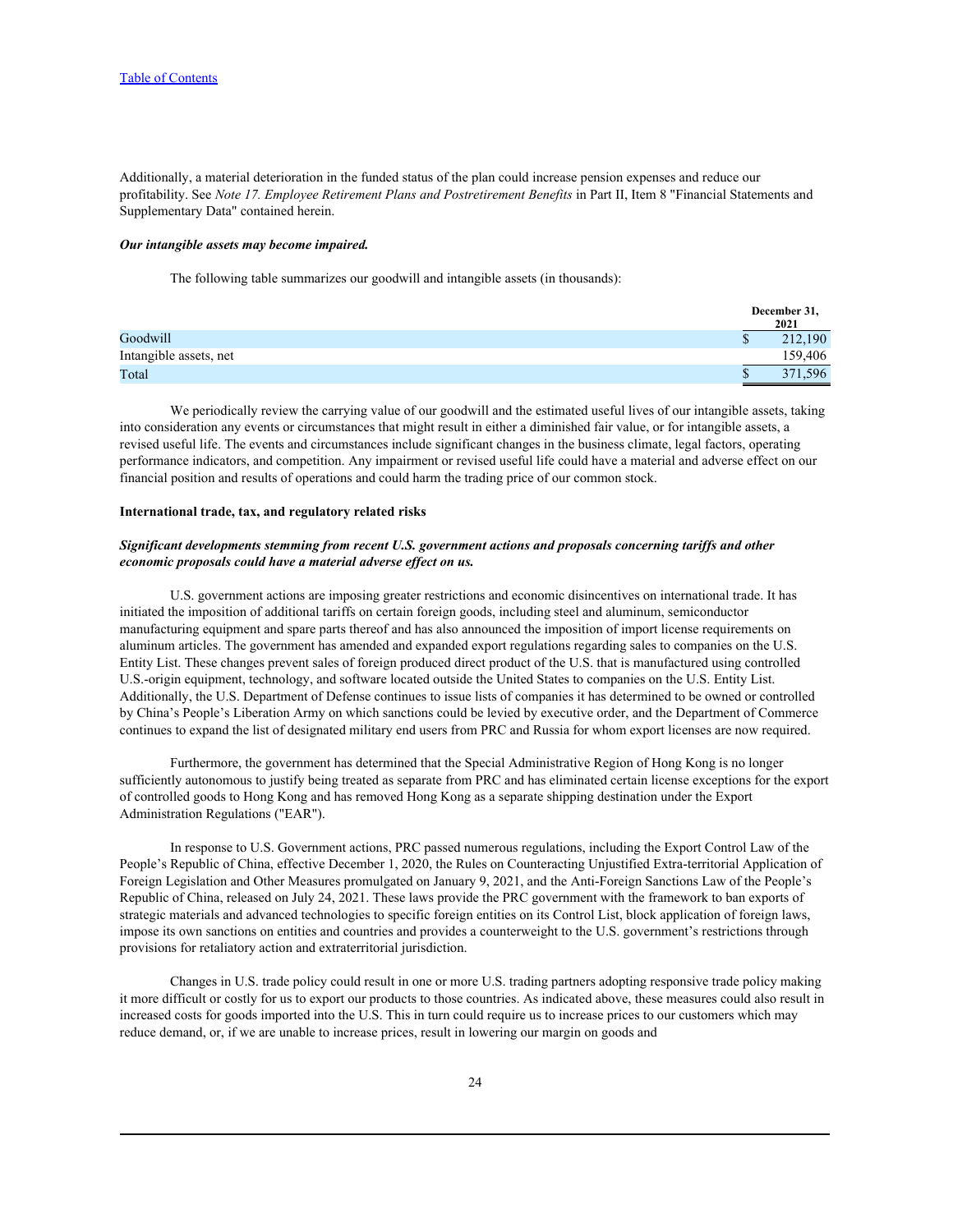services sold. To the extent that trade tariffs and other restrictions imposed by the U.S. increase the price of semiconductor equipment and related parts imported into the U.S., the cost of our materials may be adversely affected and the demand from customers for products and services may be diminished, which could adversely affect our revenues and profitability.

The adoption and expansion of trade restrictions, the occurrence of a trade war, or other governmental action related to tariffs, trade agreements, or policies has the potential to adversely impact demand for our products, our costs, our customers, our suppliers, and the U.S. economy, which in turn could adversely impact our business, financial condition, and results of operations.

Changes in U.S. social, political, regulatory, and economic conditions or in laws and policies governing foreign trade, manufacturing, development and investment in the territories and countries where we currently develop and sell products, and any negative sentiments towards the United States as a result of such changes, could adversely affect our business. In addition, negative sentiments towards the United States among non-U.S. customers and among non-U.S. employees or prospective employees could adversely affect sales or hiring and retention, respectively.

#### *Increased governmental action on income tax regulations could negatively impact our business.*

International governments have heightened their review and scrutiny of multinational businesses like ours, which could increase our compliance costs and future tax liability to those governments. As governments continue to look for ways to increase their revenue streams, they could increase audits of companies to accelerate the recovery of monies perceived as owed to them under current or past regulations. Such an increase in audit activity could have a negative impact on companies which operate internationally, as we do.

# *Changes in tax laws, tax rates, or mix of earnings in tax jurisdictions in which we do business, could impact our future tax liabilities and related corporate profitability.*

We are subject to income taxes in the U.S. (federal and state) and numerous foreign jurisdictions. Tax laws, regulations, and administrative practices in various jurisdictions by their nature are complex and may be subject to significant change due to economic, political, and other conditions, and significant judgment is required in evaluating and estimating our provision and accruals for these taxes. As both domestic and foreign governments contemplate or make changes in tax law to raise more revenues, our results could be negatively affected. Further, there are many transactions that occur during the ordinary course of business for which the ultimate tax determination is uncertain. Our effective tax rates could be adversely affected by earnings being lower than anticipated in jurisdictions where we have lower statutory rates and earnings higher than anticipated in jurisdictions where we have higher statutory rates, losses incurred in jurisdictions for which we are not able to realize the related tax benefit, changes in foreign currency exchange rates, entry into new businesses and geographies and changes to our existing businesses, acquisitions (including integrations) and investments, changes in our deferred tax assets and liabilities and their valuation, and changes in the relevant tax, accounting, and other laws, regulations, administrative practices, principles, and interpretations, including fundamental changes to the tax laws applicable to corporate multinationals. The U.S., many countries in the European Union, and several other countries are actively considering changes in this regard.

# *Changes in our provision for income taxes or adverse outcomes resulting from examination of our income tax returns could adversely affect our results.*

Our provision for income taxes is subject to volatility and could be adversely affected by earnings being lower than anticipated in countries that have lower tax rates and higher than anticipated in countries that have higher tax rates; by changes in the valuation of our deferred tax assets and liabilities; by changes, regulations, and interpretations of foreign-derived intangible income ("FDII"), global intangible low-tax income ("GILTI") and base erosion and anti-abuse tax laws ("BEAT"); by expiration of or lapses in tax incentives; by transfer pricing adjustments, including the effect of acquisitions on our legal structure; by tax effects of nondeductible compensation; by tax costs related to intercompany realignments; by changes in accounting principles; or by changes in tax laws and regulations, treaties, or interpretations thereof, including changes to the taxation of earnings of our foreign subsidiaries, the deductibility of expenses attributable to foreign income, and the foreign tax credit rules. Significant judgment is required to determine the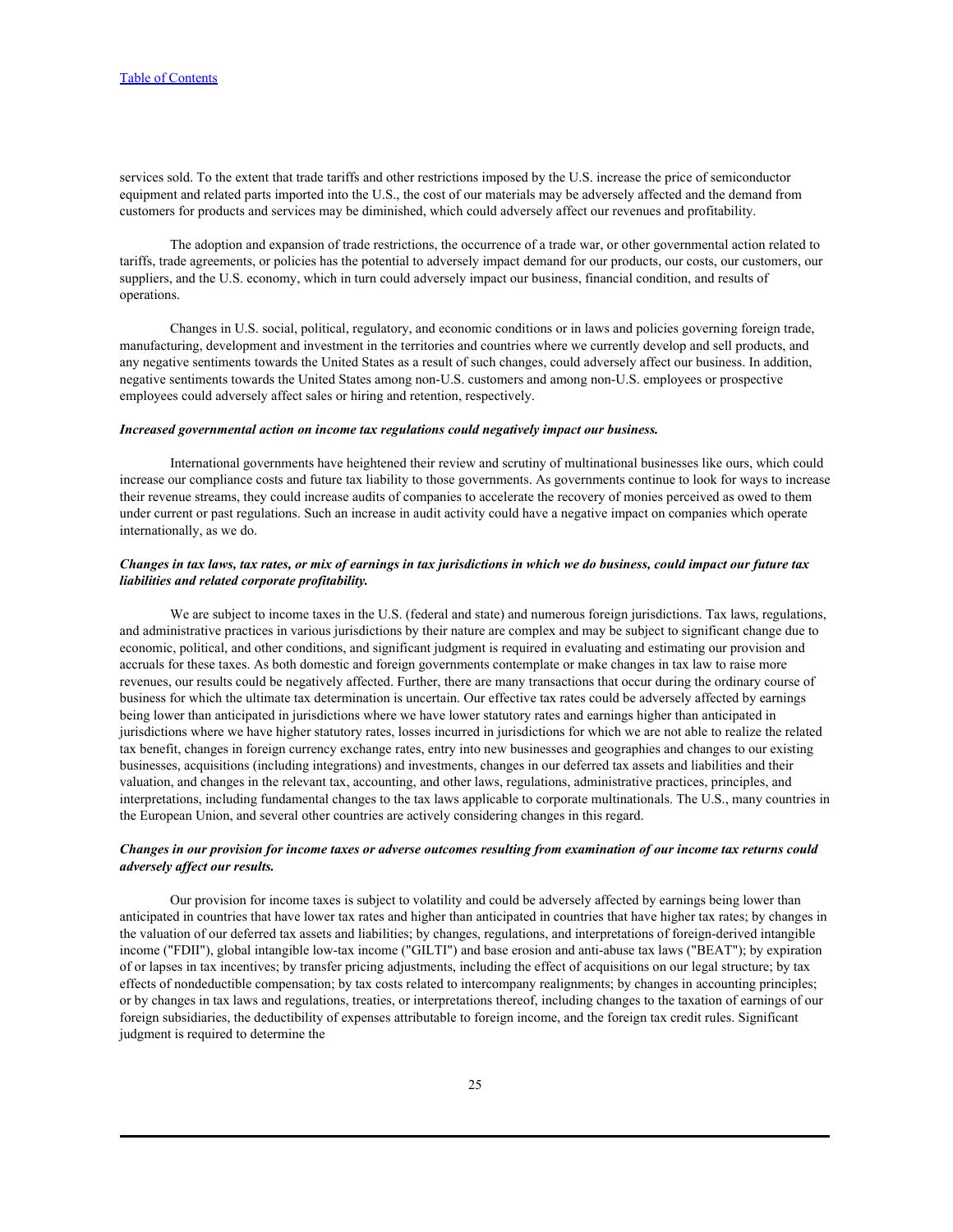recognition and measurement attribute prescribed in the accounting guidance for uncertainty in income taxes. The Organization for Economic Co-operation and Development ("OECD"), an international association comprised of 36 countries, including the United States, has made changes to numerous long-standing tax principles. There can be no assurance that these changes, once adopted by countries, will not have an adverse impact on our provision for income taxes. Further, because of certain of our ongoing employment and capital investment actions and commitments, our income in certain countries is subject to reduced tax rates. Our failure to meet these commitments could adversely impact our provision for income taxes. In addition, we are the subject of regular examination of our income tax returns by tax authorities. We regularly assess the likelihood of adverse outcomes resulting from these examinations to determine the adequacy of our provision for income taxes. There can be no assurance that the outcomes from these continuous examinations will not have an adverse effect on our operating results and financial condition.

# *Our business is subject to complex and evolving U.S. and international laws and regulations regarding privacy and data protection. Many of these laws and regulations are subject to change and uncertain interpretation and could result in claims, changes to our business practices, penalties, increased cost of operations, or declines in user growth or engagement, or otherwise harm our business.*

Regulatory authorities around the world have implemented or are considering several legislative and regulatory proposals concerning data protection, including measures to ensure that encryption of users' data does not hinder law enforcement agencies' access to that data. In addition, the interpretation and application of consumer and data protection laws in the U.S., Europe and elsewhere are often uncertain and in flux. It is possible that these laws may be interpreted and applied in a manner that is inconsistent with our data practices. These legislative and regulatory proposals, if adopted, and such interpretations could, in addition to the possibility of fines, result in an order requiring that we change our data practices, which could have an adverse effect on our business and results of operations. Complying with these various laws could cause us to incur substantial costs or require us to change our business practices in a manner adverse to our business.

#### *We are subject to numerous governmental regulations.*

We are subject to federal, state, local and foreign regulations, including environmental regulations and regulations relating to the design and operation of our products and control systems and regulations governing the import, export and customs duties related to our products. We might incur significant costs as we seek to ensure that our products meet safety and emissions standards, many of which vary across the states and countries in which our products are used. In the past, we have invested significant resources to redesign our products to comply with these directives. In addition, with our December 31, 2020 acquisition of Versatile Power, Inc., we expanded our presence in the medical market to include more highly regulated applications and added its medical-certified manufacturing center to our operating footprint. We may encounter increased costs to maintain compliance with the quality systems and other regulations and requirements that apply to the acquired business. Compliance with future regulations, directives, and standards could require us to modify or redesign some products, make capital expenditures, or incur substantial costs. Also, we may incur significant costs in complying with the numerous imports, exports, and customs regulations as we seek to sell our products internationally. If we do not comply with current or future regulations, directives, and standards:

- we could be subject to fines and penalties;
- our production or shipments could be suspended; and
- we could be prohibited from offering particular products in specified markets.

If we were unable to comply with current or future regulations, directives and standards, our business, financial condition, and results of operations could be materially and adversely affected.

## *Financial reform legislation will result in new laws and regulations that may increase our costs of operations.*

The Dodd-Frank Wall Street Reform and Consumer Protection Act (the "Dodd-Frank Act") requires various federal agencies to adopt a broad range of implementing rules and regulations, and to prepare numerous studies and reports for Congress. On August 22, 2012, under the Dodd-Frank Act, the SEC adopted requirements for companies that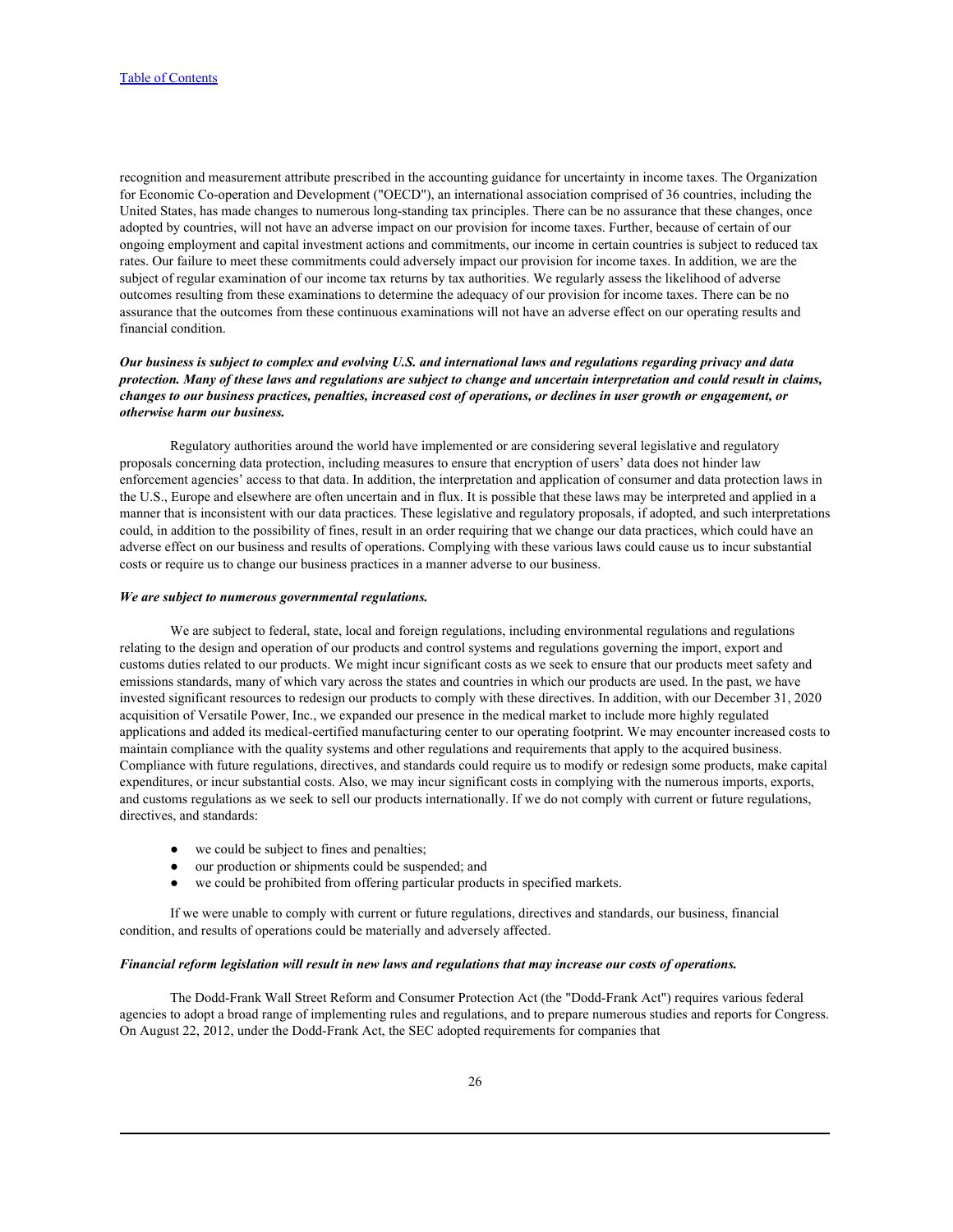use certain minerals and metals, known as conflict minerals, in their products, whether or not these products are manufactured by third parties. These requirements require companies to perform due diligence, disclose and report whether such minerals originate from the Democratic Republic of Congo and adjoining countries. We must perform sufficient due diligence to determine whether such minerals are used in the manufacture of our products. In addition, we incur costs to comply with the disclosure requirements, including costs related to determining the source of any of the relevant minerals and metals used in our products. Since our supply chain is complex, we may not be able to sufficiently verify the origins for these minerals and metals used in our products through the due diligence procedures that we implement, which may harm our reputation. In such event, we may also face difficulties in satisfying customers who require that all the components of our products are certified as conflict mineral free.

#### **General Risk Factors**

# *Our failure to maintain appropriate environmental, social, and governance ("ESG") practices and disclosures could result in reputational harm, a loss of customer and investor confidence, and adverse business and financial results.*

Governments, investors, customers, and employees are enhancing their focus on ESG practices and disclosures, and expectations in this area are rapidly evolving and increasing. While we monitor the various and evolving standards and associated reporting requirements, failure to adequately maintain appropriate ESG practices that meet diverse stakeholder expectations may result in the loss of business, diluted market valuation, an inability to attract customers, and an inability to attract and retain top talent.

# <span id="page-26-0"></span>**ITEM 1B. UNRESOLVED STAFF COMMENTS**

None.

# <span id="page-26-1"></span>**ITEM 2. PROPERTIES**

Information concerning our principal properties is set forth below:

| <b>Principal Activity</b>                                                     | Ownership |
|-------------------------------------------------------------------------------|-----------|
| Corporate headquarters, general and administrative                            | Leased    |
| Research and development, distribution, sales, and service                    | Leased    |
| Manufacturing, distribution, service, and research and development            | Leased    |
| Manufacturing, distribution, service, and research and development            | Leased    |
| Manufacturing                                                                 | Leased    |
| Manufacturing and distribution                                                | Leased    |
| Engineering, research and development, administration, and support            | Leased    |
| Manufacturing                                                                 | Owned     |
| Manufacturing                                                                 | Leased    |
| Sales, distribution, and service                                              | Leased    |
| Distribution, sales, and service                                              | Leased    |
| Distribution and general and administrative                                   | Leased    |
| Global operations headquarters (sales, service, and research and development) | Leased    |
|                                                                               |           |

In addition to the above principal properties, we have several other facilities throughout the US, North America, Europe, and Asia. We consider the properties that we own or lease as adequate to meet our current and future requirements. We regularly assess the size, capability, and location of our global infrastructure and periodically make adjustments based on these assessments.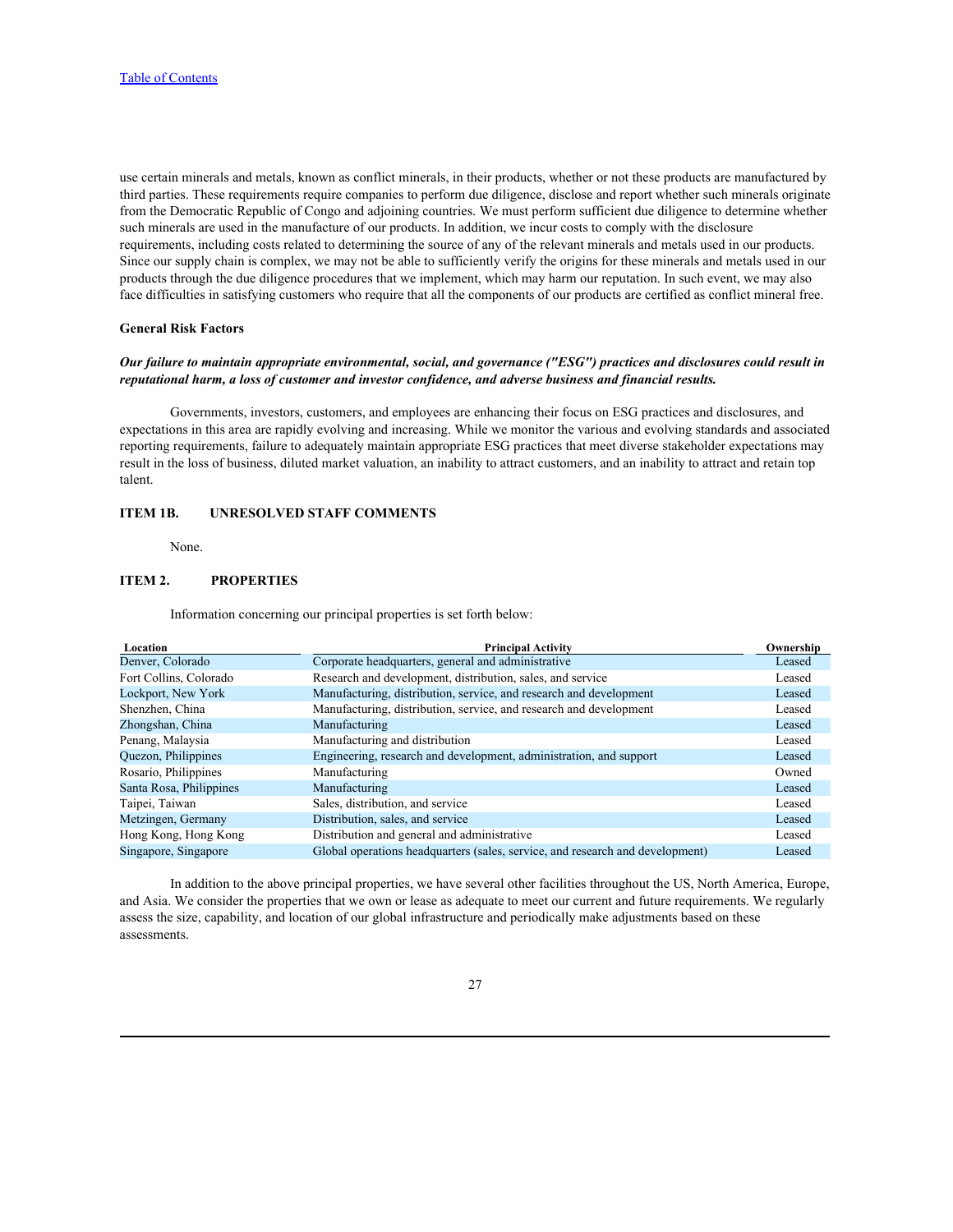# <span id="page-27-0"></span>**ITEM 3. LEGAL PROCEEDINGS**

We are presently involved in disputes and legal actions arising in the normal course of our business. While we currently believe that the amount of any ultimate loss would not be material to our financial position, the outcome of these actions is inherently difficult to predict. In the event of an adverse outcome, the ultimate loss could have a material adverse effect on our financial position or reported results of operations. An unfavorable decision in patent litigation could require material changes in production processes and products or result in our inability to ship products or components found to have violated third-party patent rights. An unfavorable decision in a collection action against a customer we sold products to, or a claim or counterclaim from a customer related to alleged product failures, could also have a material adverse effect on our financial position or reported results of operations. We are engaged presently in such disputes and legal actions with customers and a supplier for the inverter product line. We accrue loss contingencies in connection with our commitments and contingencies, including litigation, when it is probable that a loss has occurred, and the amount of the loss can be reasonably estimated. For further information see *Note 19*. *Commitments and Contingencies* in Part II, Item 8 "Financial Statements and Supplementary Data."

## <span id="page-27-1"></span>**ITEM 4. MINE SAFETY DISCLOSURES**

Not applicable.

# <span id="page-27-2"></span>**PART II**

# <span id="page-27-3"></span>**ITEM 5. MARKET FOR REGISTRANT'S COMMON EQUITY, RELATED STOCKHOLDER MATTERS AND ISSUER PURCHASES OF EQUITY SECURITIES**

# **Principal Market**

Our common stock is listed on the NASDAQ Global Select Market under the symbol "AEIS." On January 31, 2022, the number of common stockholders of record was approximately 300. This does not include stockholders whose shares are held in "street name" through brokers or other nominees.

# **Dividend Policy**

In December 2020, the Board of Directors ("the Board") approved a dividend program, pursuant to which we intend to pay a regular quarterly cash dividend of \$0.10 per share of capital stock. In March 2021, we paid the first quarterly cash dividend since our inception as a public company. During the year ended December 31, 2021, we paid cash dividends totaling \$15.4 million. Future dividend payments are subject to the Board's approval.

#### **Purchases of Equity Securities by the Issuer**

The following table summarizes actions by our Board of Directors in relation to the stock repurchase program:

| Date             | Action                                                                                                                                      |
|------------------|---------------------------------------------------------------------------------------------------------------------------------------------|
| September 2015   | Authorized a program to repurchase up to \$150.0 million of our common stock                                                                |
| May 2018         | Approved a \$50.0 million increase in the repurchase program                                                                                |
| December 2019    | Authorized the removal of the expiration date and increased the balance available for the repurchase<br>program by \$25.1 million           |
| <b>July 2021</b> | Approved an increase to the repurchase program, which authorized the Company to repurchase up to<br>\$200.0 million with no time limitation |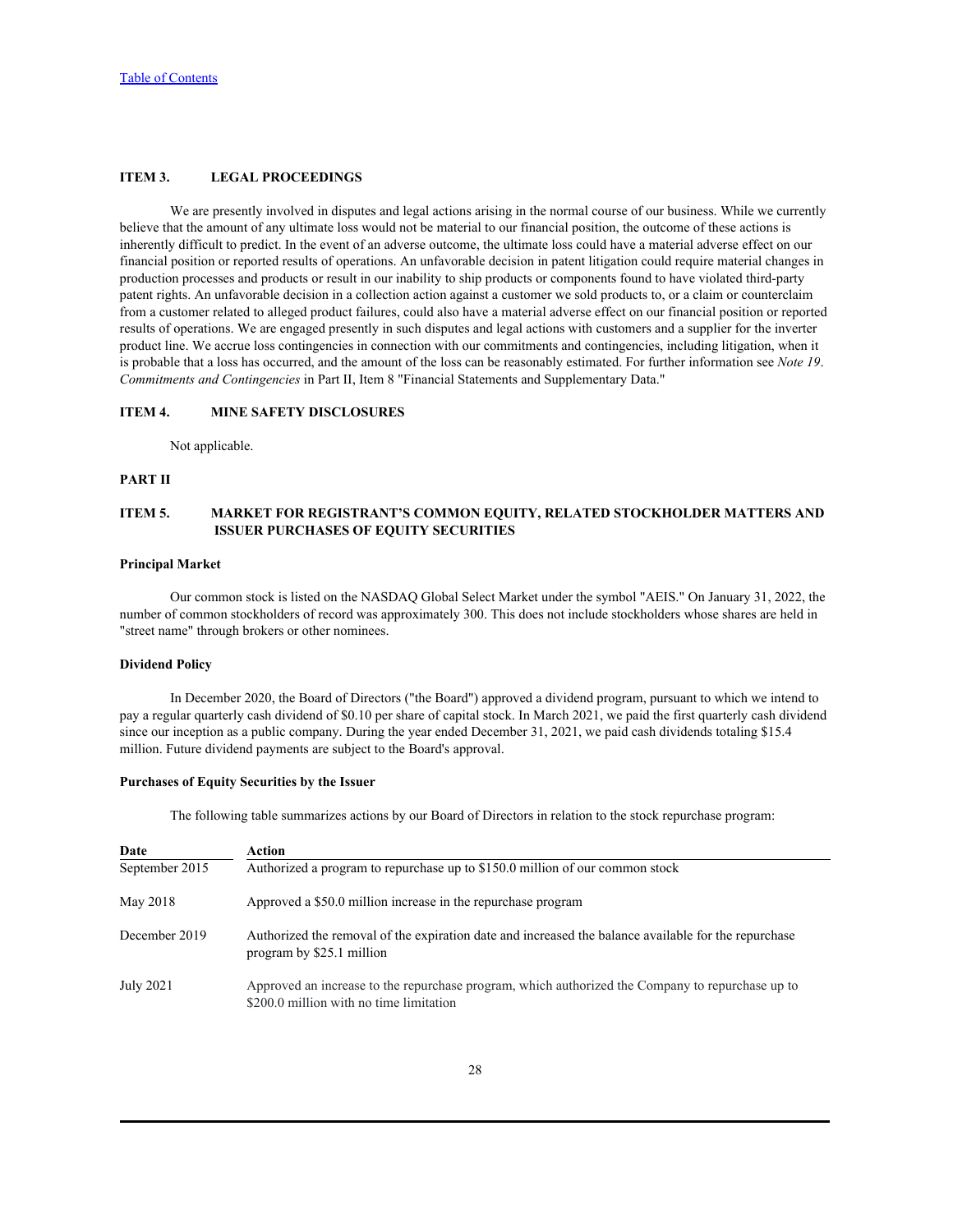To execute the repurchase of shares of our common stock, we periodically enter into stock repurchase agreements. The following table summarizes these repurchases during the year ended December 31, 2021:

|                | Month | <b>Total</b><br>Number of<br><b>Shares</b><br>Purchased | Average<br><b>Price Paid</b><br>Per Share | <b>Total Number of Shares</b><br><b>Purchased as</b><br><b>Part of Publicly Announced</b><br><b>Plans or Programs</b> |               | Maximum<br><b>Dollar</b><br>Value of<br><b>Shares</b> that<br>May Yet be<br>Purchased<br><b>Under the</b><br><b>Plans</b> or<br>Programs |
|----------------|-------|---------------------------------------------------------|-------------------------------------------|-----------------------------------------------------------------------------------------------------------------------|---------------|------------------------------------------------------------------------------------------------------------------------------------------|
| January        |       | $\overline{\phantom{0}}$                                |                                           | (in thousands, except price per share data)<br>$\overline{\phantom{m}}$                                               | <sup>\$</sup> | 38,369                                                                                                                                   |
| February       |       | $\overline{\phantom{0}}$                                |                                           |                                                                                                                       |               | 38,369                                                                                                                                   |
| March          |       | $\overline{\phantom{0}}$                                |                                           | $\hspace{0.05cm}$                                                                                                     | \$.           | 38,369                                                                                                                                   |
| First quarter  |       |                                                         |                                           |                                                                                                                       |               |                                                                                                                                          |
|                |       |                                                         |                                           |                                                                                                                       |               |                                                                                                                                          |
| April          |       |                                                         | $\hspace{0.05cm}$                         |                                                                                                                       |               | 38,369                                                                                                                                   |
| May            |       |                                                         | 72 \$ 90.34                               | 72                                                                                                                    | \$            | 31,866                                                                                                                                   |
| June           |       |                                                         | \$.<br>$\hspace{0.05cm}$                  |                                                                                                                       | \$            | 31,866                                                                                                                                   |
| Second quarter |       | 72                                                      | \$90.34                                   | 72                                                                                                                    |               |                                                                                                                                          |
|                |       |                                                         |                                           |                                                                                                                       |               |                                                                                                                                          |
| July           |       |                                                         | 8 \$ 94.34                                |                                                                                                                       |               | 8 \$ 199,218                                                                                                                             |
| August         |       | 338                                                     | \$86.45                                   | 338                                                                                                                   |               | \$170,002                                                                                                                                |
| September      |       | 259                                                     | \$87.32                                   | 259                                                                                                                   |               | \$147,444                                                                                                                                |
| Third quarter  |       | 605                                                     | \$85.12                                   | 605                                                                                                                   |               |                                                                                                                                          |
|                |       |                                                         |                                           |                                                                                                                       |               |                                                                                                                                          |
| October        |       | 121                                                     | \$85.76                                   | 121                                                                                                                   |               | \$137,076                                                                                                                                |
| November       |       | $\overline{\phantom{a}}$                                | -8<br>$\hspace{0.1mm}-\hspace{0.1mm}$     | $\overline{\phantom{m}}$                                                                                              |               | \$137,076                                                                                                                                |
| December       |       | 103                                                     | \$84.38                                   | 103                                                                                                                   |               | \$128,377                                                                                                                                |
| Fourth quarter |       | 224                                                     | \$85.12                                   | 224                                                                                                                   |               |                                                                                                                                          |
|                |       |                                                         |                                           |                                                                                                                       |               |                                                                                                                                          |
| Total          |       | 901                                                     | \$86.76                                   | 901                                                                                                                   |               | \$128,377                                                                                                                                |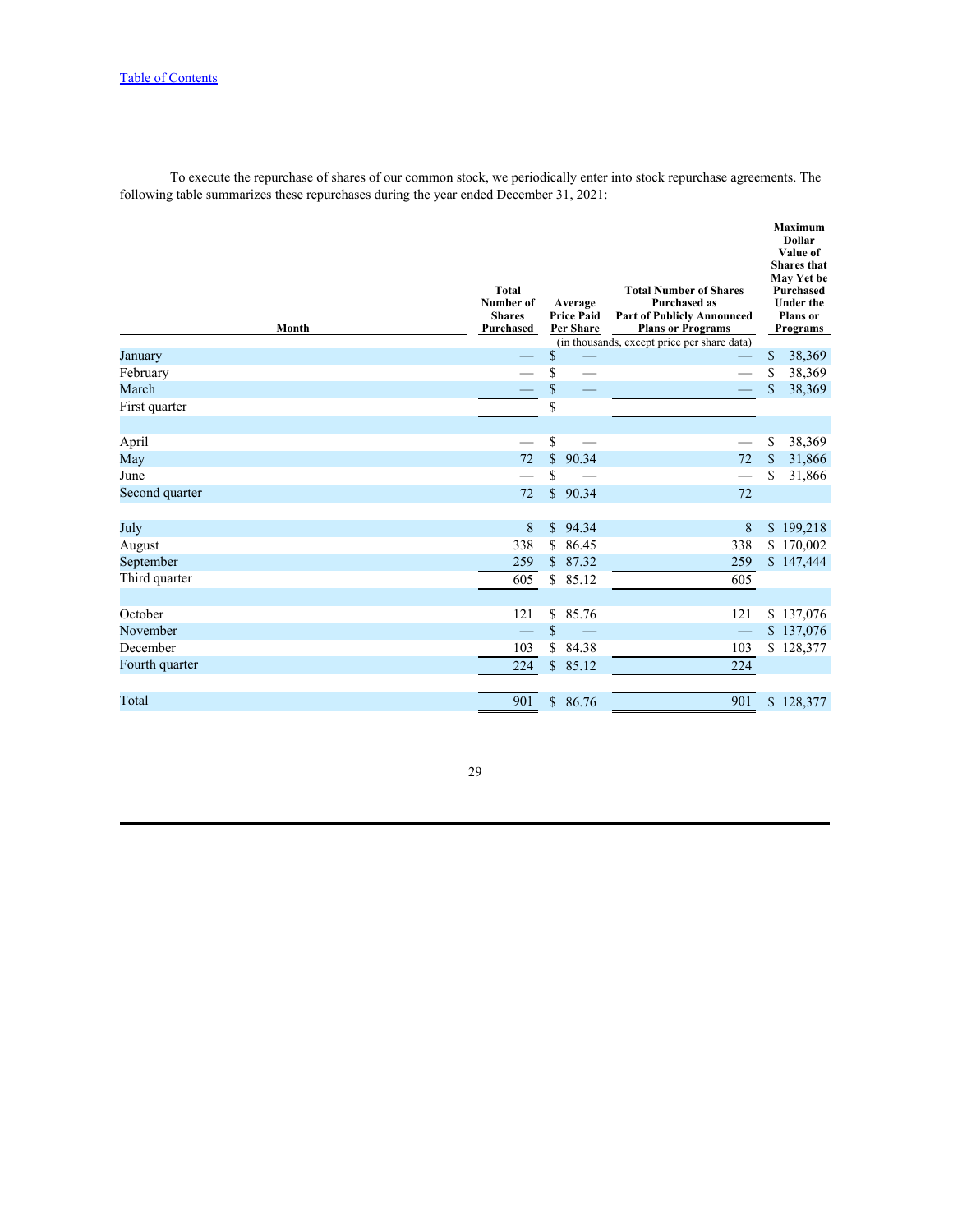## **Performance Graph**

The performance graph below shows the five-year cumulative total stockholder return on our common stock in comparison to certain other indices during the period from December 31, 2016 through December 31, 2021. The comparison assumes \$100 invested on December 31, 2016 in Advanced Energy common stock and in each of the indices and assumes reinvestment of dividends, if any. Dollar amounts in the graph are rounded to the nearest whole dollar. The performance shown in the graph represents past performance and should not be considered an indication of future performance.



**COMPARISON OF 5 YEAR CUMULATIVE TOTAL RETURN\*** Among Advanced Energy Industries, Inc., the NASDAQ Composite Index,<br>the Dow Jones US Electrical Components & Equipment Index and the S&P 1000 Index

Copyright® 2022 Standard & Poor's, a division of S&P Global. All rights reserved.

|                                                | December 31. |          |        |        |          |          |  |  |  |
|------------------------------------------------|--------------|----------|--------|--------|----------|----------|--|--|--|
|                                                | 2016         | 2017     | 2018   | 2019   | 2020     | 2021     |  |  |  |
| Advanced Energy Industries, Inc.               | 100.00       | \$123.25 | 78.41  | 130.05 | \$177.11 | \$167.03 |  |  |  |
| NASDAQ Composite                               | 100.00       | 129.64   | 125.96 | 172.17 | 249.51   | 304.85   |  |  |  |
| Dow Jones US Electrical Components & Equipment | 100.00       | 127.46   | 111.82 | 138.30 | 166.99   | 209.33   |  |  |  |
| S&P 1000                                       | 100.00       | 115.33   | 103.45 | 129.46 | 146.26   | 183.34   |  |  |  |

Information relating to compensation plans under which our equity securities are authorized for issuance is set forth in Part III, Item 12 "Security Ownership of Certain Beneficial Owners and Management and Related Stockholder Matters" of this Annual Report on Form 10-K.

## <span id="page-29-0"></span>**ITEM 6. RESERVED**

Not applicable.

<sup>\*\$100</sup> invested on 12/31/16 in stock or index, including reinvestment of dividends.<br>Fiscal year ending December 31.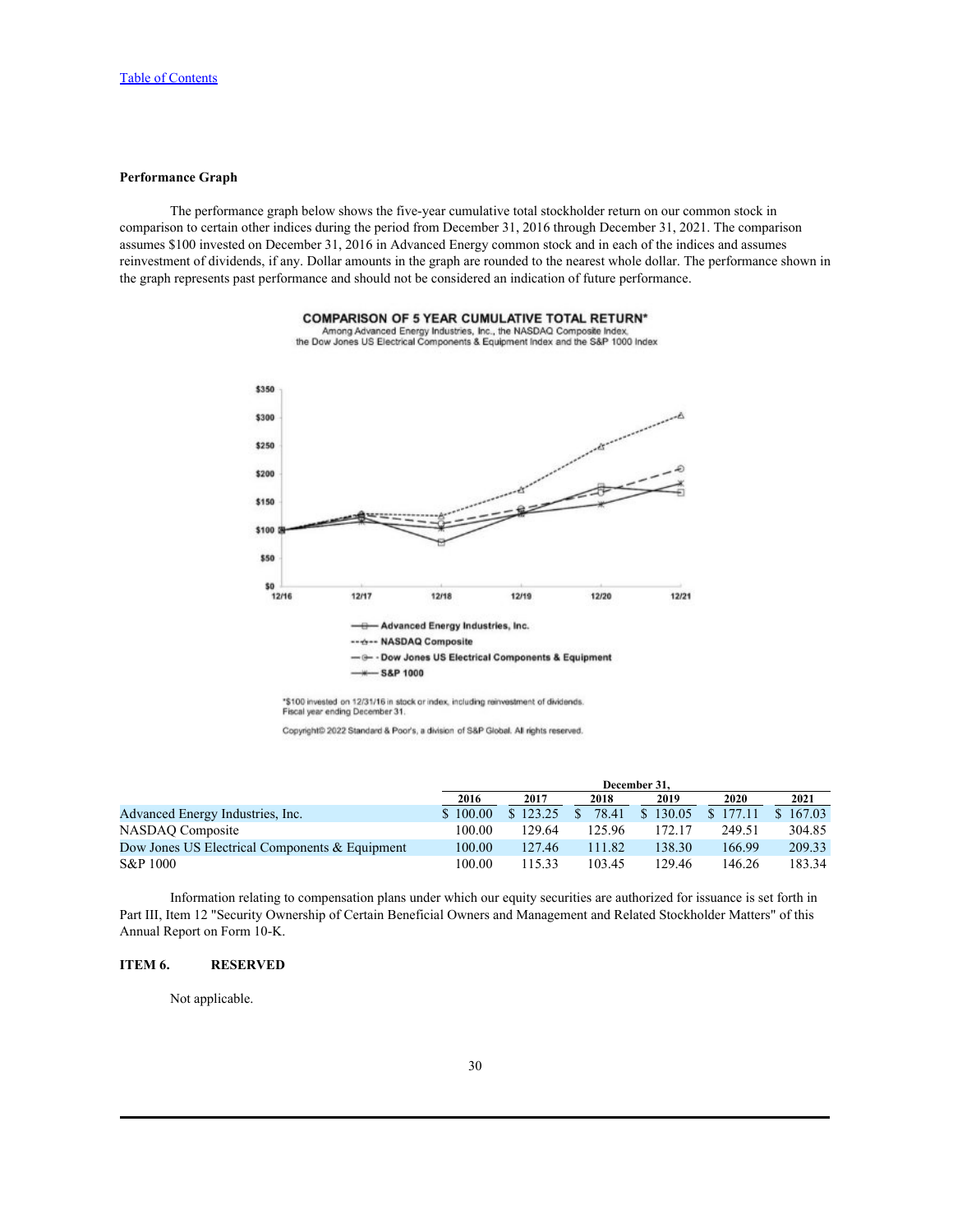# <span id="page-30-0"></span>**ITEM 7. MANAGEMENT'S DISCUSSION AND ANALYSIS OF FINANCIAL CONDITION AND RESULTS OF OPERATIONS**

Certain statements set forth below under this caption constitute forward-looking statements. See "*Special Note Regarding Forward-Looking Statements*" in this Annual Report on Form 10-K for additional factors relating to such statements and see "*Risk Factors*" in Part I, Item 1A for a discussion of certain risks applicable to our business, financial condition, and results of operations.

The following section discusses our results of operations for 2021 and 2020 and year-to-year comparisons between those periods. Discussions of 2019 and year-to-year comparisons between 2020 and 2019 are not included in this Form 10-K and can be found within Part II, Item 7 "Management's Discussion and Analysis for Financial Condition and Results of Operations" in our 2020 Form 10-K for the year ended December 31, 2020.

#### **Overview Overview** *COVERS <b>COVERS*

Advanced Energy provides highly engineered, mission-critical, precision power conversion, measurement, and control solutions to our global customers. We design, manufacture, sell, and support precision power products that transform, refine, and modify the raw electrical power coming from either the utility or the building facility and convert it into various types of highly controllable, usable power that is predictable, repeatable, and customizable to meet the necessary requirements for powering a wide range of complex equipment. Our power solutions enable innovation in complex semiconductor and thin film plasma processes such as dry etch, strip and deposition, high and low voltage applications such as semiconductor process control, data center computing, networking, telecommunication, medical equipment, life science applications, industrial technology and production, scientific instruments, clean technology production, advanced material production and temperature-critical thermal applications. We also supply related sensing, controls, and instrumentation products for advanced measurement and calibration of RF power and temperature, electrostatic instrumentation products for test and measurement applications, and gas sensing and monitoring solutions for multiple industrial markets. Our network of global service support centers provides a recurring revenue opportunity as we offer repair services, conversions, upgrades, refurbishments, and used equipment to companies using our products.

Our products are sold into the Semiconductor Equipment, Industrial and Medical, Data Center Computing, and Telecom and Networking markets, and we have provided market revenue data in this Annual Report on Form 10-K to enable tracking of trends. Advanced Energy is organized on a global, functional basis and operates in a single segment structure for power electronics conversion products.

## **Critical Accounting Estimates**

The preparation of consolidated financial statements and related disclosures in conformity with accounting principles generally accepted in the United States of America ("U.S. GAAP") requires us to make judgments, assumptions, and estimates that affect the amounts reported. *Note 1. Operations and Summary of Significant Accounting Policies and Estimates* in Part II, Item 8 "Financial Statements and Supplementary Data" describes the significant accounting policies used in the preparation of our consolidated financial statements. The accounting positions described below are significantly affected by critical accounting estimates. Such accounting positions require significant judgments, assumptions, and estimates to be used in the preparation of the consolidated financial statements, actual results could differ materially from the amounts reported based on variability in factors affecting these statements.

#### *Business Combinations*

We record the assets acquired and liabilities assumed in a business combination at their acquisition date fair values. Fair values of assets acquired, and liabilities assumed are based upon available information and may involve engaging an independent third party to perform an appraisal. Estimating fair values can be complex and subject to significant business judgment. We must also identify and include in the allocation all acquired tangible and intangible assets that meet certain criteria, including assets that were not previously recorded by the acquired entity. The estimates most commonly involve property, plant and equipment and intangible assets. The estimates also include the fair value of contracts including commodity purchase and sale agreements, storage contracts, and transportation contracts. The excess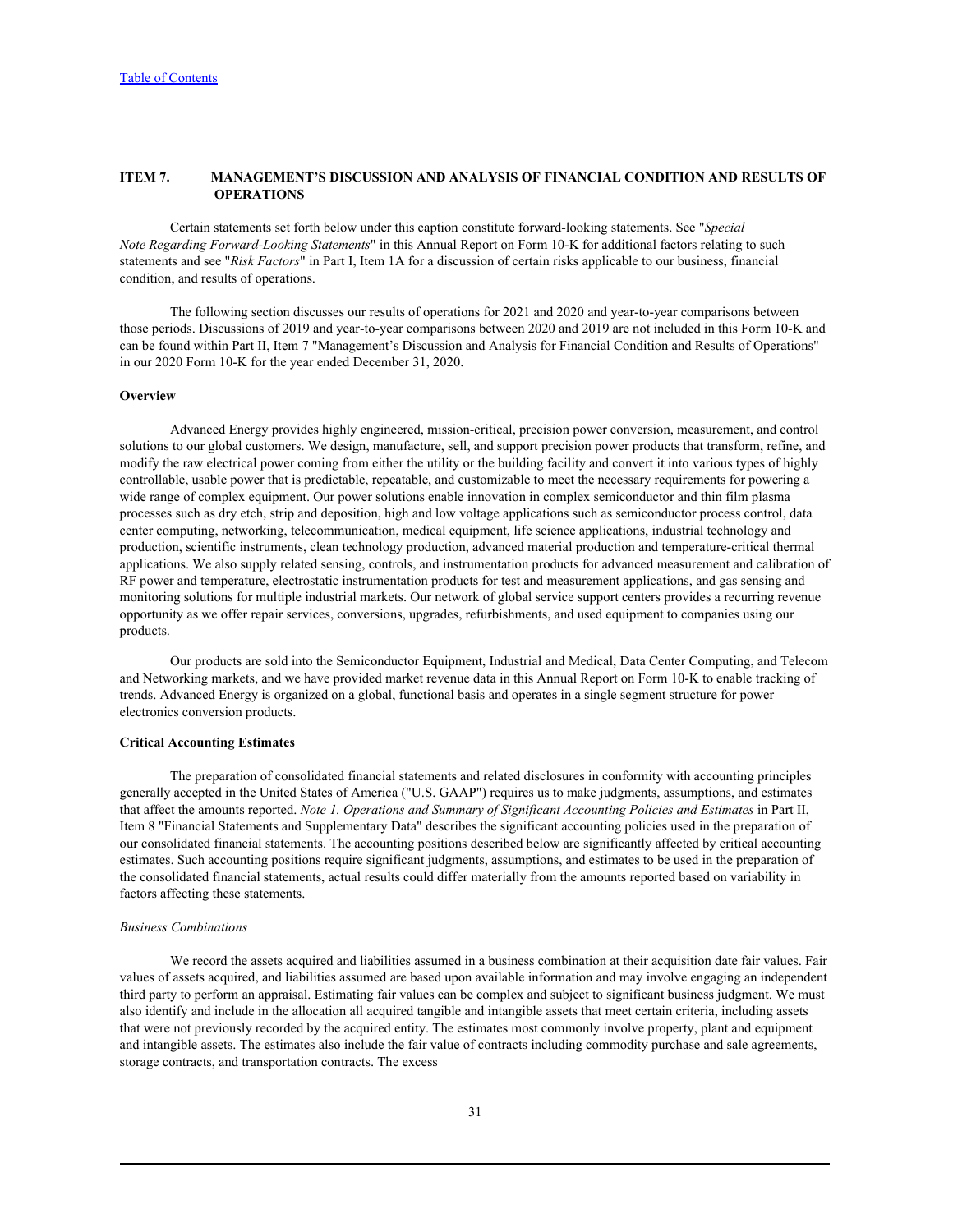of the purchase price over the net fair value of acquired assets and assumed liabilities is recorded as goodwill, which is not amortized but instead is evaluated for impairment at least annually. Pursuant to U.S. GAAP, an entity is allowed a reasonable period of time (not to exceed one year) to obtain the information necessary to identify and measure the fair value of the assets acquired and liabilities assumed in a business combination.

#### *Income Taxes*

We are subject to income taxes in the United States and numerous foreign jurisdictions. Significant judgment is required in determining our provision for income taxes and income tax assets and liabilities, including evaluating uncertainties in the application of accounting principles and complex tax laws. We record a provision for income taxes for the anticipated tax consequences of the reported results of operations using the asset and liability method. Under this method, we recognize deferred tax assets and liabilities for the expected future tax consequences of temporary differences between the financial reporting and tax bases of assets and liabilities, as well as for operating loss and tax credit carryforwards. Deferred tax assets and liabilities are measured using the tax rates that are expected to apply to taxable income for the years in which those tax assets and liabilities are expected to be realized or settled. We calculate tax expense consistent with intraperiod tax allocation methodology resulting in an allocation of current year tax expense/benefit between continuing operations and discontinued operations. We record a valuation allowance to reduce our deferred tax assets to the net amount that we believe is more likely than not to be realized.

We recognize tax benefits from uncertain tax positions only if we believe that it is more likely than not that the tax position will be sustained on examination by the taxing authorities based on the technical merits of the position. Although we believe that we have adequately reserved for our uncertain tax positions, we can provide no assurance that the final tax outcome of these matters will not be materially different. We adjust these reserves when facts and circumstances change, such as the closing of a tax audit or the refinement of an estimate. To the extent that the final tax outcome of these matters is different than the amounts recorded, such differences will affect the provision for income taxes in the period in which such determination is made and could have a material impact on our financial condition and operating results. The provision for income taxes includes the effects of any reserves that we believe are appropriate, as well as the related net interest and penalties. For more details see *Note 5. Income Taxes* in Part II, Item 8 "Financial Statements and Supplementary Data."

## *Inventory*

We value our inventory at the lower of cost (first-in, first-out method) or net realizable value. We regularly review inventory quantities on hand and record a provision to write-down excess and obsolete inventory to its estimated net realizable value, if less than cost, based primarily on our estimated forecast of product demand. Our industry is subject to technological change, new product developments, and changes in end-user demand for our products which can fluctuate significantly. Any significant changes in end-user demand, technology or new product developments could have a significant impact on the value of our inventory and our reported operating results.

## *Defined Benefit Pension Plans*

Accounting for pension plans requires that we make assumptions that involve considerable judgment which are significant inputs in the actuarial models that measure our net pension obligations and ultimately impact our earnings. These include the discount rate, long-term expected rate of return on assets, compensation trends, inflation considerations, health care cost trends and other assumptions, as well as determining the fair value of assets in our funded plans. Specifically, the discount rates, as well as the expected rates of return on assets and plan asset fair value determination, are important assumptions used in determining the plans' funded status and annual net periodic pension and benefit costs. We evaluate these critical assumptions at least annually on a plan and country-specific basis. We also, with the help of actuaries, periodically evaluate other assumptions involving demographic factors, such as retirement age, mortality, and turnover, and update them to reflect our experience and expectations for the future. We believe the accounting estimates related to our pension plans are critical accounting estimates because they are highly susceptible to change from period to period based on the performance of plan assets, actuarial valuations, market conditions and contracted benefit changes. While we believe that our assumptions are appropriate, significant differences in our actual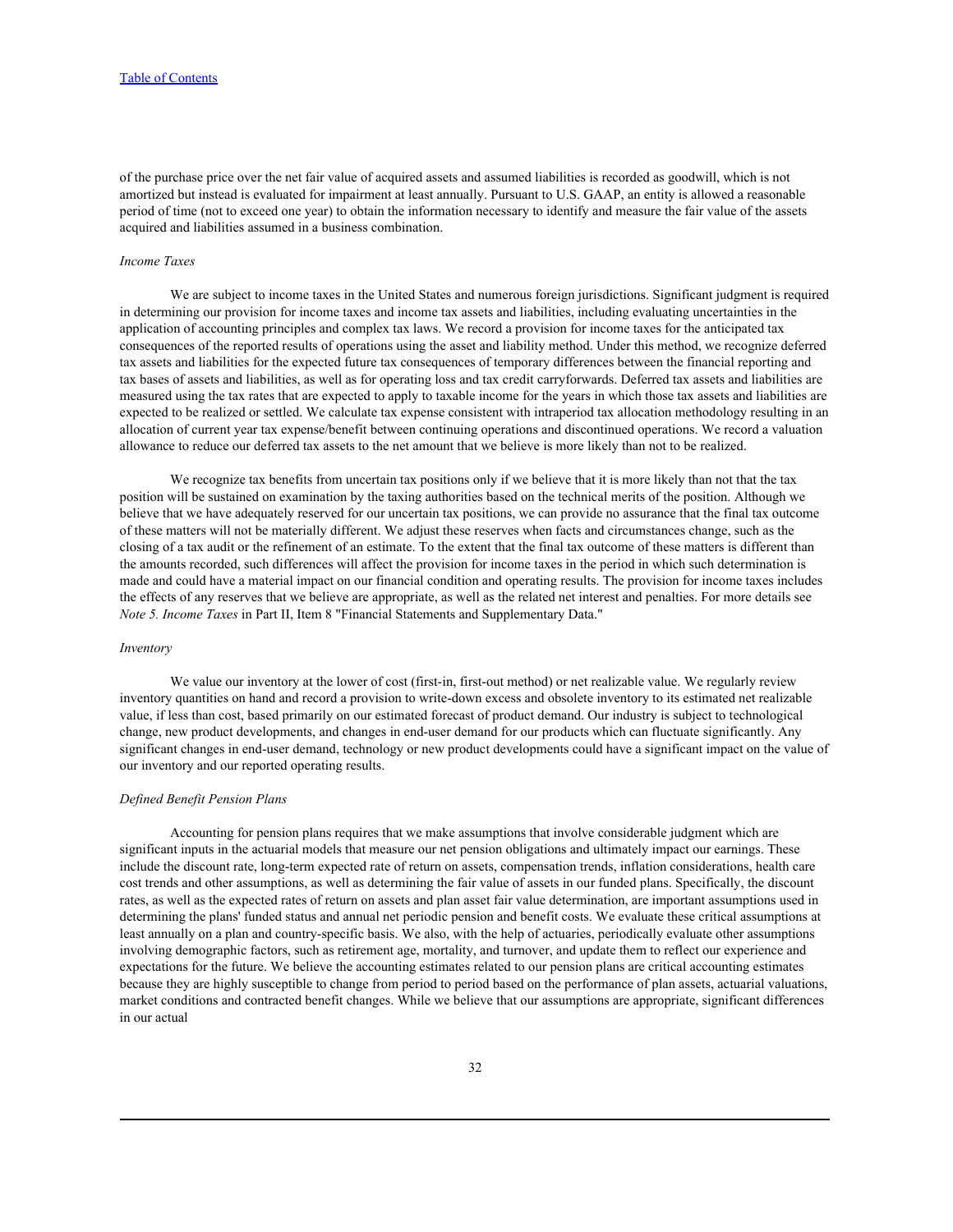experience or significant changes in our assumptions may materially affect our net pension and postretirement benefit obligations and related expense.

## **Human Capital Resources**

Our corporate citizenship, social responsibility and commitment to our employees extends beyond the products we make. We conduct anonymous surveys to seek feedback from our employees on important topics related to confidence in company leadership, career growth opportunities, and improvements on how we can make our company a great place to work. In addition, we share the results of the survey with our Board. To further increase our commitment to diversity and equity, in 2020 we announced the launch of our inaugural Advanced Energy STEM Diversity Scholarship, which is aimed at developing emerging talent and promoting greater ethnic, racial and gender diversity in STEM. The annual program accepts applications from undergraduate and post-graduate students attending five leading institutions in the field of power technologies.

# *Total Rewards*

As part of our total rewards philosophy, we believe in offering and maintaining competitive compensation and benefits programs for our employees in order to attract and retain a talented, highly engaged workforce. Our compensation programs are focused on equitable, fair pay practices including market-based base pay, an annual pay-for-performance incentive plan, and discounted employee stock purchase plan. In addition to our competitive compensation practices, we offer a strong benefits package in each of the countries in which we operate. In the majority of our non-U.S. operations, we offer additional benefits that supplement governmental statutory benefits. In the U.S., we offer a competitive benefits package that includes four different health care plan options with employee premiums lower than the market average, dental, vision, disability and life insurance, health savings and flexible spending accounts, paid time off, 8-weeks of paid parental leave for both parents, company matched 401(k) contributions, flexible work schedules, expanded mental health coverage, and employee assistance programs. With the challenging times created by COVID-19, we continued our commitment to ensure our employees maintained financial security and provided certain employees the ability to work from home, paid leave time for our employees who may have been impacted by temporary site closures, and paid leave time for vaccinations.

## *Learning and Development*

To support our employees in reaching their full potential and to build internal capabilities, we offer a wide range of internal and external learning and development opportunities. We have a program for education assistance reimbursement that provides financial support to employees who seek to expand their skills and abilities. We also have an internship program designed to help support a talent pipeline. We have a robust succession planning process to develop internal leadership capabilities and technical bench strength, ensuring we have a strong workforce for the future.

## *Diversity, Equity & Inclusion*

In 2021, we relaunched our Corporate Inclusion, Diversity and Equity Steering Committee, which was tasked with researching, developing, and proposing strategies and initiatives aimed at creating and fostering engagement, awareness, respect, and inclusion for our employees, customers, vendors, and communities. This committee provides global guidance and direction while enabling local activities to develop specific, targeted initiatives as appropriate.

## *Health and Safety*

We are committed to providing a safe work environment for our employees. We provide regular health and safety training in both on-site format and through our virtual training tool that assigns training requirements based on job profiles and site-specific requirements. Our Environmental, Health and Safety organization is a global team responsible for health and safety related to on-site operations, including hazard and risk identification. Workplace safety is also addressed in operations meetings and monthly business reviews. We are also committed to the standards of the Responsible Business Alliance Code of Conduct, which promotes labor, health and safety, environmental and ethics best practices.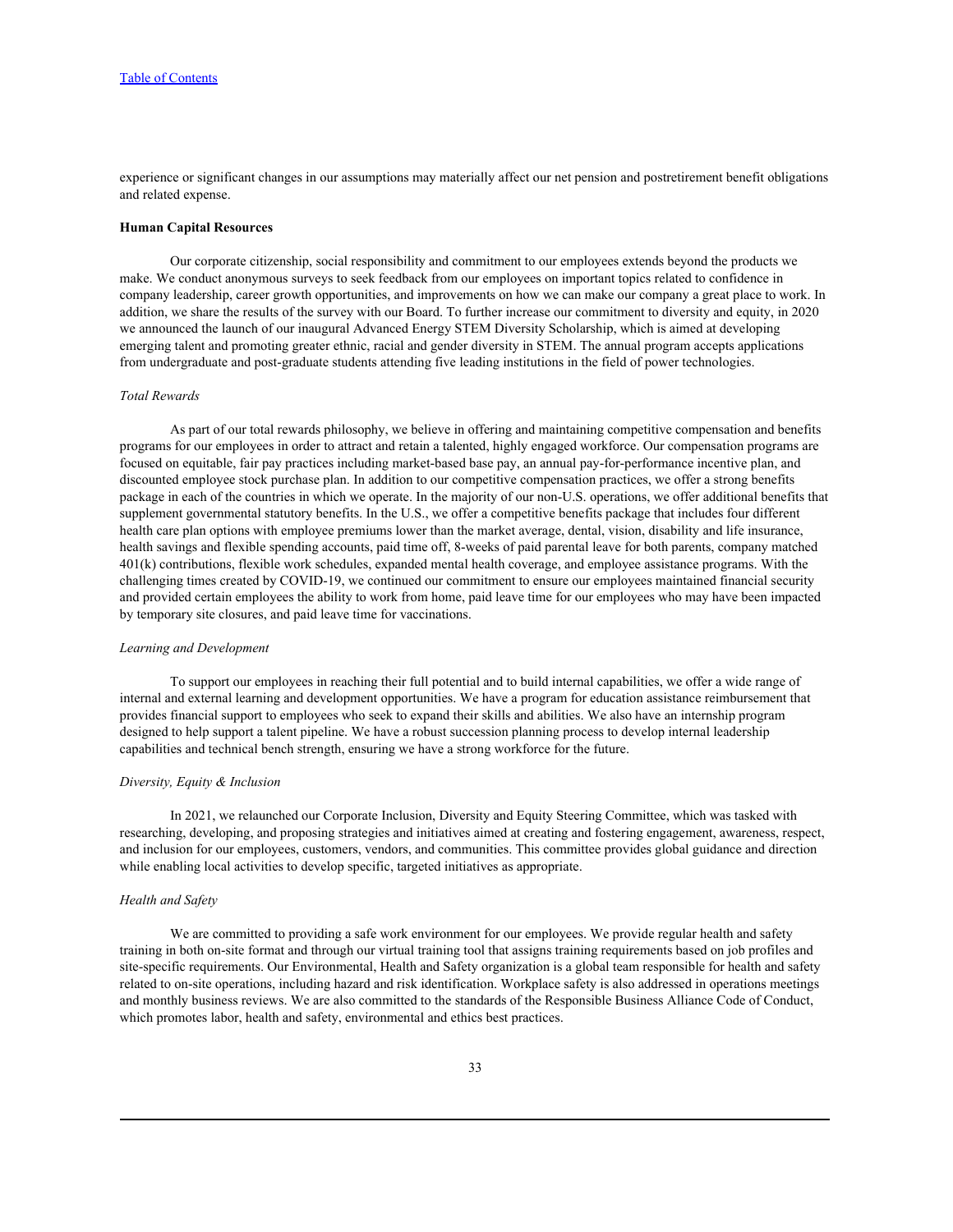## *Community Involvement*

Our charitable contributions committee, founded in 2010, is supported and led by our employees. The committee provides financial support for  $501(c)(3)$  corporations, non-profit institutions, and organizations that improve education, the environment, health, and social services across the communities in which we operate and where our employees live. We provide financial support to workforce initiatives led by the local chamber of commerce in northern Colorado and partnered with a community college to provide equipment and funding to train technicians and develop skilled labor that may lead to employment opportunities with us or other local companies. We offer each employee eight hours of paid time off to volunteer with a  $501(c)(3)$ organization of the employee's choosing. Our Educational Scholarship Program, available to children of Advanced Energy employees, celebrates education accomplishments and facilitates career and learning goals.

## **Business Environment and Trends**

Advanced Energy operates in a single segment structure for power electronics conversion products. We operate in four vertical markets or applications and provide revenue information to enable tracking of market trends.

The demand environment in each of our markets is impacted by various market trends, customer buying patterns, design wins, macroeconomic and other factors. During 2021 we saw growth in our Semiconductor Equipment and Industrial and Medical markets but weakening demand in our Data Center Computing and Telecom and Networking markets.

At the beginning of 2020 we saw the spread of COVID-19, which grew into a global pandemic. Our focus on providing a healthy and safe working environment for our employees led to intermittent shutdowns of our manufacturing facilities to implement new health and safety protocols and additional investments to comply with government guidelines. During 2020 and 2021 there were periods when some of our manufacturing facilities were not operating or were operating at reduced capacity due to government mandates to restrict travel, maintain social distancing, and implement health and safety procedures. Additionally, ongoing restrictions related to COVID-19 and disruptions in an already challenged global supply chain limited the availability of certain materials, parts, subcomponents, and subassemblies needed for production during 2021, impacting our ability to ship product to meet customer demand. The shortage of critical components was caused in part by the pandemic-driven rise in consumer demand for technology goods, increased demand for electronic components used in a wide variety of industries, logistics-related disruptions in shipping, and capacity limitations at some suppliers due to COVID-19, its variants, labor shortages, and other factors. See Part I, Item 1A "Risk Factors" for a discussion of certain risks related to COVID-19.

## *SEMICONDUCTOR EQUIPMENT MARKET*

Growth in the Semiconductor Equipment market is driven by growing integrated circuits content across many industries, increased demand for processing and storage in advanced applications such as artificial intelligence, cloud computing, and autonomous vehicles, and the rapid adoption of advanced mobile connectivity solutions such as 5G, which enhances existing and enables new wireless applications. To address the long-term growing demand for semiconductor devices, the industry continues to invest in production capacities for both leading-edge and trailing-edge nodes, logic devices, the latest memory devices including 3D-NAND, DRAM, and new emerging memories such as MRAM, and back-end test and advanced wafer-level packaging. The industry's transition to advanced technology nodes in logic and DRAM and to increased layers in 3D-NAND memory devices require an increased number of plasma-based etch and deposition process tools and higher content of our advanced power solutions per tool. As etching and deposition processes become more challenging due to increasing aspect ratios in advanced 3D devices, more advanced RF, and DC technologies are needed. We are meeting these challenges by providing a broader range of more complex RF and DC power solutions. Beyond etch and deposition processes, the growing complexity at the advanced nodes also drive a higher number of other processes across the wafer fab, including inspection, metrology, thermal, ion implantation, and semiconductor test, where Advanced Energy is actively participating as a critical technology provider. In addition, our global support services group offers comprehensive local repair service, upgrade, and retrofit offerings to extend the useable life of our customers' capital equipment for additional technology generations. The acquisition of Artesyn in September 2019 expanded Advanced Energy's reach within the Semiconductor Equipment market by adding a broad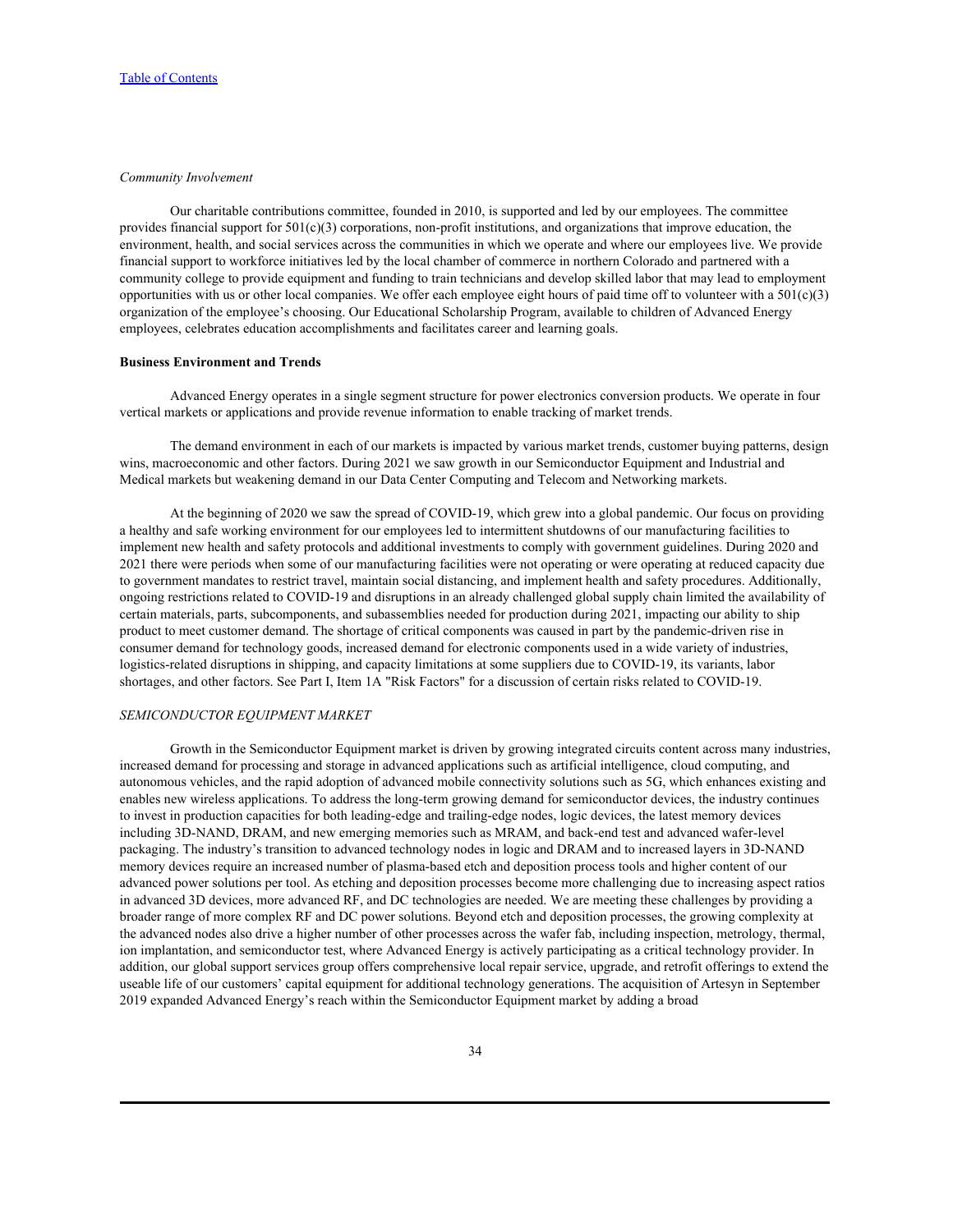range of low voltage applications as well as back-end test and assembly equipment makers. Our strategy in the Semiconductor Equipment market is to defend our proprietary positions in our core applications, grow our market position in applications where we have lower share, including remote plasma source and dielectric etch, and leverage our product portfolio in areas such as embedded power, high voltage power system, and critical sensing and controls to grow our share and contents at our key OEM customers.

The Semiconductor Equipment market is experiencing continued demand growth since 2019, driven by higher semiconductor contents across many industries, increased capital intensity at the leading-edge process nodes, semiconductor device makers investing in the trailing-edge nodes due to supply constraints and increased regional investments of semiconductor capacities. Advanced Energy participated in this market growth by delivering record revenue from the Semiconductor Equipment market in 2021, even with the negative impact of limited availability of critical parts due to global supply constraints. In addition, increased demand for semiconductor devices for a wide range of applications as global economies begin to recover is expected to drive investment in new capacity throughout 2022.

## *INDUSTRIAL AND MEDICAL MARKET*

Customers in the Industrial and Medical market incorporate our advanced power, embedded power, and measurement products into a wide variety of equipment used in applications such as advanced material fabrication, medical devices, analytical instrumentation, test and measurement equipment, robotics, horticulture, motor drives, and connected light-emitting diodes.

OEM customers design equipment utilizing our process power technologies in a variety of industrial production applications including glass coating, glass manufacturing, flat panel displays, photovoltaics solar cell manufacturing, and similar thin film manufacturing, including data storage and decorative, hard and optical coatings. These applications employ similar technologies to those used in the Semiconductor Equipment market to deposit films on non-semiconductor substrates. Our strategy around these applications is to leverage our thin film deposition technologies into an expanded set of new materials and applications in adjacent markets.

Advanced Energy serves the Industrial and Medical market with mission-critical power components that deliver high reliability, precise, low noise or differentiated power to the equipment they serve. Examples of products sold into the Industrial and Medical market includes high voltage products for analytical instrumentation, medical equipment, low voltage power supplies used in applications for medical devices, test and measurement, medical lasers, scientific instrumentation and industrial equipment, and power control modules and thermal instrumentation products for material fabrication, processing, and treatment. Our gas monitoring products serve multiple applications in the energy market, air quality monitoring and automobile emission monitoring and testing. The acquisition of Artesyn in September 2019 substantially expanded Advanced Energy's portfolio of products and opportunities in the Industrial and Medical market. In the first half of 2020, the COVID-19 pandemic impacted demand for our products in this market, but demand started to recover in the second half of 2020. Our strategy in the Industrial and Medical market is to expand our product offerings and channel reach, leveraging common platforms, derivatives, and customizations to further penetrate a broader set of applications, such as medical, test and measurement, horticulture, and many other industrial applications.

During 2021, we saw improvement in industrial markets as global economic growth resumed and our customers were able to increase capacity after governmental restrictions were relaxed during the second half of 2020. Demand for medical products during 2020 was driven by critical care applications, offset by lower investment related to elective procedures. During 2021, demand for critical applications has declined while other demand has improved. During 2021, overall customer demand improved, but supply constraints of critical components limited our ability to ship product at the level of customer demand. However, even with the limited supply, revenue from the Industrial and Medical market grew in the year as a result of our growth strategy. We expect demand in the Industrial and Medical market to grow in 2022, but the supply constraint condition has extended into the year. It is not clear how long these supply shortages will persist or how quickly our supply will recover.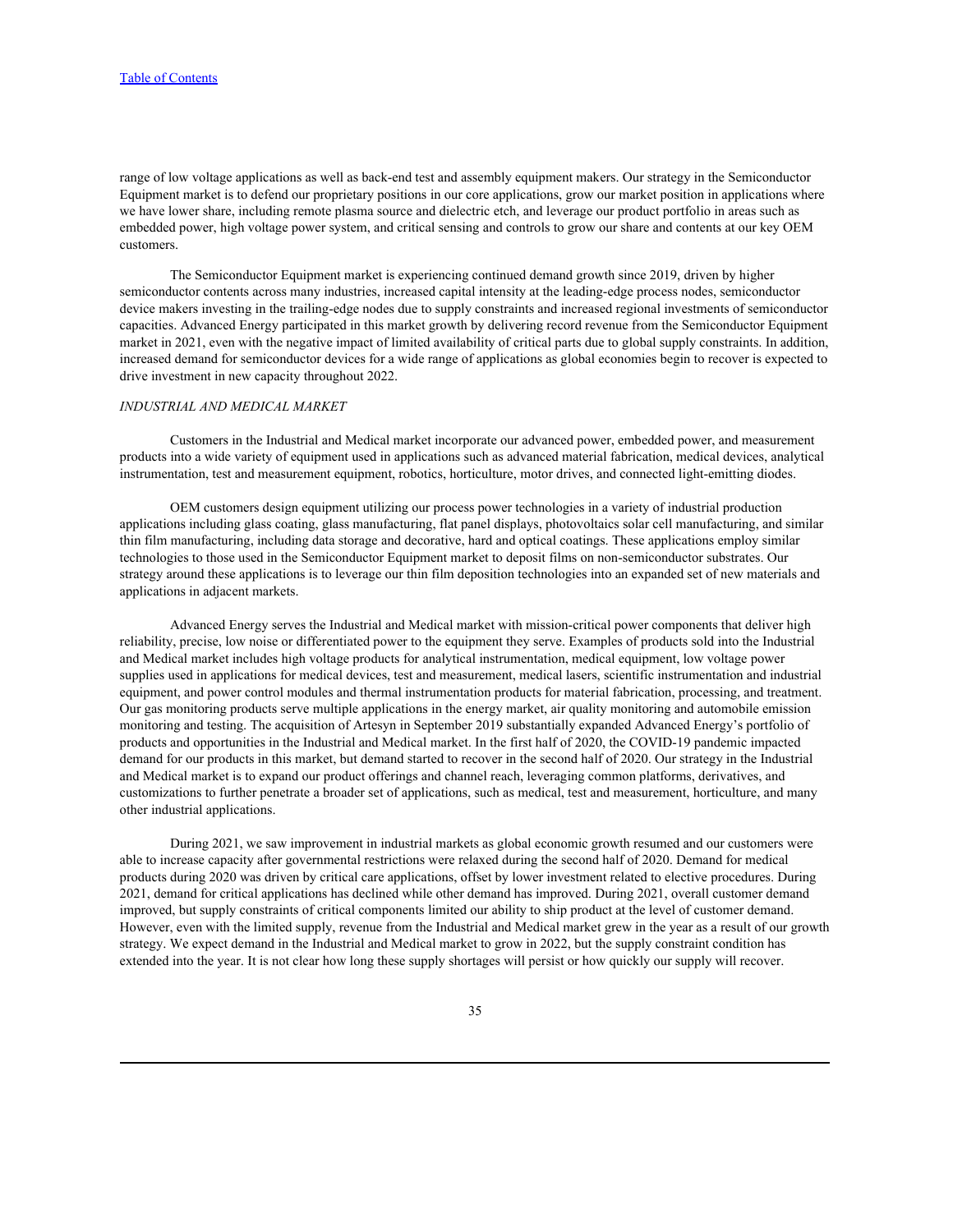# *DATA CENTER COMPUTING MARKET*

Following the acquisition of Artesyn in September 2019, Advanced Energy entered the Data Center Computing market with industry leading power conversion products and technologies, which we sell to OEMs and ODMs of data center server and storage systems, as well as cloud service providers and their partners. Driven by the growing adoption of cloud computing, market demand for server and storage equipment has shifted from enterprise on-premises computing to the data center, driving investments in data center infrastructure. In addition, the data center industry has started to transition to 48 Volt infrastructure, where 48 Volt DC power replaces 12 Volt in server racks in order to improve overall power efficiency. Advanced Energy benefits from these trends by leading the industry in providing 48 Volt server power solutions to the data center industry. Further, demand for edge computing is growing, driven by the need for faster processing, lower latency, higher data security, and more reliability than traditional cloud computing. With a wide range of many unique configurations and requirements, edge computing creates additional opportunities for Advanced Energy. Lastly, the rapid growth and adoption of Artificial Intelligence and machine learning is driving accelerated demand for server and storage racks with increased power density and higher efficiency, which plays well to Advanced Energy's strengths. With a growing presence at both cloud service providers and industry leading data center server and storage vendors, we believe Advanced Energy is well positioned to continue to capitalize on the ongoing shift towards cloud computing. Our strategy in the Data Center and Computing market is to penetrate additional customers and applications based on our differentiated capability and competitive strengths in power density, efficiency, and controls.

In late 2019 and through 2020, demand for our embedded power products in the Data Center Computing market increased significantly driven by our share gains and a capacity ramp at hyperscale customers. In addition, we believe as a consequence of COVID-19, hyperscale demand has risen in the near term given the increased need for cloud and network applications in the current environment. Demand declined in the second half of 2020 as a result of market digestion but started to recover during 2021. However, our 2021 revenue declined due to the limited availability of parts given global supply constraints, which prevented us from producing products to meet the growing demand. We expect demand in this market to grow in 2022, but the supply constraint condition has extended into this year. It is not clear how long these supply shortages will persist or how quickly our supply will recover.

## *TELECOM AND NETWORKING MARKET*

The acquisition of Artesyn in September 2019 provided Advanced Energy with a portfolio of products and technologies that are used across the Telecom and Networking market. Our customers include many leading vendors of wireless infrastructure equipment, telecommunication equipment and computer networking. The wireless telecom market continues to evolve with more advanced mobile standards. 5G wireless technology promises to drive substantial growth opportunities for the telecom industry as it enables new advanced applications such as autonomous vehicles and virtual/augmented reality. Telecom service providers have started to invest in 5G, and this trend is expected to drive demand of our products into the Telecom and Networking market. In datacom, demand is driven by networking investments by telecom service providers and enterprises upgrading of their network, as well as cloud service providers and data centers investing in their networks for increased bandwidth. Our strategy in Telecom and Networking is to optimize our portfolio of products to more differentiated applications, and to focus on 5G infrastructure applications primarily with U.S. and European equipment providers.

Demand in late 2019 and the first half of 2020 was lower as geopolitical issues and consolidation of wireless telecom providers drove slower global investment in cellular and network infrastructure. Revenue increased sequentially in the third and fourth quarters of 2020, primarily as a result of modest improvement in market conditions and improved manufacturing capacity amid COVID-19. During 2021, revenue declined as a result of the limited availability of parts given global supply constraints and our internal decision to optimize our portfolio toward higher margin applications within the Telecom and Networking market. Going into 2022, we expect demand in this market to recover driven by increased investments in 5G infrastructure, but the supply constraint condition has extended into the year. It is not clear how long these supply shortages will persist or how quickly our supply will recover.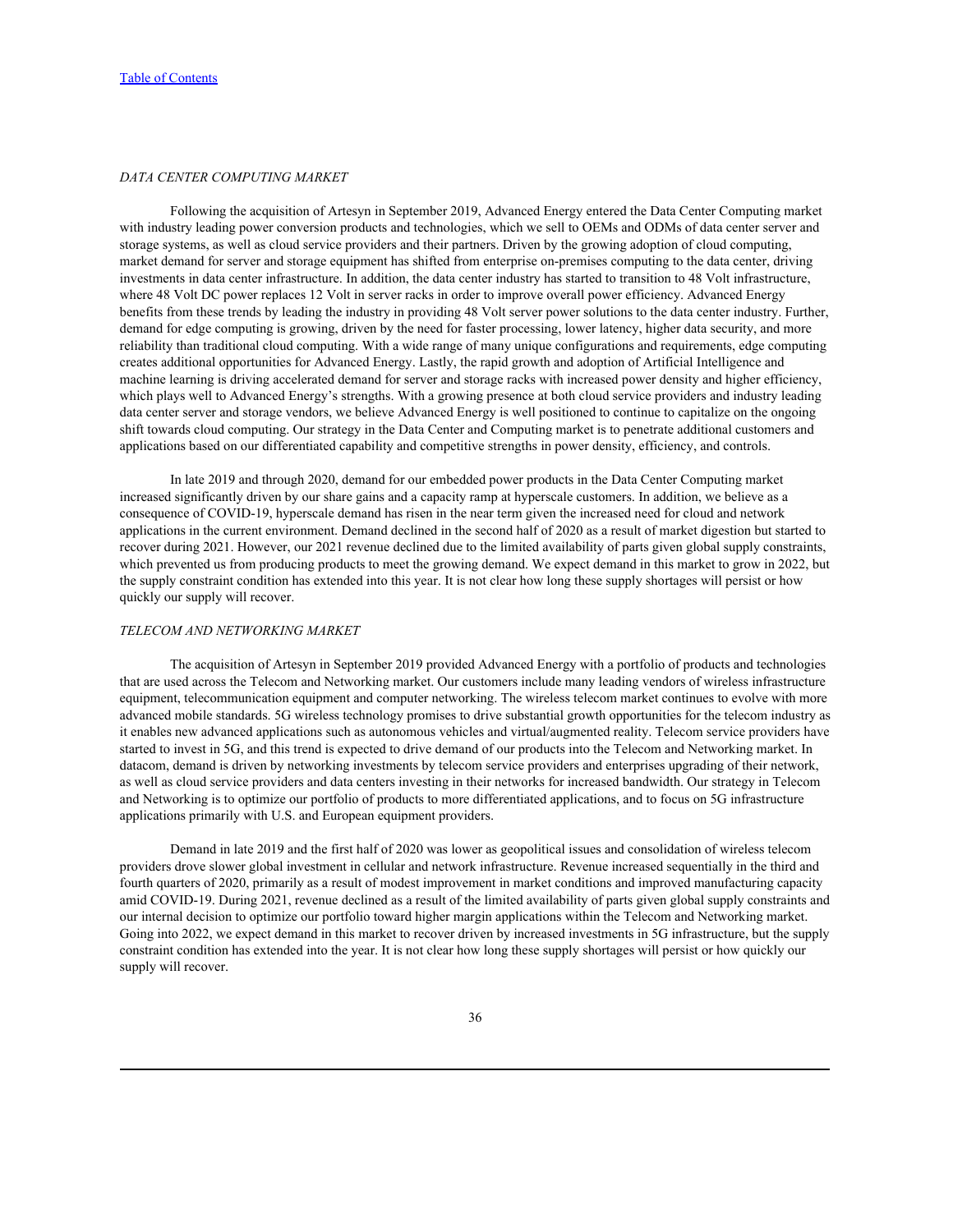# **Results of Continuing Operations**

The analysis presented below is organized to provide the information we believe will be helpful for understanding of our historical performance and relevant trends going forward and should be read in conjunction with our consolidated financial statements, including the notes thereto, in Part II, Item 8 "Financial Statements and Supplementary Data" of this Annual Report on Form 10-K. Also included in the following analysis are measures that are not in accordance with U.S. GAAP. A reconciliation of the non-GAAP measures to U.S. GAAP is provided below.

The following table sets forth certain data derived from our Consolidated Statements of Operations (in thousands):

| 2021      | 2020                           |
|-----------|--------------------------------|
| 1,455,954 | 1,415,826                      |
| 532,322   | 541,869                        |
| 380,641   | 365,846                        |
| 151,681   | 176,023                        |
| (2,970)   | (17, 876)                      |
| 148.711   | 158,147                        |
| 14.004    | 22,996                         |
| 134,707   | 135,151                        |
|           | <b>Year Ended December 31.</b> |

The following table sets forth the percentage of sales represented by certain items reflected in our Consolidated Statements of Operations:

|                                                        | <b>Year Ended December 31,</b> |            |
|--------------------------------------------------------|--------------------------------|------------|
|                                                        | 2021                           | 2020       |
| <b>Sales</b>                                           | 100.0%                         | $100.0 \%$ |
| Gross profit                                           | 36.6                           | 38.3       |
| Operating expenses                                     | 26.1                           | 25.8       |
| Operating income from continuing operations            | 10.4                           | .2.4       |
| Other income (expense), net                            | (0.2)                          | (1.3)      |
| Income from continuing operations before income taxes  | 10.2                           |            |
| Provision for income taxes                             | 1.0 <sub>1</sub>               | 1.6        |
| Income from continuing operations, net of income taxes | $9.3\%$                        | $9.5\%$    |
|                                                        |                                |            |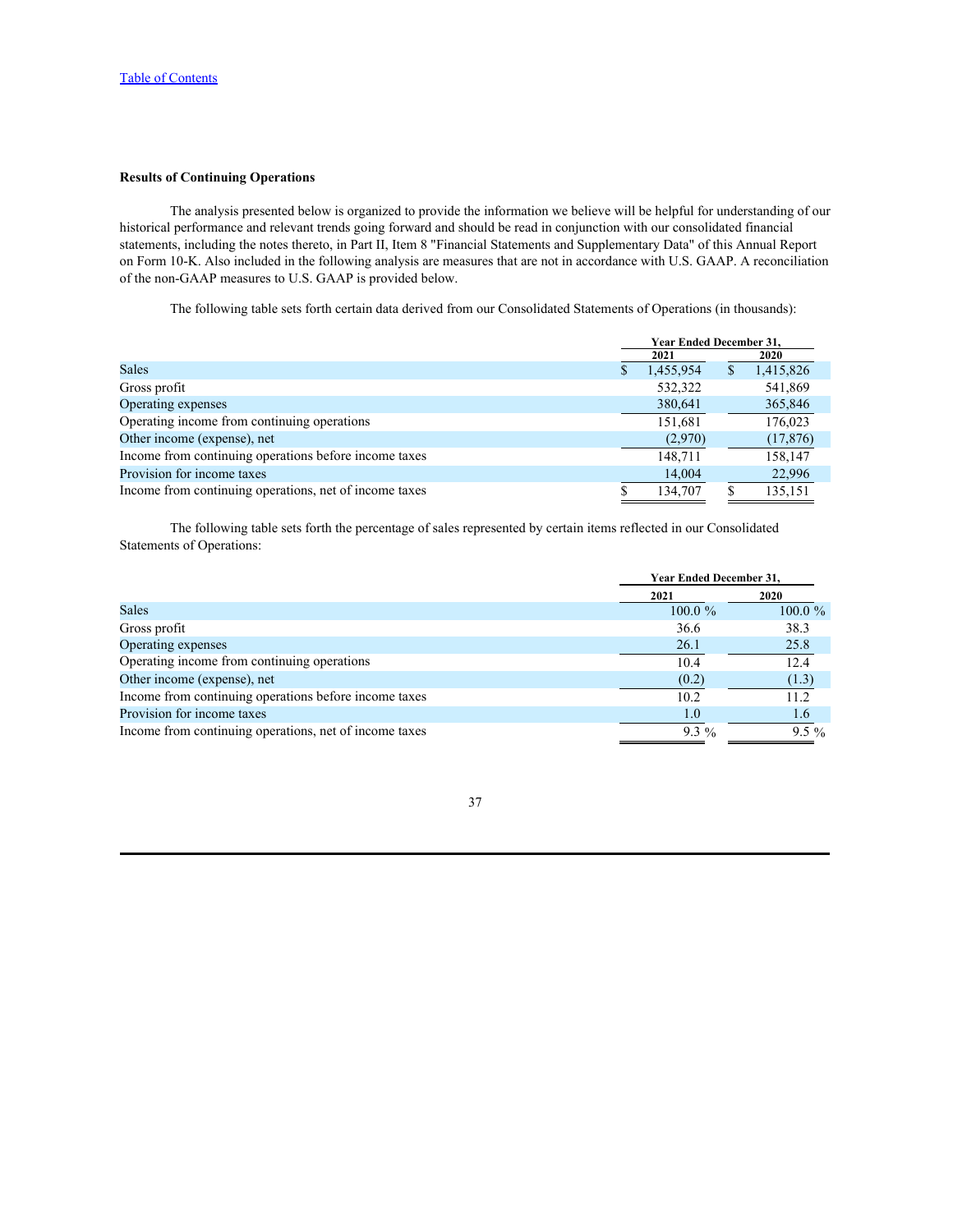## *SALES, NET*

The following tables summarize annual sales and percentages of sales by markets (in thousands):

|                         | <b>Year Ended December 31.</b> |           | Change 2021 v. 2020 |         |  |  |
|-------------------------|--------------------------------|-----------|---------------------|---------|--|--|
|                         | 2021                           | 2020      | Dollar              | Percent |  |  |
| Semiconductor Equipment | 710,174                        | 611.864   | 98,310              | 16.1%   |  |  |
| Industrial and Medical  | 341,176                        | 313,646   | 27,530              | 8.8     |  |  |
| Data Center Computing   | 270,924                        | 322,539   | (51,615)            | (16.0)  |  |  |
| Telecom and Networking  | 133,680                        | 167,777   | (34,097)            | (20.3)  |  |  |
| Total                   | 1,455,954                      | 1.415.826 | 40,128              | $2.8\%$ |  |  |

|                         | <b>Years Ended December 31,</b> |            |  |
|-------------------------|---------------------------------|------------|--|
|                         | 2021                            | 2020       |  |
| Semiconductor Equipment | 48.8%                           | 43.2 $%$   |  |
| Industrial and Medical  | 23.4                            | 22.1       |  |
| Data Center Computing   | 18.6                            | 22.8       |  |
| Telecom and Networking  | 9.2                             | 11.9       |  |
| Total                   | 100.0%                          | $100.0 \%$ |  |

### *OPERATING EXPENSE*

The following table summarizes our operating expense as a percentage of sales (in thousands):

|                                      | <b>Years Ended December 31,</b> |                     |         |           |  |  |
|--------------------------------------|---------------------------------|---------------------|---------|-----------|--|--|
|                                      | 2021                            |                     | 2020    |           |  |  |
| Research and development             | 161,831                         | $11.1\%$ \$ 143,961 |         | $10.2 \%$ |  |  |
| Selling, general, and administrative | 191.998                         | 132                 | 188,590 | 13.3      |  |  |
| Amortization of intangible assets    | 22,060                          |                     | 20,129  | 1.4       |  |  |
| Restructuring charges                | 4.752                           | 0.3                 | 13,166  | 0.9       |  |  |
| Total operating expenses             | 380,641                         | 26.1 % \$ 365,846   |         | $25.8 \%$ |  |  |

## **2021 Results Compared To 2020**

#### *SALES*

Sales increased \$40.1 million, or 2.8%, to \$1,456.0 million, as compared to \$1,415.8 million in the prior year. The increase in sales was primarily due to increased demand and shipments in the Semiconductor Equipment and Industrial and Medical markets, offset by lower sales from the Data Center Computing market and the Telecom and Networking market. In addition, the first half of 2020 was negatively impacted by factory shutdowns related to COVID-19. Revenues in 2021 were negatively impacted across all of our markets by supply chain shortages for certain IC's and other components, which limited our ability to ship to our total demand.

Sales in the Semiconductor Equipment market increased \$98.3 million, or 16.1%, to \$710.2 million, as compared to \$611.9 million in the prior year. The increase in sales during 2021 is primarily due to an overall increase in demand for semiconductor equipment used in deposition and etch applications, increasing power content in semiconductor manufacturing tools, and market share gains in several areas across our portfolio.

Sales to the Industrial and Medical market increased \$27.5 million, or 8.8%, to \$341.2 million, as compared to \$313.6 million in the prior year. Our customers in this market are primarily global and regional original equipment and device manufacturers. The increase in sales year to date was primarily due to improving macroeconomic conditions and the continued recovery from the COVID-19 pandemic driving stronger demand.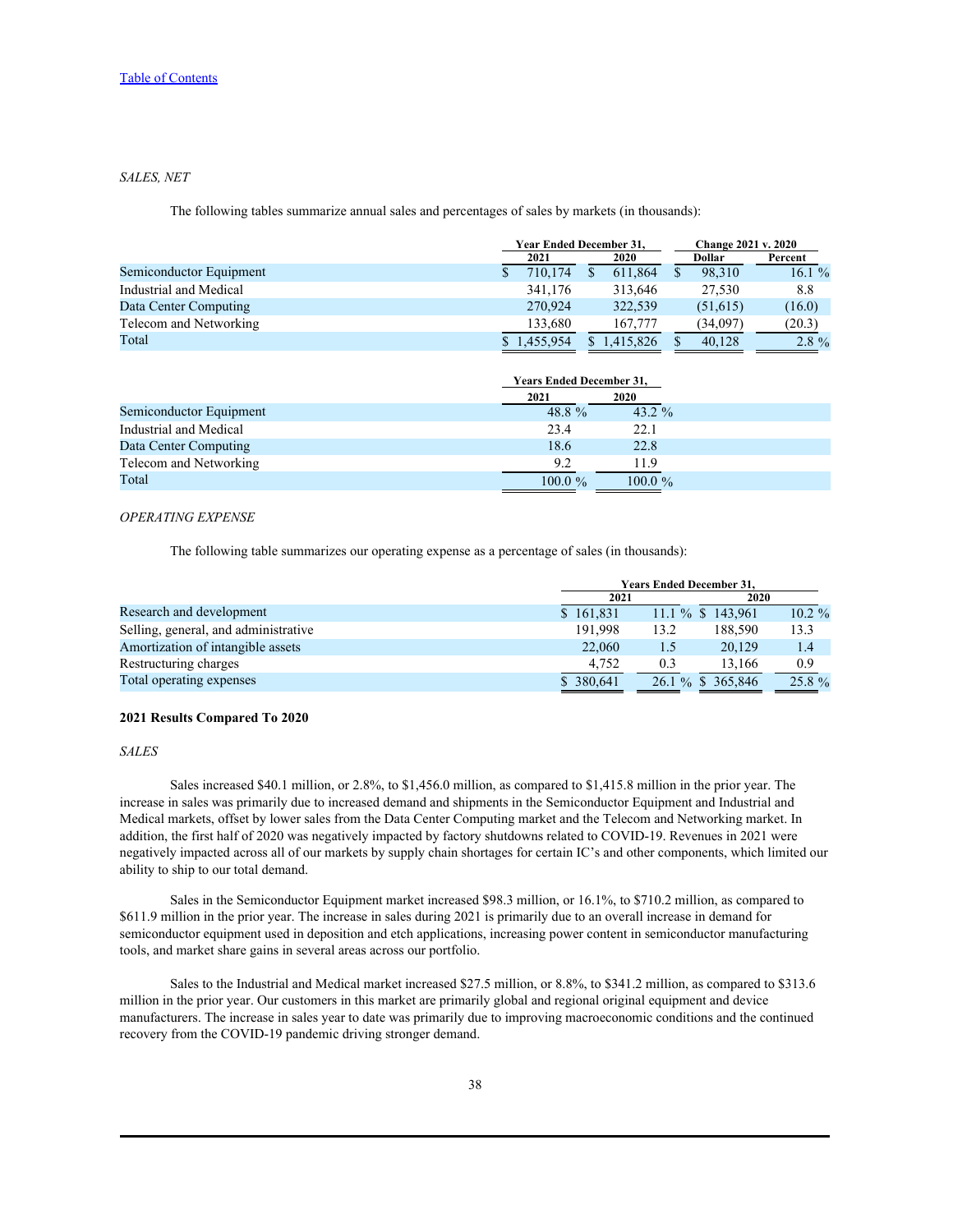Sales in the Data Center Computing market decreased \$51.6 million, or 16.0%, to \$270.9 million, as compared to \$322.5 million in the prior year. The decrease in Data Center Computing market sales is due in part to digestion of equipment at key accounts following strong revenue last year and supply constraints, which limited our ability to ship sufficiently to meet customer demand.

Sales in the Telecom and Networking market decreased \$34.1 million, or 20.3%, as compared to \$167.8 million in the prior year. The decrease in sales was due to in part to our decision to optimize our product portfolio towards higher margin applications and production limitations due to supply constraints. Over time, we expect that 5G infrastructure investments and upgrades to enterprise networks will drive growth in this market.

Our acquisitions of TEGAM and Versatile Power contributed \$12.1 million to 2021 sales. See *Note 2: Acquisitions* in Part II, Item 8 "Financial Statements and Supplementary Data" for details.

### *BACKLOG*

The following table summarizes our backlog (in thousands):

|                | - - -<br>December 31. | December 31, | .)hange |         |
|----------------|-----------------------|--------------|---------|---------|
|                | 2021                  | 2020         | Dollar  | Percent |
| <b>Backlog</b> | 927,810               | 290.681      | 637,129 | 219.2 % |

### *GROSS PROFIT*

Gross profit decreased \$9.5 million to \$532.3 million, or 36.6% of revenue, as compared to \$541.9 million, or 38.3%, in the prior year. The decrease in gross profit as a percent of revenue is largely related to higher material and freight costs. Additional drivers of our decrease in gross profit include productivity inefficiencies resulting from supply constraints, COVID-19 capacity restrictions, and the transition of our Shenzhen, PRC manufacturing to Penang, Malaysia. These decrease drivers were partly offset by increased volume and favorable product mix.

### *OPERATING EXPENSE*

#### *Research and Development*

We perform R&D to develop new or emerging applications, technological advances to provide higher performance, or significant enhancements. We believe that continued development of technological applications, as well as enhancements to existing products and related software to support customer requirements, are critical for us to compete in the markets we serve. Accordingly, we devote significant personnel and financial resources to the development of new products and the enhancement of existing products, and we expect these investments to continue.

R&D expenses increased \$17.9 million to \$161.8 million, as compared to \$144.0 million in the prior year. The increase in research and development expense is related to increased headcount and associated costs, outside technical services, and engineering materials as we invested in new programs to maintain and increase our technological leadership and provide solutions to our customers' evolving needs. Our recent acquisitions of Versatile Power and TEGAM resulted in a combined increase of \$2.5 million to R&D expenses. See *Note 2: Acquisitions* in Part II, Item 8 "Financial Statements and Supplementary Data" for additional details.

#### *Selling, General and Administrative*

Our selling expenses support domestic and international sales and marketing activities that include personnel, trade shows, advertising, third-party sales representative commissions, and other selling and marketing activities. Our general and administrative expenses support our worldwide corporate, legal, tax, financial, governance, administrative, information systems, and human resource functions in addition to our general management, including acquisition related activities.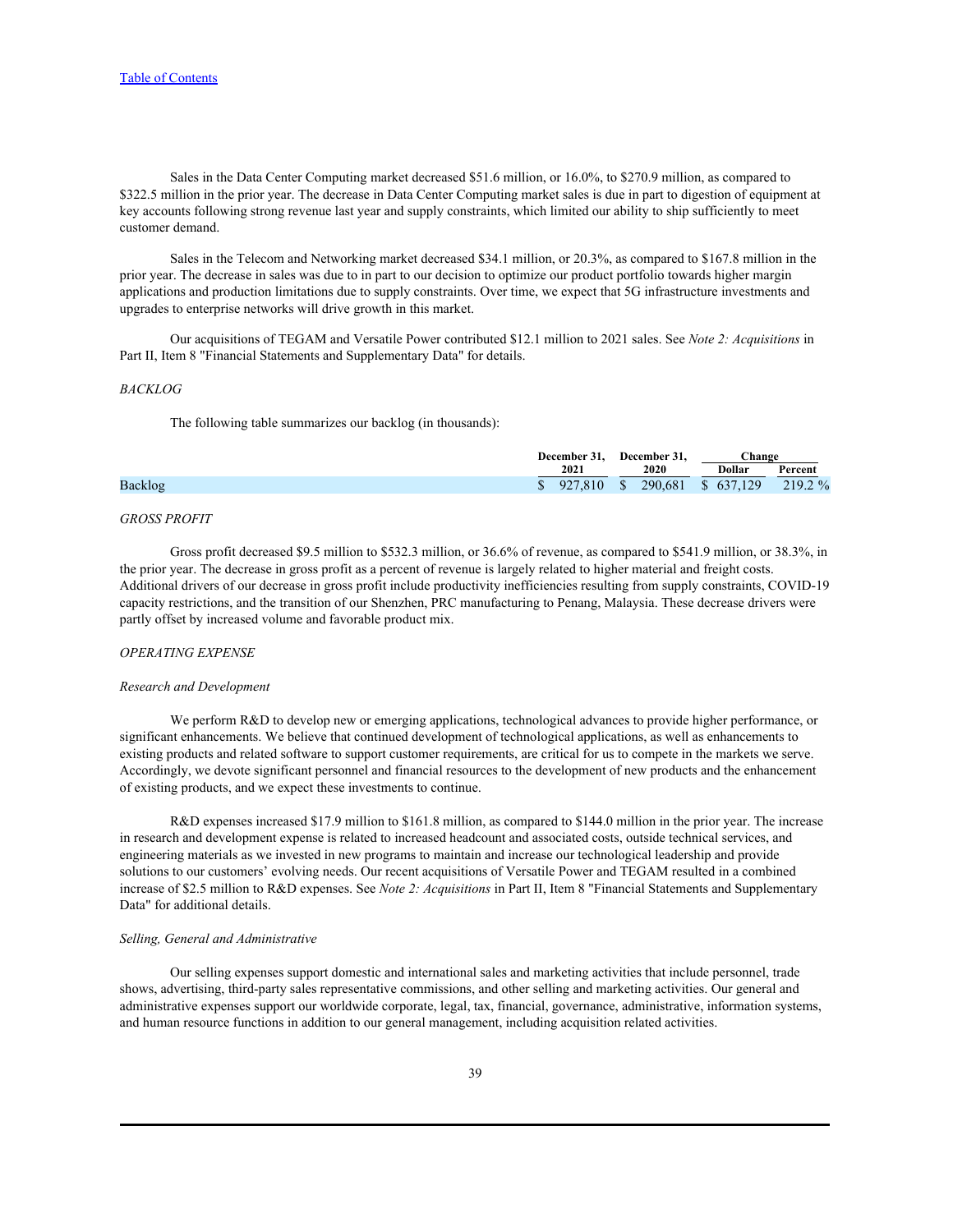Selling, general and administrative ("SG&A") expenses increased \$3.4 million to \$192.0 million, as compared to \$188.6 million in the prior year. The increase in SG&A is principally related to acquisition related activity partially offset by a reduction in variable compensation. See *Note 2: Acquisitions* in Part II, Item 8 "Financial Statements and Supplementary Data" for additional details.

### *Amortization of Intangibles*

Amortization expense increased \$1.9 million to \$22.1 million, as compared to \$20.1 million in the prior year. The increase in 2021 was primarily driven by incremental amortization of newly acquired intangible assets. For additional information, see *Note 13. Intangible Assets* in Part II, Item 8 "Financial Statements and Supplementary Data."

#### *Restructuring*

Restructuring charges relate to previously announced management plans to optimize our manufacturing footprint to lower cost regions, improvements in operating efficiencies, and synergies related to acquisitions. For additional information, see *Note 14. Restructuring Costs* in Part II, Item 8 "Financial Statements and Supplementary Data."

### *Other Income (Expense), net*

Other income (expense), net consists primarily of interest income and expense, foreign exchange gains and losses, gains and losses on sales of fixed assets, and other miscellaneous items.

Other income (expense), net was (\$3.0) million in 2021, as compared to (\$17.9) million in the prior year. The decrease between periods is primarily due to decreased interest expense related to our term note due to lower interest rates, as well as more favorable impacts from foreign exchange rate changes and gains on certain acquisition related reserves.

### *Provision for Income Taxes* (in thousands)

|                                                        |                                 | <b>Years Ended December 31.</b> |        |
|--------------------------------------------------------|---------------------------------|---------------------------------|--------|
|                                                        | 2021                            | 2020                            | 2019   |
| Income from continuing operations, before income taxes | \$ 148,711 \$ 158,147 \$ 67,194 |                                 |        |
| Provision for income taxes                             | 14.004 \$ 22.996 \$             |                                 | 10.699 |
| Effective tax rate                                     | $9.4\%$                         | 14.5 $%$                        | 15.9   |

Our effective tax rates differ from the U.S. federal statutory rate of 21% for the years ended December 31, 2021, 2020, and 2019, primarily due to the benefit of earnings in foreign jurisdictions which are subject to lower tax rates, as well as reductions in uncertain tax positions and tax credits, offset by net U.S. tax on foreign operations, withholding taxes, and audit settlements. The effective tax rate for 2021 was lower than the same period in 2020, primarily due to the mix of discrete events between the two periods.

Our future effective income tax rate depends on various factors, such as changes in tax laws, regulations, accounting principles, or interpretations thereof, and the geographic composition of our pre-tax income. We carefully monitor these factors and adjust our effective income tax rate accordingly.

# **Non-GAAP Results**

Management uses non-GAAP operating income and non-GAAP earnings per share ("EPS") to evaluate business performance without the impacts of certain non-cash charges and other charges which are not part of our usual operations. We use these non-GAAP measures to assess performance against business objectives, make business decisions, including developing budgets and forecasting future periods. In addition, management's incentive plans include these non-GAAP measures as criteria for achievements. These non-GAAP measures are not in accordance with U.S. GAAP and may differ from non-GAAP methods of accounting and reporting used by other companies. However,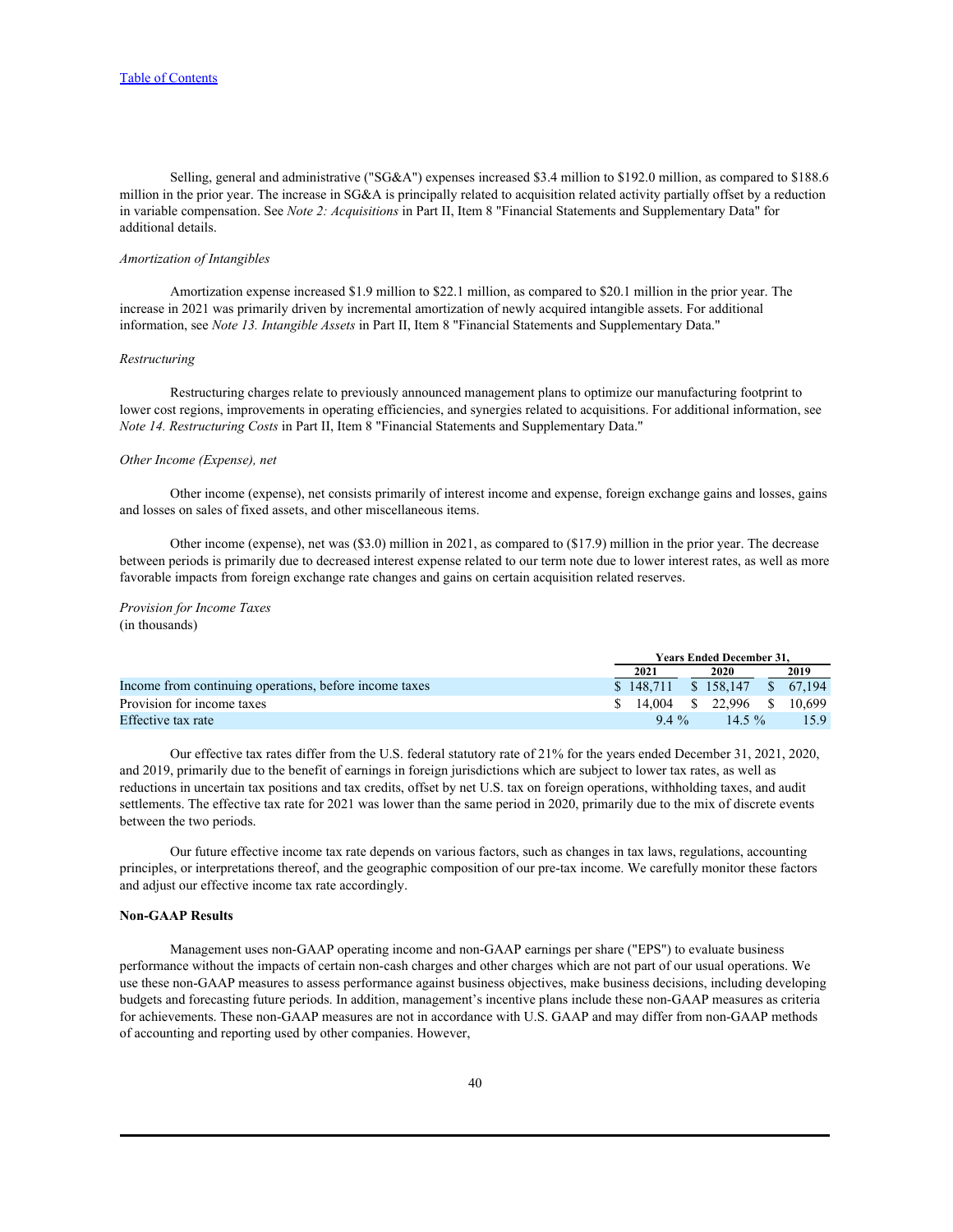we believe these non-GAAP measures provide additional information that enables readers to evaluate our business from the perspective of management. The presentation of this additional information should not be considered a substitute for results prepared in accordance with U.S. GAAP.

The non-GAAP results presented below exclude the impact of non-cash related charges, such as stock-based compensation and amortization of intangible assets. In addition, they exclude discontinued operations and other non-recurring items such as acquisition-related costs and restructuring expenses, as they are not indicative of future performance. The tax effect of our non-GAAP adjustments represents the anticipated annual tax rate applied to each non-GAAP adjustment after consideration of their respective book and tax treatments and effect of adoption of the Tax Cuts and Jobs Act.

| Reconciliation of non-GAAP measure - operating expenses and operating income from     |    | <b>Years Ended December 31,</b> |               |           |
|---------------------------------------------------------------------------------------|----|---------------------------------|---------------|-----------|
| continuing operations, excluding certain items (in thousands)                         |    | 2021                            |               | 2020      |
| Gross profit from continuing operations, as reported                                  |    | 532,322                         | <sup>\$</sup> | 541,869   |
| Adjustments to gross profit:                                                          |    |                                 |               |           |
| Stock-based compensation                                                              |    | 764                             |               | 567       |
| Facility expansion, relocation costs and other                                        |    | 6,189                           |               | 4,349     |
| Acquisition-related costs                                                             |    | 3,585                           |               | 5,381     |
| Non-GAAP gross profit                                                                 |    | 542,860                         |               | 552,166   |
| Non-GAAP gross margin                                                                 |    | 37.3%                           |               | 39.0%     |
|                                                                                       |    |                                 |               |           |
| Operating expenses from continuing operations, as reported                            |    | 380,641                         |               | 365,846   |
| Adjustments:                                                                          |    |                                 |               |           |
| Amortization of intangible assets                                                     |    | (22,060)                        |               | (20, 129) |
| Stock-based compensation                                                              |    | (14, 975)                       |               | (11,705)  |
| Acquisition-related costs                                                             |    | (6,803)                         |               | (10,209)  |
| Facility expansion, relocation costs and other                                        |    | (229)                           |               | (2,213)   |
| Restructuring charges                                                                 |    | (4,752)                         |               | (13,166)  |
| Non-GAAP operating expenses                                                           |    | 331,822                         |               | 308,424   |
| Non-GAAP operating income                                                             |    | 211,038                         |               | 243,742   |
| Non-GAAP operating margin                                                             |    | 14.5%                           |               | 17.2%     |
| Reconciliation of non-GAAP measure - income from continuing operations,               |    | <b>Year Ended December 31,</b>  |               |           |
| excluding certain items (in thousands, except per share amounts)                      |    | 2021                            |               | 2020      |
| Income from continuing operations, less non-controlling interest, net of income taxes | -S | 134,663                         | <sup>S</sup>  | 135,096   |
| Adjustments:                                                                          |    |                                 |               |           |
| Amortization of intangible assets                                                     |    | 22,060                          |               | 20,129    |
| Acquisition-related costs                                                             |    | 10,388                          |               | 15,590    |
| Facility expansion, relocation costs, and other                                       |    | 6,418                           |               | 6,562     |
| Restructuring charges                                                                 |    | 4,752                           |               | 13,166    |
| Unrealized foreign currency (gain) loss                                               |    | (3,543)                         |               | 8,384     |
| Acquisition-related costs and other included in other income (expense), net           |    | (2,186)                         |               | 716       |
| Tax effect of non-GAAP adjustments                                                    |    | (1, 346)                        |               | (7,611)   |
| Non-GAAP income, net of income taxes, excluding stock-based compensation              |    | 171,206                         |               | 192,032   |
| Stock-based compensation, net of taxes                                                |    | 12,042                          |               | 9,418     |
| Non-GAAP income, net of income taxes                                                  |    | 183,248                         |               | 201,450   |
|                                                                                       |    |                                 |               |           |
| Non-GAAP diluted earnings per share                                                   |    | 4.78                            |               | 5.23      |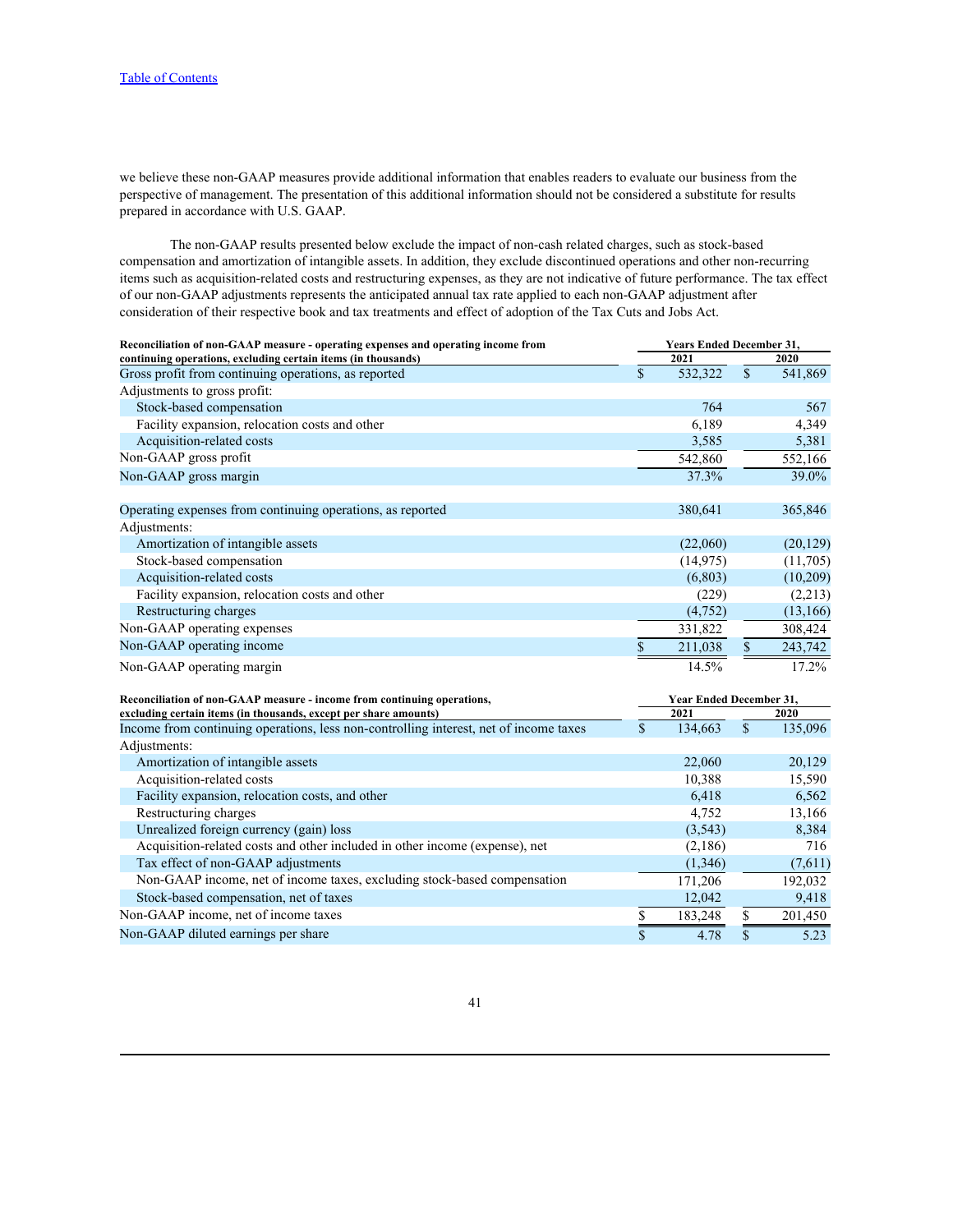### **Impact of Inflation**

In recent years, inflation has not had a significant impact on our operations. However, more recently we are experiencing price increases in select components driven by higher global demand, supply chain disruptions, and increased freight costs. We continuously monitor operating price increases, particularly in connection with the supply of component parts used in our manufacturing process. To the extent permitted by competition, we pass increased costs on to our customers by increasing sales prices over time. From time to time, we may also reduce prices to customers based on reductions in the cost structure of our products from cost improvement initiatives and decreases in component part prices**.**

### **Liquidity and Capital Resources**

#### *Liquidity*

We believe that adequate liquidity and cash generation is important to the execution of our strategic initiatives. Our ability to fund our operations, acquisitions, capital expenditures, and product development efforts may depend on our ability to generate cash from operating activities, which is subject to future operating performance, as well as general economic, financial, competitive, legislative, regulatory, and other conditions, some of which may be beyond our control. Our primary sources of liquidity are our available cash, investments, cash generated from current operations, and available borrowing capacity under the Revolving Facility (defined below).

On December 31, 2021, we had \$546.7 million in cash, cash equivalents, and marketable securities.

We believe the above sources of liquidity will be adequate to meet anticipated working capital needs, anticipated levels of capital expenditures, contractual obligations, debt repayment, share repurchase programs, and dividends for the next twelve months and on a long-term basis. We may, however, depending upon the number or size of additional acquisitions, seek additional financing from time to time.

## *Credit Facility*

In September 2019, in connection with the Artesyn Acquisition Agreement, we entered into a credit agreement ("Credit Agreement") that provided aggregate financing of \$500.0 million, consisting of a \$350.0 million senior unsecured term loan facility (the "Term Loan Facility") and a \$150.0 million senior unsecured revolving facility (the "Revolving Facility" and together with the Term Loan Facility, the "Credit Facility").

In April 2020, we executed interest rate swap contracts with independent financial institutions to partially reduce the variability of cash flows in LIBOR indexed debt interest payments on our Term Loan Facility (under our existing Credit Agreement dated September 10, 2019, as amended). The interest rate swap contracts fixed a portion of the outstanding principal balance on our term loan to a total interest rate of 1.271%. See *Note 8. Derivative Financial Instruments* in Part II, Item 8 "Financial Statements and Supplemental Data" for additional information.

In September 2021, we amended the Credit Agreement whereby we borrowed an additional \$85.0 million, which increased the aggregate amount outstanding under the Term Loan Facility to \$400.0 million. In addition, we increased the Revolving Facility capacity by \$50.0 million to \$200.0 million. Both the Term Loan Facility and Revolving Facility mature on September 9, 2026.

On December 31, 2021, we had \$200.0 million in available funding under the Revolving Facility. The Term Loan Facility requires quarterly repayments of \$5.0 million plus accrued interest, with the remaining balance due in September 2026. For more information on the Credit Facility, see *Note 21. Credit Facility* and *Note 8. Derivative Financial Instruments* in Part II, Item 8 "Financial Statements and Supplemental Data" for additional information.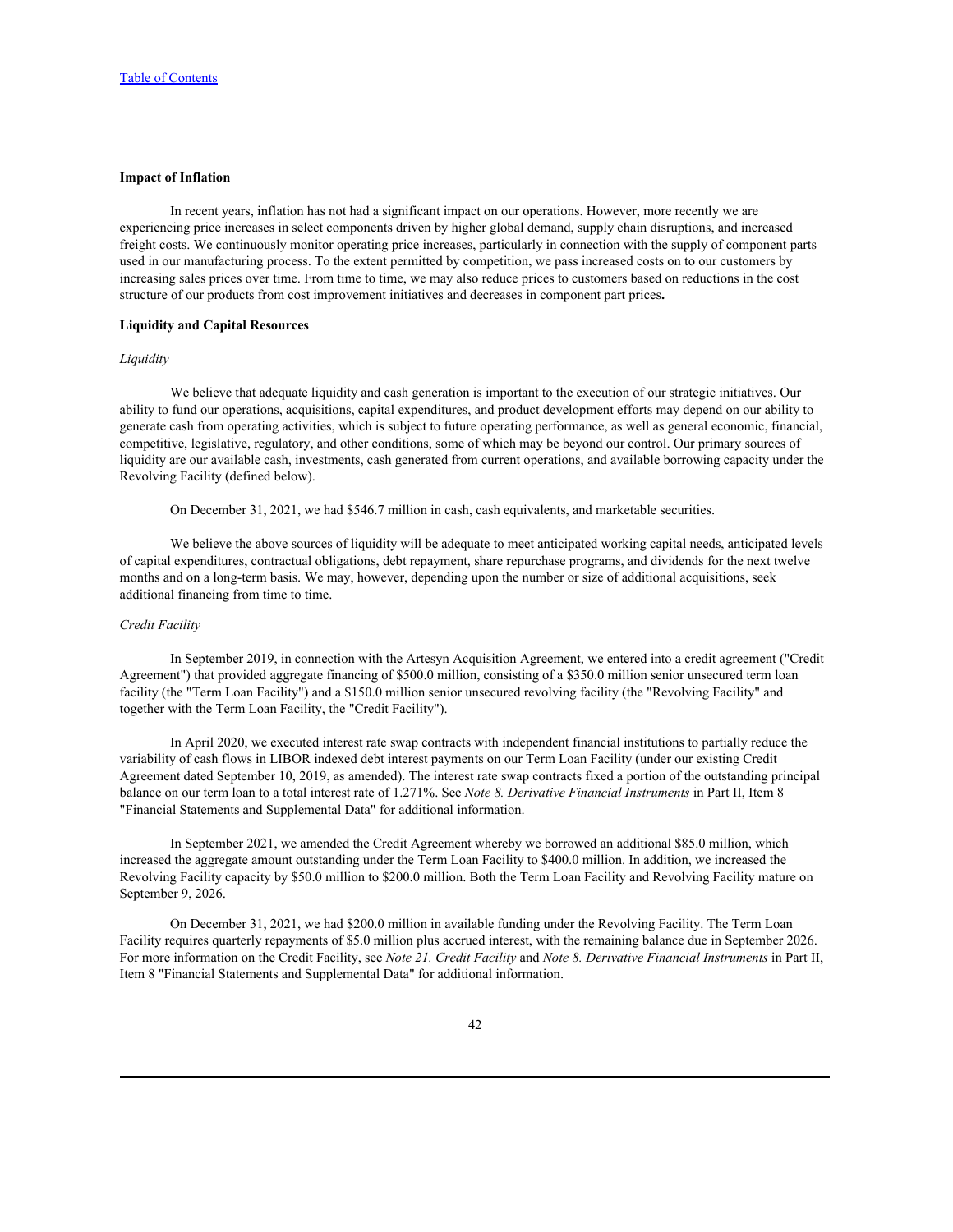## *Dividends*

In December 2020, the Board approved a dividend program under which we began paying and intend to continue to pay a quarterly cash dividend of \$0.10 per share of capital stock. In March 2021, we paid the first quarterly cash dividend since our inception as a public company. During 2021, we paid cash dividends totaling \$15.4 million. Future dividend payments are subject to the Board's future discretion and approval.

### *Share Repurchase*

To execute the repurchase of shares of our common stock, we periodically enter into stock repurchase agreements. The following table summarizes these repurchases:

|                                                                                    | <b>Years Ended December 31.</b> |             |
|------------------------------------------------------------------------------------|---------------------------------|-------------|
| (in thousands, except per share amounts)                                           | 2021                            | <b>2020</b> |
| Amount paid to repurchase shares                                                   | 78.125                          | 11,630      |
| Number of shares repurchased                                                       | 901                             | 244         |
| Average repurchase price per share                                                 | 86.76                           | 47.75       |
| Remaining authorized by Board of Directors for future repurchases as of period end | 128.377                         | 38.369      |

On July 29, 2021, the Board approved an increase to the share repurchase program, which authorized the Company to repurchase up to \$200 million in shares of our common stock with no time limitation.

### *Cash Flows*

A summary of our cash from operating, investing, and financing activities was as follows (in thousands):

|                                                                 | <b>Years Ended December 31,</b> |             |
|-----------------------------------------------------------------|---------------------------------|-------------|
|                                                                 | 2021                            | <b>2020</b> |
| Net cash from operating activities from continuing operations   | 140.914                         | 202,159     |
| Net cash from operating activities from discontinued operations | (669)                           | (923)       |
| Net cash from operating activities                              | 140.245                         | 201,236     |
| Net cash from investing activities from continuing operations   | (47,302)                        | (42, 840)   |
| Net cash from financing activities from continuing operations   | (25,372)                        | (29,612)    |
| Effect of currency translation on cash and cash equivalents     | (3,567)                         | 5,143       |
| Increase in cash and cash equivalents                           | 64,004                          | 133,927     |
| Cash and cash equivalents, beginning of period                  | 480,368                         | 346,441     |
| Cash and cash equivalents, end of period                        | 544,372                         | 480,368     |
|                                                                 |                                 |             |

### *Net Cash From Operating Activities*

Net cash from operating activities was \$140.9 million, a decrease of \$61.3 million, compared to \$202.2 million in the prior year. The decrease in net cash flows from operating activities as compared to 2020 was due to an unfavorable increase in net operating assets driven primarily by our increased investment in inventory as we attempted to mitigate supply chain constraints. This was partially offset by an increase in accounts payable.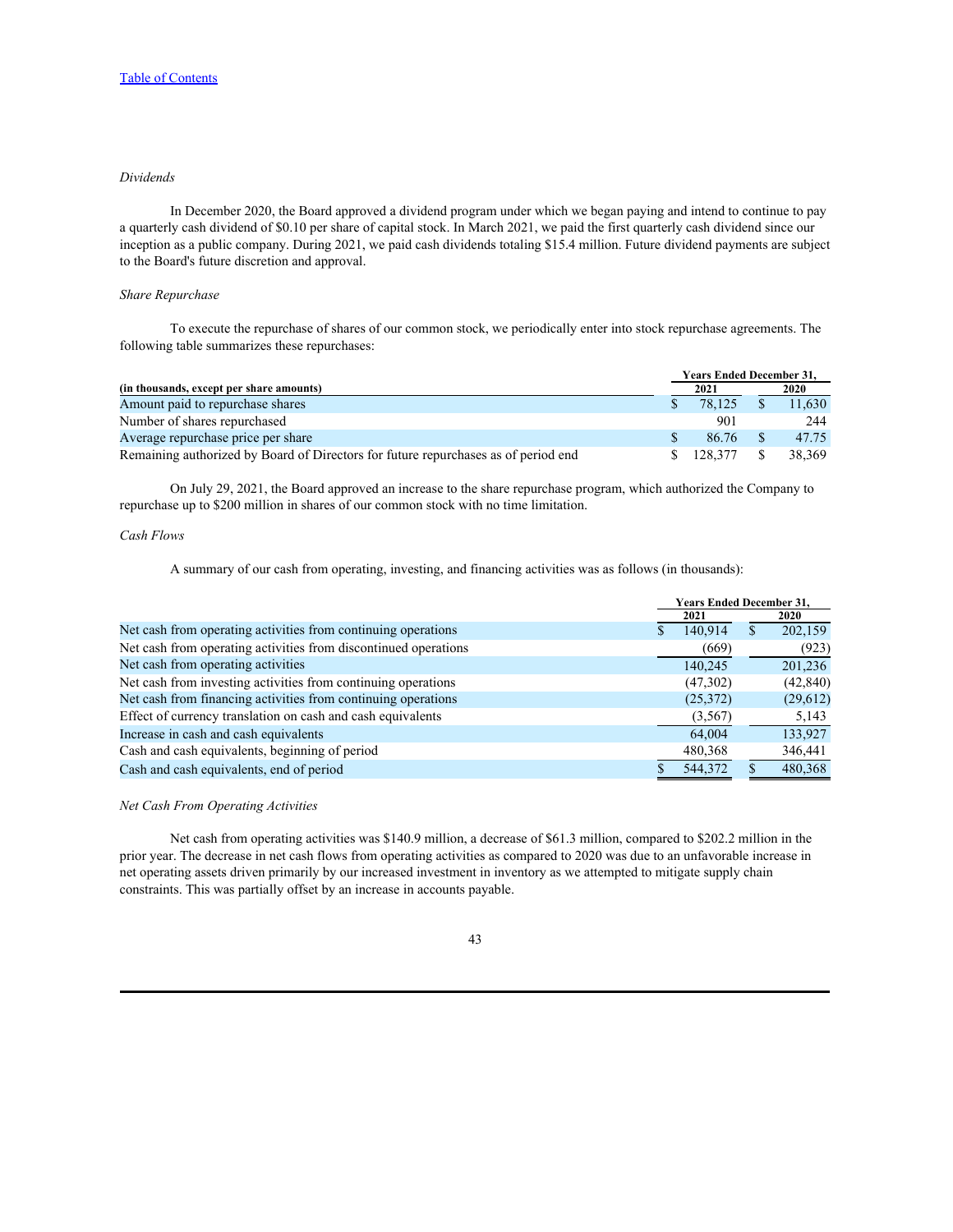### *Net Cash From Investing Activities*

Net cash from investing activities in 2021 was (\$47.3) million, driven by the following:

- (\$31.9) million in purchases of property and equipment as we invested in our manufacturing footprint and capacity;
- (\$21.5) million for business combinations; and
- \$6.1 million related to receipts on notes receivable and proceeds from sale of assets.

 Net cash from investing activities in 2020 was (\$42.8) million, and primarily related to investment in facilities and capacity.

*Net Cash From Financing Activities*

Net cash from financing activities in 2021 was (\$25.4) million and included:

- \$83.7 million in proceeds from borrowings, net of debt-issuance costs paid;
- (\$15.4) million for dividend payments;
- (\$13.8) million for repayment of long-term debt;
- (\$78.1) million related to repurchases of our common stock; and
- $$ (1.8)$  million in net payments related to stock-based award activities.

The net cash from financing activities in 2020 was (\$29.6) million and included:

- (\$17.5) million for repayment of long-term debt;
- (\$11.6) million related to repurchases of our common stock; and (\$0.5) million related to stock-based award activities.

### **Off-Balance Sheet Arrangements**

As of December 31, 2021, we did not have any off-balance sheet arrangements, as defined in Item 303(a)(4)(ii) of Regulation S-K.

# **Contractual Obligations**

In the normal course of business, we enter into contracts and commitments that obligate us to make payments in the future. Information regarding our obligations relating to income taxes, lease obligations, pension liabilities, and debt are provided in *Note 5. Income Taxes*, *Note 16. Leases*, *Note 17. Pension Liability* and *Note 21. Credit Facility*, respectively, in Part II, Item 8 "Financial Statements and Supplementary Data."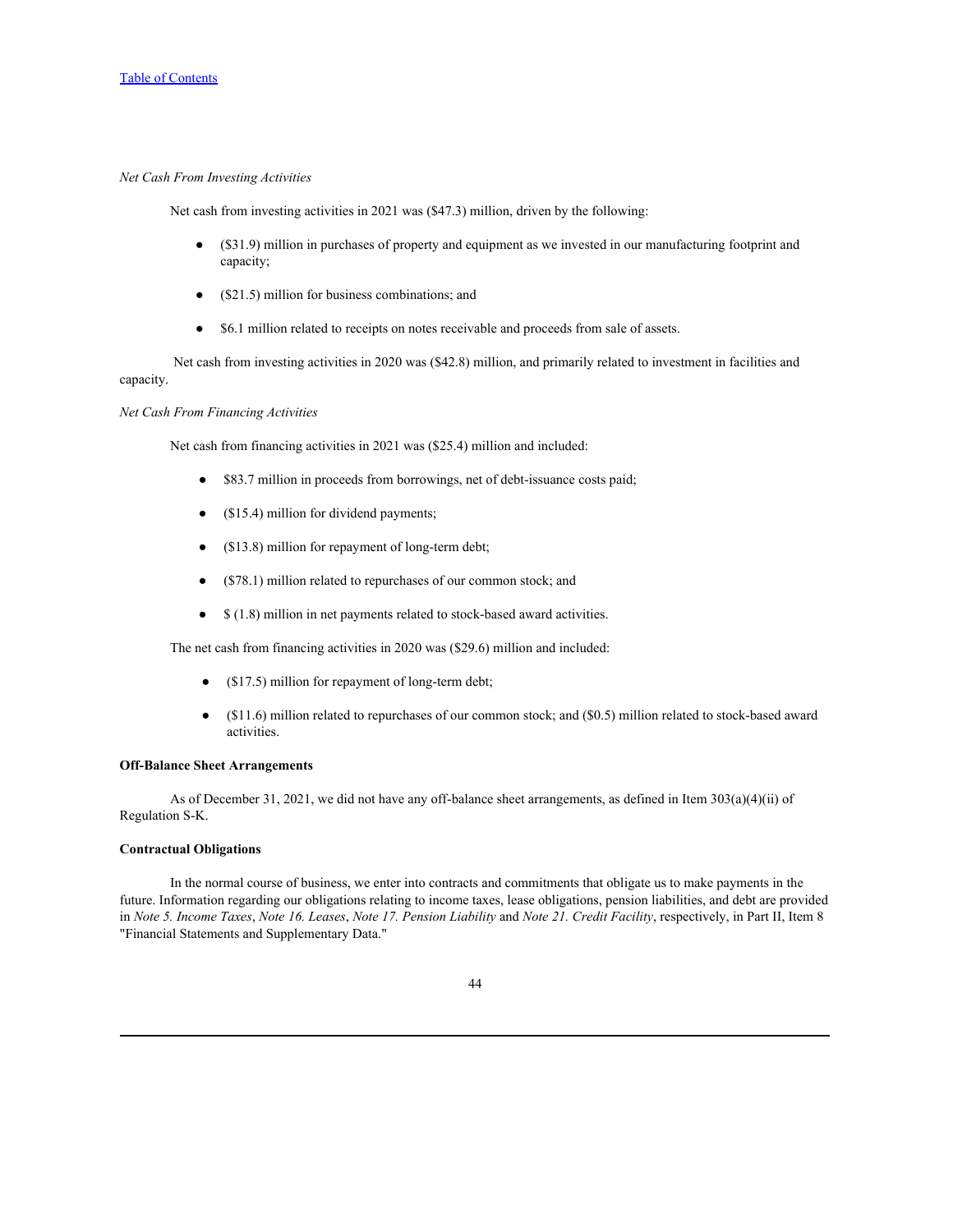### **Recent Accounting Pronouncements**

From time to time, the Financial Accounting Standards Board ("FASB") or other standards setting bodies issue new accounting pronouncements. Updates to the FASB Accounting Standards Codification ("ASC") are communicated through issuance of an Accounting Standards Update ("ASU"). Unless otherwise discussed, we believe that the impact of recently issued guidance, whether adopted or to be adopted in the future, is not expected to have a material impact on our consolidated financial statements upon adoption.

To understand the impact of recently issued guidance, whether adopted or to be adopted, please review the information provided in *Note 1. Operations and Summary of Significant Accounting Policies and Estimates* in Part II, Item 8 "Financial Statements and Supplementary Data."

### **ITEM 7A. QUANTITATIVE AND QUALITATIVE DISCLOSURES ABOUT MARKET RISK**

#### **Market Risk and Risk Management**

In the normal course of business, we have exposures to interest rate risk from our investments, credit facility, and foreign exchange rate risk related to our foreign operations and foreign currency transactions.

### **Foreign Currency Exchange Rate Risk**

We are impacted by changes in foreign currency exchange rates through sales and purchasing transactions when we sell products and purchase materials in currencies different from the currency in which product and manufacturing costs were incurred.

Our reported financial results of operations, including the reported value of our assets and liabilities, are also impacted by changes in foreign currency exchange rates. Assets and liabilities of substantially all our subsidiaries outside the U.S. are translated at period end rates of exchange for each reporting period. Operating results and cash flow statements are translated at average rates of exchange during each reporting period. Although these translation changes have no immediate cash impact, the translation changes may impact future borrowing capacity and overall value of our net assets.

The functional currencies of our worldwide facilities primarily include the United States Dollar (USD), Euro, South Korean Won, New Taiwan Dollar, Japanese Yen, Pound Sterling, and Chinese Yuan. Our purchasing and sales activities are primarily denominated in the USD, Japanese Yen, Euro, and Chinese Yuan.

Currency exchange rates vary daily and often one currency strengthens against the USD while another currency weakens. Because of the complex interrelationship of the worldwide supply chains and distribution channels, it is difficult to quantify the impact of a change in one or more particular exchange rates.

As currencies fluctuate against each other we are exposed to foreign currency exchange rate risk on sales, purchasing transactions, and labor. Exchange rate fluctuations could require us to increase prices to foreign customers, which could result in lower net sales. Alternatively, if we do not adjust the prices for our products in response to unfavorable currency fluctuations, our results of operations could be adversely impacted. Changes in the relative buying power of our customers may impact sales volumes.

Acquisitions are a large component of our capital deployment strategy. A significant number of acquisition target opportunities are located outside the U.S., and their value may be denominated in foreign currency. Changes in exchange rates therefore may have a material impact on their valuation in USD and may impact our view of their attractiveness.

From time to time, we may enter into foreign currency exchange rate contracts to hedge against changes in foreign currency exchange rates on assets and liabilities expected to be settled at a future date, including foreign currency, which may be required for a potential foreign acquisition. Market risk arises from the potential adverse effects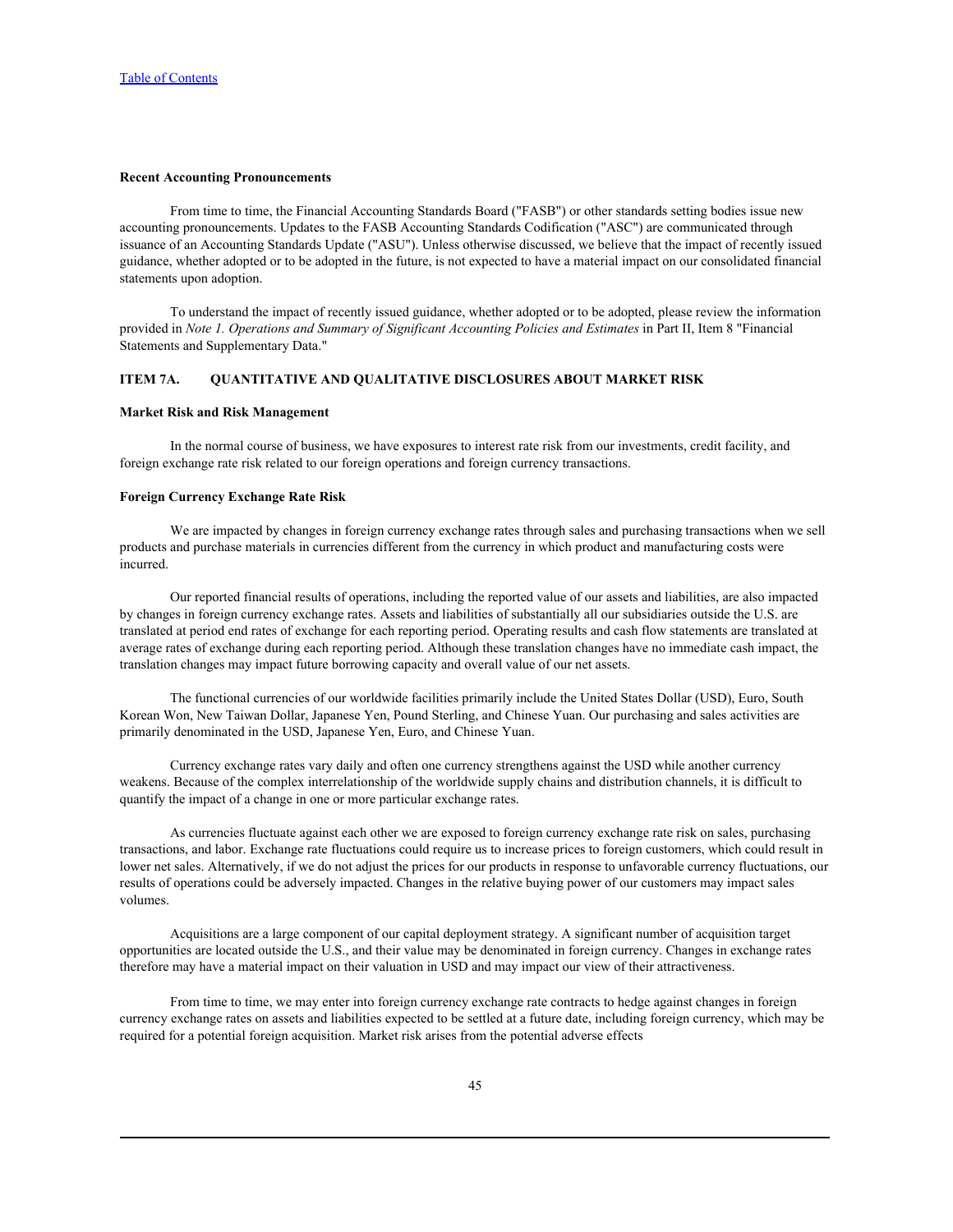on the value of derivative instruments that result from a change in foreign currency exchange rates. We may enter into foreign currency forward contracts to manage the exchange rate risk associated with intercompany debt denominated in nonfunctional currencies. We minimize our market risk applicable to foreign currency exchange rate contracts by establishing and monitoring parameters that limit the types and degree of our derivative contract instruments. We enter into derivative contract instruments for risk management purposes only. We do not enter into or issue derivatives for trading or speculative purposes.

### **Interest Rate Risk**

Our market risk exposure relates primarily to changes in interest rates on our Credit Facility. The following table summarizes borrowings (in thousands) under our Credit Facility and the associated interest rate.

|                                                        |                          | <b>December 31, 2021</b> |                               |
|--------------------------------------------------------|--------------------------|--------------------------|-------------------------------|
|                                                        | <b>Balance</b>           |                          | Interest Rate Unused Line Fee |
| Term Loan Facility subject to a fixed interest rate    | 255,719                  | 1.271%                   |                               |
| Term Loan Facility subject to a variable interest rate | 139,281                  | 0.890%                   | $\hspace{0.05cm}$             |
| Revolving Facility subject to a variable interest rate | $\overline{\phantom{a}}$ | 0.890%                   | 0.10%                         |
| Total borrowings under the Credit Agreement            | 395,000                  |                          |                               |

For more information on the Term Loan Facility see *Note 21. Credit Facility* in Part II, Item 8 "Financial Statements and Supplementary Data." For more information on the interest rate swap that fixes the interest rate for a portion of our Term Loan Facility, see *Note 8. Derivative Financial Instruments* in Part II, Item 8 "Financial Statements and Supplementary Data." The Term Loan Facility and Revolving Facility bear interest, at our option, at a rate based on a reserve adjusted "Eurodollar Rate" or "Base Rate," as defined in the Credit Agreement, plus an applicable margin.

Our interest payments are impacted by interest rate fluctuations. With respect to the portion of our Credit Facility that is subject a variable interest rate, a hypothetical increase of 100 basis points (1%) in interest rates would have a \$1.4 million annual impact on our interest expense. A change in interest rates does not have a material impact upon our future earnings and cash flow for fixed rate debt. However, increases in interest rates could impact our ability to refinance existing maturities and acquire additional debt on favorable terms.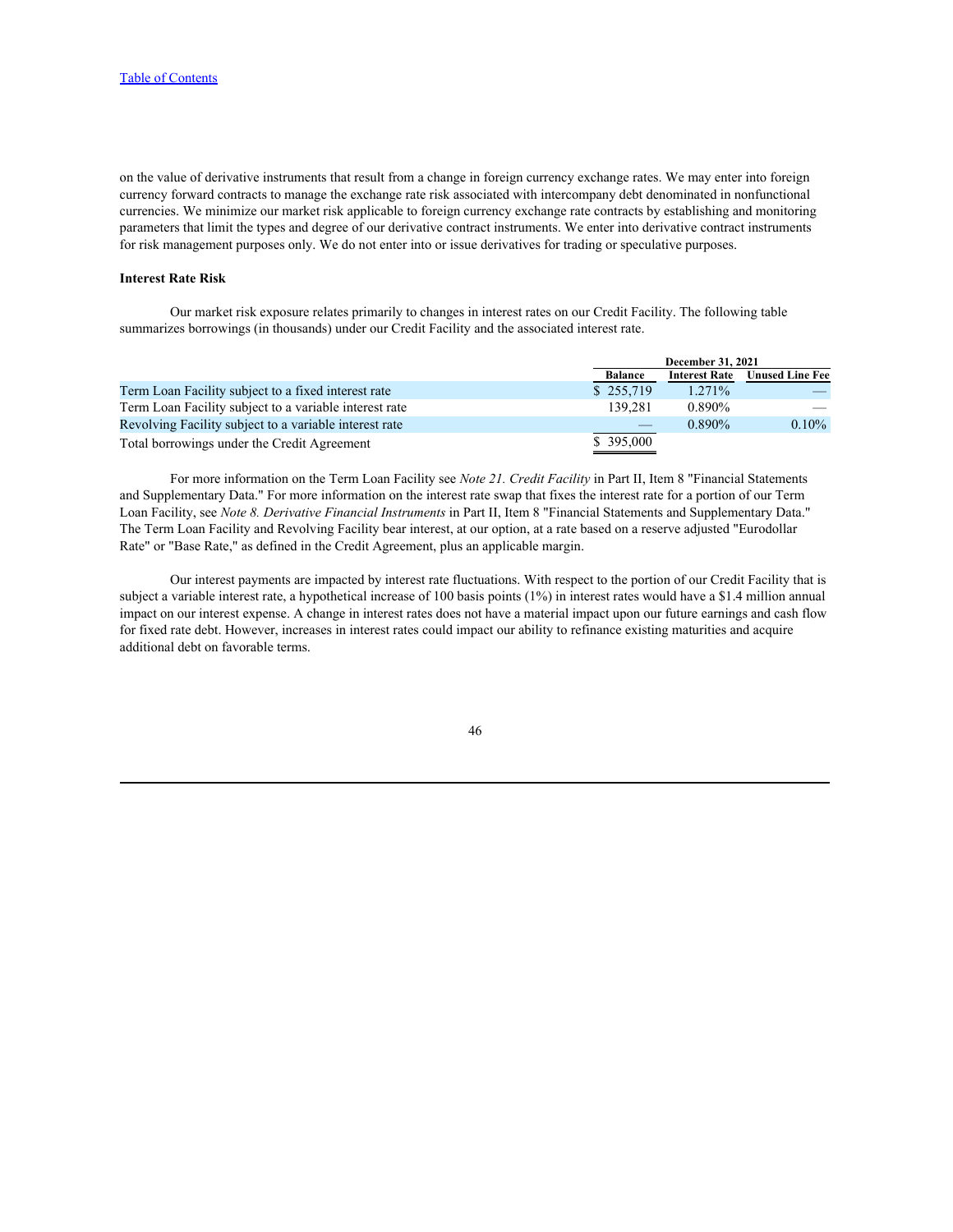# **ITEM 8. FINANCIAL STATEMENTS AND SUPPLEMENTARY DATA**

# **INDEX TO CONSOLIDATED FINANCIAL STATEMENTS**

| Report of Ernst & Young LLP, Independent Registered Public Accounting Firm (PCAOB ID No. 42) | 48 |  |
|----------------------------------------------------------------------------------------------|----|--|
| <b>Consolidated Balance Sheets</b>                                                           | 50 |  |
| <b>Consolidated Statements of Operations</b>                                                 |    |  |
| <b>Consolidated Statements of Comprehensive Income</b>                                       | 52 |  |
| <b>Consolidated Statements of Stockholders' Equity</b>                                       |    |  |
| <b>Consolidated Statements of Cash Flows</b>                                                 |    |  |
| <b>Notes to Consolidated Financial Statements</b>                                            |    |  |
|                                                                                              |    |  |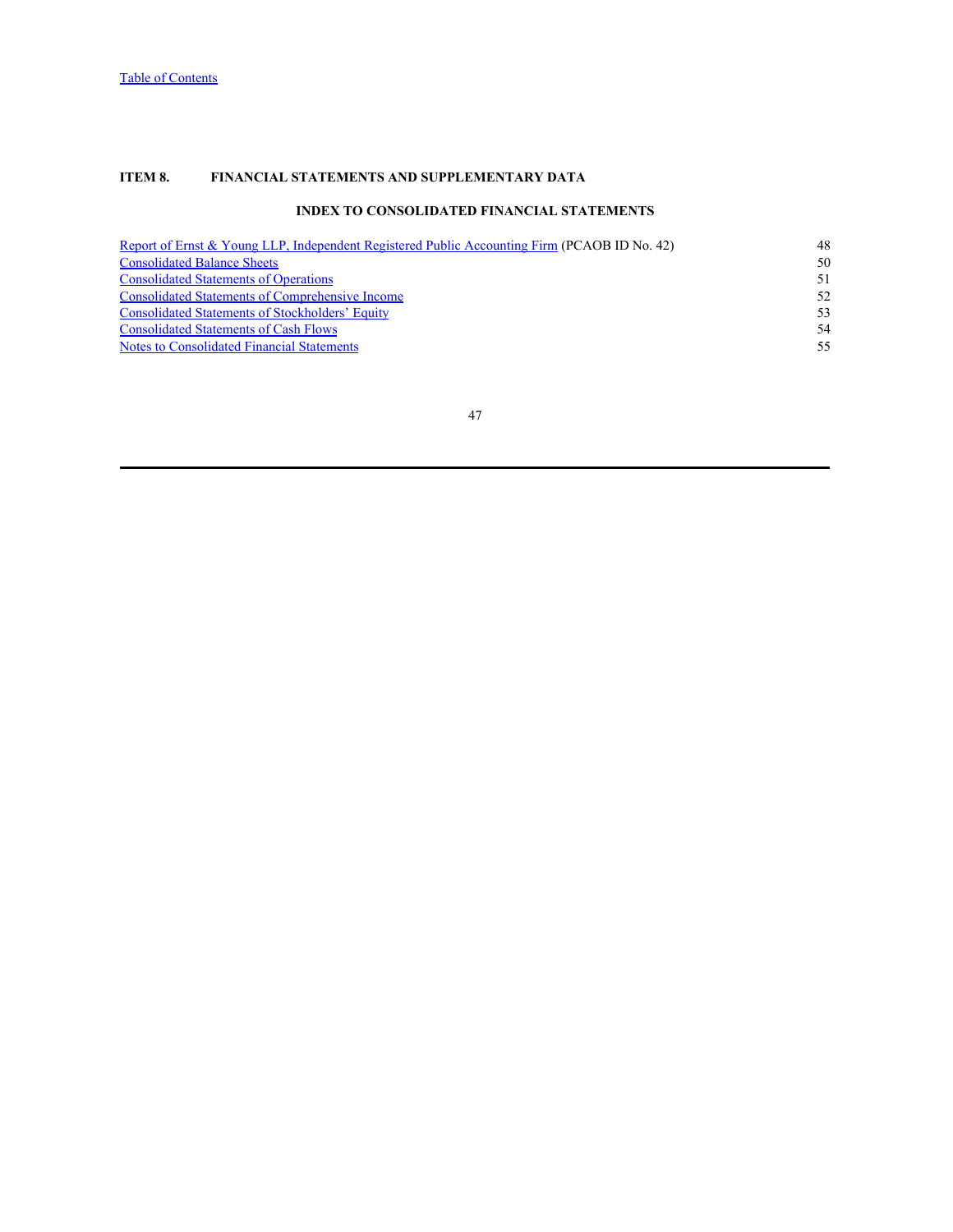### **Report of Independent Registered Public Accounting Firm**

<span id="page-47-0"></span>To the Stockholders and the Board of Directors of Advanced Energy Industries, Inc.

#### **Opinion on the Financial Statements**

We have audited the accompanying consolidated balance sheets of Advanced Energy Industries, Inc. (the Company) as of December 31, 2021 and 2020, the related consolidated statements of operations, comprehensive income, stockholders' equity and cash flows for each of the three years in the period ended December 31, 2021, and the related notes (collectively referred to as the "consolidated financial statements"). In our opinion, the consolidated financial statements present fairly, in all material respects, the financial position of the Company at December 31, 2021 and 2020, and the results of its operations and its cash flows for each of the three years in the period ended December 31, 2021, in conformity with U.S. generally accepted accounting principles.

We also have audited, in accordance with the standards of the Public Company Accounting Oversight Board (United States) (PCAOB), the Company's internal control over financial reporting as of December 31, 2021, based on criteria established in Internal Control-Integrated Framework issued by the Committee of Sponsoring Organizations of the Treadway Commission (2013 framework) and our report dated March 16, 2022 expressed an unqualified opinion thereon.

### **Basis for Opinion**

These financial statements are the responsibility of the Company's management. Our responsibility is to express an opinion on the Company's financial statements based on our audits. We are a public accounting firm registered with the PCAOB and are required to be independent with respect to the Company in accordance with the U.S. federal securities laws and the applicable rules and regulations of the Securities and Exchange Commission and the PCAOB.

We conducted our audits in accordance with the standards of the PCAOB. Those standards require that we plan and perform the audit to obtain reasonable assurance about whether the financial statements are free of material misstatement, whether due to error or fraud. Our audits included performing procedures to assess the risks of material misstatement of the financial statements, whether due to error or fraud, and performing procedures that respond to those risks. Such procedures included examining, on a test basis, evidence regarding the amounts and disclosures in the financial statements. Our audits also included evaluating the accounting principles used and significant estimates made by management, as well as evaluating the overall presentation of the financial statements. We believe that our audits provide a reasonable basis for our opinion.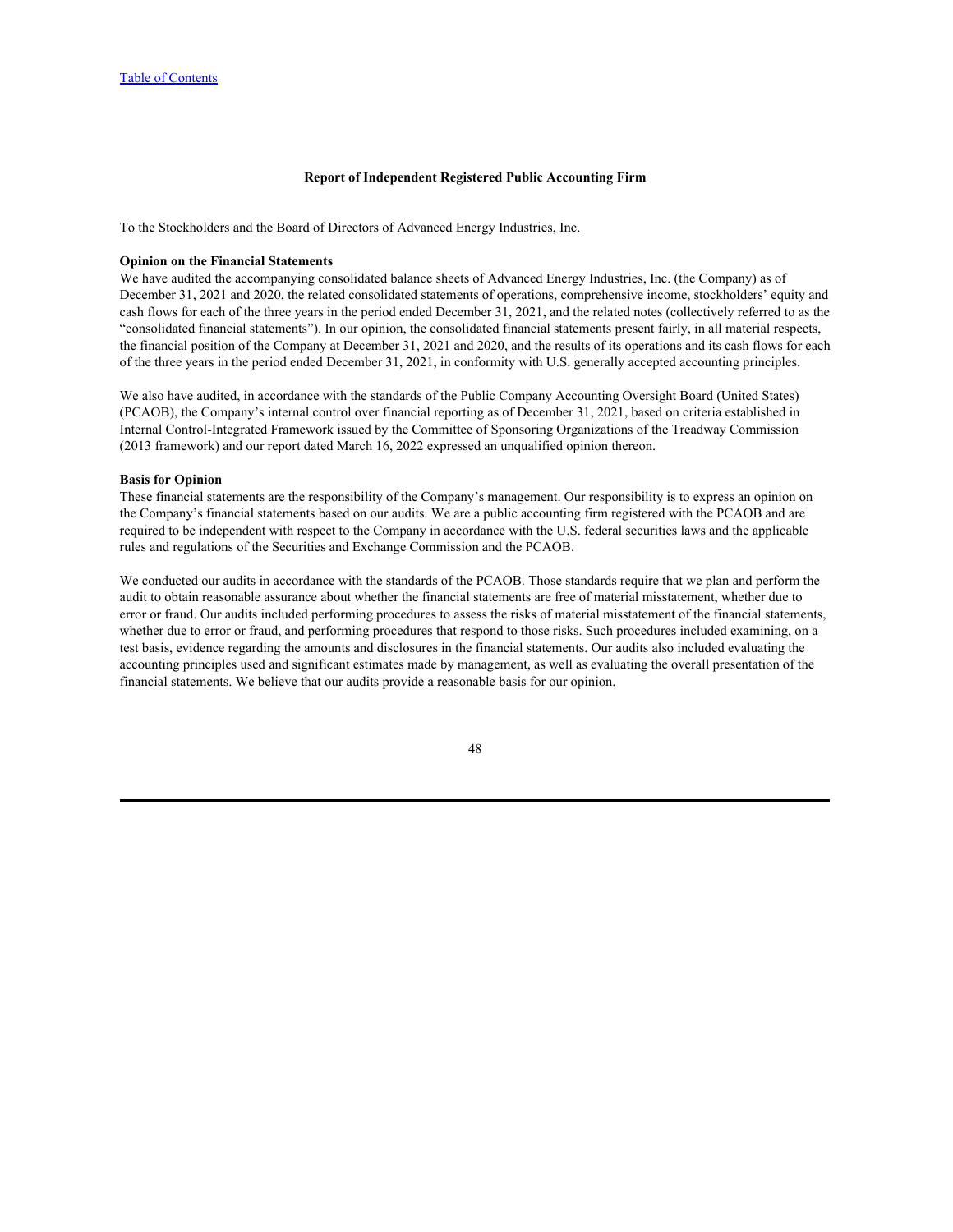### **Critical Audit Matter**

The critical audit matter communicated below is a matter arising from the current period audit of the consolidated financial statements that was communicated or required to be communicated to the audit committee and that: (1) relates to accounts or disclosures that are material to the consolidated financial statements and (2) involved our especially challenging, subjective or complex judgments. The communication of the critical audit matter does not alter in any way our opinion on the consolidated financial statements, taken as a whole, and we are not, by communicating the critical audit matter below, providing a separate opinion on the critical audit matter or on the accounts or disclosures to which it relates.

# *Accounting for income taxes Description of the* For the year-ended December 31, 2021, the Company recognized a provision for income taxes of \$14.0 *Matter* million. As described in Notes 1 and 5 to the consolidated financial statements, the Company is subject to income taxes in the United States and various foreign jurisdictions, which affect the Company's provision for income taxes. Management exercises judgment in interpretation and application of complex tax law when determining the Company's provision for income taxes. Evaluating management's application of current tax regulations in various tax jurisdictions and the impact of those regulations on the Company's foreign and United States federal income tax provisions required complex auditor judgment and the use of tax subject matter professionals with specialized skills. *How We Addressed* We obtained an understanding, evaluated the design and tested the operating effectiveness of the controls *the Matter in Our* over the Company's accounting for income taxes. For example, we tested controls over management's *Audit* review of the tax provision which includes their review of the underlying data used in the provision, foreign income inclusions reflected in the United States federal income tax provision and the basis by which the Company achieves certain tax holidays in foreign jurisdictions. To test the Company's provision for income taxes, we performed audit procedures that included, among others, testing the calculation of the provision, including the completeness and accuracy of the underlying data. We tested the tax rates used by management in the computation of the provision including compliance with tax holiday requirements. We assessed the reasonableness of profit margin by tax jurisdiction related to intercompany transactions. We also tested calculations of foreign income inclusions included in the Company's United States federal income tax provision. As part of these procedures, we engaged tax subject matter professionals with knowledge of and experience with international and local income tax laws to evaluate the application of these regulations to the Company's tax positions. We have also evaluated the Company's income tax disclosures included in Note 5 of the consolidated financial statements in relation to these matters.

#### /s/ Ernst & Young LLP

We have served as the Company's auditor since 2019.

Denver, Colorado March 16, 2022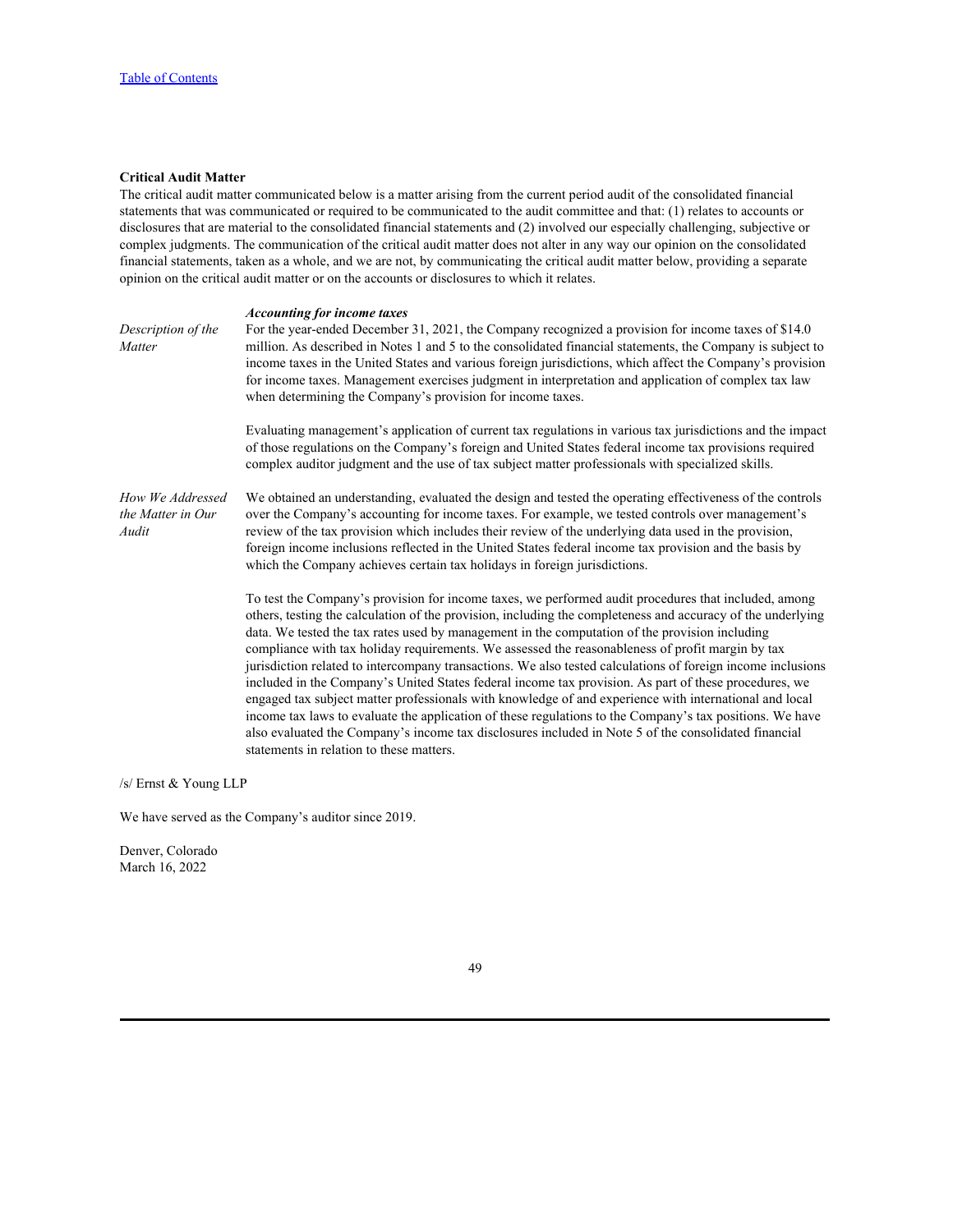# **ADVANCED ENERGY INDUSTRIES, INC. Consolidated Balance Sheets (In thousands, except per share amounts)**

<span id="page-49-0"></span>

|                                                                                                        |               | December 31,<br>2021 |    | December 31,<br>2020 |
|--------------------------------------------------------------------------------------------------------|---------------|----------------------|----|----------------------|
| <b>ASSETS</b>                                                                                          |               |                      |    |                      |
| Current assets:                                                                                        |               |                      |    |                      |
| Cash and cash equivalents                                                                              | $\mathcal{S}$ | 544,372              | -S | 480,368              |
| Marketable securities                                                                                  |               | 2,296                |    | 2,654                |
| Accounts and other receivable, net                                                                     |               | 237,227              |    | 235,178              |
|                                                                                                        |               |                      |    |                      |
| Inventories                                                                                            |               | 338,410              |    | 221,346              |
| Income taxes receivable                                                                                |               | 10,768               |    | 4,804                |
| Other current assets                                                                                   |               | 29,161               |    | 35,899               |
| Total current assets                                                                                   |               | 1,162,234            |    | 980,249              |
| Property and equipment, net                                                                            |               | 114,830              |    | 114,731              |
| Operating lease right-of-use assets                                                                    |               | 101,769              |    | 103,858              |
| Deposits and other assets                                                                              |               | 19,669               |    | 19,101               |
| Goodwill                                                                                               |               | 212,190              |    | 209,983              |
| Intangible assets, net                                                                                 |               | 159,406              |    | 168,939              |
| Deferred income tax assets                                                                             |               | 47,242               |    | 50,801               |
| <b>TOTAL ASSETS</b>                                                                                    |               | 1,817,340            |    | 1,647,662            |
|                                                                                                        |               |                      |    |                      |
|                                                                                                        |               |                      |    |                      |
| <b>LIABILITIES AND STOCKHOLDERS' EQUITY</b>                                                            |               |                      |    |                      |
| Current liabilities:                                                                                   |               |                      |    |                      |
| Accounts payable                                                                                       | S.            | 193,708              | -S | 125,224              |
| Income taxes payable                                                                                   |               | 9,226                |    | 11,850               |
| Accrued payroll and employee benefits                                                                  |               | 55,833               |    | 63,487               |
| Other accrued expenses                                                                                 |               | 53,445               |    | 49,565               |
| Customer deposits and other                                                                            |               | 22,141               |    | 12,179               |
| Current portion of long-term debt                                                                      |               | 20,000               |    | 17,500               |
| Current portion of operating lease liabilities                                                         |               | 15,843               |    | 16,592               |
| Total current liabilities                                                                              |               | 370,196              |    | 296,397              |
| Long-term debt, net                                                                                    |               | 372,733              |    | 304,546              |
| Operating lease liabilities                                                                            |               | 95,180               |    | 95,993               |
| Pension benefits                                                                                       |               | 67,255               |    | 80,447               |
| Deferred income tax liabilities                                                                        |               | 9,921                |    | 10,088               |
| Uncertain tax positions                                                                                |               | 5,940                |    | 12,839               |
|                                                                                                        |               | 6,200                |    | 7,352                |
| Long-term deferred revenue<br>Other long-term liabilities                                              |               | 18,419               |    | 24,660               |
| <b>Total liabilities</b>                                                                               |               |                      |    |                      |
|                                                                                                        |               | 945,844              |    | 832,322              |
| Commitments and contingencies (Note 19)                                                                |               |                      |    |                      |
| Stockholders' equity:                                                                                  |               |                      |    |                      |
| Preferred stock, \$0.001 par value, 1,000 shares authorized, none issued and outstanding               |               |                      |    |                      |
| Common stock, \$0.001 par value, 70,000 shares authorized; 37,589 and 38,293 issued and outstanding at |               |                      |    |                      |
| December 31, 2021 and 2020, respectively                                                               |               | 38                   |    | 38                   |
| Additional paid-in capital                                                                             |               | 115,706              |    | 105,009              |
|                                                                                                        |               |                      |    |                      |
| Accumulated other comprehensive loss                                                                   |               | (1,216)              |    | (2,605)              |
| Retained earnings                                                                                      |               | 756,323              |    | 712,297              |
| Advanced Energy stockholders' equity                                                                   |               | 870,851              |    | 814,739              |
| Noncontrolling interest                                                                                |               | 645                  |    | 601                  |
| Total stockholders' equity                                                                             |               | 871,496              |    | 815,340              |

The accompanying notes are an integral part of these consolidated financial statements

Total stockholders' equity and the contract of the contract of the contract of the contract of the contract of the contract of the contract of the contract of the contract of the contract of the contract of the contract of **TOTAL LIABILITIES AND STOCKHOLDERS' EQUITY**  $\qquad \qquad \qquad$  \$ 1,817,340 \$ 1,647,662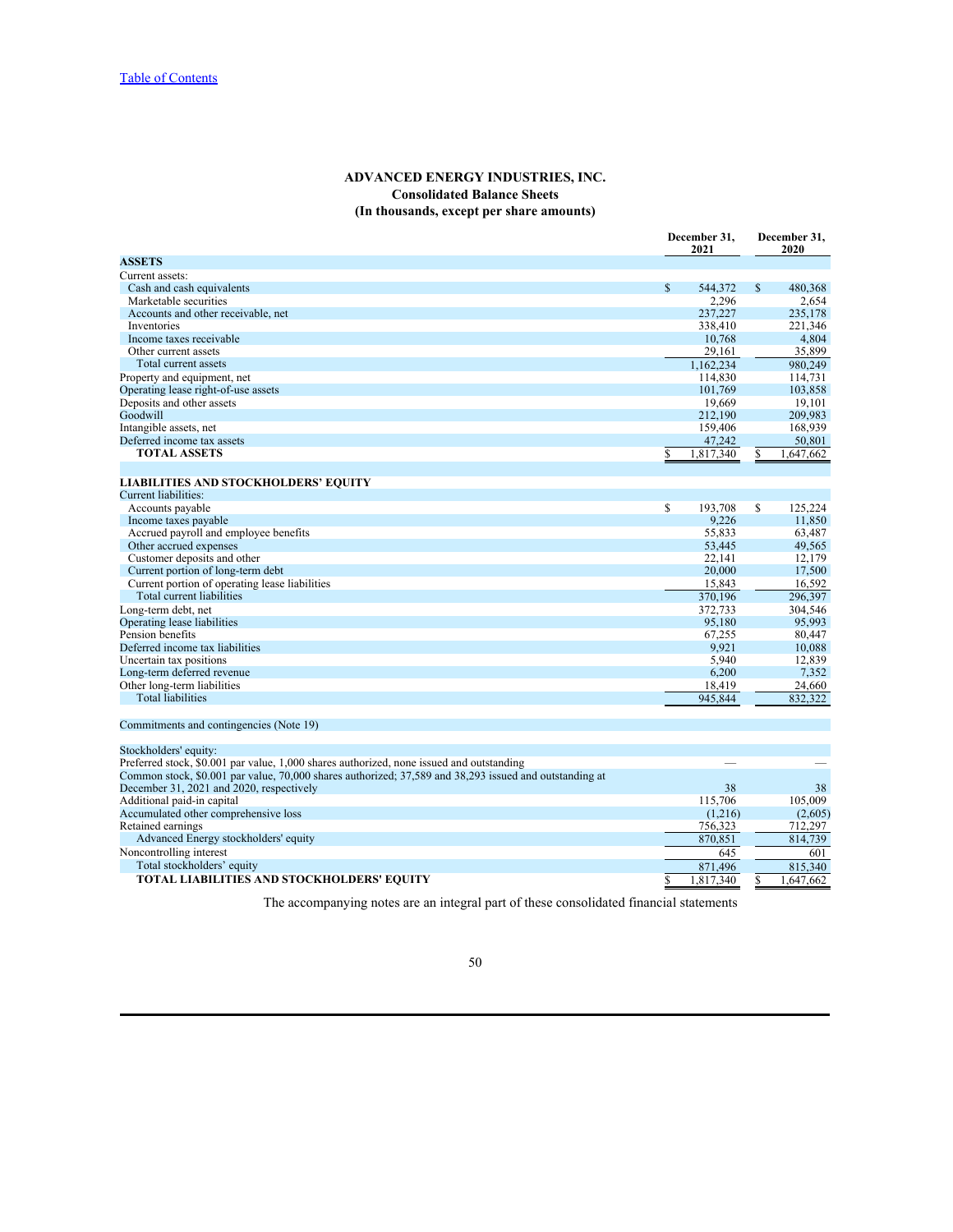# **ADVANCED ENERGY INDUSTRIES, INC. Consolidated Statements of Operations (In thousands, except per share amounts)**

<span id="page-50-0"></span>

|                                                                           |              |                          |               | <b>Years Ended December 31,</b> |               |         |
|---------------------------------------------------------------------------|--------------|--------------------------|---------------|---------------------------------|---------------|---------|
|                                                                           |              | 2021                     |               | 2020                            |               | 2019    |
| Sales, net                                                                |              | \$1,455,954              |               | \$1,415,826                     | \$            | 788,948 |
| Cost of sales                                                             |              | 923,632                  |               | 873,957                         |               | 473,296 |
| Gross profit                                                              |              | 532,322                  |               | 541,869                         |               | 315,652 |
|                                                                           |              |                          |               |                                 |               |         |
| Operating expenses:                                                       |              |                          |               |                                 |               |         |
| Research and development                                                  |              | 161,831                  |               | 143,961                         |               | 101,503 |
| Selling, general, and administrative                                      |              | 191,998                  |               | 188,590                         |               | 142,555 |
| Amortization of intangible assets                                         |              | 22,060                   |               | 20,129                          |               | 12,168  |
| Restructuring expense                                                     |              | 4,752                    |               | 13,166                          |               | 5,038   |
| Total operating expenses                                                  |              | 380,641                  |               | 365,846                         |               | 261,264 |
| Operating income                                                          |              | 151,681                  |               | 176,023                         |               | 54,388  |
|                                                                           |              |                          |               |                                 |               |         |
| Other income (expense), net                                               |              | (2,970)                  |               | (17, 876)                       |               | 12,806  |
| Income from continuing operations, before income taxes                    |              | 148,711                  |               | 158,147                         |               | 67,194  |
| Provision for income taxes                                                |              | 14,004                   |               | 22,996                          |               | 10,699  |
| Income from continuing operations                                         |              | 134,707                  |               | 135,151                         |               | 56,495  |
| Income (loss) from discontinued operations, net of income taxes           |              | 73                       |               | (421)                           |               | 8,480   |
| Net income                                                                |              | 134,780                  | S             | 134,730                         | S.            | 64,975  |
| Income from continuing operations attributable to noncontrolling interest |              | 44                       |               | 55                              |               | 34      |
| Net income attributable to Advanced Energy Industries, Inc.               |              | 134,736                  |               | 134,675                         | \$            | 64,941  |
|                                                                           |              |                          |               |                                 |               |         |
| Basic weighted-average common shares outstanding                          |              | 38,143                   |               | 38,314                          |               | 38,281  |
| Diluted weighted-average common shares outstanding                        |              | 38,355                   |               | 38,542                          |               | 38,495  |
|                                                                           |              |                          |               |                                 |               |         |
| <b>Earnings per share:</b>                                                |              |                          |               |                                 |               |         |
| Continuing operations:                                                    |              |                          |               |                                 |               |         |
| Basic earnings per share                                                  | $\mathbb{S}$ | 3.53                     | $^{\circ}$    | 3.53                            | $\mathcal{S}$ | 1.47    |
| Diluted earnings per share                                                | $\mathbb S$  | 3.51                     | $\mathbf S$   | 3.51                            | -\$           | 1.47    |
| Discontinued operations:                                                  |              |                          |               |                                 |               |         |
| Basic earnings (loss) per share                                           | $\mathbb S$  |                          | <sup>\$</sup> | $(0.01)$ \$                     |               | 0.22    |
| Diluted earnings (loss) per share                                         | $\mathbb{S}$ | $\overline{\phantom{0}}$ | $\mathbf{s}$  | $(0.01)$ \$                     |               | 0.22    |
| Net income:                                                               |              |                          |               |                                 |               |         |
| <b>Basic earnings per share</b>                                           | $\mathbb{S}$ | 3.53                     | - \$          | 3.52                            | $\sqrt{3}$    | 1.70    |
| Diluted earnings per share                                                | $\mathbf S$  | 3.51                     | <sup>\$</sup> | 3.50                            | <sup>\$</sup> | 1.69    |

The accompanying notes are an integral part of these consolidated financial statements.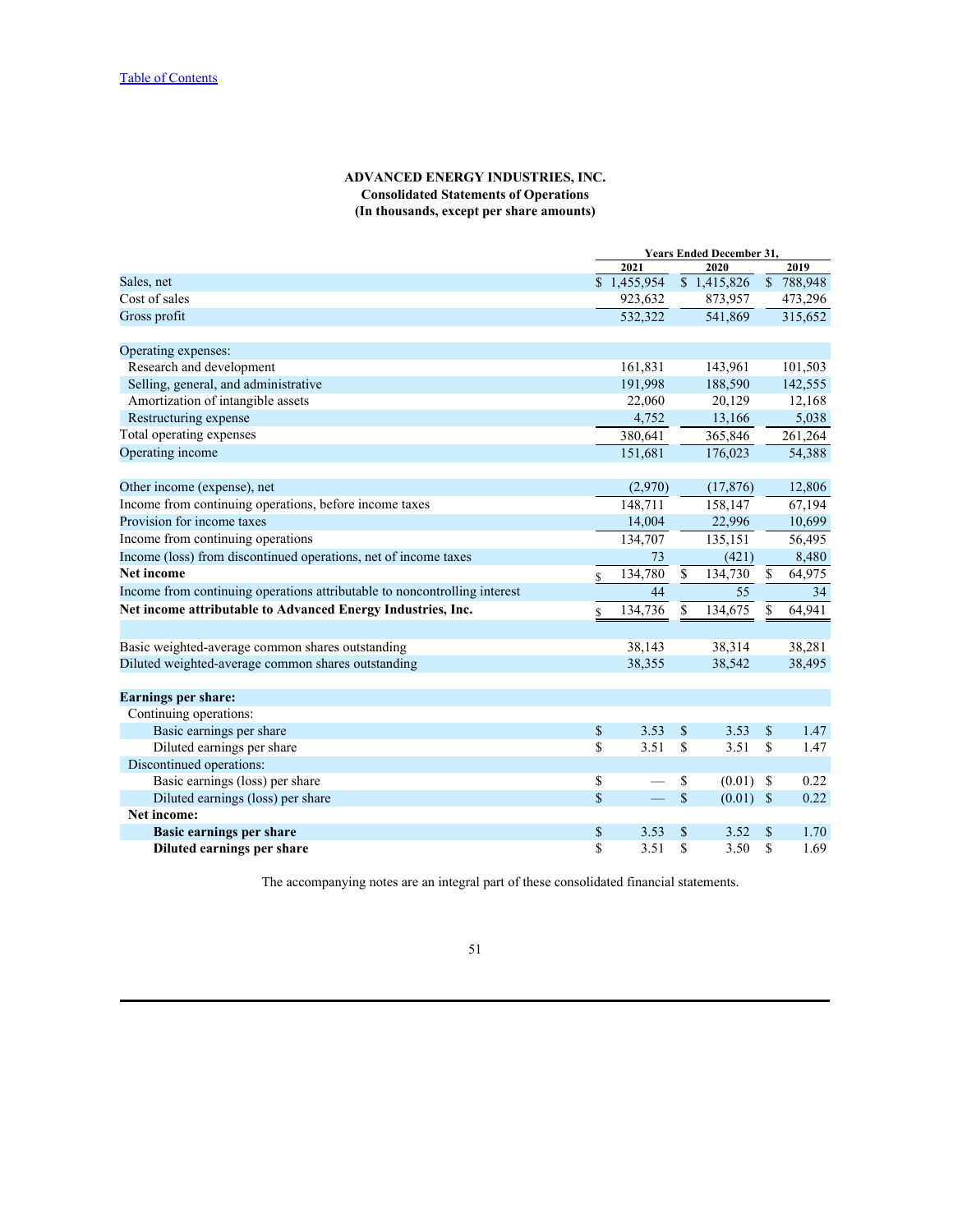# **ADVANCED ENERGY INDUSTRIES, INC. Consolidated Statements of Comprehensive Income (In thousands)**

<span id="page-51-0"></span>

|                                                                       |           | <b>Years Ended December 31,</b> |          |
|-----------------------------------------------------------------------|-----------|---------------------------------|----------|
|                                                                       | 2021      | 2020                            | 2019     |
| Net income                                                            | \$134,780 | $$134,730$ $$64,975$            |          |
| Other comprehensive income (loss), net of income taxes                |           |                                 |          |
| Foreign currency translation                                          | (12,262)  | 13,095                          | (2, 523) |
| Change in fair value of cash flow hedges                              | 4,246     | (2,139)                         |          |
| Minimum benefit retirement liability                                  | 9,405     | (7,664)                         |          |
| Comprehensive income                                                  | 136,169   | 138,022                         | 62,527   |
| Comprehensive income attributable to noncontrolling interest          |           |                                 |          |
| Comprehensive income attributable to Advanced Energy Industries, Inc. | 136.125   | \$137,967                       | \$62,493 |

The accompanying notes are an integral part of these consolidated financial statements.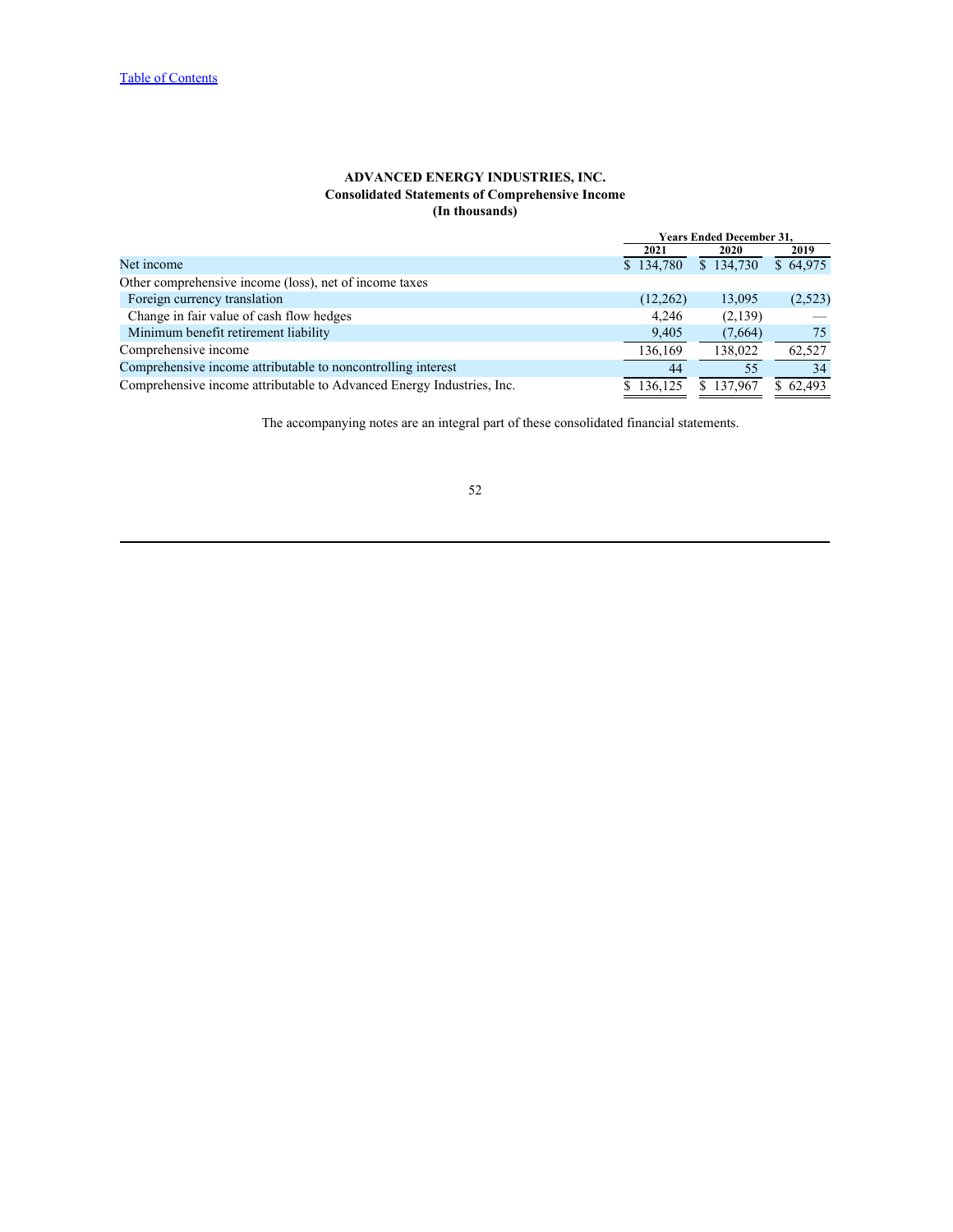# **ADVANCED ENERGY INDUSTRIES, INC. Consolidated Statements of Stockholders' Equity (In thousands)**

**Advanced Energy Industries, Inc. Stockholders' Equity**

<span id="page-52-0"></span>

|                                       |               | <b>Common Stock</b>             |                                         |                                                 |                      |                                 |                                  |
|---------------------------------------|---------------|---------------------------------|-----------------------------------------|-------------------------------------------------|----------------------|---------------------------------|----------------------------------|
|                                       | <b>Shares</b> | Amount                          | <b>Additional</b><br>Paid-in<br>Capital | Accumulated<br>Other<br>Comprehensive<br>Income | Retained<br>Earnings | Non-<br>controlling<br>Interest | Total<br>Stockholders'<br>Equity |
| Balances, December 31, 2018           | 38,164        | 38                              | 97,418                                  | (3,449)                                         | \$512,783            | 512                             | 607,302                          |
| Stock issued from equity plans        | 194           |                                 | 104                                     |                                                 |                      |                                 | 104                              |
| Stock-based compensation              |               |                                 | 7,327                                   |                                                 |                      | _                               | 7,327                            |
| Other comprehensive income (loss)     |               |                                 |                                         | (2, 448)                                        |                      |                                 | (2, 448)                         |
| Net income                            |               |                                 |                                         |                                                 | 64,941               | 34                              | 64,975                           |
| Balances, December 31, 2019           | 38,358        | 38                              | 104,849                                 | (5,897)                                         | 577,724              | 546                             | 677,260                          |
| Adoption of new accounting standards  |               |                                 |                                         |                                                 | (102)                |                                 | (102)                            |
| Stock issued from equity plans        | 179           |                                 | (482)                                   |                                                 |                      |                                 | (482)                            |
| Stock-based compensation              |               | $\hspace{0.1mm}-\hspace{0.1mm}$ | 12,272                                  |                                                 |                      |                                 | 12,272                           |
| Share repurchase                      | (244)         | $\hspace{0.05cm}$               | (11,630)                                |                                                 |                      |                                 | (11, 630)                        |
| Other comprehensive income            |               |                                 |                                         | 3,292                                           |                      |                                 | 3,292                            |
| Net income                            |               | $\hspace{0.05cm}$               |                                         |                                                 | 134,675              | 55                              | 134,730                          |
| Balances, December 31, 2020           | 38,293        | 38                              | 105,009                                 | (2,605)                                         | 712,297              | 601                             | 815,340                          |
| Stock issued from equity plans        | 197           |                                 | (1, 931)                                |                                                 |                      |                                 | (1, 931)                         |
| Stock-based compensation              |               |                                 | 15,428                                  |                                                 |                      |                                 | 15,428                           |
| Share repurchase                      | (901)         | $\overbrace{\phantom{12332}}$   | (2,800)                                 |                                                 | (75, 325)            |                                 | (78, 125)                        |
| Dividends declared (\$0.10 per share) |               |                                 |                                         |                                                 | (15,385)             |                                 | (15, 385)                        |
| Other comprehensive income            |               |                                 |                                         | 1,389                                           |                      |                                 | 1,389                            |
| Net income                            |               |                                 |                                         | $\hspace{0.1mm}-\hspace{0.1mm}$                 | 134,736              | 44                              | 134,780                          |
| Balances, December 31, 2021           | 37,589        | 38                              | 115,706                                 | (1,216)                                         | \$756,323            | 645                             | 871,496                          |

The accompanying notes are an integral part of these consolidated financial statements.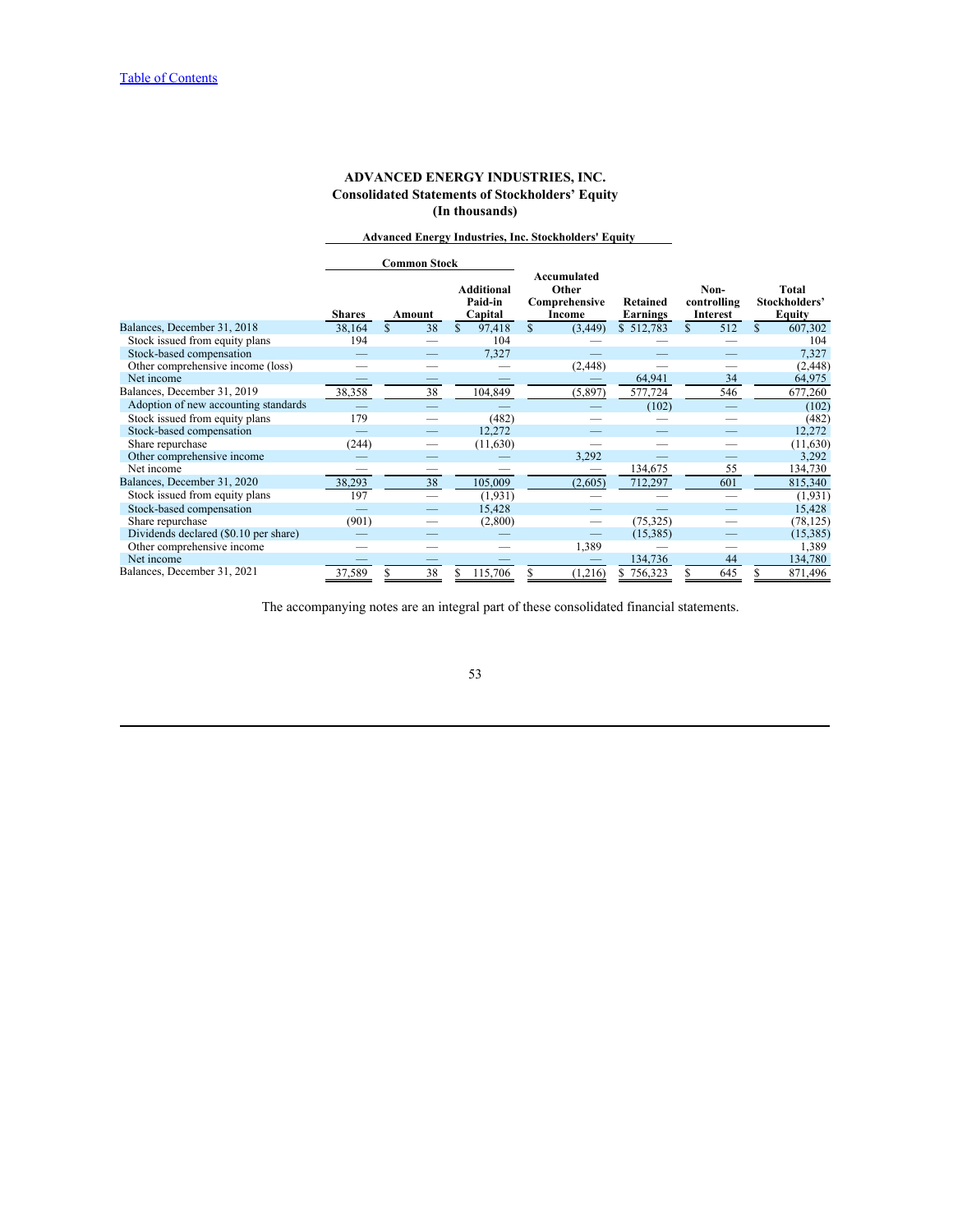# **ADVANCED ENERGY INDUSTRIES, INC. Consolidated Statements of Cash Flows (In thousands)**

<span id="page-53-0"></span>

|                                                                            |                                  | <b>Years Ended December 31.</b> |                         |
|----------------------------------------------------------------------------|----------------------------------|---------------------------------|-------------------------|
|                                                                            | 2021                             | 2020                            | 2019                    |
| <b>CASH FLOWS FROM OPERATING ACTIVITIES:</b>                               |                                  |                                 |                         |
| Net income                                                                 | \$134,780                        | 134,730<br><sup>S</sup>         | 64.975<br><sup>\$</sup> |
| Less: income (loss) from discontinued operations, net of income taxes      | 73                               | (421)                           | 8,480                   |
| Income from continuing operations, net of income taxes                     | 134,707                          | 135,151                         | 56,495                  |
| Adjustments to reconcile net income to net cash from operating activities: |                                  |                                 |                         |
| Depreciation and amortization                                              | 52,893                           | 47,770                          | 26,147                  |
| Stock-based compensation expense                                           | 15,739                           | 12.272                          | 7,327                   |
| Provision for deferred income taxes                                        | 1,326                            | (622)                           | 1,015                   |
| (Gain) loss from discount on notes receivable                              | (638)                            | 721                             | 1,100                   |
| Gain on sale of central inverter service business                          |                                  |                                 | (14, 795)               |
| Loss on disposal of assets                                                 | 1.496                            | 1,296                           | 700                     |
|                                                                            |                                  |                                 |                         |
| Changes in operating assets and liabilities, net of assets acquired:       |                                  |                                 |                         |
| Accounts and other receivable, net                                         | 5,271                            | 15,412                          | (18, 879)               |
| Inventories                                                                | (115, 737)                       | 11.658                          | 3,687                   |
| Other assets                                                               | (2,910)                          | 1,750                           | 23,544                  |
| Accounts payable                                                           | 67,111                           | (48, 163)                       | (16,094)                |
| Other liabilities and accrued expenses                                     | (4, 414)                         | 24,520                          | (12, 486)               |
| Income taxes                                                               | (13,930)                         | 394                             | (9,862)                 |
| Net cash from operating activities from continuing operations              | 140,914                          | 202,159                         | 47,899                  |
| Net cash from operating activities from discontinued operations            | (669)                            | (923)                           | 493                     |
| Net cash from operating activities                                         | 140,245                          | 201,236                         | 48,392                  |
|                                                                            |                                  |                                 |                         |
| <b>CASH FLOWS FROM INVESTING ACTIVITIES:</b>                               |                                  |                                 |                         |
| Net proceeds from sale of marketable securities                            | $\overbrace{\phantom{12322111}}$ | 3                               | 1,742                   |
| Receipt (issuance) of notes receivable                                     | 3,050                            | (1,000)                         | (4,300)                 |
| Proceeds from sale of assets                                               | 3.060                            | 116                             |                         |
| Purchases of property and equipment                                        | (31, 877)                        | (36, 483)                       | (25, 188)               |
| Acquisitions, net of cash acquired                                         | (21, 535)                        | (5, 476)                        | (366, 101)              |
| Net cash from investing activities                                         | (47, 302)                        | (42, 840)                       | (393, 847)              |
|                                                                            |                                  |                                 |                         |
| <b>CASH FLOWS FROM FINANCING ACTIVITIES:</b>                               |                                  |                                 |                         |
|                                                                            |                                  |                                 |                         |
| Proceeds from long-term borrowings                                         | 85,000                           |                                 | 347,486                 |
| Payment of debt-issuance costs                                             | (1,350)                          |                                 |                         |
| Payments on long-term borrowings                                           | (13,750)                         | (17,500)                        | (8,750)                 |
| Dividend payments                                                          | (15,385)                         |                                 |                         |
| Purchase and retirement of common stock                                    | (78, 125)                        | (11,630)                        |                         |
| Net payments related to stock-based awards                                 | (1,762)                          | (482)                           | 104                     |
| Net cash from financing activities                                         | (25, 372)                        | (29,612)                        | 338,840                 |
|                                                                            |                                  |                                 |                         |
| EFFECT OF CURRENCY TRANSLATION ON CASH AND CASH EQUIVALENTS                | (3,567)                          | 5,143                           | (1,496)                 |
|                                                                            |                                  |                                 |                         |
| NET CHANGE IN CASH AND CASH EQUIVALENTS                                    | 64.004                           | 133,927                         | (8,111)                 |
| CASH AND CASH EQUIVALENTS, beginning of period                             | 480,368                          | 346,441                         | 354,552                 |
| CASH AND CASH EQUIVALENTS, end of period                                   | 544,372                          | 480,368<br>£.                   | \$346,441               |
|                                                                            |                                  |                                 |                         |
|                                                                            |                                  |                                 |                         |
| SUPPLEMENTAL DISCLOSURE OF CASH FLOW INFORMATION:                          |                                  |                                 |                         |
| Cash paid for interest                                                     | 4,040                            | 5,278                           | 3,479<br>-S             |
| Cash paid for income taxes                                                 | 32.543                           | 21.032                          | 18,594                  |
| Cash received for refunds of income taxes                                  | 12,506                           | 1,569                           | 1,762                   |

The accompanying notes are an integral part of these consolidated financial statements.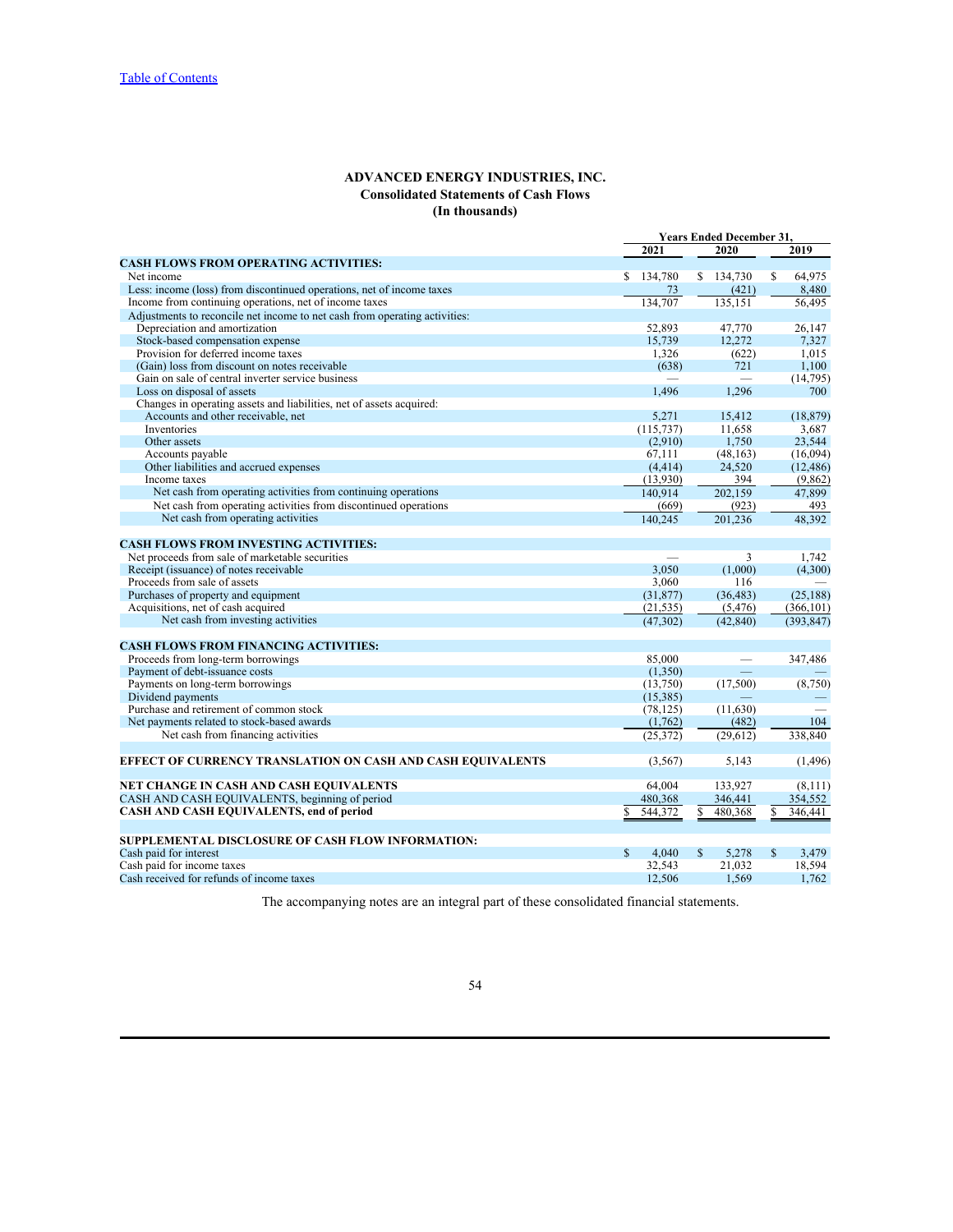## <span id="page-54-0"></span>**NOTE 1. OPERATIONS AND SUMMARY OF SIGNIFICANT ACCOUNTING POLICIES AND ESTIMATES**

Advanced Energy Industries, Inc., a Delaware corporation, and its wholly-owned subsidiaries ("we," "us," "our," "Advanced Energy," or the "Company") design, manufacture, sell, and support precision power products that transform, refine, and modify the raw electrical power coming from either the utility or the building facility and convert it into various types of highly controllable, usable power that is predictable, repeatable, and customizable to meet the necessary requirements for powering a wide range of complex equipment. Our power solutions enable innovation in complex semiconductor and thin film plasma processes such as dry etch, strip and deposition, high and low voltage applications such as semiconductor process control, data center computing, networking, telecommunication, medical equipment, life science applications, industrial technology and production, scientific instruments, clean technology production, advanced material production and temperature-critical thermal applications. We also supply related sensing, controls, and instrumentation products for advanced measurement and calibration of radio frequency ("RF") power and temperature, and electrostatic instrumentation products for test and measurement applications. Our network of global service support centers provides a recurring revenue opportunity as we offer repair services, conversions, upgrades, refurbishments, and used equipment to companies using our products.

In September 2019, we acquired the Artesyn Embedded Power business ("Artesyn"), which added new power products and technologies used in networking and computing, data center, including hyperscale, and industrial and medical applications. As of December 31, 2015, we discontinued our engineering, production, and sales of our inverter product line. As such, all inverter product revenues, costs, assets, and liabilities are reported in Discontinued Operations for all periods presented herein. See *Note 4. Disposed and Discontinued Operations* for more information. Ongoing inverter repair and service operations are reported as part of our continuing operations.

*Principles of Consolidation* — Our consolidated financial statements include our accounts and the accounts of our wholly-owned subsidiaries. All intercompany accounts and transactions have been eliminated. Our consolidated financial statements are stated in United States ("U.S.") Dollars and have been prepared in accordance with accounting principles generally accepted in the United States ("U.S. GAAP").

*Use of Estimates in the Preparation of the Consolidated Financial Statements —* The preparation of our consolidated financial statements in conformity with U.S. GAAP requires us to make estimates, assumptions, and judgments that affect the reported amounts of assets and liabilities, the disclosure of contingent liabilities at the date of the financial statements, and the reported amounts of revenue and expenses during the reporting period. The significant estimates, assumptions, and judgments include, but are not limited to:

- excess and obsolete inventory;
- excess and obsolete inventory; acquisitions and asset valuations, and <br>• pension obligations; axes and other provisions.
- 

*Foreign Currency Translation —* The functional currency of certain of our foreign subsidiaries is the local currency. Assets and liabilities of these foreign subsidiaries are translated to the United States Dollar at prevailing exchange rates on the balance sheet date. Revenues and expenses are translated at the average exchange rates in effect for each period. Translation adjustments resulting from this process are reported as a separate component of Other Comprehensive Income.

For certain other subsidiaries, the functional currency is the U.S. Dollar. Foreign currency transactions are recorded based on exchange rates at the time such transactions arise. Subsequent changes in exchange rates for foreign currency denominated monetary assets and liabilities result in foreign currency transaction gains and losses, which are reflected as unrealized (based on period end remeasurement) or realized (upon settlement of the transactions) in Other income (expense), net in our Consolidated Statements of Operations.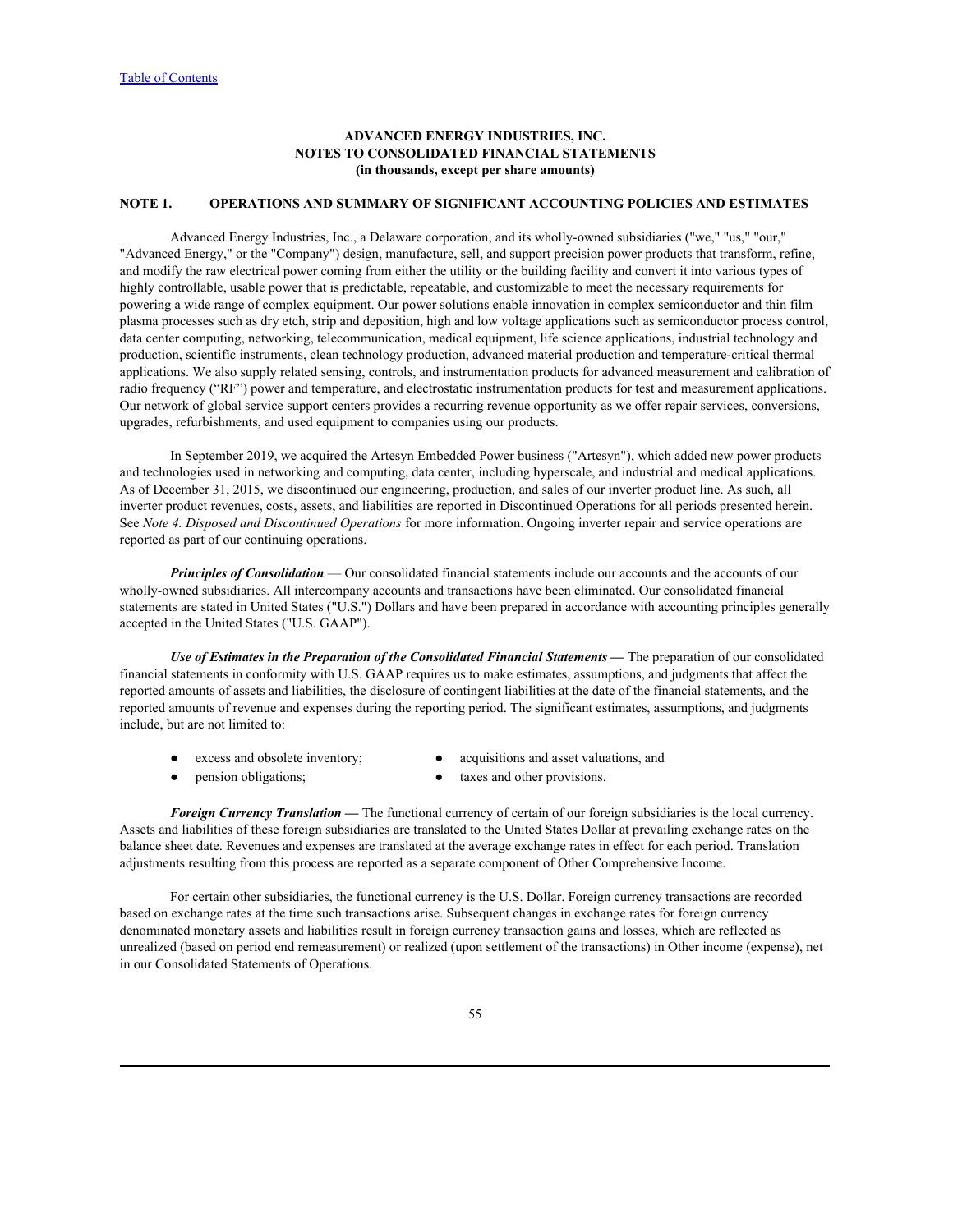*Derivatives —* We use derivative financial instruments to manage risks associated with foreign currency and interest rate fluctuations. Unless we meet specific hedge accounting criteria, changes in the fair value of derivative financial instruments are recognized in the Consolidated Statements of Operations within Other income (expense), net.

For derivatives designated as cash flow hedges, changes in fair value are recorded to Accumulated other comprehensive loss on the Consolidated Balance Sheets and are reclassified to earnings when the underlying forecasted transaction affects earnings. We reassess the probability of the underlying forecasted transactions occurring on a quarterly basis.

*Fair Value* — We value our financial assets and liabilities using fair value measurements.

U.S. GAAP for fair value establishes a hierarchy that prioritizes fair value measurements based on the types of inputs used for the various valuation techniques (market approach, income approach, and cost approach). Our financial assets and liabilities are measured using inputs from the three levels of the fair value hierarchy. The three levels of the hierarchy and the related inputs are as follows:

- Level 1 Quoted prices (unadjusted) in active markets for identical assets or liabilities that the entity can access on the measurement date.
- Level 2 Inputs other than quoted prices included within Level 1 that are observable for the asset or liability, either directly or indirectly.
- Level 3 Unobservable inputs for the asset or liability.

We categorize fair value measurements within the fair value hierarchy based upon the lowest level of the most significant inputs used to determine fair value. Our assessment of the significance of a particular input to the fair value measurement requires judgment and may affect the valuation of the fair value of assets and liabilities and their placement within the fair value hierarchy levels.

The carrying amounts of our cash and cash equivalents, accounts receivable, accounts payable and other current assets and liabilities approximate fair value as recorded due to the short-term nature of these instruments.

Our non-financial assets, which primarily consist of property and equipment, goodwill, and other intangible assets, are not required to be carried at fair value on a recurring basis and are reported at carrying value. However, on a periodic basis or whenever events or changes in circumstances indicate that their carrying value may not be fully recoverable (and at least annually for goodwill), non-financial instruments are assessed for impairment and, if applicable, written down to and recorded at fair value. See *Note 12. Goodwill* and *Note 13. Intangible Assets* for further discussion and presentation of these amounts.

The fair value of borrowings approximates the recorded borrowing value based upon market interest rates for similar facilities. See *Note 21. Credit Facility* for additional information. The fair value of contingent consideration and other acquired assets and liabilities associated with our acquisitions are based on Level 3 inputs.

*Cash, Cash Equivalents, and Marketable Securities* — We consider all amounts on deposit with financial institutions and highly liquid investments with an original maturity of three months or less at the time of purchase to be cash equivalents. Cash and cash equivalents consist primarily of short-term money market instruments and demand deposits with insignificant interest rate risk.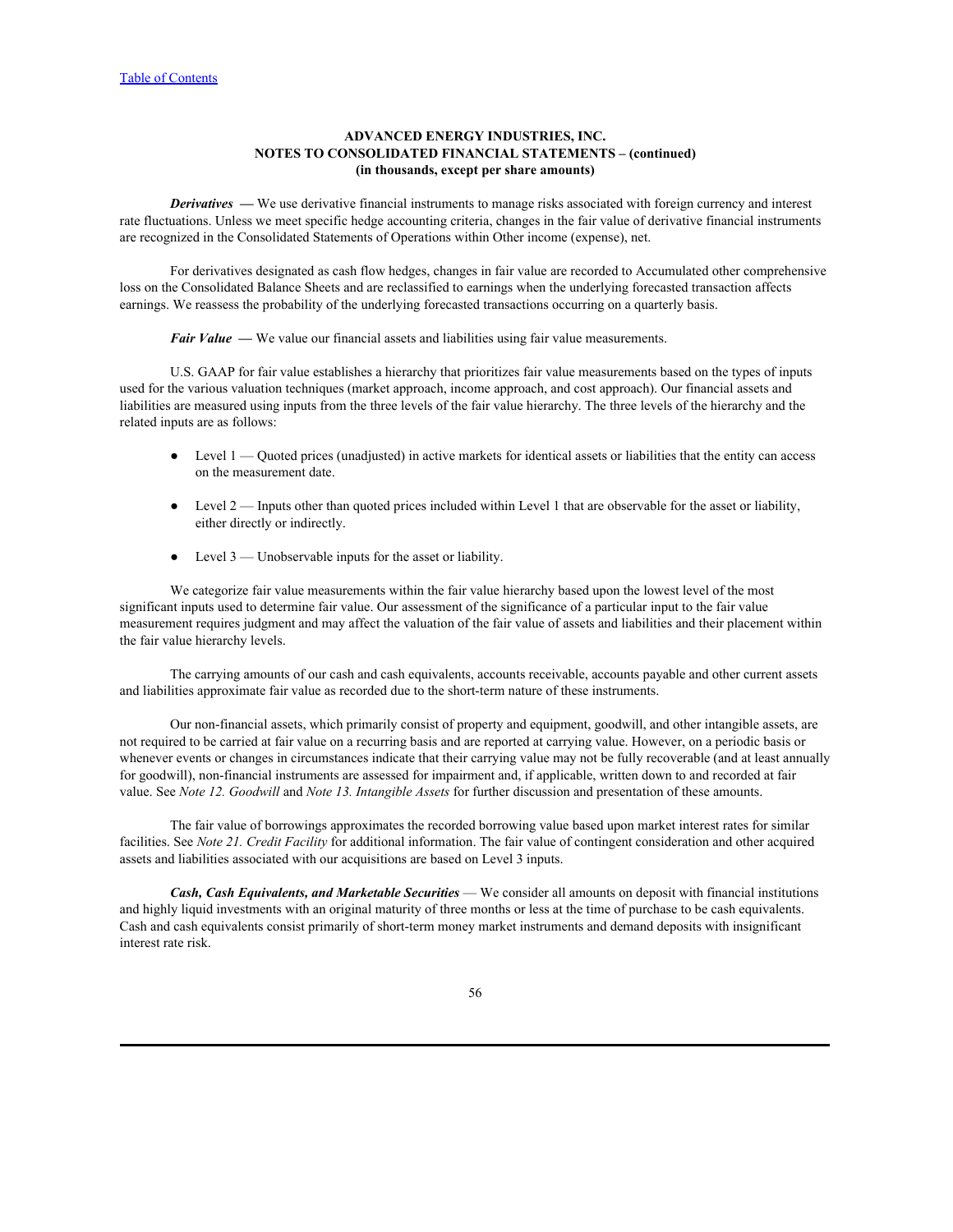In some instances, we invest excess cash in money market funds not insured by the Federal Deposit Insurance Corporation. We believe the investments in money market funds are on deposit with credit-worthy financial institutions and the funds are highly liquid. These investments are reported at fair value and included in Cash and cash equivalents. We record interest income within Other income (expense), net in our Consolidated Statement of Operations.

We classify investments with stated maturities of greater than three months at time of purchase as marketable securities.

*Concentrations of Credit Risk —* Financial instruments which potentially subject us to credit risk include cash and cash equivalents, marketable securities, and trade accounts receivable. To preserve capital and maintain liquidity, we invest with financial institutions we deem to be of high quality and sound financial condition. Our investments are in low-risk instruments, and we limit our credit exposure in any one institution or type of investment instrument based upon criteria including creditworthiness.

We establish a reserve for credit losses based upon factors surrounding the credit risk of specific customers, historical trends, and other information.

*Accounts Receivable and Reserve for Credit Losses —* Accounts receivable are recorded at net realizable value. We maintain a credit approval process and we make significant judgments in connection with assessing our customers' ability to pay. Despite this assessment, from time to time, our customers are unable to meet their payment obligations. We continuously monitor our customers' credit worthiness and use our judgment in establishing a provision for estimated credit losses. We do not require collateral from customers. Our principal customers are original equipment manufacturers ("OEM") and end user customers, which operate globally through wholly owned subsidiaries that purchase our products under substantially the same credit terms, with similar historical credit risks. As a result, we assess credit risks as a single group. We evaluate collection risk and establish expected credit loss primarily through a combination of the following: an assessment of customer credit risk ratings utilizing third party credit risk data, analysis of historical aging and credit loss experience, and customer specific information.

*Inventories* — Inventories are valued at the lower of cost (first-in, first-out method) or net realizable value and are presented net of reserves for excess and obsolete inventory. General market conditions, as well as our design activities, can cause certain products to become obsolete. We regularly review inventory quantity and write down excess and obsolete inventories based upon a regular analysis of inventory on hand compared to historical and projected end-user demands. The determination of projected end-user demand requires the use of estimates and assumptions related to projected unit sales for each product. Demand for our products can fluctuate significantly. A significant decrease in demand could result in an increase in the charges for excess inventory quantities on hand.

*Property and Equipment* — Property and equipment are stated at cost or estimated fair value if acquired in a business combination. Depreciation is computed over the estimated useful lives using the straight-line method. Additions and improvements are capitalized, while maintenance and repairs are expensed as incurred.

When depreciable assets are retired, or otherwise disposed of, the cost and related accumulated depreciation are removed from the accounts, and any related gains or losses are included in Other income (expense), net, in our Consolidated Statements of Operations.

*Purchase accounting* — Business combinations are accounted for using the purchase method of accounting. Under the purchase method, assets and liabilities, including intangible assets, are recorded at their fair values as of the acquisition date. Acquisition costs in excess of amounts assigned to assets acquired and liabilities assumed are recorded as goodwill. Transaction related costs associated with business combinations are expensed as incurred.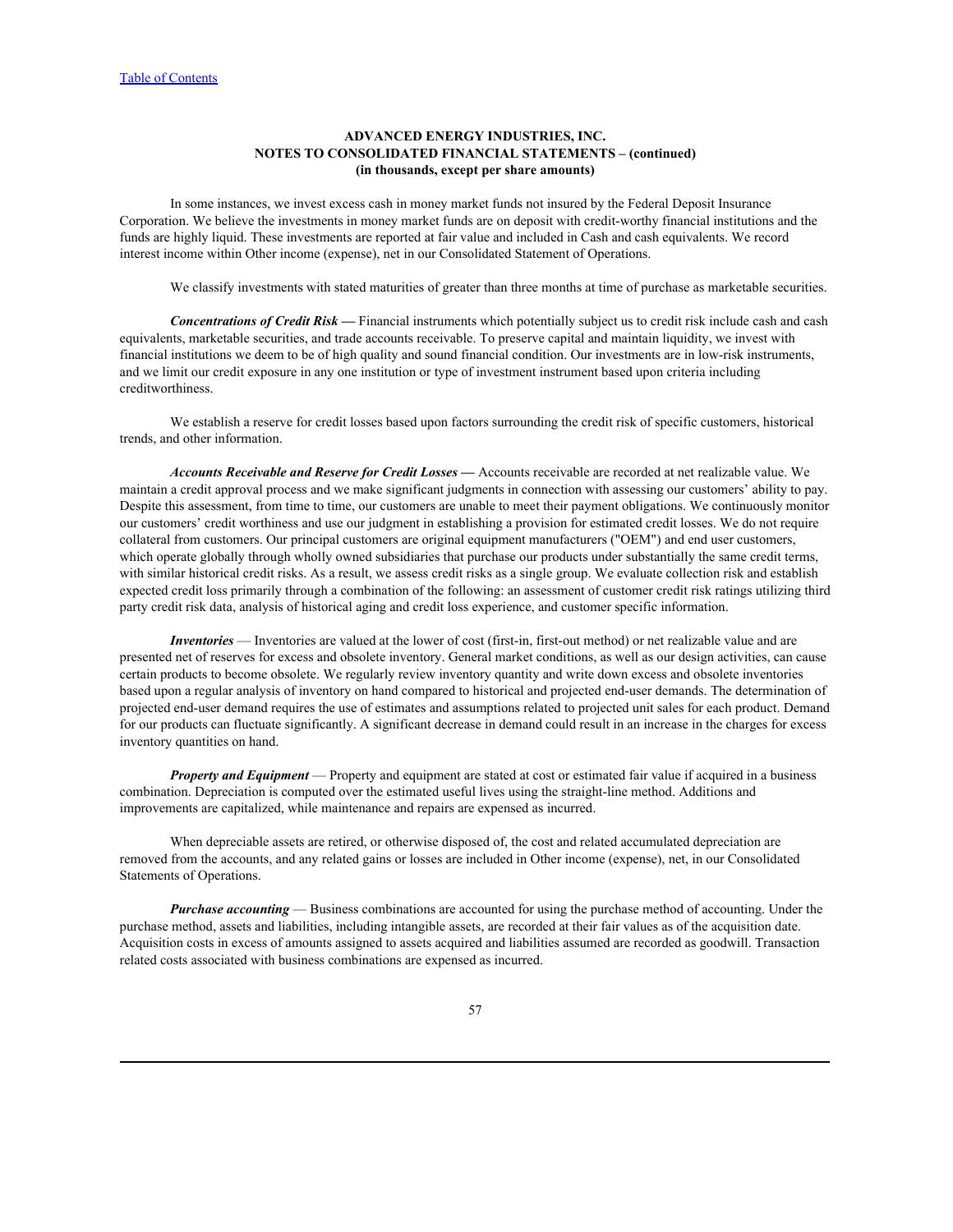*Leases* — We lease manufacturing and office space under non-cancelable operating leases. Some of these leases contain provisions for landlord funded leasehold improvements, which we record as a reduction to right-of-use ("ROU") assets and the related operating lease liabilities. Our lease agreements generally contain lease and non-lease components, and we combine fixed payments for non-lease components with lease payments and account for them together as a single lease component. Certain lease agreements may contain variable payments, which are expensed as incurred and not included in the right-of-use lease assets and operating lease liabilities. When renewal options are reasonably certain of exercise, we include the renewal period in the lease term. In many cases, we have leases with a term of less than one year. We elected the practical expedient to exclude these short-term leases from our ROU assets and operating lease liabilities. On an ongoing basis, we negotiate and execute new leases to meet business objectives.

Right-of-use assets and operating lease liabilities are recognized at the present value of the future lease payments on the lease commencement date. The interest rate used to determine the present value of the future lease payments is our incremental borrowing rate because the interest rate implicit in our leases is not readily determinable. Our incremental borrowing rate is estimated to approximate the interest rate on a collateralized basis with similar terms and payments. We have a centrally managed treasury function; therefore, we apply a portfolio approach for determining the incremental borrowing rate applicable to the lease term. Operating lease expense is recognized on a straight-line basis over the lease term.

*Intangible Assets, Goodwill, and Other Long-Lived Assets* — As a result of our acquisitions, we identified and recorded intangible assets and goodwill. Intangible assets are valued based on estimates of future cash flows and amortized over their estimated useful lives. Goodwill is subject to annual impairment testing, as well as testing upon the occurrence of any event that indicates a potential impairment. Intangible assets and other long-lived assets are subject to an impairment test if there is an indicator of impairment. The carrying value and ultimate realization of these assets is dependent upon our estimates of future earnings and benefits that we expect to generate from their use. If our expectations of future results and cash flows are significantly diminished, intangible assets and goodwill may be impaired and the resulting charge to operations may be material. When we determine that the carrying value of intangibles or other long-lived assets may not be recoverable based upon the existence of one or more indicators of impairment, we use the projected undiscounted cash flow method to determine whether an impairment exists, and then measure the impairment using discounted cash flows.

The estimation of useful lives and expected cash flows requires us to make judgments regarding future periods that are subject to some factors outside of our control. Changes in these estimates can result in revisions to our carrying value of these assets and may result in material charges to our results of operations.

We conduct an annual goodwill impairment analysis using an assessment of qualitative factors in determining if it is more likely than not that goodwill is impaired. If this assessment indicates that it is more likely than not that goodwill is impaired, the next step of impairment testing compares the fair value of a reporting unit to its carrying value. Goodwill would be impaired if the resulting implied fair value of goodwill was less than the recorded carrying value of the goodwill.

*Debt Issuance Costs* — We incurred debt issuance costs in connection with our debt facilities. Amounts paid directly to lenders are classified as issuance costs. Commitment fees and other costs directly associated with obtaining credit facilities are classified as deferred financing costs, which are recorded in the Consolidated Balance Sheets and amortized over the term of the facility. We allocated deferred debt issuance costs incurred for the current credit facility between the revolver and term loan based on their relative borrowing capacity. Deferred debt issuance costs associated with the revolving credit facility are recorded within Deposits and other assets and those associated with the term loan are recorded as a reduction of the carrying value of the debt on the Consolidated Balance Sheets. We amortize the majority of deferred debt issuance costs to interest expense using the effective interest rate method. Deferred debt issuance costs on the Line of Credit are amortized on the straight line basis over the life of the debt agreement.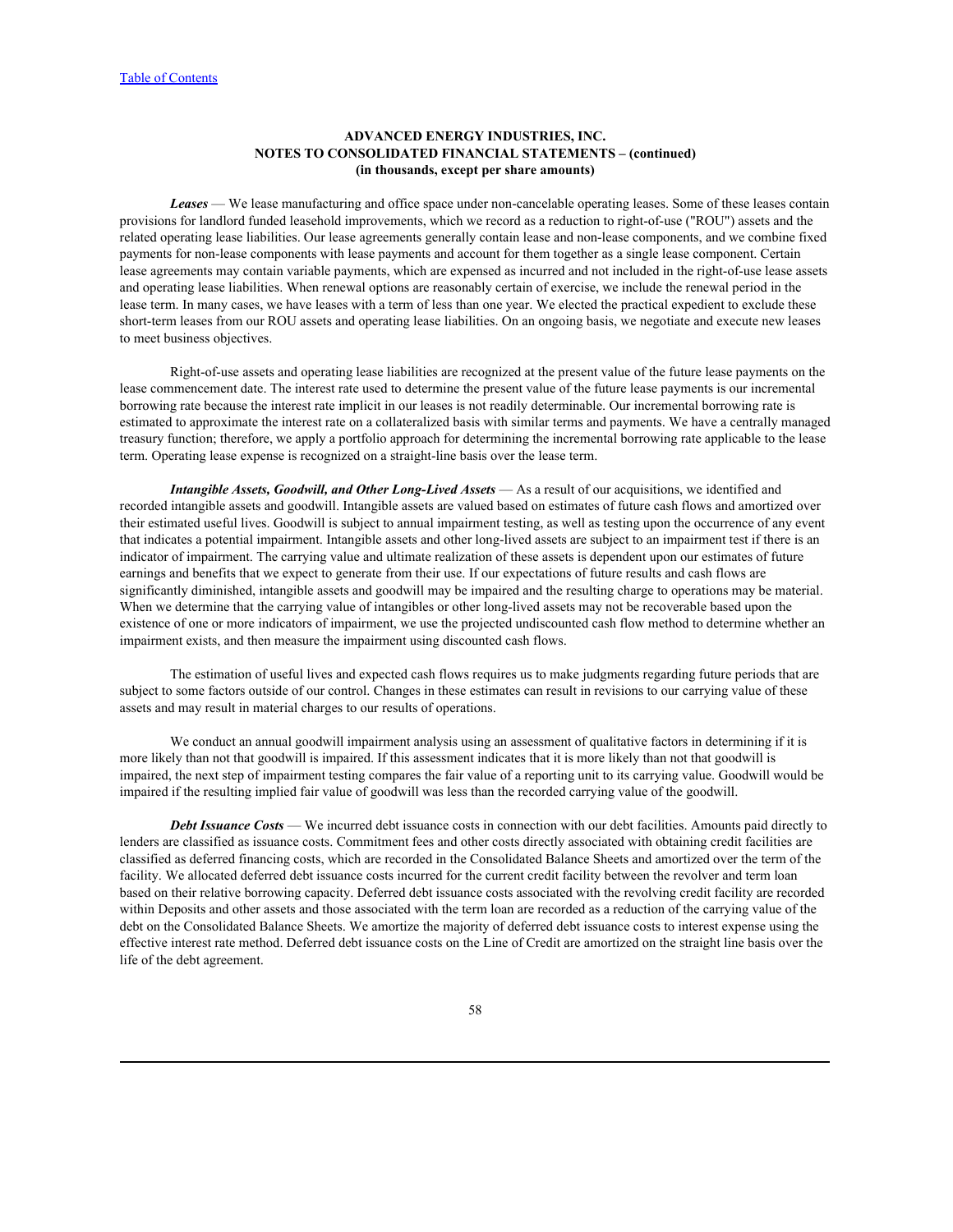Amortization of debt issuance costs is reflected in Other income (expense), net on the Consolidated Statements of Operations. See *Note 21. Credit Facility* for additional details.

*Revenue Recognition* — We recognize substantially all revenue at a point in time when we satisfy our performance obligations. Typically, this occurs on shipment of goods or completion of service because, at that point, we transfer control to our customer. The transaction price is based upon the standalone selling price. In most transactions, we have no obligations to our customers after the date products are shipped, other than pursuant to warranty obligations. Revenue is recognized net of any taxes collected from customers, which are subsequently remitted to governmental authorities. Surcharges, cost recoveries, and shipping and handling fees billed to customers, if any, are recognized as revenue. The related cost for shipping and handling fees is recognized in cost of sales. We expense incremental costs of obtaining contracts when the amortization period of the costs is less than one year. These costs are included in Selling, general, and administrative expenses in our Consolidated Statements of Operations. Payment terms for customers extended credit are typically net 30 days.

We maintain a worldwide support organization in ten countries, including the U.S., the People's Republic of China ("PRC"), Japan, Korea, Taiwan, Germany, Ireland, Singapore, Israel, and Great Britain. Support services include warranty and non-warranty repair services, upgrades, and refurbishments on the products we sell. Repairs that are covered under our standard warranty do not generate revenue.

*Research and Development Expenses* — Costs incurred to advance, test, or otherwise modify our proprietary technology or develop new technologies are considered research and development costs and are expensed when incurred. These costs are primarily comprised of costs associated with the operation of our laboratories and research facilities, including internal labor, materials, and overhead.

*Warranty Costs* — We provide for the estimated costs to fulfill customer warranty obligations upon the recognition of the related revenue. We offer warranty coverage for a majority of our precision power products for periods typically ranging from 12 to 24 months after shipment. We warranted our inverter products for five to ten years and provided the option to purchase additional warranty coverage for up to 20 years. The warranty expense accrued related to our standard inverter product warranties is now considered part of our discontinued operations and is recorded as such on our Consolidated Balance Sheets. See *Note 4. Disposed and Discontinued Operations* for more information. See *Note 15. Warranties* for more information on our warranties from continuing operations. We estimate the anticipated costs of repairing our products under such warranties based on the historical costs of the repairs. The assumptions we use to estimate warranty accruals are reevaluated periodically, considering actual experience, and when appropriate, the accruals are adjusted. Should product failure rates differ from our estimates, actual costs could vary significantly from our expectations.

*Stock-Based Compensation* — Accounting for stock-based compensation requires the measurement and recognition of compensation expense for all stock-based awards made to employees and directors based on estimated fair values.

We estimate the fair value of restricted stock units ("RSUs") on the grant date. For RSUs that contain a time-based and/or performance-based vesting condition, we estimate fair value using the closing share price on the grant date. We record stock-based compensation expense for awards with time-based vesting conditions over the term of the award. For awards with a performance-based vesting condition, we record stock-based compensation expense (based on management's assessment of the probability of meeting the performance conditions) over the estimated period to achieve the performance conditions. Upon forfeiture or expiration of these awards, we reverse the stock-based compensation expense.

Certain RSUs vest based on a market condition. We estimate the fair value and probability of achievement for each tranche of these awards using a Monte Carlo simulation. Because the probability of achievement is a factor in the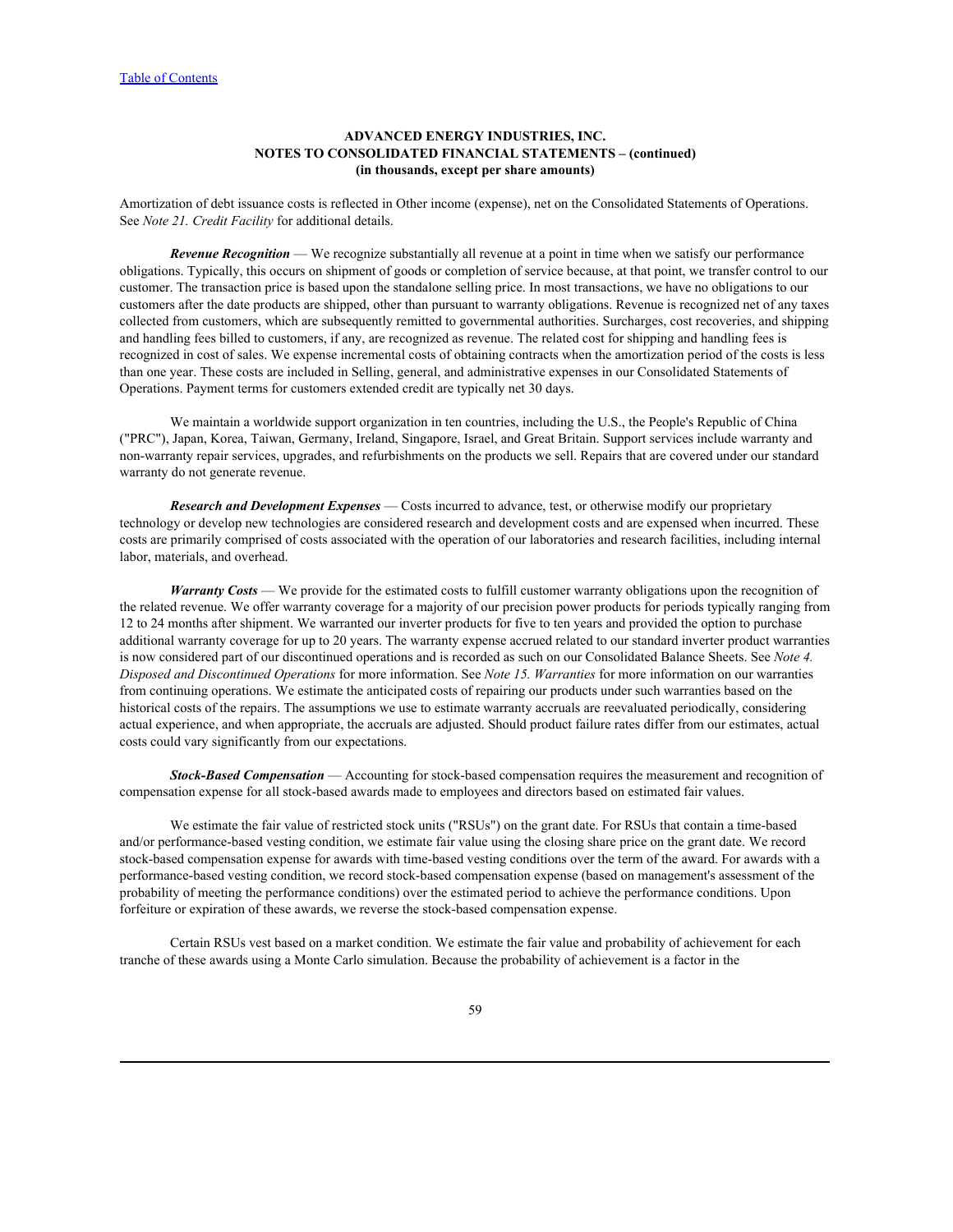Monte Carlo simulation, we recognize stock-based compensation expense over each tranche's estimated achievement period even if some or all of the shares never vest.

We estimate the fair value of the purchase rights in our employee stock purchase plan using a Black-Scholes Merton option pricing model and recognize compensation expense over the term of the purchase right. For all stock awards, we estimate forfeitures at the grant date and revise those estimates in subsequent periods if actual forfeitures differ from our estimates.

*Income Taxes* — We follow the liability method of accounting for income taxes under which deferred tax assets and liabilities are recognized for future tax consequences. A deferred tax asset or liability is computed for both the expected future impact of differences between the financial statement and tax basis of assets and liabilities and for the expected future tax benefit to be derived from tax loss and tax credit carryforwards. Tax rate changes are reflected in the period such changes are enacted.

We assess the recoverability of our net deferred tax assets and the need for a valuation allowance on a quarterly basis. Our assessment includes several factors including historical results and taxable income projections for each jurisdiction. The ultimate realization of deferred income tax assets is dependent on the generation of taxable income in appropriate jurisdictions during the periods in which those temporary differences are deductible. We consider the scheduled reversal of deferred income tax liabilities, projected future taxable income, and tax planning strategies in determining the amount of the valuation allowance. Based on the level of historical taxable income and projections for future taxable income over the periods in which the deferred income tax assets are deductible, we determine if we will realize the benefits of these deductible differences.

Accounting for income taxes requires a two-step approach to recognize and measure uncertain tax positions. In general, we are subject to regular examination of our income tax returns by the Internal Revenue Service and other tax authorities. The first step is to evaluate the tax position for recognition by determining, if based on the technical merits, it is more likely than not that the position will be sustained upon audit, including resolutions of related appeals or litigation processes, if any. The second step is to measure the tax benefit as the largest amount that is more than 50% likely of being realized upon ultimate settlement. We regularly assess the likelihood of favorable or unfavorable outcomes resulting from these examinations to determine the adequacy of our provision for income taxes. This evaluation is based on factors including, but not limited to, changes in facts or circumstances, changes in tax law, effectively settled issues under audit, and new audit activity.

Under U.S. GAAP, an accounting policy election can be made to either recognize deferred taxes for temporary basis differences expected to reverse as global intangible low-tax income ("GILTI") in future years, or to provide for the tax expense related to GILTI in the year the tax is incurred as a period expense only. We have elected to account for GILTI in the year the tax is incurred.

*Commitments and Contingencies* — From time to time we are involved in disputes and legal actions arising in the normal course of our business. While we currently believe that the amount of any ultimate loss would not be material to our financial position, the outcome of these actions is inherently difficult to predict. In the event of an adverse outcome, the ultimate loss could have a material adverse effect on our financial position or reported results of operations in a particular period. An unfavorable decision, particularly in patent litigation, could require material changes in production processes and products or result in our inability to ship products or components found to have violated third-party patent rights. We accrue loss contingencies when it is probable that a loss has occurred or will occur, and the amount of the loss can be reasonably estimated. Our estimates of probability of losses are subjective, involve significant judgment and uncertainties, and are based on the best information we have at any given point in time. Resolution of these uncertainties in a manner inconsistent with our expectations could have a significant impact on our results of operations and financial condition.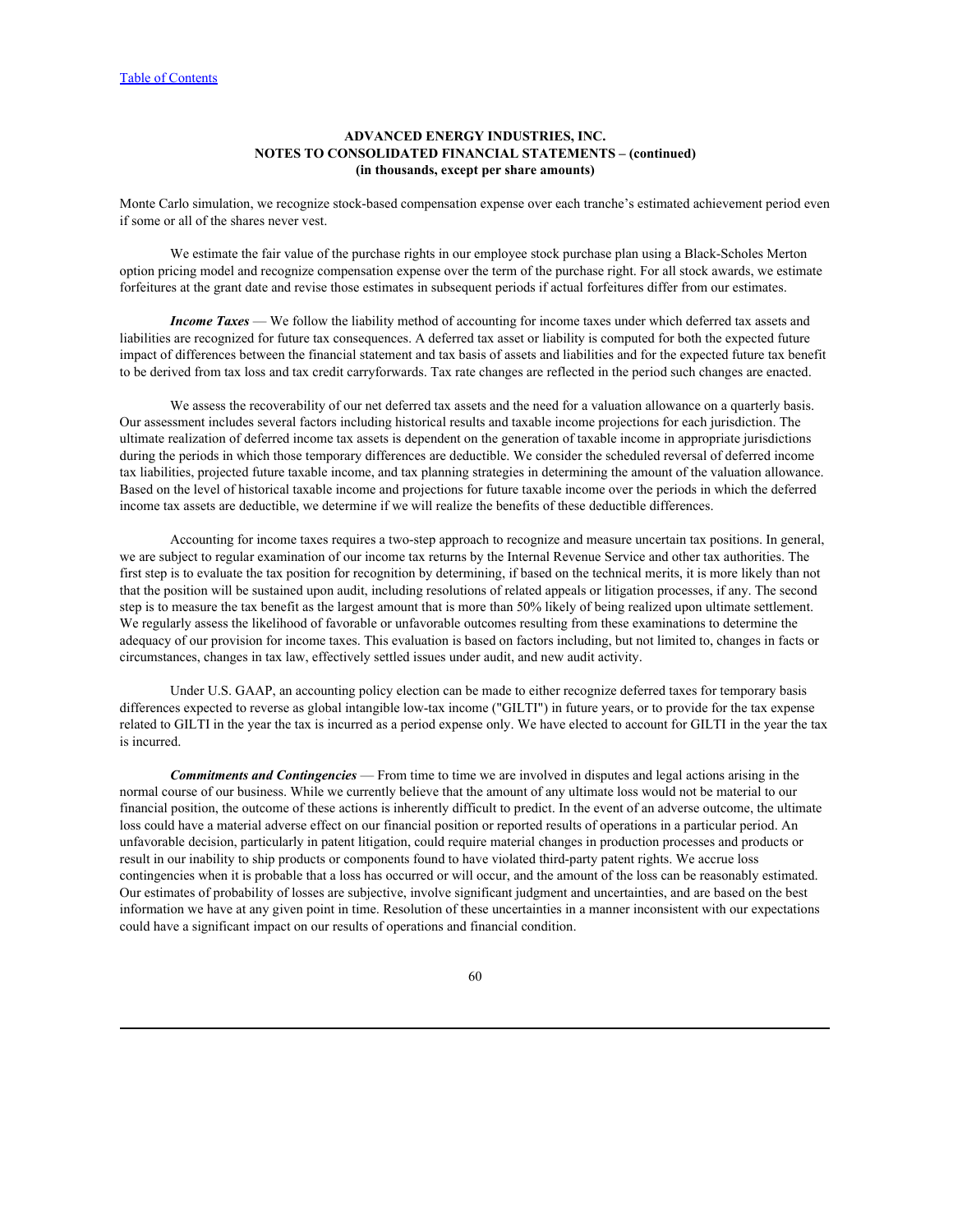## **NEW ACCOUNTING STANDARDS**

#### *New Accounting Standards*

From time to time, the Financial Accounting Standards Board ("FASB") or other standards setting bodies issue new accounting pronouncements. Updates to the FASB Accounting Standards Codification ("ASC") are communicated through issuance of an Accounting Standards Update ("ASU"). Unless otherwise discussed, we believe that the impact of recently issued guidance, whether adopted or to be adopted in the future, will not have a material impact on the consolidated financial statements upon adoption.

#### *New Accounting Standards Adopted*

In August 2018, the FASB issued ASU 2018-14, "Compensation—Retirement Benefits—Defined Benefit Plans— General (Subtopic 715-20)" ("ASU 2018-14"). ASU 2018-14 eliminates requirements for certain disclosures and requires additional disclosures under defined benefit pension plans and other post-retirement plans. ASU 2018-14 was effective for us on January 1, 2021. The impact of adoption was not material to our consolidated financial statements.

### *New Accounting Standards Issued But Not Yet Adopted*

In March 2020, the FASB issued ASU 2020-04, *"Reference Rate Reform (Topic 848): Facilitation of the Effects of Reference Rate Reform on Financial Reporting"* ("ASU 2020-04"). In January 2021, the FASB issued ASU 2021-01, *"Reference Rate Reform (Topic 848): Scope"* ("ASU 2021-01"). This collective guidance provides optional expedients and exceptions for applying GAAP to contract modifications and hedging relationships, subject to meeting certain criteria, that reference LIBOR or another reference rate that is expected to be discontinued. ASU 2020-04 and ASU 2021-01 will be in effect through December 31, 2022.

Our Credit Facility (refer to *Note 21. Credit Facility*) and interest rate swap agreements (refer to *Note 8. Derivative Financial Instruments*) reference the one-month USD LIBOR rate. Both agreements contain provisions for transition to a new reference rate upon discontinuance of LIBOR. We expect the one-month USD LIBOR rate to be available through June 2023. We are currently assessing the potential timing of transitioning to a replacement interest rate benchmark for our Credit Facility (See *Note 21. Credit Facility*) and do not expect ASU 2020-04 and ASU 2020-01 to materially impact our consolidated financial statements.

In October 2021, the FASB issued ASU 2021-08, "*Business Combinations (Topic 806) Accounting for Contract Assets and Contract Liabilities from Contracts with Customers."* The amendments in ASU 2021-08 will improve the accounting for acquired revenue contracts with customers in a business combination. This pronouncement will be effective for us on January 1, 2023. We are still evaluating the impact, if any, that the adoption of ASU 2021-08 may have on our consolidated financial statements.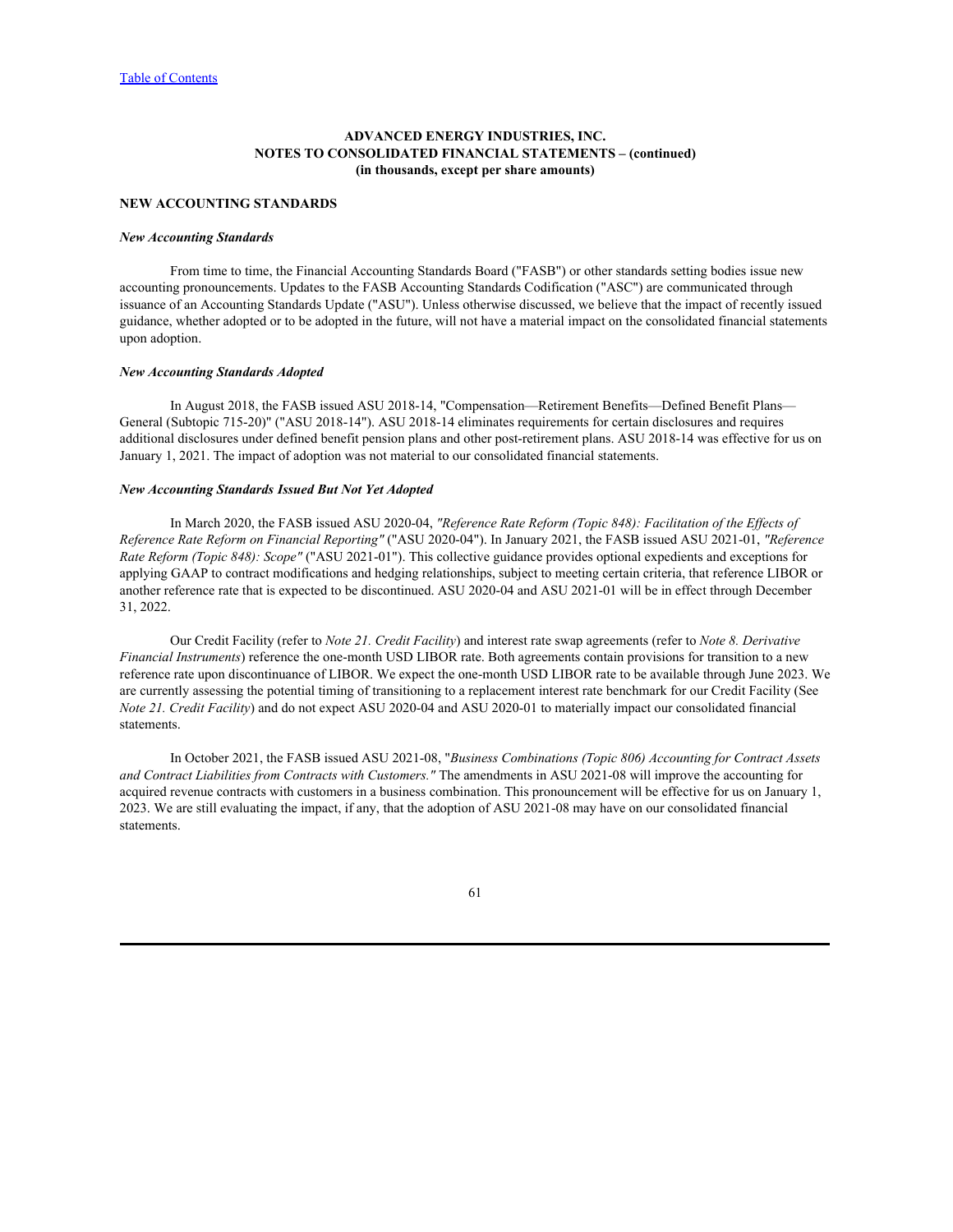# **NOTE 2. ACQUISITIONS**

#### *Intangible Assets Acquired*

In January 2021, we acquired certain intangible assets related to the manufacturing of fiber optic sensing equipment. As of December 31, 2021, we paid \$6.1 million in cash and expect to pay an additional \$0.4 million within one year of the closing. These intangible assets have an estimated useful life of five years. See *Note 13. Intangible Assets* for additional details.

### *TEGAM, Inc.*

On June 1, 2021, we acquired 100% of the issued and outstanding shares of capital stock of TEGAM, Inc., which is based in Geneva, Ohio. This acquisition added metrology and calibration instrumentation to Advanced Energy's RF process power solutions in our Semiconductor and Industrial and Medical markets.

The components of the fair value of the total consideration transferred were as follows:

| Cash paid for acquisition                     | 15,430 |
|-----------------------------------------------|--------|
| Holdback                                      | 1,800  |
| Total fair value of consideration transferred | 17,230 |
| Less cash acquired                            | (177)  |
| Total purchase price                          | 17,053 |

The following table summarizes the preliminary values of the assets acquired and liabilities assumed:

|                                         | Preliminary       |
|-----------------------------------------|-------------------|
|                                         | <b>Fair Value</b> |
| Current assets and liabilities, net     | 3,536             |
| Property and equipment                  | 734               |
| Operating lease right-of-use assets     | 425               |
| Intangible assets                       | 6,900             |
| Goodwill (deductible for tax purposes)  | 5,877             |
| Other non-current assets                |                   |
| Total assets acquired                   | 17,503            |
| Other non-current liabilities           | 25                |
| Operating lease liability               | 425               |
| Total liabilities assumed               | 450               |
| Total fair value of net assets acquired | 17,053            |

A summary of the intangible assets acquired, amortization method, and estimated useful lives follows:

|                        |       | Amortization<br>Method | <b>Useful Life</b> |
|------------------------|-------|------------------------|--------------------|
| Technology             | .100  | Straight-line          |                    |
| Customer relationships | 5,500 | Straight-line          | $\overline{1}$     |
| Tradename              | 300   | Straight-line          |                    |
| Total                  | 6,900 |                        |                    |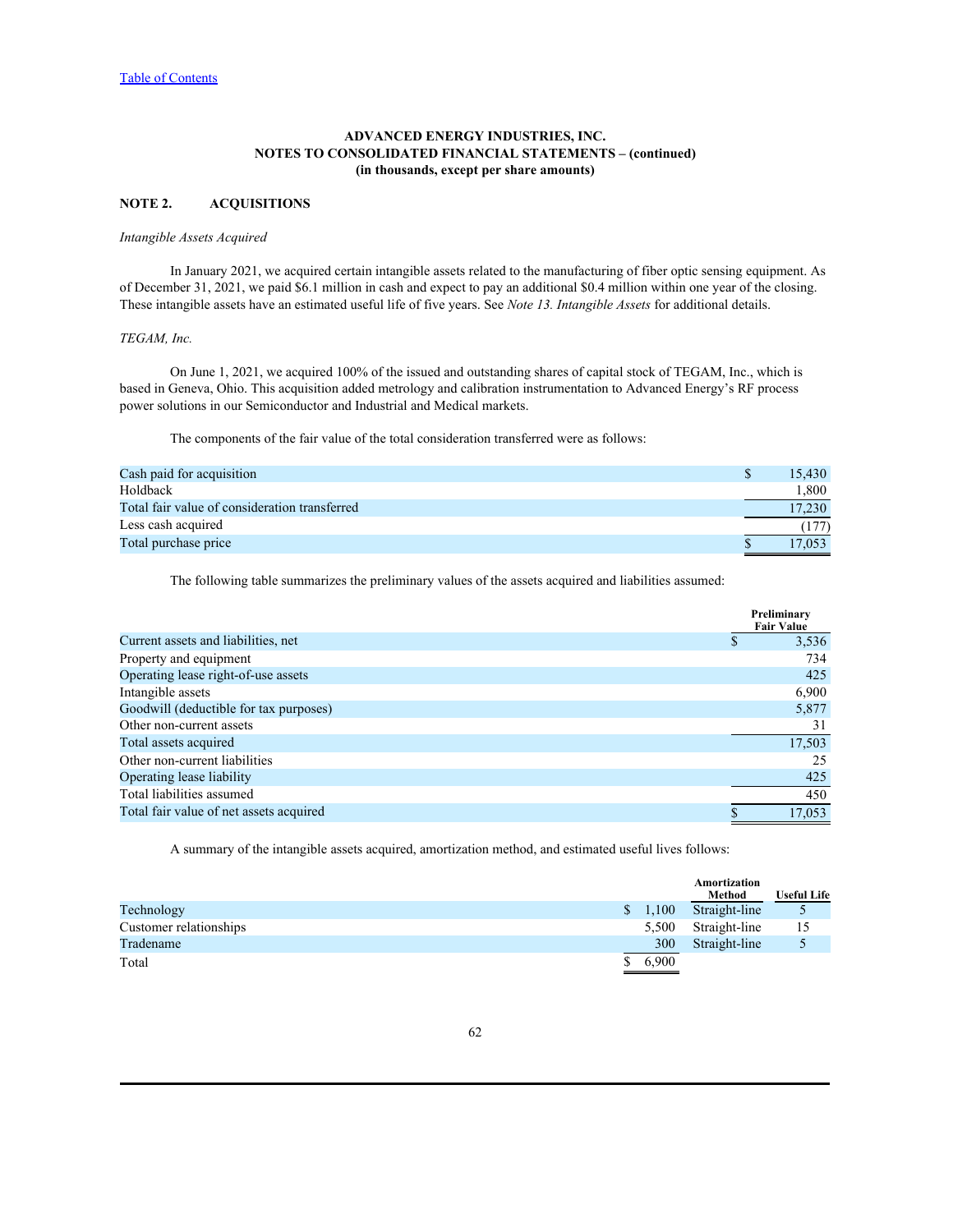*Versatile Power, Inc*

On December 31, 2020, we acquired 100% of the issued and outstanding shares of Versatile Power, Inc., which is based in Campbell, California. This acquisition added radio frequency ("RF") and programmable power supplies for medical and industrial applications to our product portfolio and further expands our presence in the medical market by adding proven technologies, deep customer relationships, expertise in medical design, and a medical-certified manufacturing center.

The components of the fair value of the total consideration transferred were as follows:

| Cash paid for acquisition                     | 4,654 |
|-----------------------------------------------|-------|
| Holdback                                      | 950   |
| Total fair value of consideration transferred | 5,604 |
| Less cash acquired                            | (245) |
| Total purchase price                          | 5,359 |

The following table summarizes the final values of the assets acquired and liabilities assumed:

|                                         | <b>Fair Value</b> |       |
|-----------------------------------------|-------------------|-------|
| Current assets and liabilities, net     |                   | 1,021 |
| Property and equipment                  |                   | 35    |
| Operating lease right-of-use assets     |                   | 463   |
| Intangible assets                       |                   | 4,000 |
| Goodwill (deductible for tax purposes)  |                   | 323   |
| Total assets acquired                   |                   | 5,842 |
| Other non-current liabilities           |                   | 20    |
| Operating lease liability               |                   | 463   |
| Total liabilities assumed               |                   | 483   |
| Total fair value of net assets acquired |                   | 5,359 |

A summary of the intangible assets acquired, amortization method, and estimated useful lives follows:

|                                  |       | Amortization  |                    |
|----------------------------------|-------|---------------|--------------------|
|                                  |       | <b>Method</b> | <b>Useful Life</b> |
| Technology                       | 400   | Straight-line |                    |
| $\sim$<br>Customer relationships | 5,600 | Straight-line | $\overline{ }$     |
| Total                            | 000,1 |               |                    |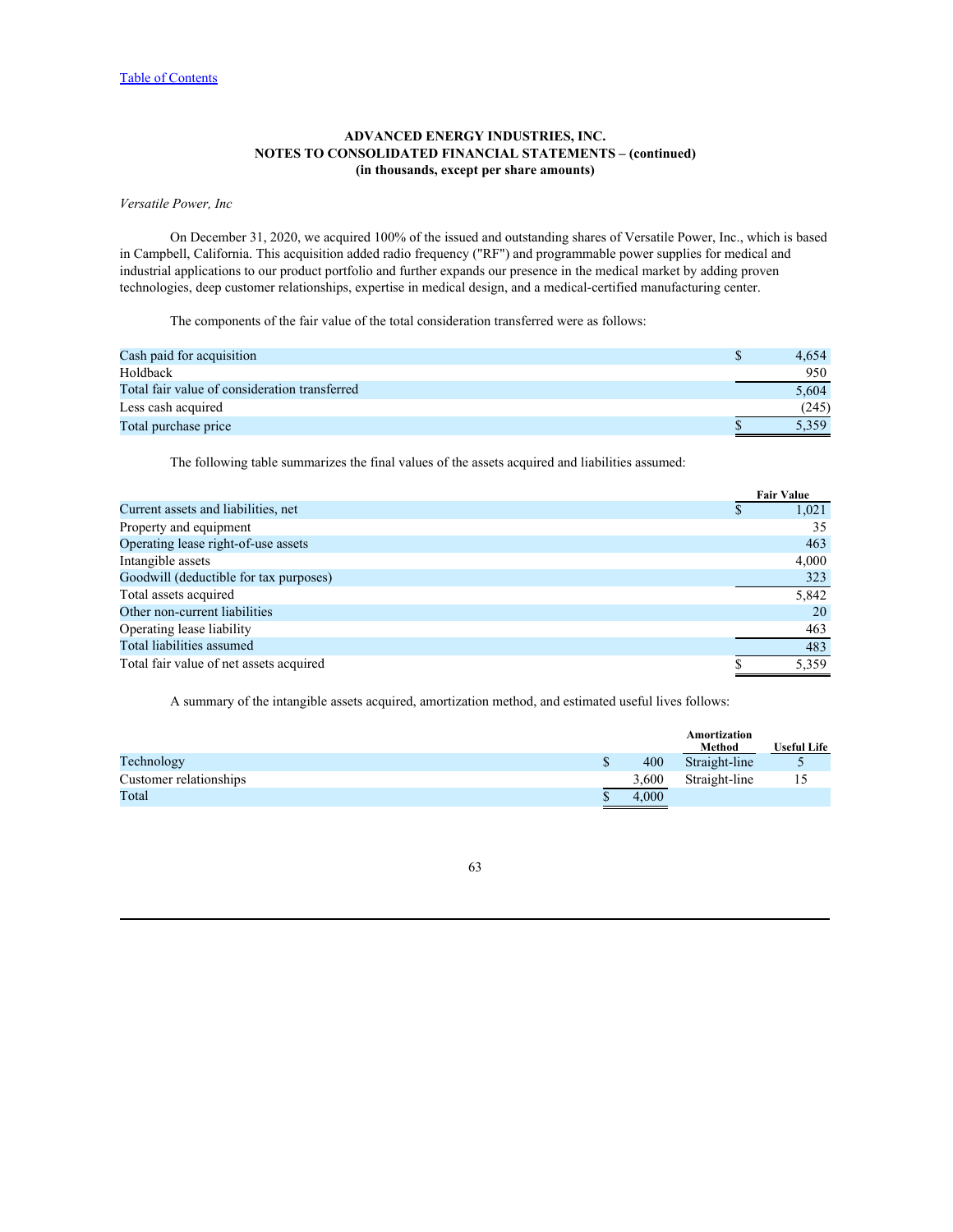#### **NOTE 3. REVENUE**

#### **Nature of goods and services**

#### *Products*

Advanced Energy provides highly engineered, mission-critical, precision power conversion, measurement, and control solutions to our global customers. We design, manufacture, sell, and support precision power products that transform, refine, and modify the raw electrical power coming from either the utility or the building facility and convert it into various types of highly controllable, usable power that is predictable, repeatable, and customizable to meet the necessary requirements for powering a wide range of complex equipment.

Our power solutions enable innovation in complex semiconductor and thin film plasma processes such as dry etch, strip and deposition, high and low voltage applications such as process control, data center computing, networking, telecommunication, medical equipment, life science applications, industrial technology and production, scientific instruments, clean technology production, advanced material production and temperature-critical thermal applications such as material and chemical processing. We also supply related sensing, controls, and instrumentation products for advanced measurement and calibration of radio RF power and temperature, electrostatic instrumentation products for test and measurement applications, and gas sensing and monitoring solutions for multiple industrial markets. Our network of global service support centers provides a recurring revenue opportunity as we offer repair services, conversions, upgrades, refurbishments, and used equipment to companies using our products.

### *Services*

Our services group offers warranty and after-market repair services in the regions in which we operate, providing us with preventive maintenance opportunities. Our customers continue to pursue low cost of ownership of their capital equipment and are increasingly sensitive to the costs of system downtime. They expect that suppliers offer comprehensive local repair service and customer support. To meet these market requirements, we maintain a worldwide support organization in the U.S., the PRC, Japan, Korea, Taiwan, Germany, Ireland, Singapore, Israel, and Great Britain. Support services include warranty and nonwarranty repair services, upgrades, and refurbishments on the products we sell.

As part of our ongoing service business, we satisfy our service obligations under preventative maintenance contracts and extended warranties which had previously been offered on our discontinued inverter products. Any up-front fees received for extended warranties or maintenance plans are deferred. Revenue under these arrangements is recognized ratably over the underlying terms as we do not have historical information which would allow us to project the estimated service usage pattern at this time.

The following table summarizes deferred revenue, which relates to extended warranties and service contracts. We expect to recognize this revenue ratably through the year 2031.

|                     |     | --<br>December<br>.<br>2021 | December 31.<br>2020 |
|---------------------|-----|-----------------------------|----------------------|
| Deferred<br>revenue | . . | 7,067                       | 8,67                 |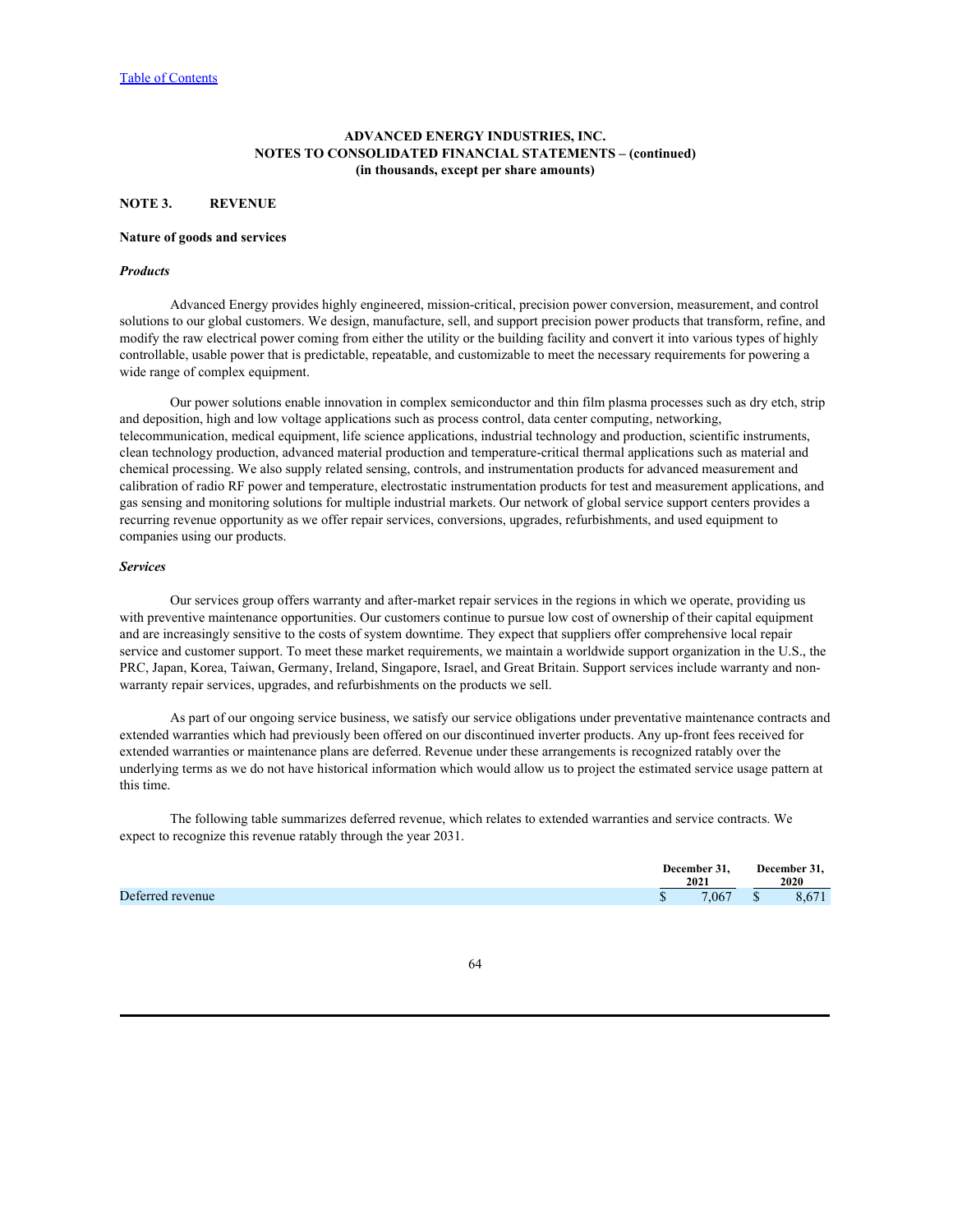# **Disaggregation of Revenue**

The following tables present additional information regarding our revenue:

|                         |             | <b>Years Ended December 31,</b> |           |           |
|-------------------------|-------------|---------------------------------|-----------|-----------|
|                         | 2021        |                                 | 2020      | 2019      |
| Semiconductor Equipment | 710,174     | - 51                            | 611,864   | \$403,018 |
| Industrial and Medical  | 341,176     |                                 | 313,646   | 245,992   |
| Data Center Computing   | 270,924     |                                 | 322,539   | 91,438    |
| Telecom and Networking  | 133,680     |                                 | 167,777   | 48,500    |
| Total                   | \$1,455,954 |                                 | 1,415,826 | 788,948   |
|                         |             |                                 |           |           |

|                                |           |                        | <b>Years Ended December 31,</b> |           |                      |            |  |
|--------------------------------|-----------|------------------------|---------------------------------|-----------|----------------------|------------|--|
|                                | 2021      |                        | 2020                            |           | 2019                 |            |  |
| <b>United States</b>           | 561,312   | $38.5 \%$ \$           | 530,965                         |           | 37.5 % \$ 321,869    | 40.8 %     |  |
| North America (excluding U.S.) | 104,167   | 7.2                    | 156,856                         |           | 51,765               | 6.6        |  |
| Asia                           | 597,830   | 41.1                   | 606,893                         | 42.9      | 295,155              | 37.4       |  |
| Europe                         | 179,056   | 12.3                   | 117,989                         | 8.3       | 119,427              | 15.1       |  |
| Other                          | 13,589    | 0.9                    | 3,123                           | $\rm 0.2$ | 732                  | 0.1        |  |
| Total                          | 1,455,954 | $100.0\%$ \$ 1,415,826 |                                 |           | $100.0\%$ \$ 788,948 | 100.0 $\%$ |  |

|          | <b>Years Ended December 31.</b> |          |         |  |  |
|----------|---------------------------------|----------|---------|--|--|
|          | 2021                            | 2020     | 2019    |  |  |
| Product  | .318,213                        | ,296,867 | 678,061 |  |  |
| Services | 137,741                         | 118,959  | 110,887 |  |  |
| Total    | 1,455,954                       | ,415,826 | 788,948 |  |  |

### **NOTE 4. DISPOSED AND DISCONTINUED OPERATIONS**

#### *Disposed Operations*

In May 2019, we sold our grid-tied central solar inverter services business to Bold Renewables Holdings, LLC ("Bold") for \$1.00 dollar and Bold's assumption of certain product warranty obligations. In connection with this transaction, we entered into a Loan and Security Agreement whereby we loaned Bold an aggregate \$5.3 million between May 2019 and the first quarter of 2020. During the year ended December 31, 2021, Bold repaid the amount borrowed at a discounted amount in accordance with the terms of the agreement. The loan is now fully repaid, and the Loan and Security Agreement has been cancelled.

As a result of the transaction, during the year ended December 31, 2019, we reduced our discontinued operations liabilities by approximately \$10.9 million that were related to initial product warranty and reduced our other liabilities by approximately \$22.0 million that were related to extended warranty service obligations as well as reduced other assets and liabilities associated with the continuing grid-tied central solar inverter service and repair business. Accordingly, we recognized a \$14.8 million non-cash gain in Other income (expense) from continuing operations and an \$8.6 million non-cash gain, net of tax expense of \$2.4 million, in Income (loss) from discontinued operations.

### *Discontinued Operations*

In December 2015, we completed the wind down of engineering, manufacturing, and sales of our solar inverter product line. Accordingly, the results of our inverter business are reflected as Income (loss) from discontinued operations, net of income taxes on our Consolidated Statements of Operations.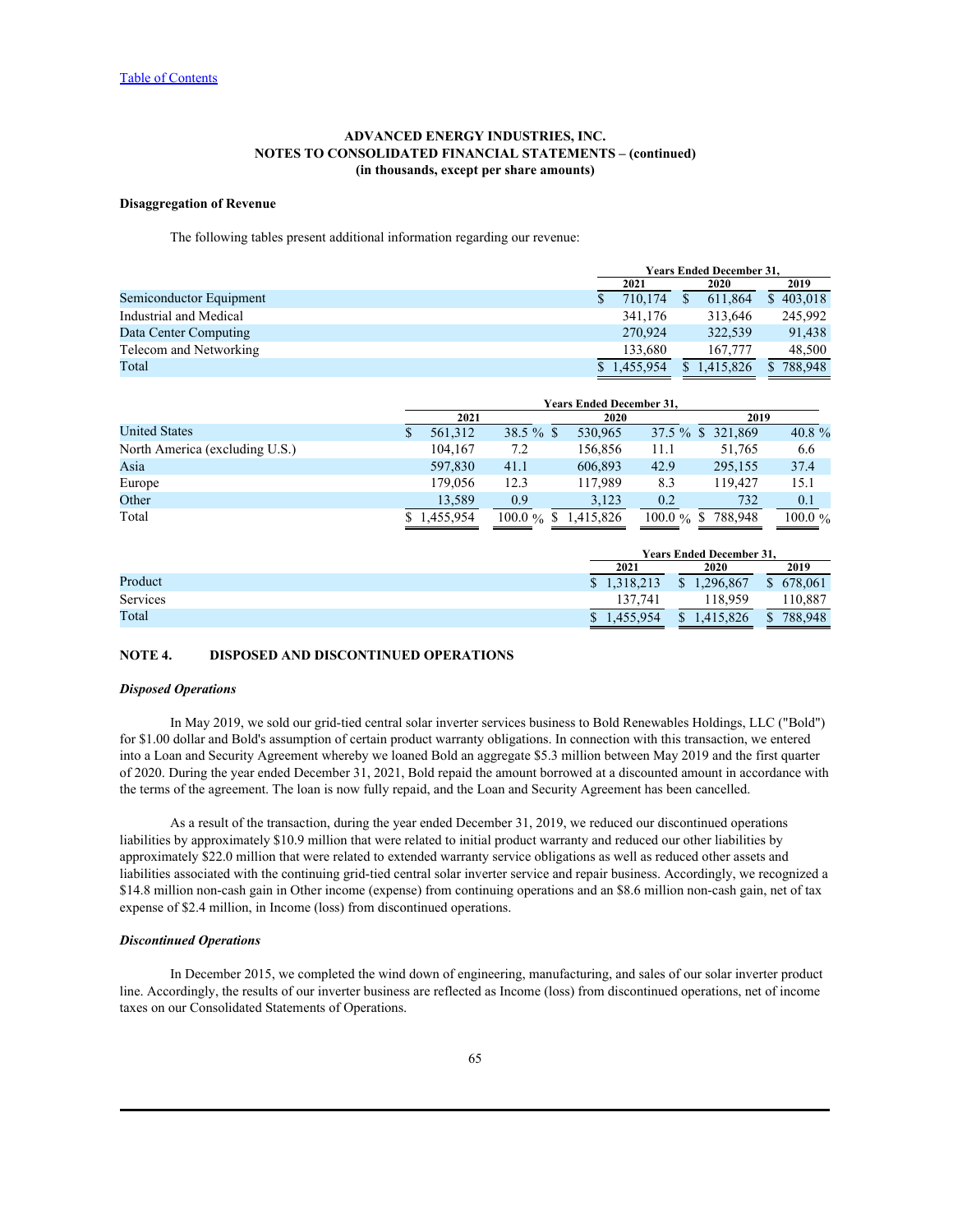The effect of our sales of extended inverter warranties to our customers continues to be reflected in deferred revenue in our Consolidated Balance Sheets. Deferred revenue for extended inverter warranties and the associated costs of warranty service will be reflected in Sales and Cost of goods sold, respectively, from continuing operations in future periods in our Consolidated Statement of Operations as the deferred revenue is earned and the associated services are rendered. We no longer offer extended warranties related to the inverter product line.

# **NOTE 5. INCOME TAXES**

The geographic distribution of pretax income from continuing operations was as follows:

|          | <b>Years Ended December 31,</b> |         |  |         |      |           |  |  |
|----------|---------------------------------|---------|--|---------|------|-----------|--|--|
|          |                                 | 2021    |  | 2020    | 2019 |           |  |  |
| Domestic |                                 | 24,541  |  | 17,526  |      | (20, 597) |  |  |
| Foreign  |                                 | 124,170 |  | 140,621 |      | 87,791    |  |  |
|          |                                 | 148,711 |  | 158,147 |      | 67,194    |  |  |

The provision for income taxes from continuing operations is summarized as follows:

|                                    | <b>Years Ended December 31,</b> |          |             |         |    |         |  |  |  |
|------------------------------------|---------------------------------|----------|-------------|---------|----|---------|--|--|--|
|                                    |                                 | 2021     | <b>2020</b> |         |    | 2019    |  |  |  |
| Current:                           |                                 |          |             |         |    |         |  |  |  |
| Federal                            | \$                              | (2, 468) | \$          | 5,475   | -S | (9,627) |  |  |  |
| <b>State</b>                       |                                 | 929      |             | 1,927   |    | 882     |  |  |  |
| Foreign                            |                                 | 14,217   |             | 16,216  |    | 18,429  |  |  |  |
| Total current provision            |                                 | 12,678   |             | 23,618  |    | 9,684   |  |  |  |
|                                    |                                 |          |             |         |    |         |  |  |  |
| Deferred:                          |                                 |          |             |         |    |         |  |  |  |
| Federal                            |                                 | 762      |             | (312)   |    | 3,822   |  |  |  |
| <b>State</b>                       |                                 | (200)    |             | 1,270   |    | (178)   |  |  |  |
| Foreign                            |                                 | 764      |             | (1,580) |    | (2,629) |  |  |  |
| Total deferred provision (benefit) |                                 | 1,326    |             | (622)   |    | 1,015   |  |  |  |
| Total provision for income taxes   |                                 | 14,004   |             | 22,996  |    | 10,699  |  |  |  |

Our effective tax rates differ from the U.S. federal statutory rate of 21% for the years ended December 31, 2021, 2020, and 2019 primarily due to the benefit of earnings in foreign jurisdictions which are subject to lower tax rates as well as reductions in uncertain tax positions and tax credits, offset by net U.S. tax on foreign operations, withholding taxes, and audit settlements.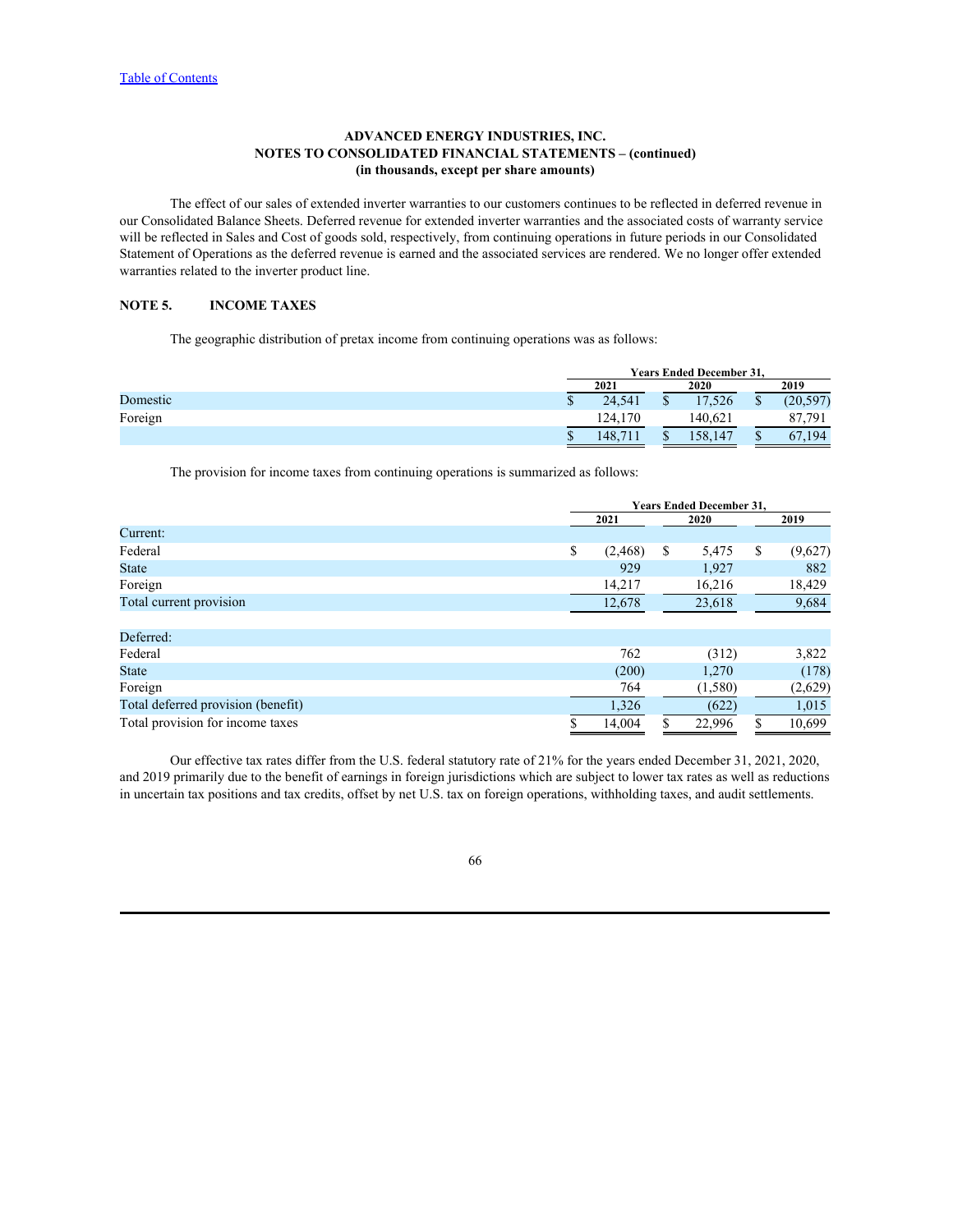The principal causes of the difference between the federal statutory rate and the effective income tax rate for each of the years below are as follows:

|                                              |          | <b>Years Ended December 31.</b> |          |
|----------------------------------------------|----------|---------------------------------|----------|
|                                              | 2021     | 2020                            | 2019     |
| Income taxes per federal statutory rate      | 31,229   | 33,211                          | 14,111   |
| State income taxes, net of federal deduction | 534      | 2,793                           | 10       |
| U.S. tax on foreign operations               | 5,786    | 9,666                           | 5,805    |
| Foreign derived intangible income deduction  | (3,927)  | (4,070)                         |          |
| Tax effect of foreign operations             | (11,520) | (20, 527)                       | (13,086) |
| Uncertain tax positions                      | (6,899)  | (3,215)                         | (4, 487) |
| Audit settlements                            | 7,764    |                                 |          |
| Unremitted earnings                          | 261      | (567)                           | 1,624    |
| Tax credits                                  | (6,149)  | (2,292)                         | (2,088)  |
| Change in valuation allowance                | (73)     | (1,175)                         | 7,222    |
| Withholding taxes                            | 756      | 4,265                           | 6,500    |
| Executive compensation limitation            | .926     | 1,070                           | 356      |
| Other permanent items, net                   | (5,684)  | 3,837                           | (5,268)  |
| Total provision for income taxes             | 14,004   | 22,996                          | 10,699   |

Deferred tax assets and liabilities are recognized for the future tax consequences of differences between the carrying amounts of assets and liabilities and their respective tax bases using enacted tax rates in effect for the year in which the differences are expected to be reversed. Significant deferred tax assets and liabilities consist of the following:

|                                                 | <b>Years Ended December 31,</b> |           |               |          |  |  |
|-------------------------------------------------|---------------------------------|-----------|---------------|----------|--|--|
|                                                 |                                 | 2021      |               | 2020     |  |  |
| Deferred tax assets                             |                                 |           |               |          |  |  |
| Stock-based compensation                        | \$                              | 2,528     | <sup>\$</sup> | 2,130    |  |  |
| Net operating loss and tax credit carryforwards |                                 | 54,210    |               | 57,590   |  |  |
| Interest expense limitation                     |                                 | 7,344     |               | 7,344    |  |  |
| Pension obligation                              |                                 | 10,778    |               | 14,297   |  |  |
| Excess and obsolete inventory                   |                                 | 3,325     |               | 3,722    |  |  |
| Accrued restructuring                           |                                 | 2,223     |               | 2,468    |  |  |
| Deferred revenue                                |                                 | 4,195     |               | 3,048    |  |  |
| Employee bonuses and commissions                |                                 | 3,861     |               | 5,388    |  |  |
| Amortization                                    |                                 | 26,358    |               | 28,786   |  |  |
| Operating lease liabilities                     |                                 | 19,405    |               | 20,267   |  |  |
| Other                                           |                                 | 8,017     |               | 8,925    |  |  |
| Deferred tax assets                             |                                 | 142,244   |               | 153,965  |  |  |
| Less: Valuation allowance                       |                                 | (42, 051) |               | (46,702) |  |  |
| Net deferred tax assets                         |                                 | 100,193   |               | 107,263  |  |  |
| Deferred tax liabilities                        |                                 |           |               |          |  |  |
|                                                 |                                 |           |               |          |  |  |
| Depreciation and amortization                   |                                 | 37,515    |               | 40,266   |  |  |
| Unremitted earnings                             |                                 | 4,435     |               | 4,173    |  |  |
| Operating lease right-of-use assets             |                                 | 17,558    |               | 18,731   |  |  |
| Other                                           |                                 | 3,364     |               | 3,380    |  |  |
| Deferred tax liabilities                        |                                 | 62,872    |               | 66,550   |  |  |
| Net deferred tax assets                         | \$.                             | 37,321    | S.            | 40,713   |  |  |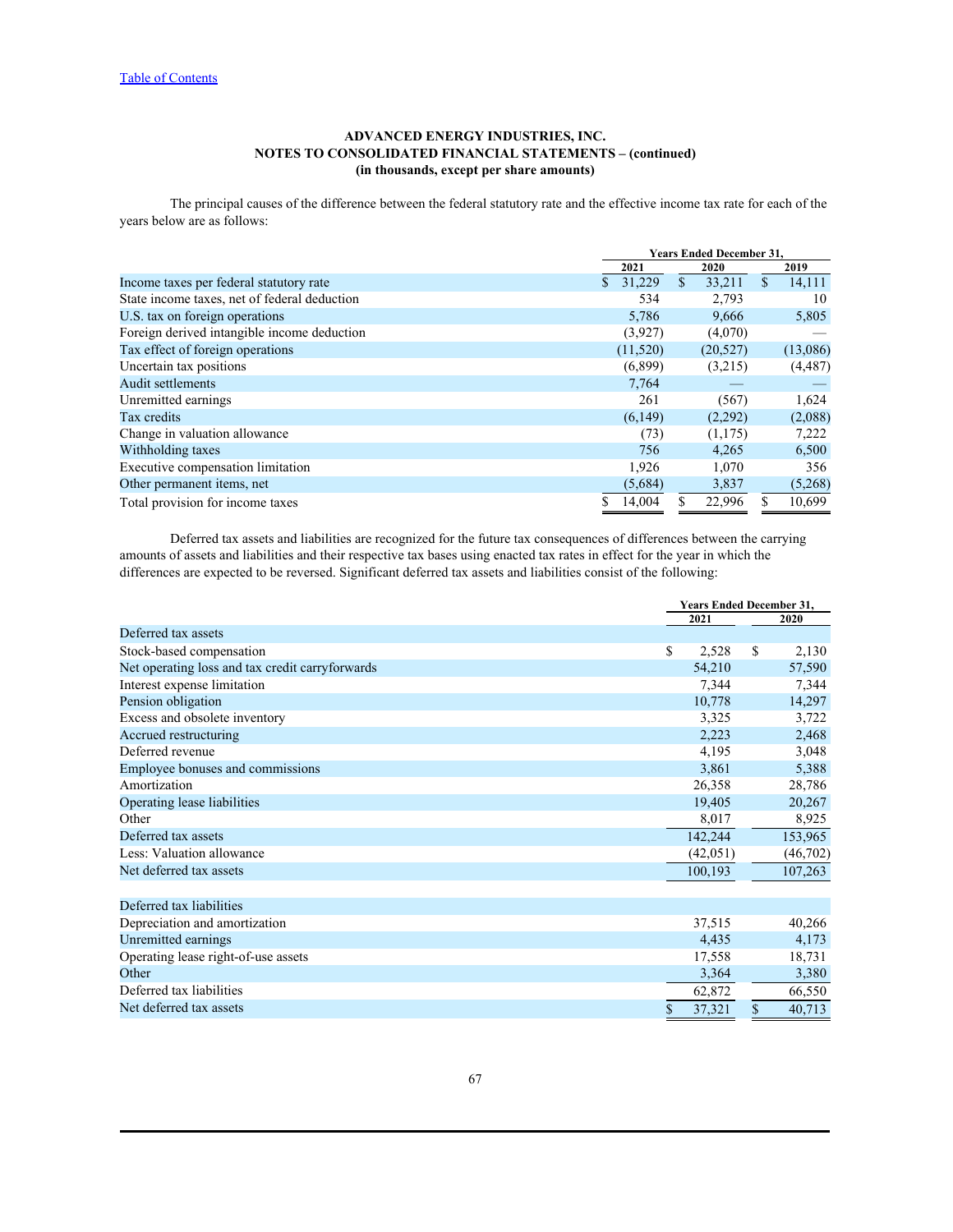Of the \$37.3 million and \$40.7 million net deferred tax asset on December 31, 2021 and 2020, respectively, \$47.2 million and \$50.8 million is reflected as a net non-current deferred tax asset and \$9.9 million and \$10.1 million is reflected as a long-term liability on December 31, 2021 and 2020, respectively.

As of December 31, 2021, we have recorded a valuation allowance on \$4.0 million of our U.S. domestic deferred tax assets, largely attributable to state carryforward attributes that are expected to expire before sufficient income can be realized in those jurisdictions. The remaining valuation allowance on deferred tax assets approximates \$38.0 million and is associated primarily with operations in Germany, Hong Kong, and Switzerland. As of December 31, 2021, there is not sufficient positive evidence to conclude that such deferred tax assets, presently reduced by a valuation allowance, will be recognized. The December 31, 2021 valuation allowance balance reflects a decrease of \$4.7 million during the year. The change in the valuation allowance is primarily due to decreases from foreign exchange movements and current year activity.

As of December 31, 2021, we had U.S., foreign and state tax loss carryforwards of \$56.9 million, \$129.0 million, and \$117.1 million, respectively. Additionally, we had \$0.8 million and \$30.5 million of capital loss and interest expense limitation carryforwards, respectively. Finally, we had U.S. and state tax credit carryforwards of \$1.5 million and \$1.7 million, respectively. The U.S. and state net operating losses, tax credits, and interest expense limitation are subject to various utilization limitations under Section 382 of the Internal Revenue Code and applicable state laws. These Section 382 limited attributes have various expiration periods through 2036 or, in the case of the interest expense limitation amount, no expiration period. Much of the foreign jurisdiction, and \$8.0 million of the federal net operating loss carry forwards, have no expiration period.

We operate under a tax holiday in Singapore and China. These tax holidays are in effect through June 30, 2027 and December 31, 2022, respectively. The tax holiday is conditional upon our meeting certain employment and investment thresholds. The impact of the tax holidays decreased foreign taxes by \$13.3 million and \$13.0 million for 2021 and 2020, respectively. The benefit of the tax holiday on earnings per diluted share was \$0.35 and \$0.34 for 2021 and 2020, respectively.

As of December 31, 2021, we have undistributed earnings of certain foreign subsidiaries of approximately \$32.4 million that we have indefinitely invested, and on which we have not recognized deferred taxes. Estimating the amount of potential tax is not practicable because of the complexity and variety of assumptions necessary to compute the tax.

We account for uncertain tax positions by applying a minimum recognition threshold to tax positions before recognizing these positions in the financial statements. The reconciliation of our total gross unrecognized tax benefits is as follows:

|                                                                             |              |  | <b>Years Ended December 31.</b> |  |         |
|-----------------------------------------------------------------------------|--------------|--|---------------------------------|--|---------|
|                                                                             | 2020<br>2021 |  | 2019                            |  |         |
| Balance at beginning of period                                              | 9,673        |  | 13,009                          |  | 13,162  |
| Additions based on tax positions taken during a prior period                | 963          |  | 219                             |  | 484     |
| Additions based on tax positions taken during a prior period - acquisitions |              |  |                                 |  | 4,479   |
| Additions based on tax positions taken during the current period            | 566          |  |                                 |  |         |
| Reductions based on tax positions taken during a prior period               |              |  |                                 |  | (4,295) |
| Reductions related to a lapse of applicable statute of limitations          | (4,575)      |  | (3,555)                         |  | (821)   |
| Reductions related to a settlement with taxing authorities                  | (1,114)      |  |                                 |  |         |
| Balance at end of period                                                    | 5,513        |  | 9,673                           |  | 13,009  |
|                                                                             |              |  |                                 |  |         |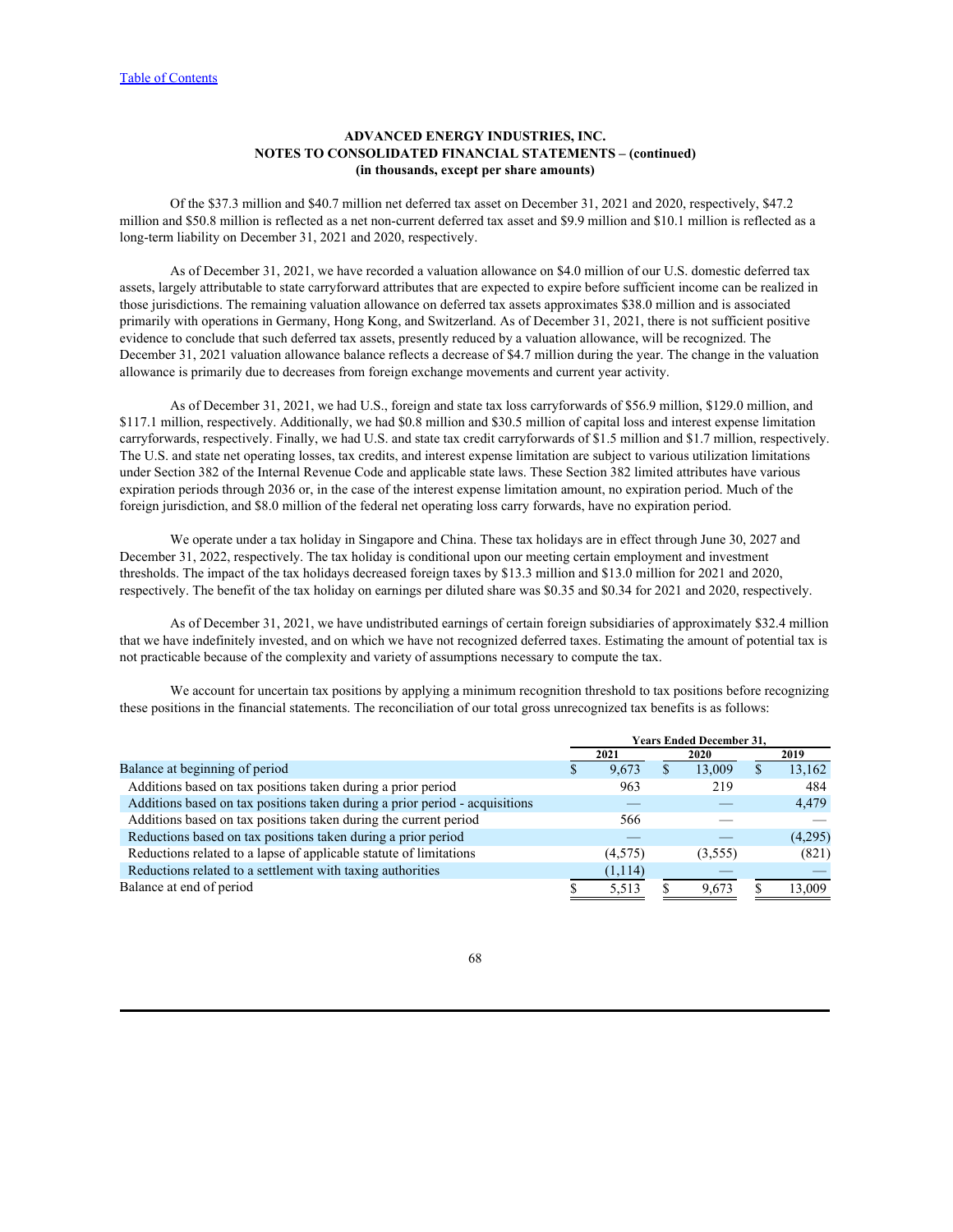The unrecognized tax benefits of \$5.5 million, if recognized, will impact our effective tax rate. In accordance with our accounting policy, we recognize accrued interest and penalties related to unrecognized tax benefits as a component of tax expense. We had \$0.4 million and \$3.2 million of accrued interest and penalties on December 31, 2021 and 2020, respectively. With few exceptions, we are no longer subject to federal, state, or foreign income tax examinations by tax authorities for years before 2018.

# **NOTE 6. EARNINGS PER SHARE**

We compute basic earnings per share ("EPS") by dividing income available to common stockholders by the weightedaverage number of common shares outstanding during the period. The diluted EPS computation is similar to basic EPS except we increase the denominator to include the number of additional common shares that would have been outstanding (using the ifconverted and treasury stock methods) if our outstanding stock options and restricted stock units had been converted to common shares (when such conversion is dilutive).

The following is a reconciliation of the weighted-average shares outstanding used in the calculation of basic and diluted earnings per share:

| <b>Years Ended December 31.</b> |         |           |             |  |          |  |  |
|---------------------------------|---------|-----------|-------------|--|----------|--|--|
|                                 | 2021    |           | <b>2020</b> |  | 2019     |  |  |
|                                 |         |           | 135,151     |  | 56,495   |  |  |
|                                 | 44      |           | 55          |  | 34       |  |  |
|                                 | 134,663 |           | 135,096     |  | 56,461   |  |  |
|                                 |         |           |             |  |          |  |  |
|                                 | 38,143  |           | 38,314      |  | 38,281   |  |  |
|                                 | 212     |           | 228         |  | 214      |  |  |
|                                 | 38,355  |           | 38,542      |  | 38,495   |  |  |
|                                 |         |           |             |  |          |  |  |
|                                 |         |           |             |  |          |  |  |
|                                 | 3.53    |           | 3.53        |  | $\pm 47$ |  |  |
|                                 | 3.51    |           | 3.51        |  | 1.47     |  |  |
|                                 |         | \$134,707 |             |  |          |  |  |

# **Share Repurchase**

To execute the repurchase of shares of our common stock, we periodically enter into stock repurchase agreements. The following table summarizes these repurchases:

|                                                                                    | <b>Years Ended December 31.</b> |         |  |             |  |  |
|------------------------------------------------------------------------------------|---------------------------------|---------|--|-------------|--|--|
| (in thousands, except per share amounts)                                           |                                 | 2021    |  | <b>2020</b> |  |  |
| Amount paid to repurchase shares                                                   |                                 | 78.125  |  | 11,630      |  |  |
| Number of shares repurchased                                                       |                                 | 901     |  | 244         |  |  |
| Average repurchase price per share                                                 |                                 | 86.76   |  | 47.75       |  |  |
| Remaining authorized by Board of Directors for future repurchases as of period end |                                 | 128.377 |  | 38.369      |  |  |

There were no shares repurchased from related parties. Repurchased shares were retired and assumed the status of authorized and unissued shares. On July 29, 2021, the Board of Directors approved an increase to the share repurchase program, which authorized the Company to repurchase up to \$200 million in shares of our common stock with no time limitation.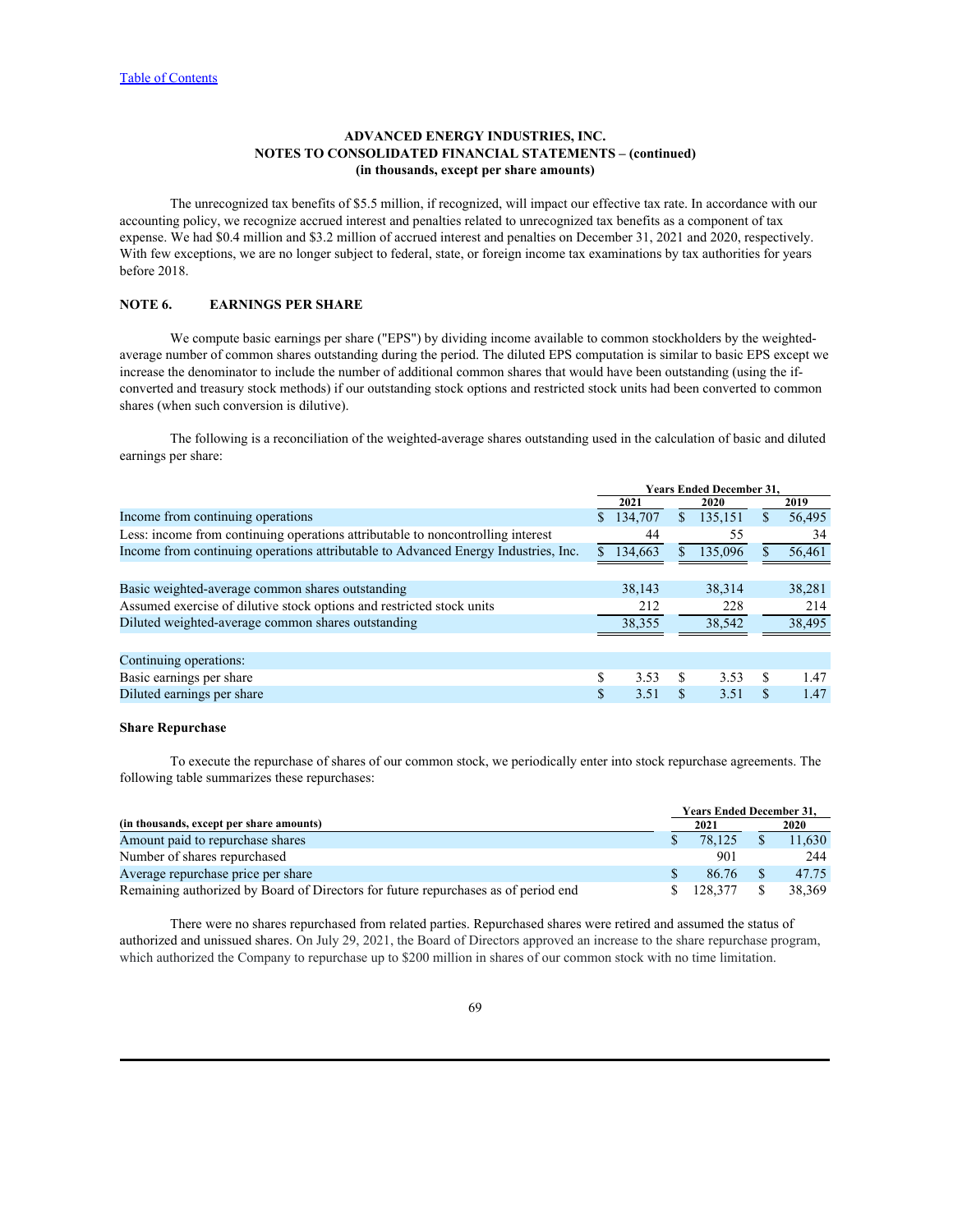# **NOTE 7. FAIR VALUE MEASUREMENTS**

The following tables present information about our assets and liabilities measured at fair value on a recurring basis.

|                                                             |                                     |                          |         | December 31, 2021             |                            |
|-------------------------------------------------------------|-------------------------------------|--------------------------|---------|-------------------------------|----------------------------|
| <b>Description</b>                                          | <b>Balance Sheet Classification</b> | Level 1                  | Level 2 | Level 3                       | Total<br><b>Fair Value</b> |
| Assets:                                                     |                                     |                          |         |                               |                            |
| Certificates of deposit                                     | Marketable securities               |                          | 2,296   | $\overbrace{\phantom{12333}}$ | 2,296                      |
| Interest rate swaps                                         | Deposits and other assets           |                          | 2,739   |                               | 2,739                      |
| Total assets measured at fair value on a<br>recurring basis |                                     |                          | \$5,035 |                               | 5,035<br>S.                |
| Liabilities:                                                |                                     |                          |         |                               |                            |
| Contingent consideration                                    | Other current liabilities           |                          |         | 1,738                         | 1,738<br><sup>S</sup>      |
| Total liabilities measured at fair value on a               |                                     |                          |         |                               |                            |
| recurring basis                                             |                                     |                          |         | 1,738                         | 1,738<br>S.                |
|                                                             |                                     |                          |         |                               |                            |
|                                                             |                                     |                          |         | December 31, 2020             | Total                      |
| <b>Description</b>                                          | <b>Balance Sheet Classification</b> | Level 1                  | Level 2 | Level 3                       | <b>Fair Value</b>          |
| Assets:                                                     |                                     |                          |         |                               |                            |
| Certificates of deposit                                     | Marketable securities               | $\overline{\phantom{m}}$ | \$2,654 | $\overline{\phantom{m}}$      | \$2,654                    |
| Total assets measured at fair value on a                    |                                     |                          |         |                               |                            |
| recurring basis                                             |                                     |                          | \$2,654 |                               | 2,654                      |
|                                                             |                                     |                          |         |                               |                            |
| Liabilities:                                                |                                     |                          |         |                               |                            |
| Contingent consideration                                    | Other current liabilities           |                          |         | 2,009                         | 2,009<br>-S                |
| Contingent consideration                                    | Other long-term liabilities         |                          |         | 2,940                         | 2,940                      |
| Interest rate swaps                                         |                                     |                          | 2,811   |                               |                            |
|                                                             | Other long-term liabilities         | $\hspace{0.05cm}$        |         | $\overbrace{\phantom{aaaaa}}$ | 2,811                      |
| Total liabilities measured at fair value on a               |                                     |                          | \$2,811 | 4,949                         | 7,760                      |

The fair value of foreign currency forward contracts is based on the movement in the forward rates of foreign currency cash flows in which the hedging instrument is denominated. We determine the fair value of interest rate swaps by estimating the net present value of the expected cash flows based on market rates and associated yield curves, adjusted for non-performance credit risk, as applicable. See *Note 8. Derivative Financial Instruments* for additional information. The fair value of contingent consideration is determined by estimating the net present value of the expected cash flows based on the probability of expected payment. For all periods presented, there were no transfers into or out of Level 3.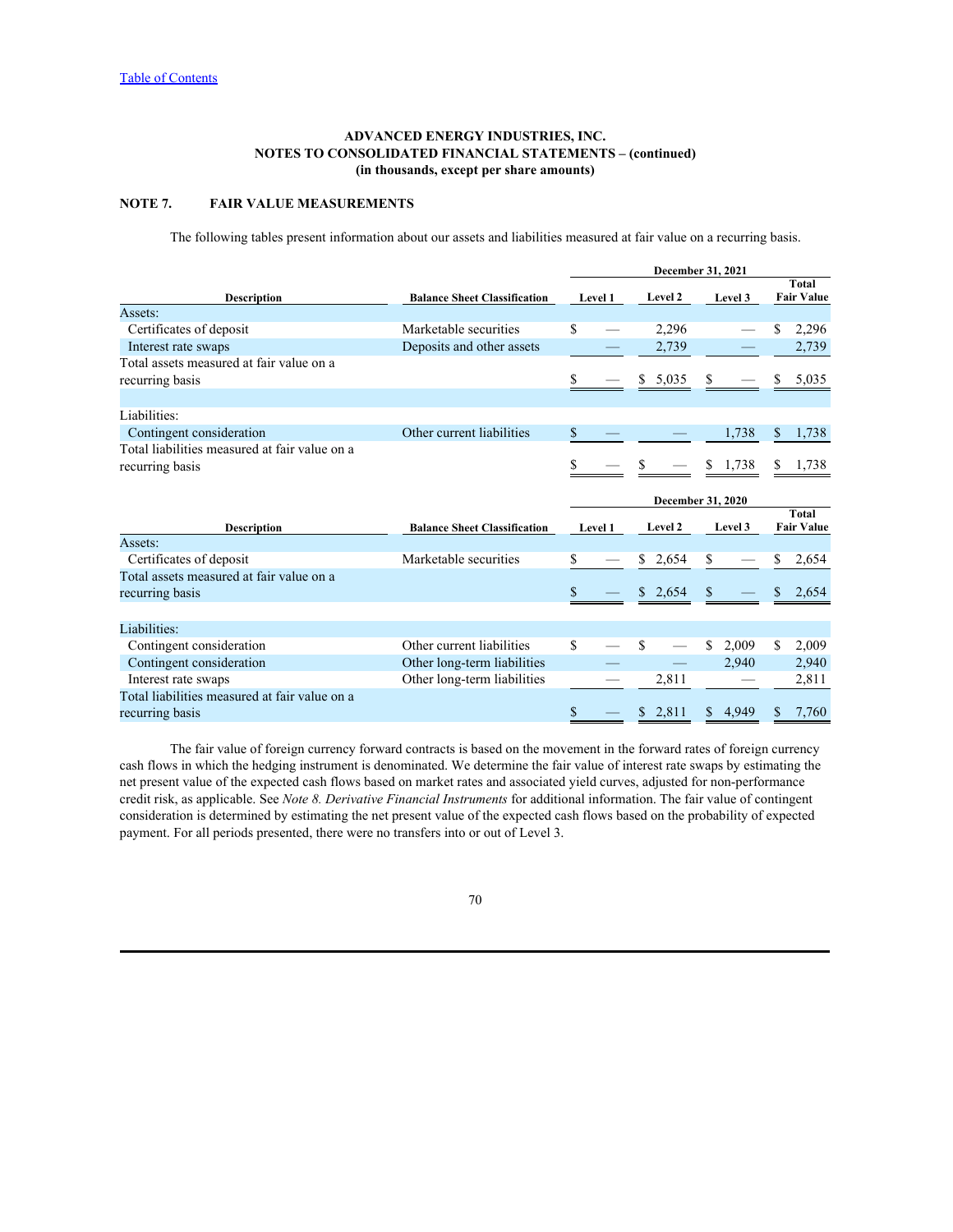## **NOTE 8. DERIVATIVE FINANCIAL INSTRUMENTS**

Changes in foreign currency exchange rates impact us. We may manage these risks through the use of derivative financial instruments, primarily forward contracts with banks. These forward contracts manage the exchange rate risk associated with assets and liabilities denominated in nonfunctional currencies. These derivative instruments are typically executed for onemonth periods and not designated as hedges; however, they do economically offset the fluctuations of our assets and liabilities due to foreign exchange rate changes.

Gains and losses related to foreign currency exchange contracts were offset by corresponding gains and losses on the revaluation of the underlying assets and liabilities. Both are included as a component of Other income (expense), net in our Consolidated Statements of Operations. As of December 31, 2021 and 2020, there were no foreign currency forward contracts outstanding.

In April 2020, we executed interest rate swap contracts with independent financial institutions to partially reduce the variability of cash flows in LIBOR indexed debt interest payments on our Term Loan Facility (under our existing Credit Agreement dated September 10, 2019, as amended). These transactions are accounted for as cash flow hedging instruments. The interest rate swap contracts fixed a portion of the outstanding principal balance on our term loan to a total interest rate of 1.271%. This is comprised of 0.521% average fixed rate per annum in exchange for a variable interest rate based on one-month USD-LIBOR-BBA plus the credit spread in our existing Credit Agreement, which is 75 basis points at current leverage ratios.

The following table summarizes the notional amount of our qualified hedging instruments:

|                                                   | December 31.<br>2021 | December 31.<br>2020                  |
|---------------------------------------------------|----------------------|---------------------------------------|
| Interest rate swap contracts<br>$\cdots$ $\cdots$ | 255710<br>----       | 273.210<br><i><u><u>_____</u></u></i> |

The following table summarizes the amounts recorded in Accumulated other comprehensive loss on the Consolidated Balance Sheets for qualifying hedges.

|                                                  | December 31.<br>202 | December 31.<br>2020 |
|--------------------------------------------------|---------------------|----------------------|
| gains (losses)<br>Interest rate swap contracts - | .107                | '39'<br>ॱ∸           |

See *Note 7. Fair Value Measurements* for information regarding fair value of derivative instruments.

As a result of using derivative financial instruments, we are exposed to the risk that counterparties to contracts could fail to meet their contractual obligations. We manage this risk by reviewing counterparty creditworthiness on a regular basis and limiting exposure to any single counterparty.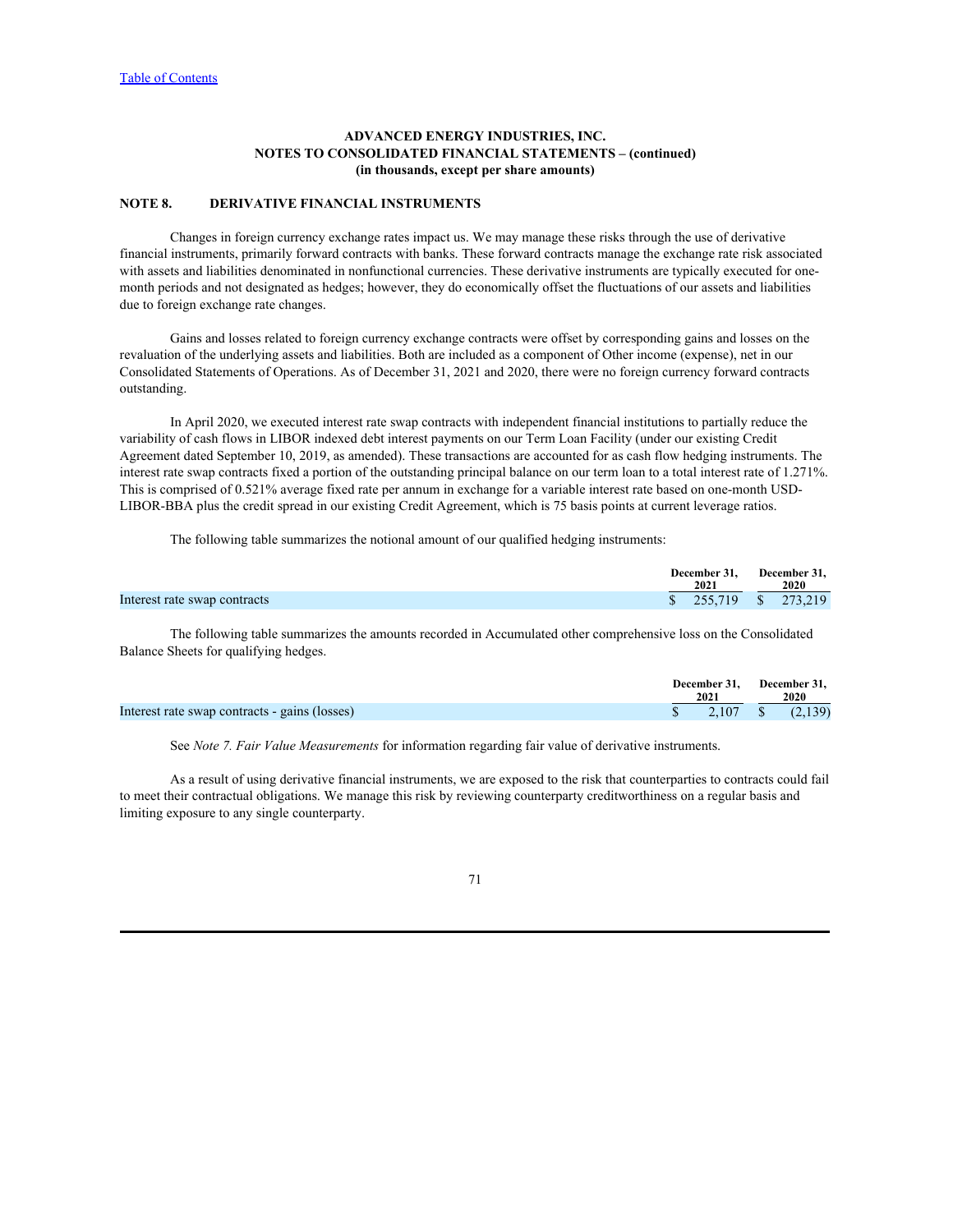# **NOTE 9. ACCOUNTS AND OTHER RECEIVABLE, NET**

We record accounts and other receivable at net realizable value. Components of accounts and other receivable, net of reserves, were as follows:

|                        | December 31, |                      | December 31, |             |
|------------------------|--------------|----------------------|--------------|-------------|
|                        |              | 2021                 |              | <b>2020</b> |
| Amounts billed, net    |              | 217.549              |              | 213,560     |
| Unbilled receivables   |              | 19.678               |              | 21,618      |
| Total receivables, net |              | 237<br>227<br>LJI,LL |              | 235,178     |

"Amounts billed, net" represents amounts invoiced to customers in accordance with our terms and conditions and reflects an allowance for expected credit losses. These receivables are short term in nature and do not include any financing components.

"Unbilled receivables" consist of amounts where we satisfied our contractual obligations associated with customer inventory stocking agreements. Such amounts typically become billable upon the customer's consumption of the inventory. We anticipate invoicing and collecting substantially all unbilled receivables within the next twelve months.

The following table summarizes the changes in expected credit losses:

| 2021<br>2020 |                       | December 31,      |  |
|--------------|-----------------------|-------------------|--|
| 7,602        |                       | 7,745             |  |
| 135          |                       | 368               |  |
| (687)        |                       | (511)             |  |
| (18)         |                       | $\hspace{0.05cm}$ |  |
| (1,248)      |                       |                   |  |
|              |                       | 7,602             |  |
|              | December 31,<br>5,784 |                   |  |

#### **NOTE 10. INVENTORIES**

We value inventories at the lower of cost or net realizable value and computed on a first-in, first-out basis. Components of inventories were as follows:

|                         | December 31,<br>2021 |         | December 31,<br>2020 |  |
|-------------------------|----------------------|---------|----------------------|--|
| Parts and raw materials |                      | 261,365 | 141,337              |  |
| Work in process         |                      | 24,222  | 13,702               |  |
| Finished goods          |                      | 52,823  | 66,307               |  |
| Total                   |                      | 338,410 | 221,346              |  |
|                         |                      |         |                      |  |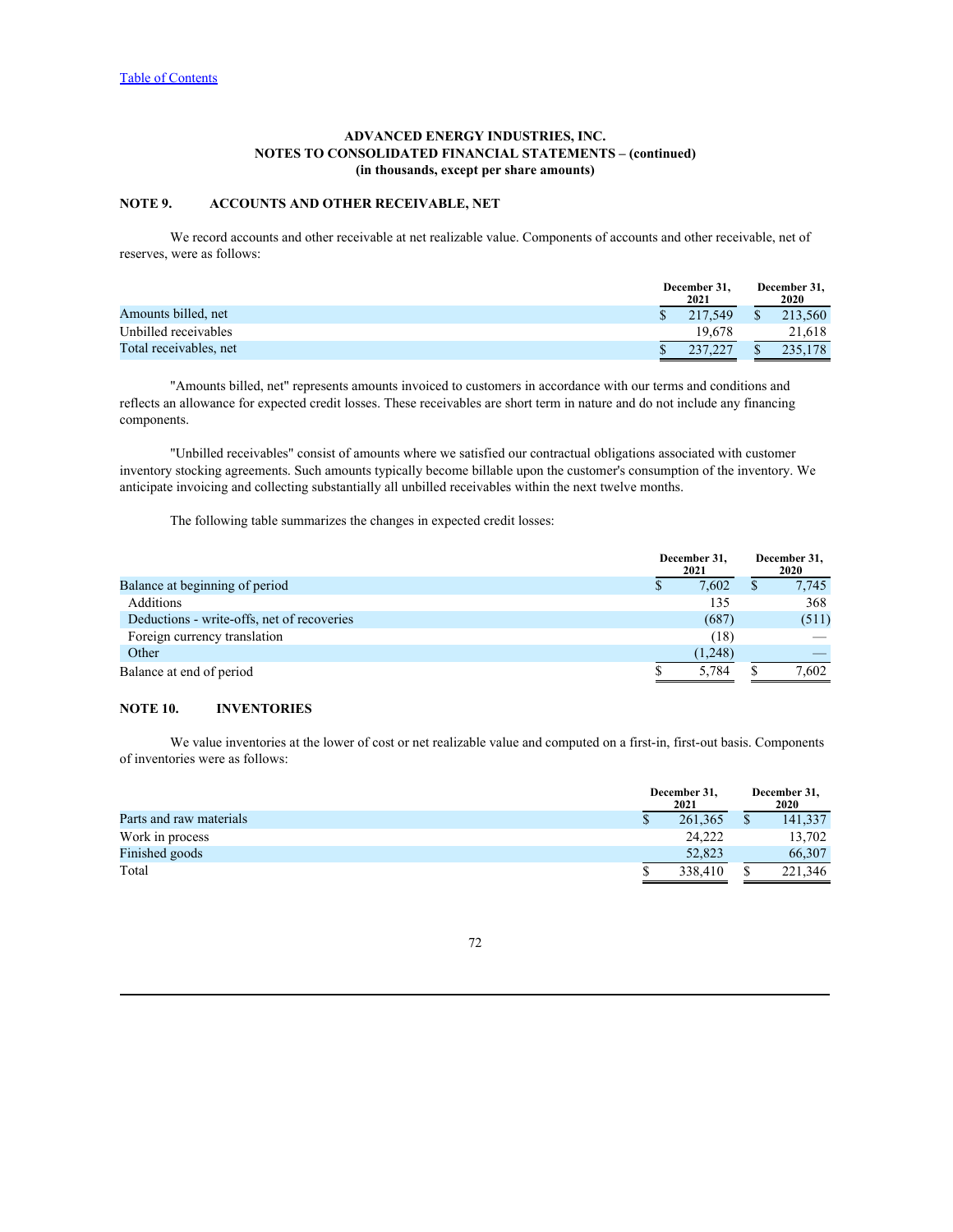## **NOTE 11. PROPERTY AND EQUIPMENT, NET**

Property and equipment, net is comprised of the following:

|                                                       | <b>Estimated Useful</b><br>Life (in years) | December 31,<br>2021 | December 31,<br><b>2020</b> |
|-------------------------------------------------------|--------------------------------------------|----------------------|-----------------------------|
| <b>Buildings</b>                                      | 25                                         | 1,625                | 1,776                       |
| Machinery and equipment                               | 5 to 8                                     | 133,010              | 115,404                     |
| Computer equipment, furniture, fixtures, and vehicles | $3$ to 5                                   | 33,490               | 31,237                      |
| Leasehold improvements                                | 2 to 10                                    | 48,370               | 42,984                      |
| Construction in process                               |                                            | 5,914                | 3,693                       |
|                                                       |                                            | 222,409              | 195,094                     |
| Less: Accumulated depreciation                        |                                            | (107, 579)           | (80, 363)                   |
| Property and equipment, net                           |                                            | 14,830               | 114.731                     |

The following table summarizes depreciation expense. All depreciation expense is recorded in income from continuing operations.

|                      |        | <b>Years Ended December 31,</b> |               |
|----------------------|--------|---------------------------------|---------------|
|                      | 2021   | 2020                            | 2019          |
| Depreciation expense | 30.833 | - - -<br>.64                    | 2979<br>J . J |

## **NOTE 12. GOODWILL**

The following table summarizes the changes in goodwill:

|                                                              | December 31,<br>2021 |          | December 31.<br><b>2020</b> |         |  |
|--------------------------------------------------------------|----------------------|----------|-----------------------------|---------|--|
| Balance at beginning of period                               |                      | 209.983  |                             | 202,932 |  |
| Measurement period adjustments to purchase price allocations |                      | (1, 426) |                             | 1,957   |  |
| Additions from acquisition                                   |                      | 5,877    |                             | 1,749   |  |
| Foreign currency translation                                 |                      | (2,244)  |                             | 3,345   |  |
| Balance at end of period                                     |                      | 212,190  |                             | 209,983 |  |

Additions and adjustments are the result of business combinations. Refer to *Note 2. Acquisitions.*

73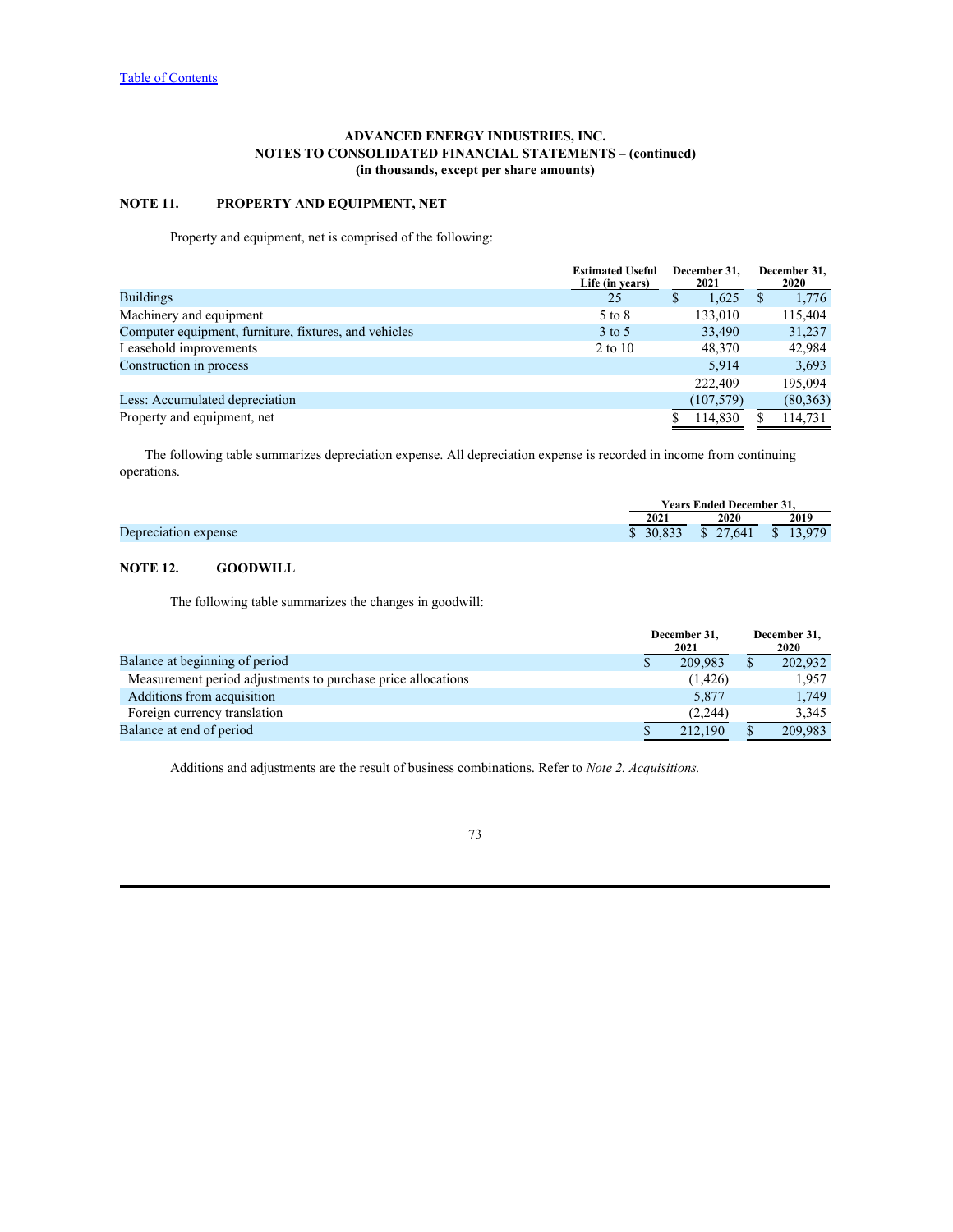## **NOTE 13. INTANGIBLE ASSETS**

Intangible assets consisted of the following:

|                        | December 31, 2021 |                                 |  |                             |  |                               |  |  |
|------------------------|-------------------|---------------------------------|--|-----------------------------|--|-------------------------------|--|--|
|                        |                   | <b>Gross Carrying</b><br>Amount |  | Accumulated<br>Amortization |  | <b>Net Carrying</b><br>Amount |  |  |
| Technology             |                   | 91,461                          |  | (35, 854)                   |  | 55,607                        |  |  |
| Customer relationships |                   | 118,706                         |  | (34, 187)                   |  | 84,519                        |  |  |
| Trademarks and other   |                   | 27.244                          |  | (7.964)                     |  | 19,280                        |  |  |
| Total                  |                   | 237,411                         |  | (78,005)                    |  | 159,406                       |  |  |

|                        | <b>December 31, 2020</b>        |         |  |              |  |         |  |  |             |  |  |                     |  |
|------------------------|---------------------------------|---------|--|--------------|--|---------|--|--|-------------|--|--|---------------------|--|
|                        | <b>Gross Carrying</b><br>Amount |         |  |              |  |         |  |  | Accumulated |  |  | <b>Net Carrying</b> |  |
|                        |                                 |         |  | Amortization |  | Amount  |  |  |             |  |  |                     |  |
| Technology             |                                 | 85,075  |  | (24,999)     |  | 60,076  |  |  |             |  |  |                     |  |
| Customer relationships |                                 | 114,171 |  | (26, 880)    |  | 87,291  |  |  |             |  |  |                     |  |
| Trademarks and other   |                                 | 27,021  |  | (5, 449)     |  | 21,572  |  |  |             |  |  |                     |  |
| Total                  |                                 | 226,267 |  | (57,328)     |  | 168,939 |  |  |             |  |  |                     |  |

At December 31, 2021, the weighted average remaining useful life of intangibles subject to amortization was approximately 9.8 years.

Amortization expense related to intangible assets was as follows:

|                      |        | <b>Years Ended December 31.</b>         |        |
|----------------------|--------|-----------------------------------------|--------|
|                      | 2021   | 2020                                    | 2019   |
| Amortization expense | 22,060 | 120<br>20,129<br><b>Service Service</b> | 12,168 |

Estimated amortization expense related to intangibles is as follows:

| <b>Year Ending December 31,</b> |                  |
|---------------------------------|------------------|
| 2022                            | 22,025           |
| 2023                            | 22,007           |
| 2024                            | 19,148           |
| 2025                            |                  |
| 2026                            | 14,653<br>12,937 |
| Thereafter                      | 68,636           |
| Total                           | 159,406          |
|                                 |                  |

74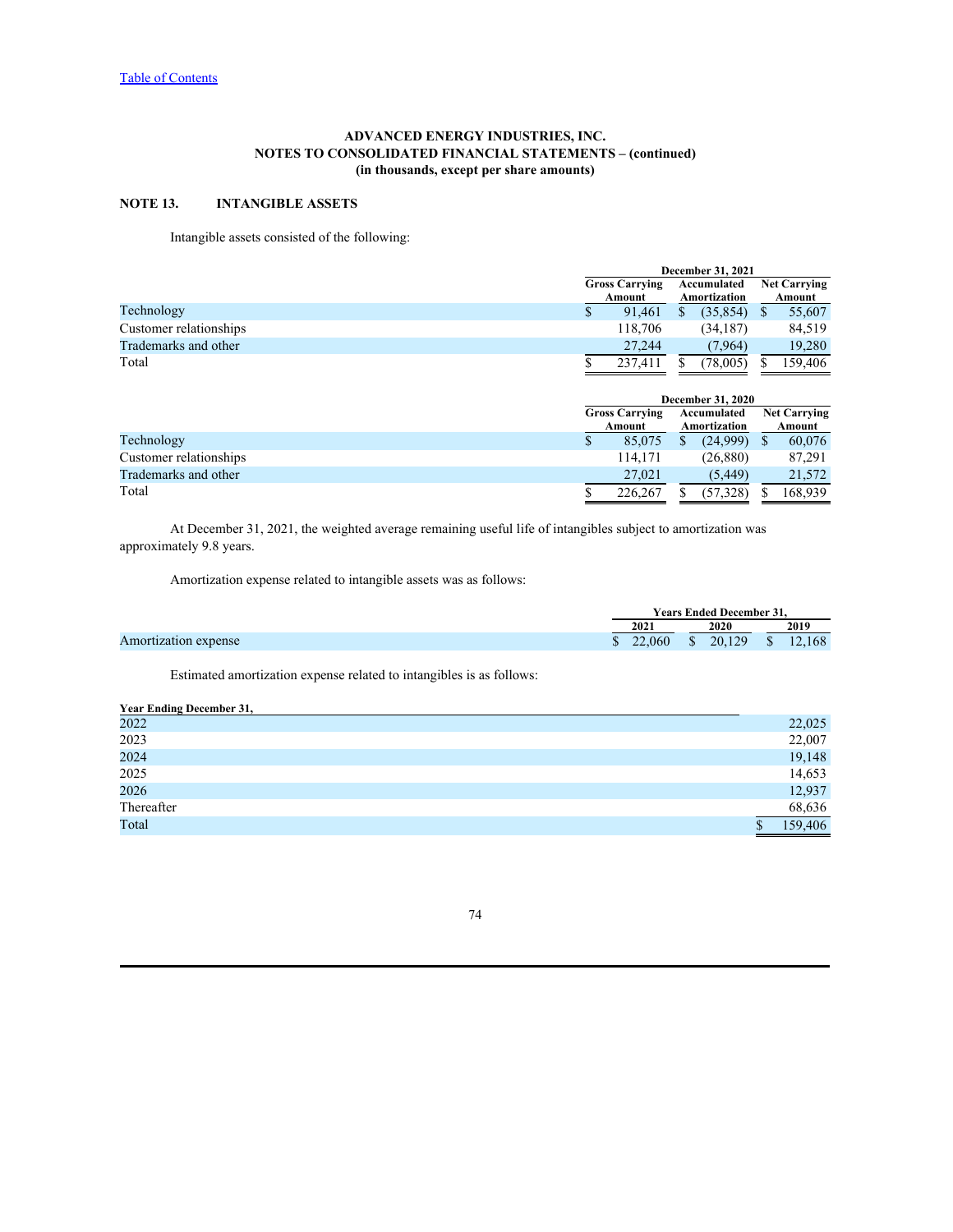## **NOTE 14. RESTRUCTURING COSTS**

During 2018, we committed to a restructuring plan to optimize our manufacturing footprint and to improve our operating efficiencies and synergies related to our recent acquisitions. For the periods presented, we incurred severance costs primarily related to the transition and exit of our facility in Shenzhen, PRC and actions associated with synergies related to the Artesyn acquisition. The table below summarizes restructuring charges:

|                                         |                        |       | <b>Years Ended December 31,</b> |       |  |       |  |  |
|-----------------------------------------|------------------------|-------|---------------------------------|-------|--|-------|--|--|
|                                         | 2021                   |       |                                 | 2020  |  | 2019  |  |  |
| Severance and related charges           |                        | 3,467 |                                 | 9,632 |  | 3,042 |  |  |
| Facility relocation and closure charges |                        | 1,285 |                                 | 3,534 |  | '.996 |  |  |
| Total restructuring charges             |                        | 4.752 |                                 | 3.166 |  | 5,038 |  |  |
|                                         |                        |       |                                 |       |  |       |  |  |
|                                         | <b>Cumulative Cost</b> |       |                                 |       |  |       |  |  |

| Through      |        |  |  |  |  |  |
|--------------|--------|--|--|--|--|--|
| December 31, |        |  |  |  |  |  |
|              |        |  |  |  |  |  |
|              | 20,380 |  |  |  |  |  |
|              | 6,815  |  |  |  |  |  |
|              | 27,195 |  |  |  |  |  |
|              | 2021   |  |  |  |  |  |

Our restructuring liabilities are included in other accrued expenses in our Consolidated Balance Sheets and related primarily to severance and associated costs. Changes in restructuring liabilities were as follows:

|                                       | December 31,<br>2021 |         | December 31.<br>2020 |  |  |
|---------------------------------------|----------------------|---------|----------------------|--|--|
| Balance at beginning of period        |                      | 10,641  | 2,172                |  |  |
| Costs incurred and charged to expense |                      | 4,752   | 13,166               |  |  |
| Costs paid or otherwise settled       |                      | (6,127) | (4,714)              |  |  |
| Effects of changes in exchange rate   |                      | 3)      |                      |  |  |
| Balance at end of period              |                      | 9,263   | 10,641               |  |  |

## **NOTE 15. WARRANTIES**

Our sales agreements include customary product warranty provisions, which range from 12 to 24 months after shipment. We record the estimated warranty obligations cost when we recognize revenue. This estimate is based on historical experience by product and configuration.

Our estimated warranty obligation is included in other accrued expenses in our Consolidated Balance Sheets. Changes in our product warranty obligation were as follows:

|      | <b>Years Ended December 31,</b> |                                           |
|------|---------------------------------|-------------------------------------------|
| 2021 |                                 | 2020                                      |
|      |                                 | 6,413                                     |
|      |                                 |                                           |
|      |                                 | 2,996                                     |
|      |                                 | (4,688)                                   |
|      |                                 | 44                                        |
|      |                                 | l.780                                     |
|      |                                 | 4,780<br>3,165<br>(4,587)<br>(8)<br>3,350 |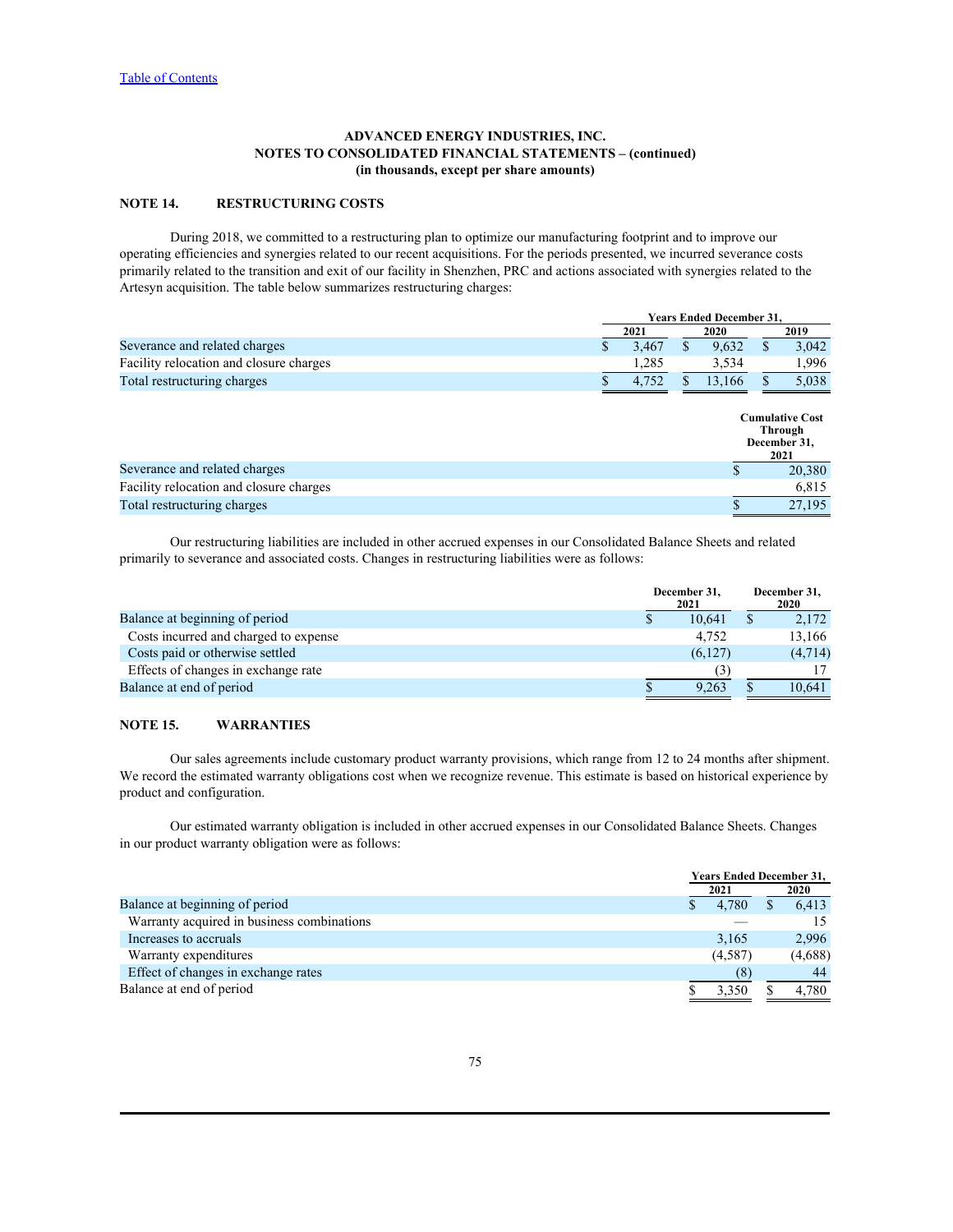#### **NOTE 16. LEASES**

Components of operating lease cost were as follows:

|                                    |  | <b>Years Ended December 31.</b> |        |  |        |
|------------------------------------|--|---------------------------------|--------|--|--------|
|                                    |  | 2021                            | 2020   |  | 2019   |
| Operating lease cost               |  | 23,443                          | 22.920 |  | 11,052 |
| Short-term and variable lease cost |  | 2,555                           | 1,895  |  | 4,726  |
| Total operating lease cost         |  | 25.998                          | 24.815 |  | 15,778 |

Maturities of our operating lease liabilities are as follows:

| Year Ending December 31,           |           |
|------------------------------------|-----------|
| 2022                               | 20,416    |
| 2023                               | 17,230    |
| 2024                               | 14,812    |
| 2025                               | 12,426    |
| 2026                               | 11,079    |
| Thereafter                         | 65,785    |
| Total lease payments               | 141,748   |
| Less: Interest                     | (30, 725) |
| Present value of lease liabilities | 111,023   |

We have lease agreements that commence in the future between 2022 and 2023 with total payments of \$4.3 million through 2029.

|                                                  | <b>Year Ended December 31,</b> |          |  |  |  |  |
|--------------------------------------------------|--------------------------------|----------|--|--|--|--|
|                                                  | 2021                           | 2020     |  |  |  |  |
| Weighted average remaining lease term (in years) | 9.81                           | 10.65    |  |  |  |  |
| Weighted average discount rate                   | 4.51 %                         | 4.63 $%$ |  |  |  |  |
|                                                  | <b>Year Ended December 31,</b> |          |  |  |  |  |
|                                                  | 2020<br>2021                   | 2019     |  |  |  |  |
| Cash paid for operating leases                   | 21.877<br>23,668               | 2,101    |  |  |  |  |

Right-of-use assets obtained in exchange for operating lease liabilities  $$ 16,399 $ 33,741 $ 84,551$ 

# **NOTE 17. EMPLOYEE RETIREMENT PLANS AND POSTRETIREMENT BENEFITS**

#### **Defined Contribution Plans**

We have a 401(k) profit-sharing and retirement savings plan covering substantially all full-time U.S. employees. Participants may defer up to the maximum amount allowed permitted by law. Effective January 1, 2022, participants are immediately vested in both their own contributions and profit-sharing contributions. Profit-sharing contributions, which are discretionary, are approved by the Board of Directors. For the years ended December 31, 2021, 2020, and 2019 we based our profit-sharing contribution on matching 50% of employee contributions up to 6% of the employee's compensation.

During the years ended December 31, 2021, 2020, and 2019 we recognized total defined contribution plan costs of \$3.1 million, \$2.6 million, and \$1.6 million, respectively.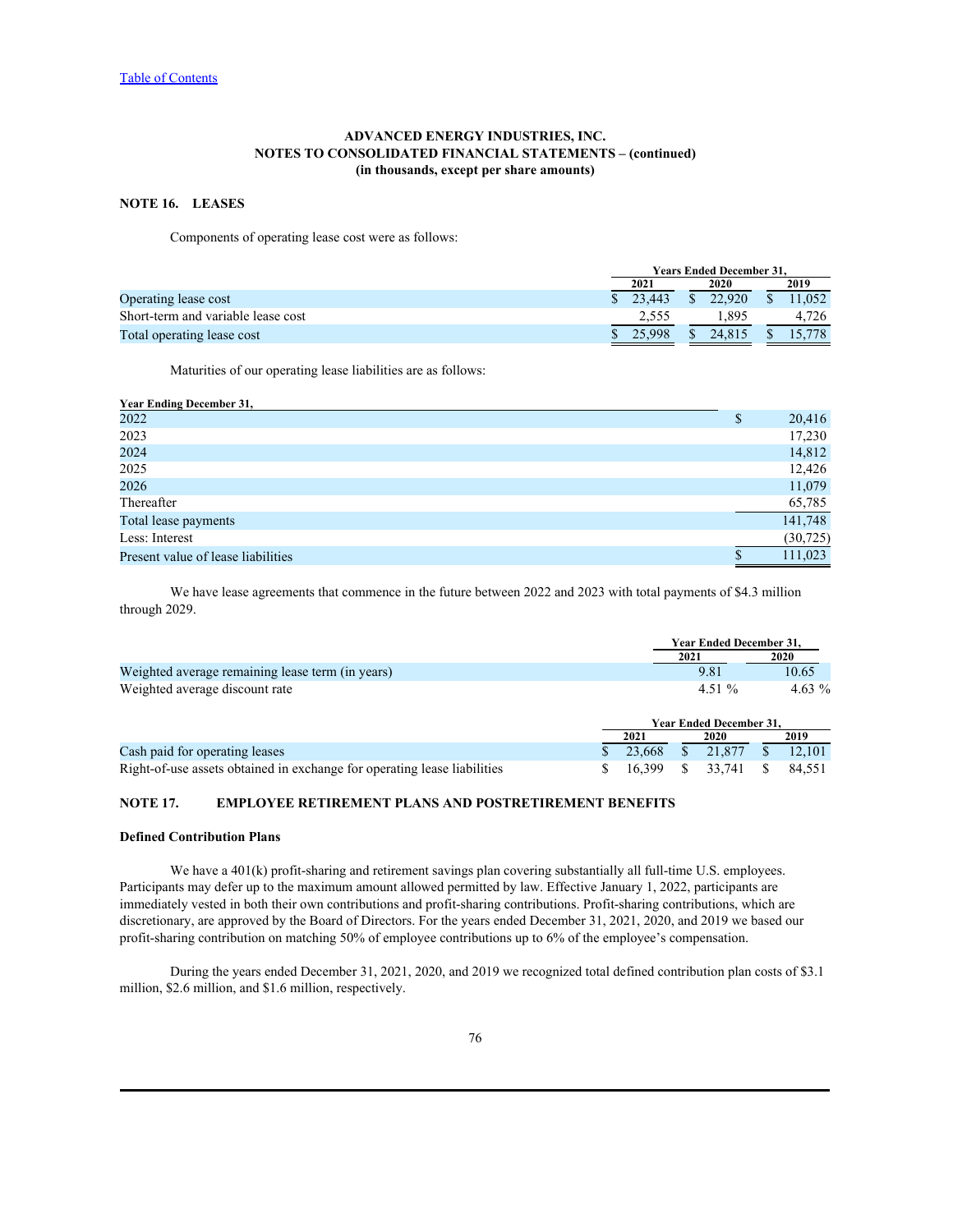#### **Defined Benefit Plan**

We maintain defined benefit pension plans for certain of our non-U.S. employees in the U.K., Germany, and Philippines. Each plan is managed locally and in accordance with respective local laws and regulations.

To measure the expense and related benefit obligation, we make various assumptions, including discount rates used to value the obligation, expected return on plan assets used to fund these expenses, and estimated future inflation rates. We base these assumptions on historical experience as well as facts and circumstances. We use an actuarial analysis to measure the expense and liability associated with pension benefits.

The information provided below includes one pension plan which is part of discontinued operations. As such, for all periods presented, all related expenses are reported in discontinued operations in the Consolidated Statements of Operations.

Our projected benefit obligation and plan assets for defined benefit pension plans and the related assumptions used to determine the related liabilities are as follows:

|                                                 | <b>Years Ended December 31,</b> |              |
|-------------------------------------------------|---------------------------------|--------------|
|                                                 | 2021                            | <b>2020</b>  |
| Projected benefit obligation, beginning of year | \$97,740                        | 83,262       |
| Service cost                                    | 1,282                           | 1,068        |
| Interest cost                                   | 1,452                           | 1,716        |
| Actuarial (gain) loss                           | (8,682)                         | 7,591        |
| Benefits paid                                   | (2,010)                         | (1,199)      |
| Translation adjustment                          | (4,006)                         | 5,302        |
| Projected benefit obligation, end of year       | 85,776                          | 97,740       |
|                                                 |                                 |              |
| Fair value of plan assets, beginning of year    | \$<br>17,293                    | \$<br>14,903 |
| Actual return on plan assets                    | 641                             | 682          |
| Contributions                                   | 1,775                           | 1,827        |
| Benefits paid                                   | (1,112)                         | (993)        |
| Actuarial gain                                  | 71                              | 180          |
| Translation adjustment                          | (147)                           | 694          |
| Fair value of plan assets, end of year          | 18,521                          | 17,293       |
| Funded status of plan                           | \$ (67,255)                     | (80, 447)    |

The components of net periodic pension benefit cost recognized in our Consolidated Statements of Operations for the periods presented are as follows:

|                                            | <b>Years Ended December 31,</b> |       |  |       |  |       |  |
|--------------------------------------------|---------------------------------|-------|--|-------|--|-------|--|
|                                            |                                 | 2021  |  | 2020  |  | 2019  |  |
| Service cost                               |                                 | .282  |  | 1,068 |  | 272   |  |
| Interest cost                              |                                 | .452  |  | 1,716 |  | 1,211 |  |
| Expected return on plan assets             |                                 | (642) |  | (683) |  | (615) |  |
| Amortization of actuarial gains and losses |                                 | 820   |  | 459   |  | 411   |  |
| Net periodic pension cost                  |                                 | 2.912 |  | 2,560 |  | 1,279 |  |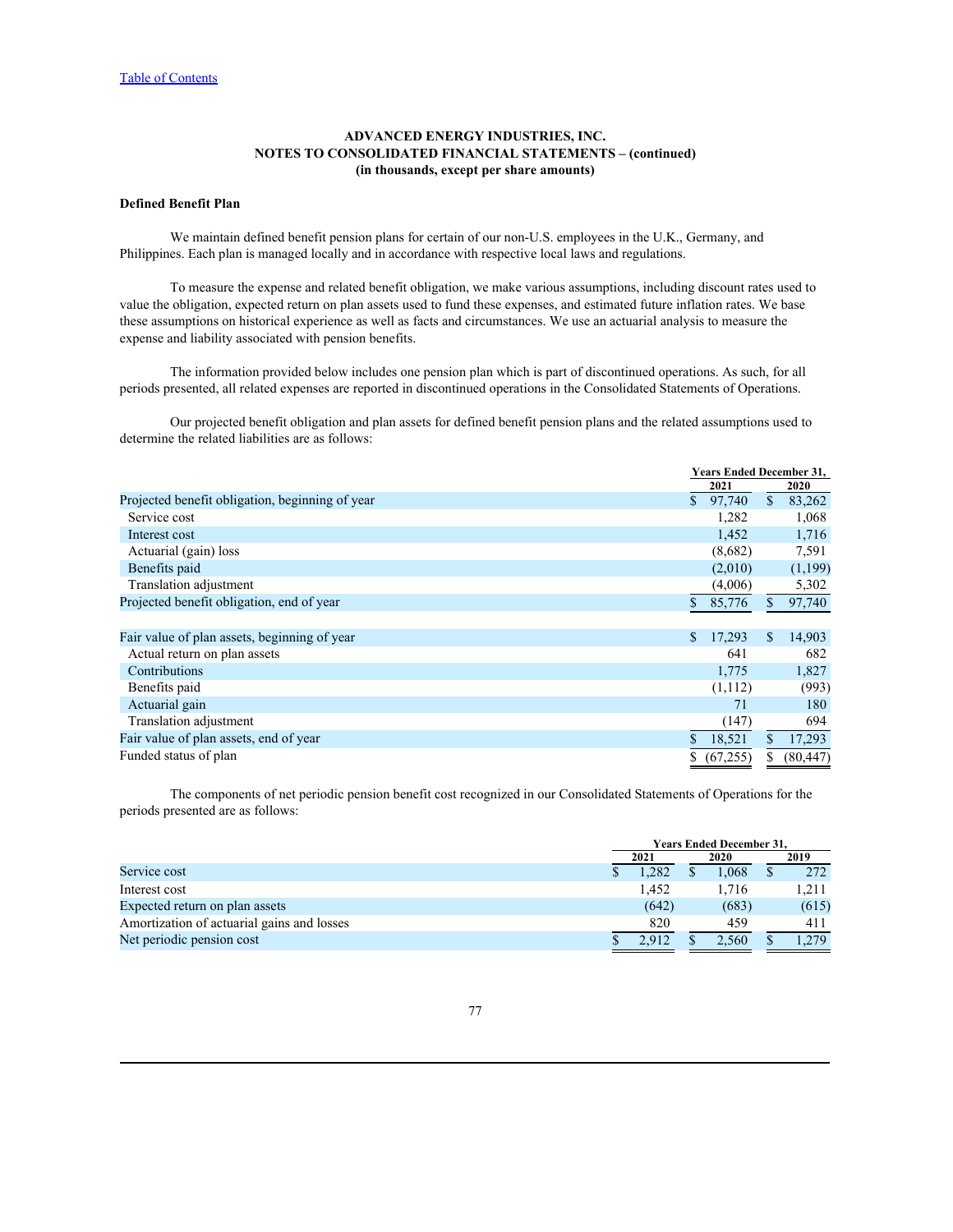Assumptions used in the determination of the net periodic pension cost are:

|                                          |                                         | <b>Years Ended December 31,</b> |          |  |
|------------------------------------------|-----------------------------------------|---------------------------------|----------|--|
|                                          | 2021                                    | 2020                            | 2019     |  |
| Discount rate                            | $1.6\%$                                 | $\Omega$<br>1.070               | $\sim$ . |  |
| Expected long-term return on plan assets | $\sim$ 0.4<br>$J.4 \times 10^{-1}$<br>. | 770<br>$\sim \cdot$ , $\sim$    | 4.6 %    |  |

The fair value of our qualified pension plan assets by category was as follows:

|                            | December 31, 2021             |  |                                 |  |                          |  |        |  |  |
|----------------------------|-------------------------------|--|---------------------------------|--|--------------------------|--|--------|--|--|
|                            | <b>Level 1</b>                |  | <b>Level 2</b>                  |  | Level 3                  |  | Total  |  |  |
| Diversified Growth Fund    | $\overbrace{\phantom{aaaaa}}$ |  | 12,249                          |  | $-$                      |  | 12,249 |  |  |
| Corporate Bonds            | $\overline{\phantom{m}}$      |  | 4,640                           |  | $\overline{\phantom{m}}$ |  | 4,640  |  |  |
| <b>Insurance Contracts</b> |                               |  | $\hspace{0.1mm}-\hspace{0.1mm}$ |  | 984                      |  | 984    |  |  |
| Cash                       | 648                           |  | $\hspace{0.1mm}-\hspace{0.1mm}$ |  |                          |  | 648    |  |  |
| Total                      | 648                           |  | 16,889                          |  | 984                      |  | 18,521 |  |  |

|                            | <b>December 31, 2020</b> |                                 |  |                                 |  |                                                                                                                                                                                                                                                                                                                                                                                                         |  |         |  |       |  |
|----------------------------|--------------------------|---------------------------------|--|---------------------------------|--|---------------------------------------------------------------------------------------------------------------------------------------------------------------------------------------------------------------------------------------------------------------------------------------------------------------------------------------------------------------------------------------------------------|--|---------|--|-------|--|
|                            | Level 1                  |                                 |  | <b>Level 2</b>                  |  |                                                                                                                                                                                                                                                                                                                                                                                                         |  | Level 3 |  | Total |  |
| Multi-Asset Fund           |                          | $\qquad \qquad \longleftarrow$  |  | 5,149                           |  | $\hspace{1.0cm} \overline{\hspace{1.0cm} \hspace{1.0cm} \hspace{1.0cm} } \hspace{1.0cm} \hspace{1.0cm} \overline{\hspace{1.0cm} \hspace{1.0cm} \hspace{1.0cm} } \hspace{1.0cm} \hspace{1.0cm} \overline{\hspace{1.0cm} \hspace{1.0cm} \hspace{1.0cm} } \hspace{1.0cm} \hspace{1.0cm} \overline{\hspace{1.0cm} \hspace{1.0cm} \hspace{1.0cm} } \hspace{1.0cm} \hspace{1.0cm} \hspace{1.0cm} } \hspace{1$ |  | 5,149   |  |       |  |
| Diversified Growth Fund    |                          |                                 |  | 5,134                           |  | $\overbrace{\hspace{25mm}}^{}$                                                                                                                                                                                                                                                                                                                                                                          |  | 5,134   |  |       |  |
| Corporate Bonds            |                          | $\hspace{0.1mm}-\hspace{0.1mm}$ |  | 4,906                           |  | $\overline{\phantom{m}}$                                                                                                                                                                                                                                                                                                                                                                                |  | 4,906   |  |       |  |
| <b>Insurance Contracts</b> |                          | $\qquad \qquad \longleftarrow$  |  | $\hspace{0.1mm}-\hspace{0.1mm}$ |  | 1,109                                                                                                                                                                                                                                                                                                                                                                                                   |  | 1,109   |  |       |  |
| Cash                       |                          | 995                             |  |                                 |  | —                                                                                                                                                                                                                                                                                                                                                                                                       |  | 995     |  |       |  |
| Total                      |                          | 995                             |  | 5,189                           |  | ,109                                                                                                                                                                                                                                                                                                                                                                                                    |  | 7,293   |  |       |  |

On December 31, 2021, our plan's assets of \$18.5 million were invested in cash plus three separate funds including, a diversified growth fund (66.1%), corporate bonds (25.1%), and insurance contracts (5.3%). The growth fund aims to generate an "equity-like" return over an economic cycle with significantly reduced volatility relative to equity markets and has the scope to use a diverse range of asset classes, including equities, bonds, cash, and alternatives (e.g., property, infrastructure, high yield bonds, floating rate debt, private, equity, hedge funds and currency). These investments are intended to provide a degree of protection against changes in the value of our plan's liabilities related to changes in long-term expectations for interest rates and inflation expectations.

Expected future payments during the next ten years for our defined benefit pension plans are as follows:

| <b>Year Ending December 31,</b> |                          |
|---------------------------------|--------------------------|
| 2022                            | 1,778<br>ψ               |
| 2023                            |                          |
| 2024                            | $2,068$<br>$2,847$       |
| 2025                            |                          |
| 2026                            |                          |
| 2027 to 2031                    | 2,299<br>5,395<br>18,739 |
|                                 |                          |

78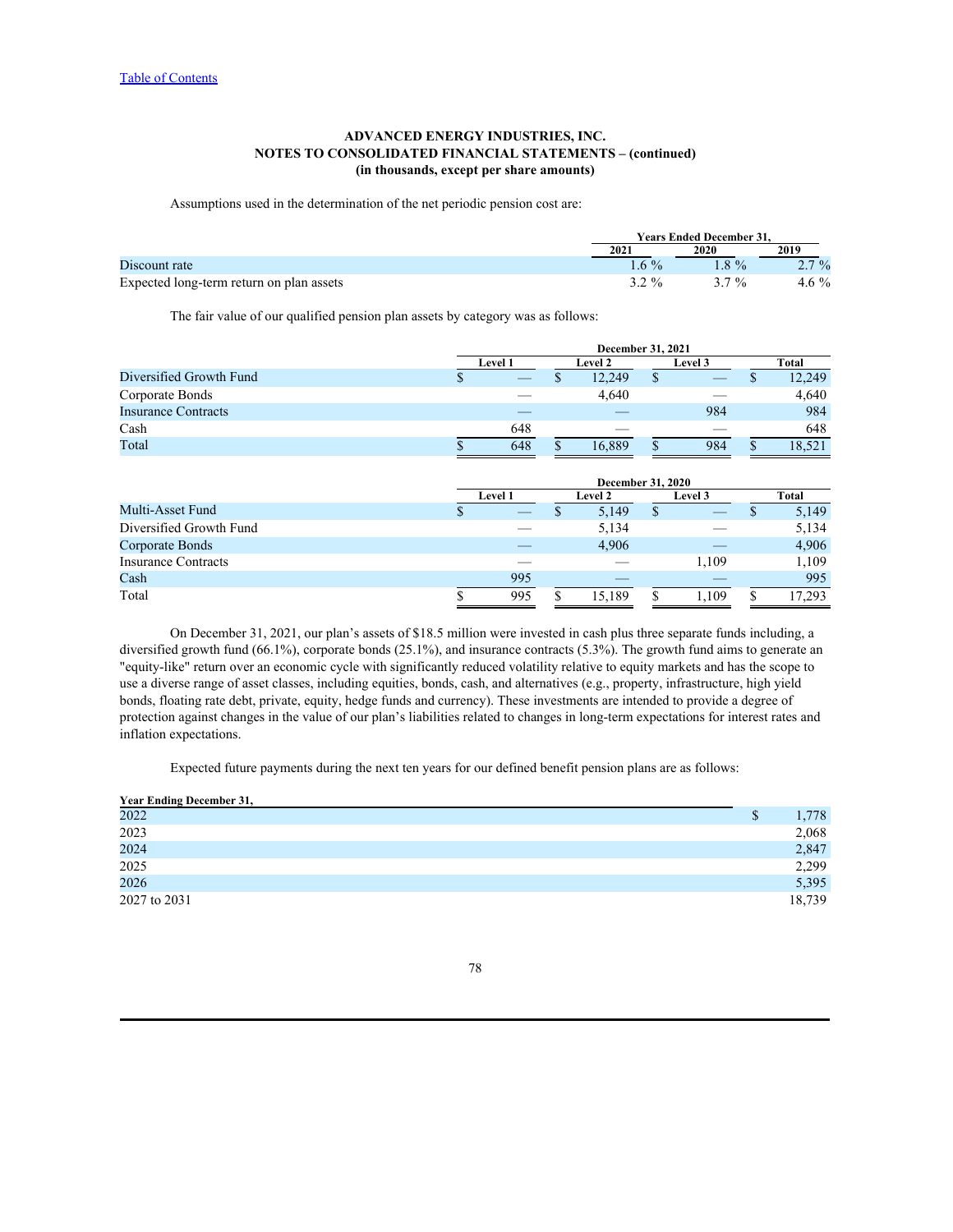#### **NOTE 18. STOCK-BASED COMPENSATION**

As of December 31, 2021, we had two active stock-based incentive compensation plan: the 2017 Omnibus Incentive Plan ("the 2017 Plan") and the Employee Stock Purchase Plan ("ESPP"). We issue all new equity compensation grants under these two plans; however, outstanding awards previously issued under inactive plans will continue to vest and remain exercisable in accordance with the terms of the respective plans. Our stock plans are administered by the Board of Directors Compensation Committee. On December 31, 2021, there were 3.3 million shares reserved and 2.6 million shares available for future grant under our stock-based incentive plans.

On May 4, 2017, the stockholders approved the 2017 Plan, and all shares that were then available for issuance under the 2008 Omnibus Incentive Plan ("the 2008 Plan") are now available for issuance under the 2017 Plan. The 2017 Plan and 2008 Plan provide for the grant of stock options, stock appreciation rights, restricted stock, stock units (including deferred stock units), unrestricted stock, and dividend equivalent rights. Any of the awards issued may be issued as performance-based awards to align stock compensation awards to the attainment of annual or long-term performance goals. As of December 31, 2021, there were 1.9 million shares available for grant under the 2017 Plan.

### *Stock-based Compensation Expense*

We recognize stock-based compensation expense based on the fair value of the awards issued and the functional area of the employee receiving the award. Stock-based compensation was as follows:

|                                  |        | <b>Years Ended December 31.</b> |                          |
|----------------------------------|--------|---------------------------------|--------------------------|
|                                  | 2021   | 2020                            | 2019                     |
| Equity classified awards         | 15,428 | 12.272                          | 7,327                    |
| Liability classified awards      | 211    | $\overbrace{\hspace{25mm}}^{}$  | $\overline{\phantom{a}}$ |
| Stock-based compensation expense | 15,739 | 12.272<br>14.414                | 7,327                    |

Estimated forfeiture rates for our stock-based compensation expense applicable to stock options and RSUs were approximately 8%, 5% and 10% for the years ended December 31, 2021, 2020 and 2019, respectively.

#### *Restricted Stock Units*

Generally, we grant RSUs with a three-year time-based vesting schedule. Certain RSUs contain performance-based or market-based vesting conditions in addition to the time-based vesting requirements.

Changes in our unvested RSUs were as follows:

|                                         | Year Ended December 31, 2021 |      |                   |
|-----------------------------------------|------------------------------|------|-------------------|
|                                         |                              |      | Weighted-         |
|                                         |                              |      | Average           |
|                                         | Number of                    |      | <b>Grant Date</b> |
|                                         | <b>RSUs</b>                  |      | <b>Fair Value</b> |
| RSUs outstanding at beginning of period | 608                          |      | 58.15             |
| RSUs granted                            | 406                          |      | 94.60             |
| RSU <sub>s</sub> vested                 | (178)                        | - \$ | 62.82             |
| RSUs forfeited                          | (209)                        |      | 70.34             |
| RSUs outstanding at end of period       | 627                          |      | 76.37             |
|                                         |                              |      |                   |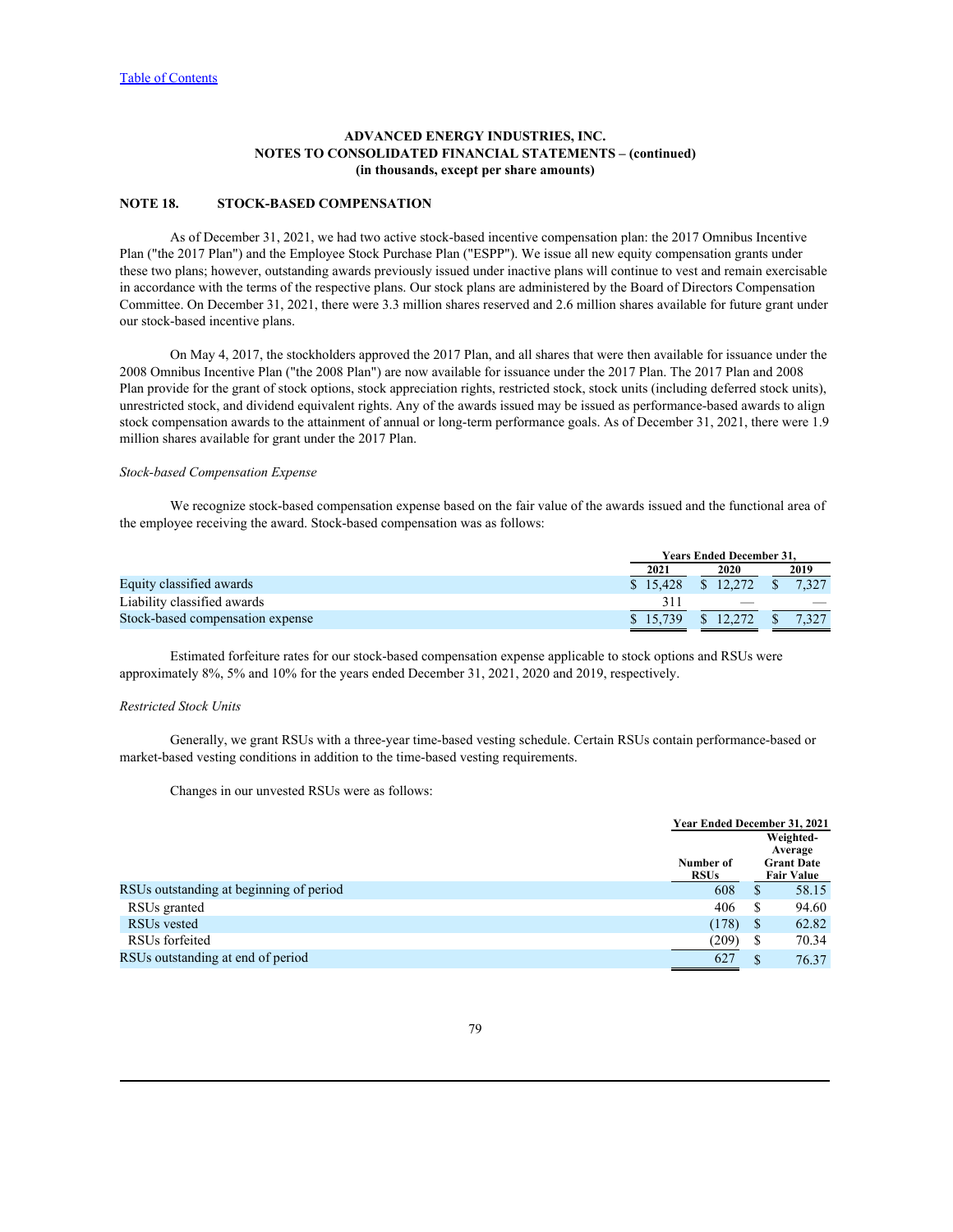The total intrinsic value of RSUs converted to shares for the years ended December 31, 2021, 2020 and 2019 were \$19.2 million, \$9.2 million, and \$8.3 million, respectively. As of December 31, 2021, there was \$21.4 million of total unrecognized compensation cost, net of expected forfeitures related to non-vested RSUs granted, which is expected to be recognized through December 2024, with a weighted-average remaining vesting period of 1.1 years.

#### *Stock Options*

Generally, we grant stock option awards with an exercise price equal to the market price of our stock at the date of grant and with either a three or four-year vesting schedule or performance-based vesting; however, no stock options were granted in 2021. Stock option awards generally have a term of ten years.

Changes in our stock options were as follows:

|                                            | Year Ended December 31, 2021 |                       |
|--------------------------------------------|------------------------------|-----------------------|
|                                            |                              | Weighted-             |
|                                            |                              | Average               |
|                                            | Number of                    | <b>Exercise Price</b> |
|                                            | <b>Options</b>               | per Share             |
| Options outstanding at beginning of period | 147                          | 23.63                 |
| Options exercised                          | (35)                         | 21.10                 |
| Options outstanding at end of period       | 112                          | 24.41                 |

The total intrinsic value of options exercised for the years ended December 31, 2021, 2020 and 2019 was \$2.6 million, \$1.9 million, and \$1.6 million, respectively. All options outstanding on December 31, 2021 are vested and have aggregate intrinsic value of \$7.5 million and weighted-average remaining contractual life of 3.0 years.

The following table summarizes information about the stock options outstanding on December 31, 2021:

|                                 | <b>Options Outstanding and Exercisable</b> |                               |                       |       |  |  |  |  |  |
|---------------------------------|--------------------------------------------|-------------------------------|-----------------------|-------|--|--|--|--|--|
|                                 | Number<br>Outstanding                      | Weighted-Average<br>Remaining | Weighted-<br>Average  |       |  |  |  |  |  |
| <b>Range of Exercise Prices</b> | (In 000's)                                 | Contractual Life              | <b>Exercise Price</b> |       |  |  |  |  |  |
| \$18.77                         | 28                                         | 2.75 years                    |                       | 18.77 |  |  |  |  |  |
| \$26.32                         | 84                                         | $3.10$ years                  |                       | 26.32 |  |  |  |  |  |
| \$18.77 to \$26.32              | 112                                        | $3.01$ years                  |                       | 24.41 |  |  |  |  |  |

*Employee Stock Purchase Plan*

The ESPP, a stockholder-approved plan, provides for the issuance of rights to purchase up to 1,000,000 shares of common stock. In May 2010, stockholders approved an increase from 500,000 to 1,000,000 shares authorized for sale under our ESPP. Employees below the Vice President level are eligible to participate in the ESPP if employed by us for at least 20 hours per week during at least five months per calendar year. Participating employees may contribute up to the lesser of 15% of their eligible earnings or \$5,000 during each plan period. Currently, the plan period is six months. The purchase price of common stock purchased under the ESPP is currently equal to the lower of 1) 85% of the fair market value of our common stock on the commencement date of each plan period or 2) 85% of the fair market value of our common shares on each plan period purchase date. On December 31, 2021, 0.7 million shares remained available for future issuance under the ESPP.

<sup>80</sup>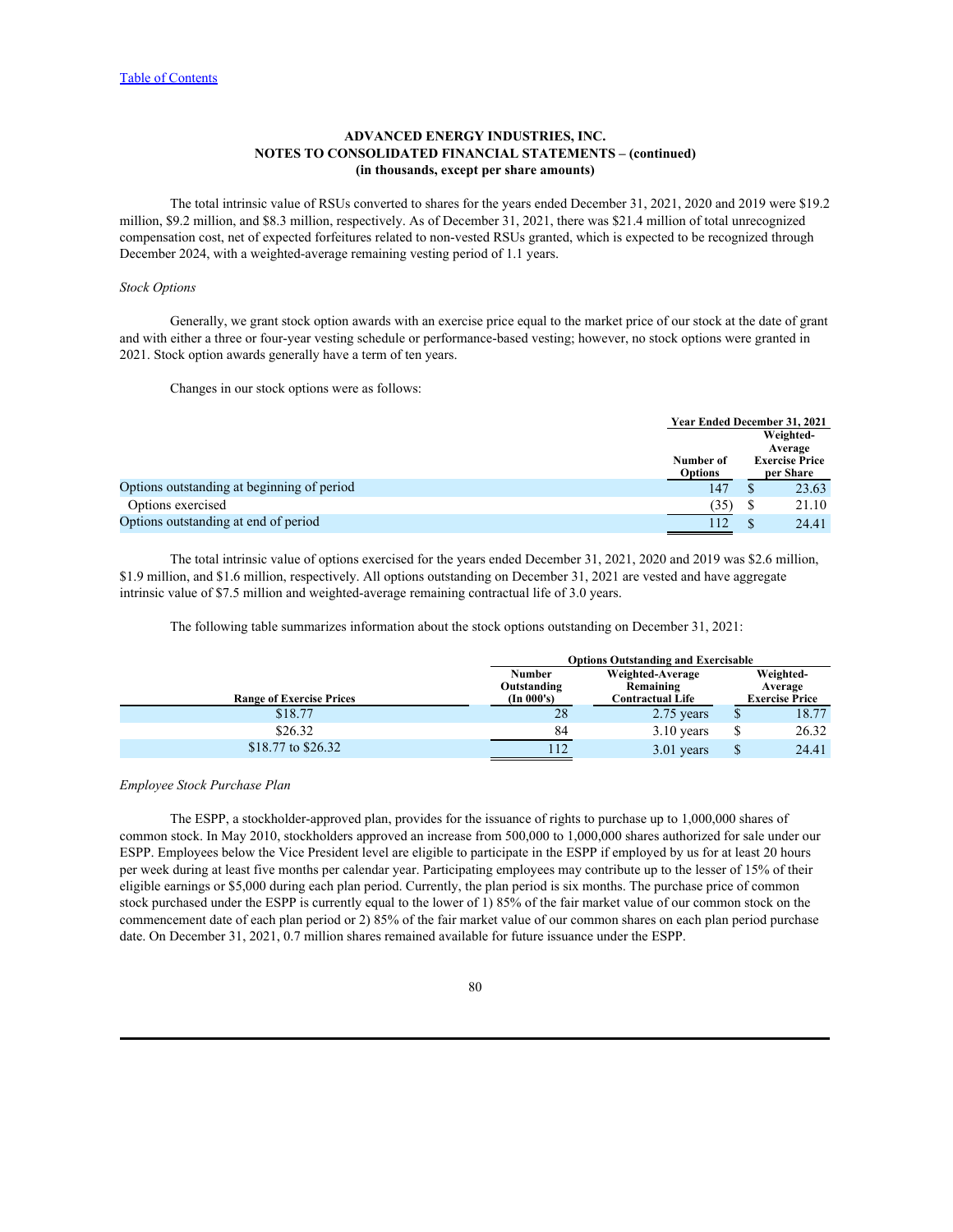Purchase rights granted under the ESPP are valued using the Black-Scholes-Merton model. As of December 31, 2021, there was \$0.6 million of total unrecognized compensation cost related to the ESPP that we expect to recognize over a remaining period of five months. The following table summarizes compensation expense related to the ESPP.

|                                                                  |               | <b>Years Ended December 31.</b> |             |  |            |  |
|------------------------------------------------------------------|---------------|---------------------------------|-------------|--|------------|--|
|                                                                  | 202           |                                 | 2020        |  | 2019       |  |
| Stock-based compensation expense related to the E<br><b>ESPP</b> | .<br>$\prime$ |                                 | 056<br>89 O |  | 175<br>413 |  |

The fair value of each purchase right granted under the ESPP was estimated on the date of grant using the Black-Scholes-Merton option pricing model with the following assumptions:

|                               |                      | <b>Years Ended December 31,</b> |                   |  |
|-------------------------------|----------------------|---------------------------------|-------------------|--|
|                               | 2021                 | 2020                            | 2019              |  |
| Risk-free interest rates      | $0.04\%$ - 0.10 $\%$ | $0.10\%$ - 0.18% $\%$           | $1.62\% - 2.31\%$ |  |
| Expected dividend yield rates | $-$ %                |                                 |                   |  |
| Expected term                 | $0.5$ years          | $0.5$ years                     | $0.5$ years       |  |
| Expected volatility           | 42.7 %               | 70.1 %                          | 41.3 %            |  |

The risk-free interest rate is based on the six-month U.S. Treasury Bill at the time of the grant. Our term is 0.5 years as purchases are made biannually. We utilize our historical experience in determining the volatility of our common stock over the expected term.

### **NOTE 19. COMMITMENTS AND CONTINGENCIES**

We are involved in disputes and legal actions arising in the normal course of our business. While we currently believe that the amount of any ultimate loss would not be material to our financial position, the outcome of these actions is inherently difficult to predict. In the event of an adverse outcome, the ultimate loss could have a material adverse effect on our financial position or reported results of operations. An unfavorable decision in patent litigation also could require material changes in production processes and products or result in our inability to ship products or components found to have violated third-party patent rights. We accrue loss contingencies in connection with our commitments and contingencies, including litigation, when it is probable that a loss has occurred, and the amount of the loss can be reasonably estimated. We are not currently a party to any legal action that we believe would reasonably have a material adverse impact on our business, financial condition, results of operations or cash flows.

81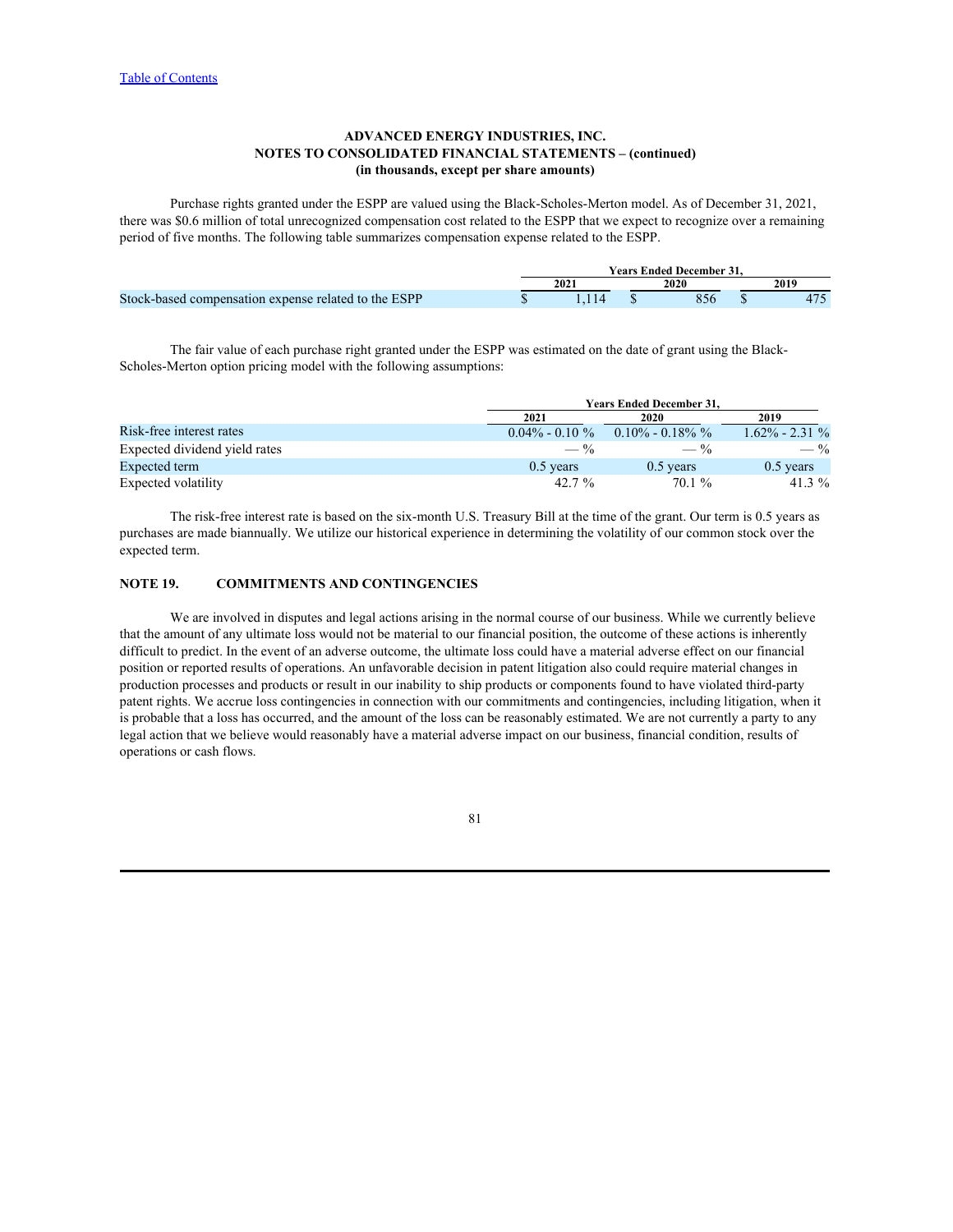#### **NOTE 20. GEOGRAPHIC AND SIGNIFICANT CUSTOMER INFORMATION**

The following table summarizes sales and percentages of total sales from customers who individually accounted for 10% or more of our sales:

|                          |                      | <b>Years Ended December 31,</b> |                         |              |  |  |  |
|--------------------------|----------------------|---------------------------------|-------------------------|--------------|--|--|--|
|                          | 2021                 | 2020                            | 2019                    |              |  |  |  |
| Applied Materials, Inc.  | 296,369<br>$20.4 \%$ | 248,350                         | 164,724<br>$17.5 \%$ \$ | 20.9 %       |  |  |  |
| Lam Research Corporation | 147,385<br>$10.1 \%$ | 141.778                         | 88,251<br>$10.0 \%$     | $1 \cap 0/2$ |  |  |  |

The following table summarizes the accounts receivable balances and percentages of the total accounts receivable from customers who individually accounted for 10% or more of accounts receivable:

|                         | December 31, |           | December 31, |        |
|-------------------------|--------------|-----------|--------------|--------|
|                         | 2021         |           | 2020         |        |
| Applied Materials, Inc. | 42,425       | 17.9%     | 33,402       | 14.2 % |
| Nidec Motor Corporation |              | $\cdot$ % | 24,344       | 10.4 % |

Customer's balance was less than 10% of total

Our sales to Applied Materials, Inc. and Lam Research Corporation are reflected in the Semiconductor Equipment and Industrial and Medical market. Our sales to Nidec Motor Corporation are reflected in the Industrial and Medical market. For more information on our markets, see *Note 3. Revenue*.

No other customer accounted for 10% or more of our sales or accounts receivable balances during these periods.

The following table summarizes long-lived assets by geographic area:

|                      |         | December 31, |         |  |
|----------------------|---------|--------------|---------|--|
|                      | 2021    |              | 2020    |  |
| <b>United States</b> | 255,791 |              | 253,115 |  |
| Asia                 | 275,260 |              | 283,549 |  |
| Europe               | 57,144  |              | 60,847  |  |
| Total                | 588,195 |              | 597,511 |  |

Long-lived assets include property and equipment, operating lease right-of-use assets, goodwill, and intangible assets.

# **NOTE 21. CREDIT FACILITY**

In September 2019, in connection with the Artesyn Acquisition Agreement, we entered into a credit agreement ("Credit Agreement") that provided aggregate financing of \$500.0 million, consisting of a \$350.0 million senior unsecured term loan facility (the "Term Loan Facility") and a \$150.0 million senior unsecured revolving facility (the "Revolving Facility" and together with the Term Loan Facility, the "Credit Facility").

In September 2021, we amended the Credit Agreement whereby we borrowed an additional \$85.0 million, which increased the aggregate amount outstanding under the Term Loan Facility to \$400.0 million. In addition, we increased the Revolving Facility capacity by \$50.0 million to \$200.0 million. Both the Term Loan Facility and Revolving Facility mature on September 9, 2026.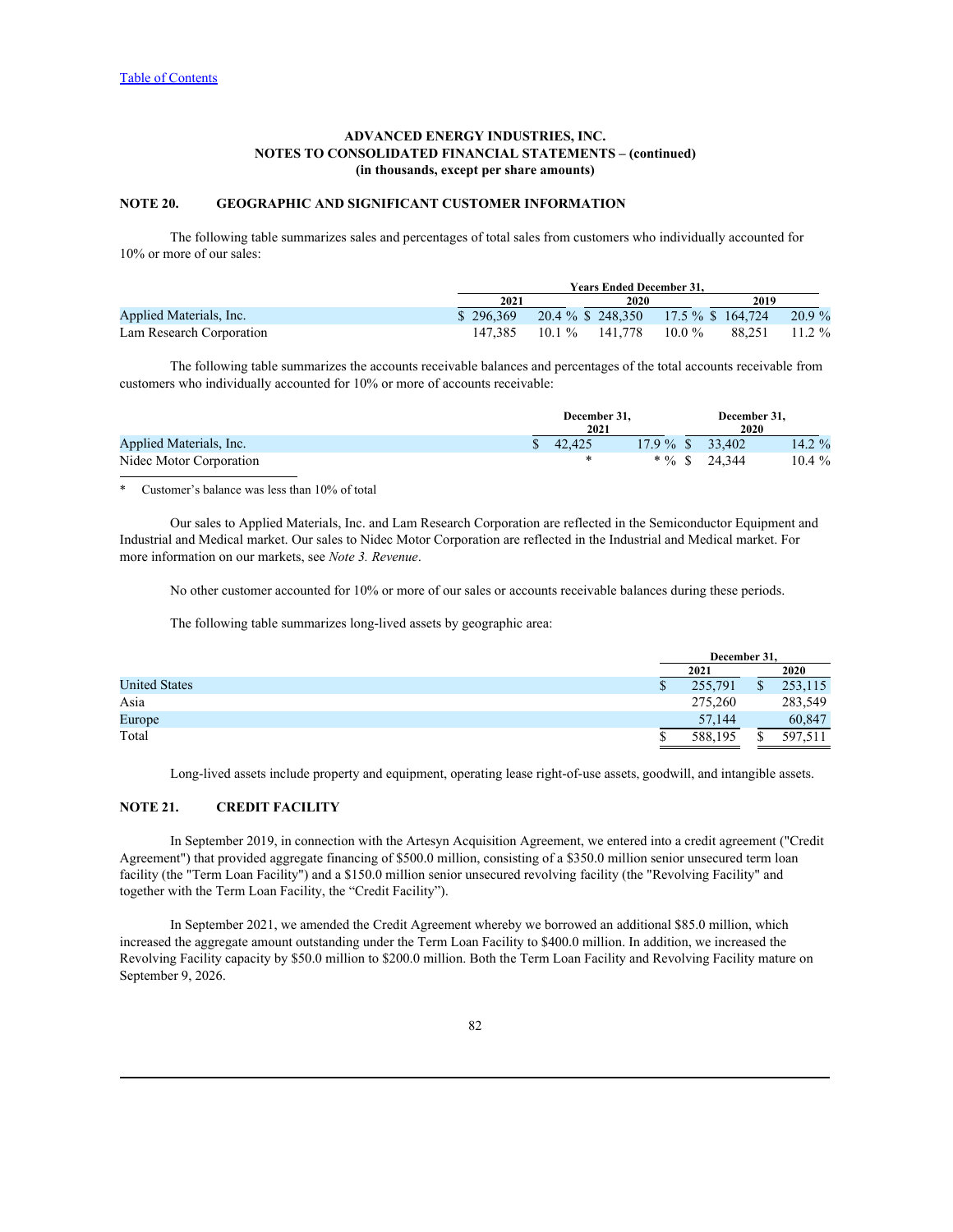The following table summarizes borrowings under our Credit Facility and the associated interest rate.

|                                                        |                                | <b>December 31, 2021</b> |                                |  |
|--------------------------------------------------------|--------------------------------|--------------------------|--------------------------------|--|
|                                                        | Balance                        |                          | Interest Rate Unused Line Fee  |  |
| Term Loan Facility subject to a fixed interest rate    | 255,719                        | 1.271%                   |                                |  |
| Term Loan Facility subject to a variable interest rate | 139.281                        | 0.890%                   | $\overbrace{\hspace{25mm}}^{}$ |  |
| Revolving Facility subject to a variable interest rate | $\overbrace{\hspace{25mm}}^{}$ | 0.890%                   | 0.10%                          |  |
| Total borrowings under the Credit Agreement            | 395,000                        |                          |                                |  |

For more information on the interest rate swap that fixes the interest rate for a portion of our Term Loan Facility, see *Note 8. Derivative Financial Instruments*. The Term Loan Facility and Revolving Facility bear interest, at our option, at a rate based on a reserve adjusted "Eurodollar Rate" or "Base Rate," as defined in the Credit Agreement, plus an applicable margin.

For all periods presented, we were in compliance with the Credit Agreement covenants. As of December 31, 2021 and December 31, 2020, we had \$200.0 million and \$150.0 million, respectively, available to withdraw on the Revolving Facility.

The fair value of the Term Loan Facility approximates the outstanding balance of \$395.0 million as of December 31, 2021.

The debt obligation on our Consolidated Balance Sheets consists of the following:

|                                        | December 31,<br>2021 |          | December 31,<br>2020 |          |
|----------------------------------------|----------------------|----------|----------------------|----------|
| Term Loan Facility                     |                      | 395,000  |                      | 323,750  |
| Less: debt issuance costs              |                      | (2,267)  |                      | (1,704)  |
| Total debt                             |                      | 392,733  |                      | 322,046  |
| Less current portion of long-term debt |                      | (20,000) |                      | (17,500) |
| Total long-term debt                   |                      | 372,733  |                      | 304,546  |

Contractual maturities of our debt obligations, excluding amortization of debt issuance costs, are as follows:

| <b>Year Ending December 31,</b> |         |  |
|---------------------------------|---------|--|
| 2022                            | 20,000  |  |
| 2023                            | 20,000  |  |
| 2024                            | 20,000  |  |
| 2025                            | 20,000  |  |
| 2026                            | 315,000 |  |
| Total                           | 395,000 |  |
|                                 |         |  |

Interest expense and unused line of credit fees were recorded in Other income (expense), net in our Consolidated Statements of Operations as follows:

|                                      | <b>Years Ended December 31.</b> |       |  |       |  |       |  |      |  |      |  |
|--------------------------------------|---------------------------------|-------|--|-------|--|-------|--|------|--|------|--|
|                                      |                                 | 2021  |  |       |  |       |  | 2020 |  | 2019 |  |
| Interest expense                     |                                 | .969  |  | 5,080 |  | 2,994 |  |      |  |      |  |
| Amortization of debt issuance costs  |                                 | 822   |  | 519   |  | 186   |  |      |  |      |  |
| Unused line of credit fees and other |                                 | 168   |  | 153   |  | 236   |  |      |  |      |  |
| Total interest expense               |                                 | 4,959 |  | 752   |  | 416.ر |  |      |  |      |  |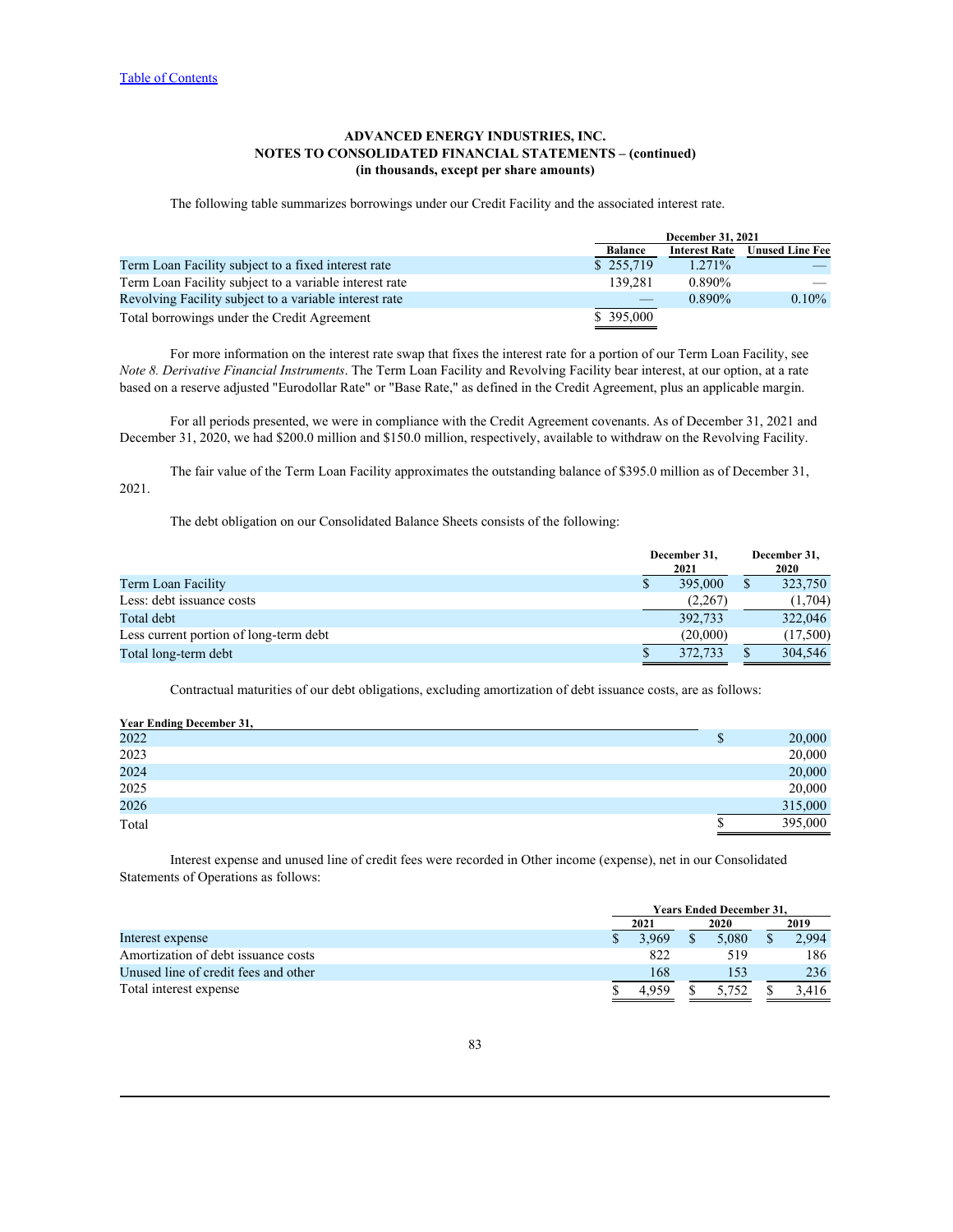### **ITEM 9. CHANGES IN AND DISAGREEMENTS WITH ACCOUNTANTS ON ACCOUNTING AND FINANCIAL DISCLOSURE**

Not applicable.

## **ITEM 9A. CONTROLS AND PROCEDURES**

#### **Evaluation of Disclosure Controls and Procedures**

We have established disclosure controls and procedures, which are designed to ensure that information required to be disclosed in reports filed or submitted under the Securities Exchange Act of 1934 ("Act") is recorded, processed, summarized, and reported, within the time periods specified in the Securities and Exchange Commission's rules and forms. These disclosure controls and procedures include, without limitation, controls and procedures designed to ensure that information required to be disclosed in the reports that we file or submit under the Act is accumulated and communicated to management, including our Principal Executive Officer (Stephen D. Kelley, President and Chief Executive Officer) and Principal Financial Officer (Paul Oldham, Chief Financial Officer), as appropriate, to allow timely decisions regarding required disclosures.

As of the end of the period covered by this report, we conducted an evaluation, with the participation of management, including our Chief Executive Officer and Chief Financial Officer, of the effectiveness of the design and operation of the disclosure controls and procedures pursuant to the Exchange Act Rule 13a-15(b). Based upon this evaluation, the Chief Executive Officer and Chief Financial Officer concluded that our disclosure controls and procedures were effective as of December 31, 2021. The conclusions of the Chief Executive Officer and Chief Financial Officer from this evaluation were communicated to the Audit Committee. We intend to continue to review and document our disclosure controls and procedures, including our internal controls over financial reporting, and may from time to time make changes aimed at enhancing their effectiveness and to ensure that our systems evolve with our business.

### **Management's Annual Report on Internal Control over Financial Reporting**

It is management's responsibility to establish and maintain effective internal control over our financial reporting, which is a process designed under the supervision of our Chief Executive Officer and Chief Financial Officer and effected by our Board of Directors, management, and other personnel. Our internal control over financial reporting is designed to provide reasonable assurance concerning the reliability of our financial reporting and the preparation of our financial statements for external purposes in accordance with generally accepted accounting principles.

In June 2021, we acquired TEGAM, Inc. Refer to *Note 2. Acquisitions* in Part II, Item 8 "Financial Statements and Supplementary Data" for additional information. TEGAM's objectives regarding internal controls over financial reporting are consistent, in all material respects, with Advanced Energy's objectives. We are in the process of completing a more comprehensive review of TEGAM's internal control over financial reporting and will be implementing changes to better align their reporting and controls with the rest of Advanced Energy. As a result of the timing of the acquisition, anticipated changes, and general guidance issued by the SEC regarding exclusion of certain acquired businesses, we excluded TEGAM from Advanced Energy's December 31, 2021 assessment of internal controls over financial reporting. TEGAM accounted for approximately 1% of our total assets at December 31, 2021, and 1% of our total net sales for the year ended December 31, 2021.

Management, with the participation of our Chief Executive Officer and Chief Financial Officer, evaluated the effectiveness of our internal control over financial reporting as of December 31, 2021, using the criteria described in *Internal Control-Integrated Framework (2013)* issued by the Committee of Sponsoring Organizations of the Treadway Commission. Based upon this evaluation, management concluded that our internal control over financial reporting was effective as of December 31, 2021.

Ernst & Young LLP, an independent registered public accounting firm, has audited our consolidated financial statements included in this Form 10-K, and as part of the audit, has issued an audit report, included herein, on the effectiveness of our internal control over financial reporting as of December 31, 2021.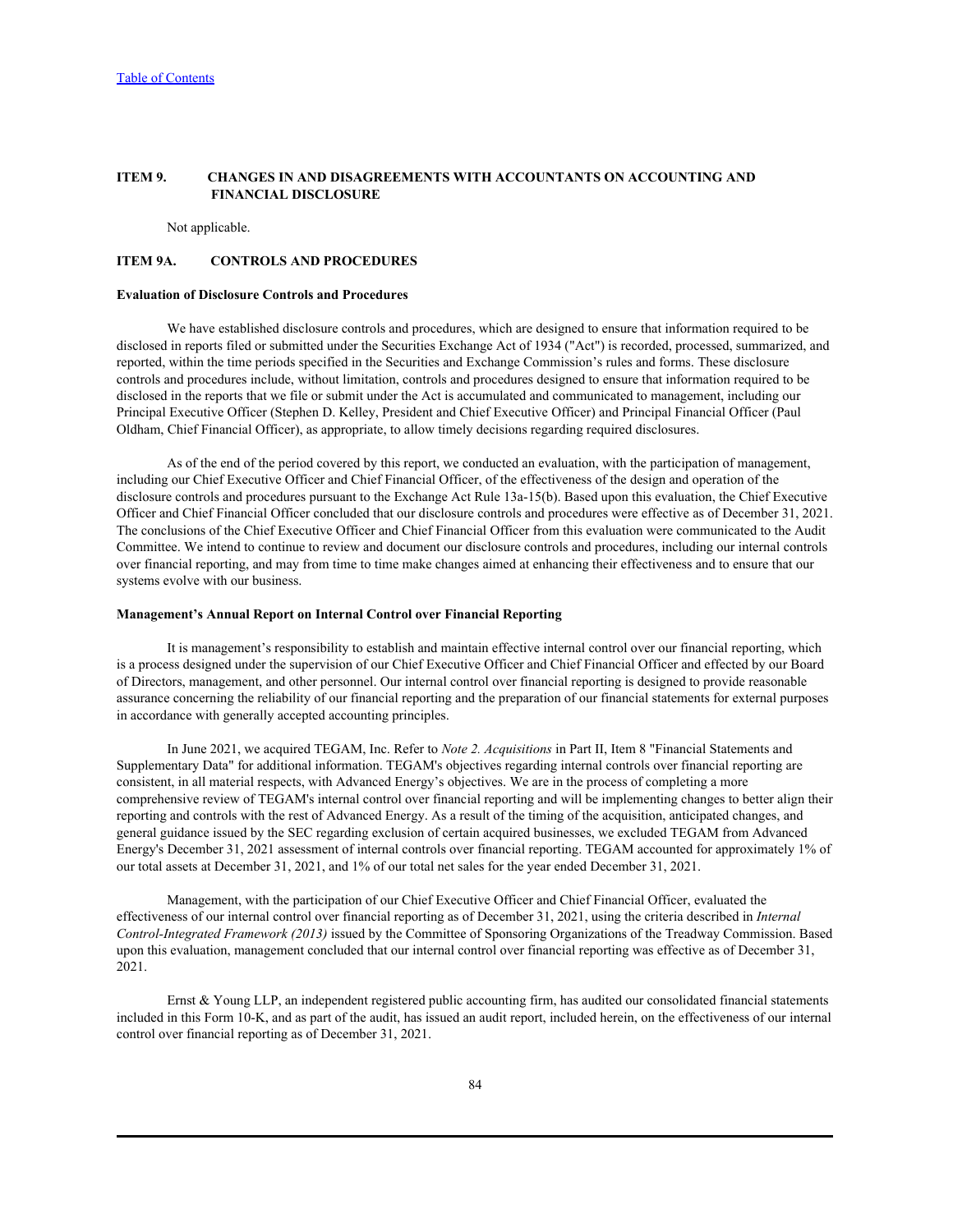### **Changes in Internal Control over Financial Reporting**

There was no change in our internal control over financial reporting that occurred during 2021 that has materially affected, or is reasonably likely to materially affect, our internal control over financial reporting.

#### **Limitations on Controls and Procedures**

Management has concluded that our disclosure controls and procedures and internal control over financial reporting provide reasonable assurance that the objectives of our control system are met. We do not expect, however, that our disclosure controls and procedures or internal control over financial reporting will prevent or detect all misstatements, errors, or fraud, if any. All control systems, no matter how well designed and implemented, have inherent limitations, and therefore no evaluation can provide absolute assurance that every misstatement, error, or instance of fraud, if any, or risk thereof, has been or will be prevented or detected. The occurrence of a misstatement, error, or fraud, if any, would not necessarily require a conclusion that our controls and procedures are not effective.

#### **Report of Independent Registered Public Accounting Firm**

To the Stockholders and the Board of Directors of Advanced Energy Industries, Inc.

### **Opinion on Internal Control Over Financial Reporting**

We have audited Advanced Energy Industries, Inc.'s internal control over financial reporting as of December 31, 2021, based on criteria established in Internal Control-Integrated Framework issued by the Committee of Sponsoring Organizations of the Treadway Commission (2013 framework) (the COSO criteria). In our opinion, Advanced Energy Industries, Inc. (the Company) maintained, in all material respects, effective internal control over financial reporting as of December 31, 2021, based on the COSO criteria.

As indicated in the accompanying Management's Annual Report on Internal Control over Financial Reporting, management's assessment of and conclusion on the effectiveness of internal control over financial reporting did not include the internal controls of TEGAM, Inc., which is included in the 2021 consolidated financial statements of the Company and constituted 1% and 2% of total and net assets, respectively, as of December 31, 2021 and 0.6% and 0.5% of revenues and net income, respectively, for the year then ended. Our audit of internal control over financial reporting of the Company also did not include an evaluation of the internal control over financial reporting of TEGAM, Inc.

We also have audited, in accordance with the standards of the Public Company Accounting Oversight Board (United States) (PCAOB), the consolidated balance sheets of the Company as of December 31, 2021 and 2020, the related consolidated statements of operations, comprehensive income, stockholders' equity and cash flows for each of the three years in the period ended December 31, 2021, and the related notes and our report dated March 16, 2022 expressed an unqualified opinion thereon.

#### **Basis for Opinion**

The Company's management is responsible for maintaining effective internal control over financial reporting and for its assessment of the effectiveness of internal control over financial reporting included in the accompanying Management's Annual Report on Internal Control over Financial Reporting. Our responsibility is to express an opinion on the Company's internal control over financial reporting based on our audit. We are a public accounting firm registered with the PCAOB and are required to be independent with respect to the Company in accordance with the U.S. federal securities laws and the applicable rules and regulations of the Securities and Exchange Commission and the PCAOB.

We conducted our audit in accordance with the standards of the PCAOB. Those standards require that we plan and perform the audit to obtain reasonable assurance about whether effective internal control over financial reporting was maintained in all material respects.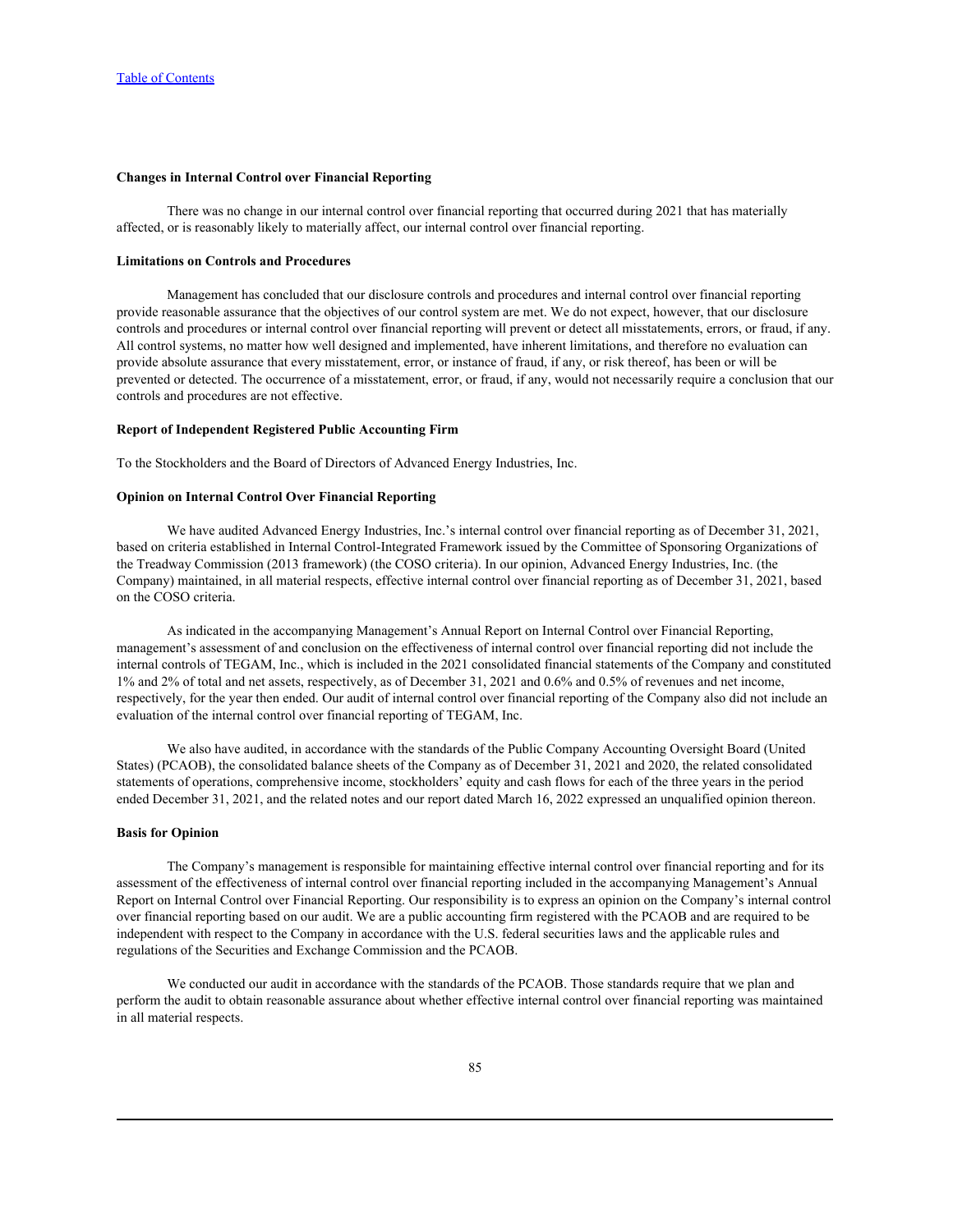Our audit included obtaining an understanding of internal control over financial reporting, assessing the risk that a material weakness exists, testing and evaluating the design and operating effectiveness of internal control based on the assessed risk, and performing such other procedures as we considered necessary in the circumstances. We believe that our audit provides a reasonable basis for our opinion.

#### **Definition and Limitations of Internal Control Over Financial Reporting**

A company's internal control over financial reporting is a process designed to provide reasonable assurance regarding the reliability of financial reporting and the preparation of financial statements for external purposes in accordance with generally accepted accounting principles. A company's internal control over financial reporting includes those policies and procedures that (1) pertain to the maintenance of records that, in reasonable detail, accurately and fairly reflect the transactions and dispositions of the assets of the company; (2) provide reasonable assurance that transactions are recorded as necessary to permit preparation of financial statements in accordance with generally accepted accounting principles, and that receipts and expenditures of the company are being made only in accordance with authorizations of management and directors of the company; and (3) provide reasonable assurance regarding prevention or timely detection of unauthorized acquisition, use, or disposition of the company's assets that could have a material effect on the financial statements.

Because of its inherent limitations, internal control over financial reporting may not prevent or detect misstatements. Also, projections of any evaluation of effectiveness to future periods are subject to the risk that controls may become inadequate because of changes in conditions, or that the degree of compliance with the policies or procedures may deteriorate.

/s/ Ernst & Young LLP

Denver, Colorado March 16, 2022

#### **ITEM 9B. OTHER INFORMATION**

Not applicable.

## **ITEM 9C. DISCLOSURE REGARDING FOREIGN JURISDICTIONS THAT PREVENT INSPECTIONS**

Not applicable.

## **PART III**

In accordance with General Instruction G(3) of Form 10-K, certain information required by this Part III is incorporated by reference to the definitive proxy statement relating to our 2022 annual meeting of stockholders (the "2022 Proxy Statement"), as set forth below. The 2022 Proxy Statement will be filed with the Securities and Exchange Commission within 120 days after the end of our fiscal year.

### **ITEM 10. DIRECTORS, EXECUTIVE OFFICERS, AND CORPORATE GOVERNANCE**

The information set forth in the 2022 Proxy Statement under the headings "Management" and "Proposal No. 1 - Election of Directors" is incorporated herein by reference.

We adopted a Code of Ethical Conduct that applies to all employees, including our Chief Executive Officer, Chief Financial Officer, and others performing similar functions. We posted a copy of the Code of Ethical Conduct on our website at www.advancedenergy.com, and such Code of Ethical Conduct is available, in print, without charge, to any stockholder who requests it from the Company's Secretary. We intend to satisfy the disclosure requirements under Item 5.05 of Form 8-K regarding amendments to, or waivers from, the Code of Ethical Conduct by posting such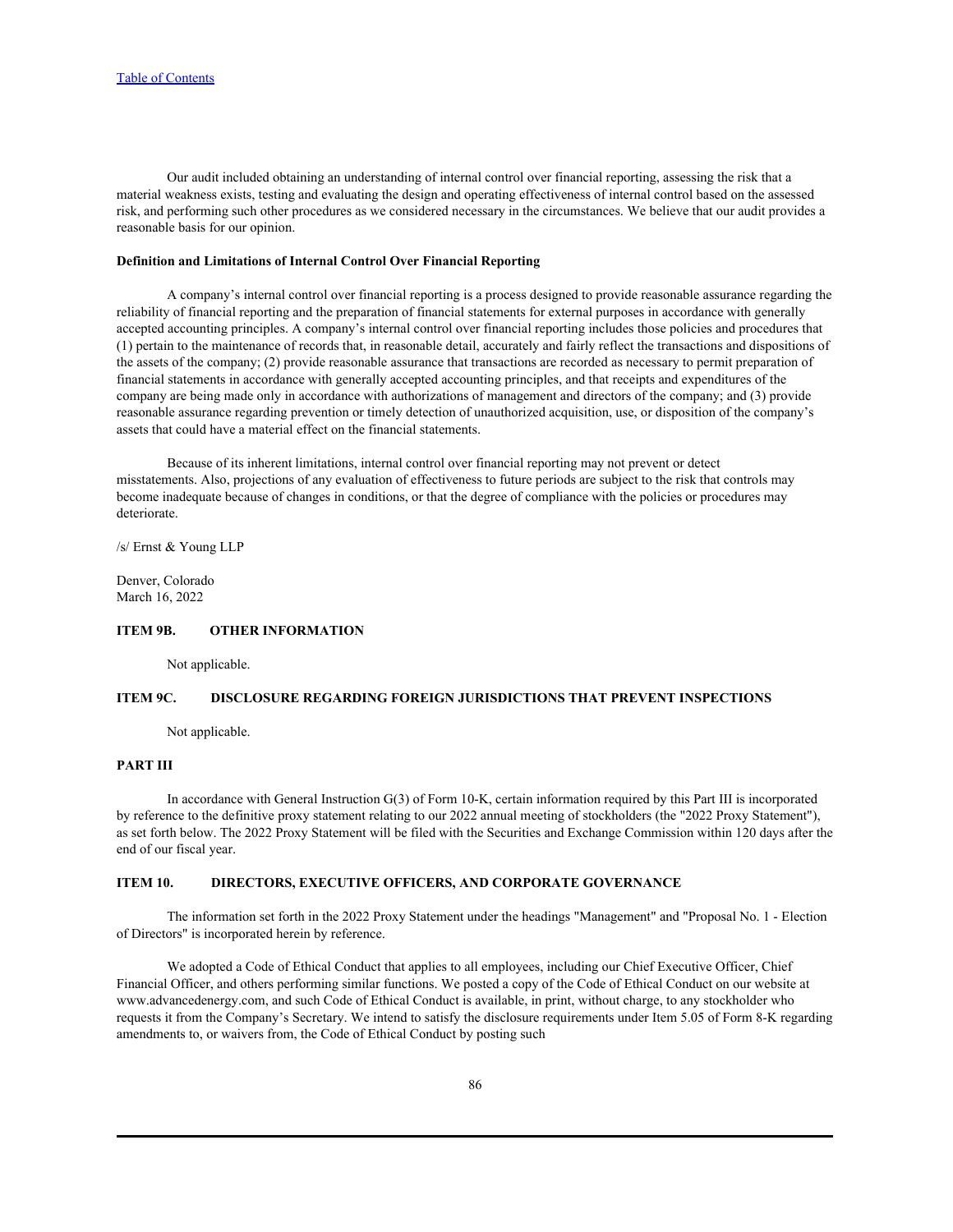information on our website at www.advancedenergy.com. We are not including the information contained on our website as part of, or incorporating it by reference into, this report.

## **ITEM 11. EXECUTIVE COMPENSATION**

The information set forth in the 2022 Proxy Statement under the headings "Executive Compensation" is incorporated herein by reference.

## **ITEM 12. SECURITY OWNERSHIP OF CERTAIN BENEFICIAL OWNERS AND MANAGEMENT AND RELATED STOCKHOLDER MATTERS**

The information set forth in the 2022 Proxy Statement under the headings "Security Ownership of Certain Beneficial Owners and Management" and "Equity Compensation Plan Information" is incorporated herein by reference.

#### **Securities Authorized for Issuance under Equity Compensation Plans**

The following table summarizes information about the equity incentive compensation plans as of December 31, 2021. All outstanding awards relate to our common stock.

| <b>Plan Category</b>                                                   | (A)<br>Number of securities to be issued<br>upon exercise of outstanding<br>options, warrants and rights | (B)<br>Weighted average exercise price<br>of outstanding options, warrants<br>and rights<br>(in thousands, except exercise price per share) | Number of securities remaining available<br>for future issuance under equity<br>compensation plans (excluding securities<br>reflected in column A) |
|------------------------------------------------------------------------|----------------------------------------------------------------------------------------------------------|---------------------------------------------------------------------------------------------------------------------------------------------|----------------------------------------------------------------------------------------------------------------------------------------------------|
| Equity compensation plans approved by<br>security holders              | 112                                                                                                      | 24.41                                                                                                                                       | 2,554(1)                                                                                                                                           |
| Equity compensation plans not approved<br>by security holders<br>Total | 112                                                                                                      | 24.41                                                                                                                                       | 2,554                                                                                                                                              |

(1) This number includes 665 thousand shares available for future issuance under the Employee Stock Purchase Plan

## **ITEM 13. CERTAIN RELATIONSHIPS AND RELATED TRANSACTIONS AND DIRECTOR INDEPENDENCE**

Not applicable.

## **ITEM 14. PRINCIPAL ACCOUNTING FEES AND SERVICES**

The information set forth in the 2022 Proxy Statement under the caption "Proposal No. 2 - Ratification of the Appointment of Ernst & Young LLP as Advanced Energy's Independent Registered Public Accounting Firm for 2022" is incorporated herein by reference.

#### **PART IV**

#### **ITEM 15. EXHIBITS AND FINANCIAL STATEMENT SCHEDULES**

(A) Documents filed as part of this Annual Report on Form 10-K are as follows:

1. Financial Statements:

See Index to Financial Statements at Part II, Item 8 herein.

2. Financial Statement Schedules for the years ended December 31, 2021, 2020 and 2019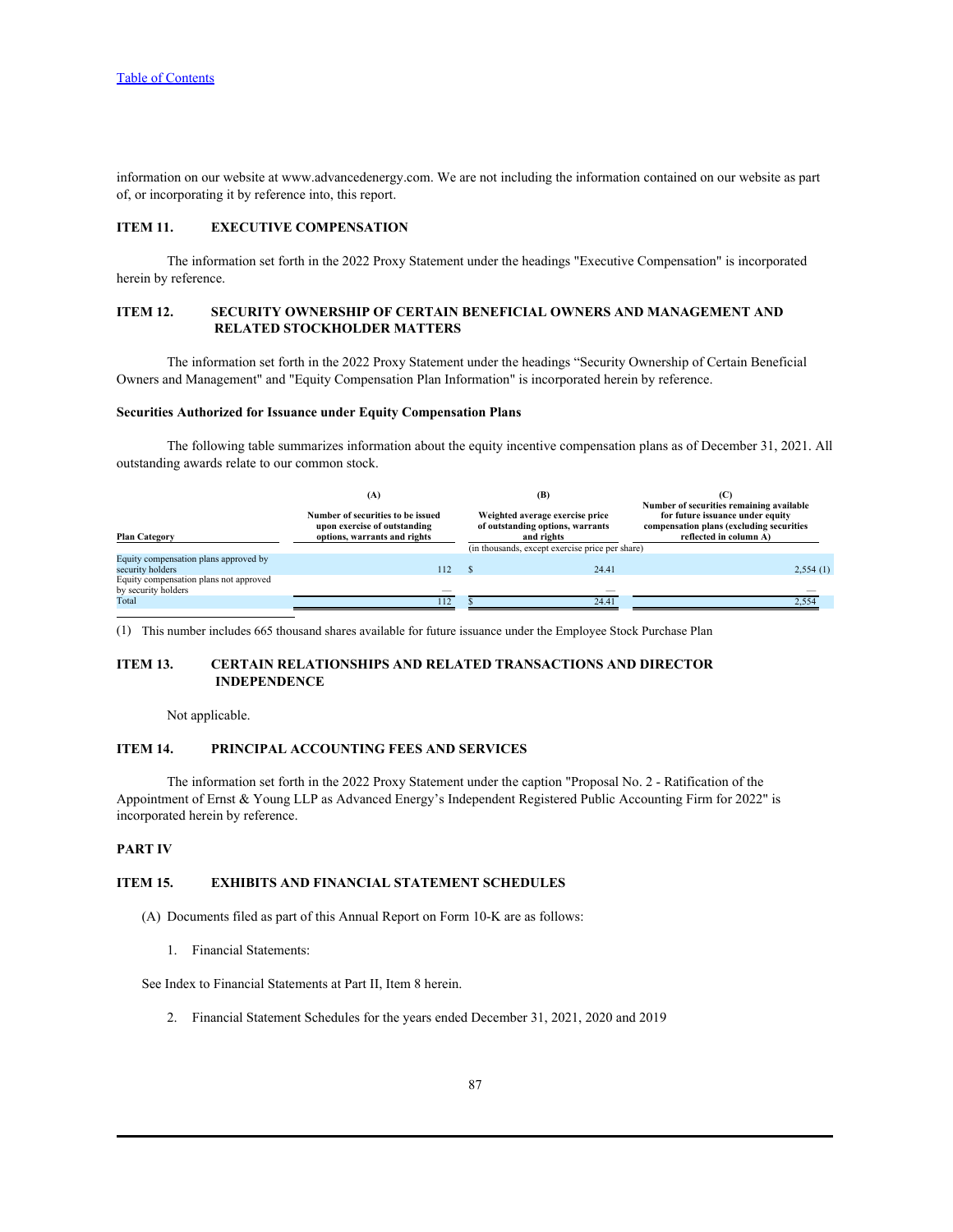**NOTE:** All schedules have been omitted because they are either not applicable or the required information is included in the financial statements and notes thereto.

(B) Exhibits:

| Exhibit |                                                                                                                                                                                                                                                                    | <b>Incorporated by Reference</b> |           |                |                    |  |  |  |
|---------|--------------------------------------------------------------------------------------------------------------------------------------------------------------------------------------------------------------------------------------------------------------------|----------------------------------|-----------|----------------|--------------------|--|--|--|
| Number  | <b>Description</b>                                                                                                                                                                                                                                                 | Form                             | File No.  | <b>Exhibit</b> | <b>Filing Date</b> |  |  |  |
| 2.1     | Stock Purchase Agreement by and among Advanced<br>Energy Industries, Inc., Artesyn Embedded<br>Technologies, Inc., Pontus Intermediate Holdings II,<br>LLC and Pontus Holdings, LLC, dated May 14,<br>$2019**$                                                     | $8-K$                            | 000-26966 | 2.1            | May 15, 2019       |  |  |  |
| 2.2     | <b>First Amendment to the Stock Purchase Agreement</b><br>by and among Advanced Energy Industries, Inc.,<br><b>Artesyn Embedded Technologies, Inc., Pontus</b><br>Intermediate Holdings II, LLC and Pontus Holdings,<br>LLC, dated September 9, 2019 <sup>**</sup> | $8-K$                            | 000-26966 | 2.2            | September 10, 2019 |  |  |  |
| 3.1     | Amended and Restated Certificate of Incorporation<br>of Advanced Energy Industries, Inc.                                                                                                                                                                           | $10-Q$                           | 000-26966 | 3.1            | August 5, 2019     |  |  |  |
| 3.2     | <b>Second Amended and Restated By-Laws of</b><br><b>Advanced Energy Industries, Inc.</b>                                                                                                                                                                           | $8-K$                            | 000-26966 | 3.1            | May 20, 2020       |  |  |  |
| 4.1     | Form of Specimen Certificate for Common Stock                                                                                                                                                                                                                      | $S-1$                            | 33-97188  | 4.1            | September 21, 1995 |  |  |  |
| 4.2     | Description of Advanced Energy Industries, Inc.<br><b>Securities</b>                                                                                                                                                                                               | $10-K$                           | 000-26966 | 4.2            | March 2, 2020      |  |  |  |
| 10.1    | Lease dated January 16, 2003, by and between<br>China Great Wall Computer Shenzhen Co., Ltd.,<br><b>Great Wall Limited and Advanced Energy</b><br>Industries (Shenzhen) Co., Ltd., for a building<br>located in Shenzhen, China                                    | $10-K$                           | 000-26966 | 10.18          | February 24, 2004  |  |  |  |
| 10.2    | Form of Indemnification Agreement                                                                                                                                                                                                                                  | $S-1$                            | 33-97188  | 10.2           | September 21, 1995 |  |  |  |
| 10.3    | Form of Director Indemnification Agreement                                                                                                                                                                                                                         | $8-K$                            | 000-26966 | 10.1           | December 14, 2009  |  |  |  |
| 10.4    | Form of Notice of Grant for Restricted Stock Unit *                                                                                                                                                                                                                | $8-K$                            | 000-26966 | 10.1           | May 10, 2013       |  |  |  |
| 10.5    | Form of Restricted Stock Unit Agreement *                                                                                                                                                                                                                          | $8-K$                            | 000-26966 | 10.2           | May 10, 2013       |  |  |  |
| 10.6    | Form of Notice of Grant of Stock Option *                                                                                                                                                                                                                          | $8-K$                            | 000-26966 | 10.3           | May 10, 2013       |  |  |  |
| 10.7    | Form of Incentive Stock Option Agreement *                                                                                                                                                                                                                         | $8-K$                            | 000-26966 | 10.4           | May 10, 2013       |  |  |  |
| 10.8    | Form of Non-Qualified Stock Option Agreement *                                                                                                                                                                                                                     | $8-K$                            | 000-26966 | 10.5           | May 10, 2013       |  |  |  |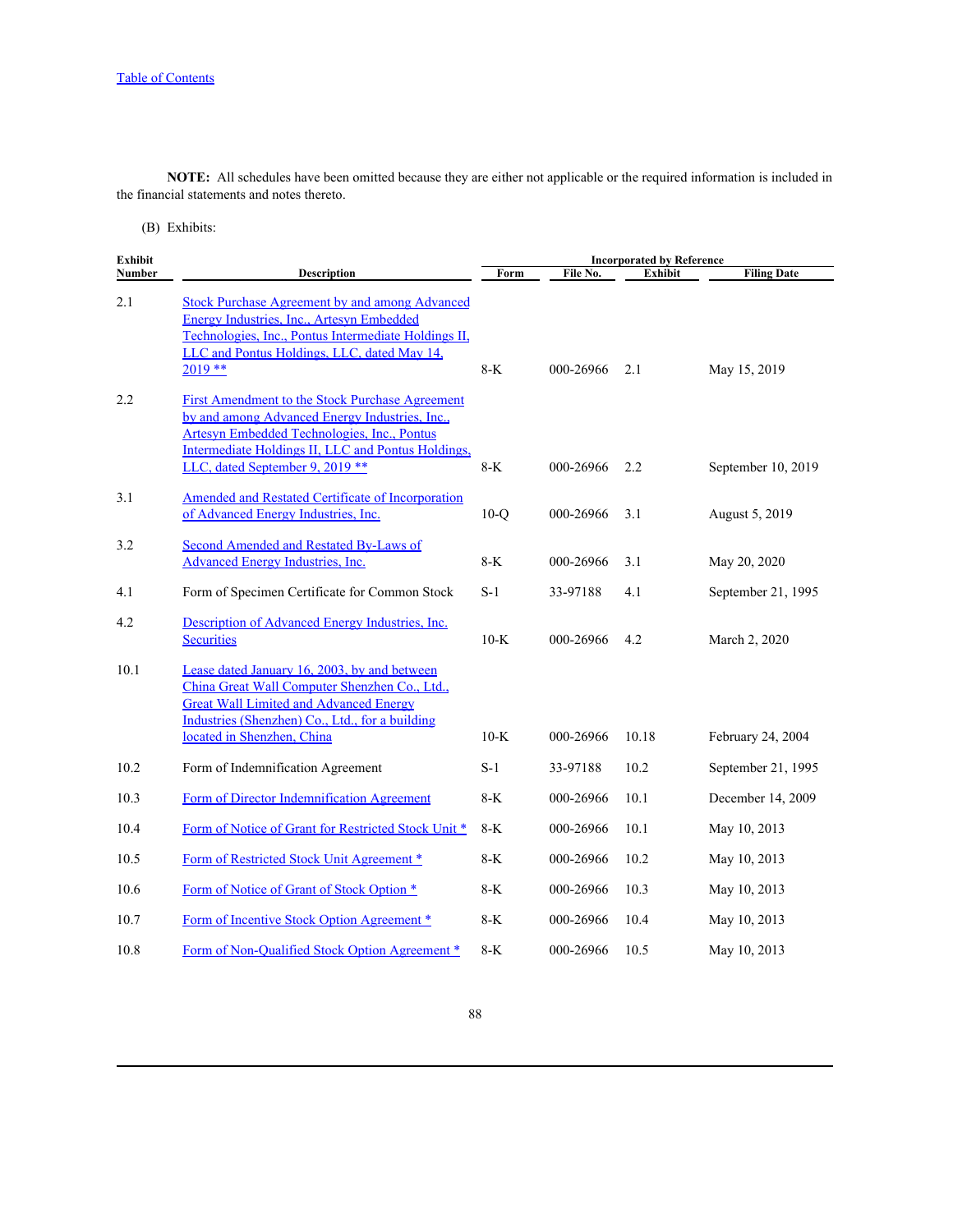| <b>Exhibit</b> |                                                                                                       | <b>Incorporated by Reference</b> |           |                |                    |  |  |  |  |
|----------------|-------------------------------------------------------------------------------------------------------|----------------------------------|-----------|----------------|--------------------|--|--|--|--|
| Number         | <b>Description</b>                                                                                    | Form                             | File No.  | <b>Exhibit</b> | <b>Filing Date</b> |  |  |  |  |
| 10.9           | Form of LTI Notice of Grant *                                                                         | 8-K                              | 000-26966 | 10.6           | May 10, 2013       |  |  |  |  |
| 10.10          | Form of LTI Performance Stock Option Agreement                                                        |                                  |           |                |                    |  |  |  |  |
| 10.11          | pursuant to the 2008 Omnibus Incentive Plan *<br>Form of LTI Performance Stock Unit Agreement         | 8-K                              | 000-26966 | 10.7           | May 10, 2013       |  |  |  |  |
|                | pursuant to the 2008 Omnibus Incentive Plan *                                                         | 8-K                              | 000-26966 | 10.8           | May 10, 2013       |  |  |  |  |
| 10.12          | Form of 2020 Short-Term Incentive Plan *                                                              | $10-K$                           | 000-26966 | 10.13          | March 2, 2020      |  |  |  |  |
| 10.13          | 2017 Long-Term Incentive (LTI) Plan *                                                                 | DEF 14A                          | 000-26966 | Appendix A     | March 14, 2017     |  |  |  |  |
| 10.14          | 2017 Short-Term Incentive (STI) Plan *                                                                | DEF 14A                          | 000-26966 | Appendix B     | March 14, 2017     |  |  |  |  |
| 10.15          | 2017 Omnibus Incentive Plan *                                                                         | DEF 14A                          | 000-26966 | Appendix A     | March 14, 2017     |  |  |  |  |
| 10.16          | 2008 Omnibus Incentive Plan, as amended May 4,                                                        |                                  |           |                |                    |  |  |  |  |
|                | $2010*$                                                                                               | $10-K$                           | 000-26966 | 10.37          | March 2, 2011      |  |  |  |  |
| 10.17          | Employee Stock Purchase Plan *                                                                        | $S-1$                            | 33-97188  | 10.17          | September 21, 1995 |  |  |  |  |
| 10.18          | <b>Transition and Retirement Agreement dated</b>                                                      |                                  |           |                |                    |  |  |  |  |
|                | February 8, 2021 *                                                                                    | 8-K                              | 000-26966 | 10.1           | February 10, 2021  |  |  |  |  |
| 10.19          | Offer Letter dated February 8, 2021 *                                                                 | 8-K                              | 000-26966 | 10.2           | February 10, 2021  |  |  |  |  |
| 10.20          | <b>Global Supply Agreement by and between</b>                                                         |                                  |           |                |                    |  |  |  |  |
|                | <b>Advanced Energy Industries, Inc. and Applied</b><br>Materials, Inc. dated August 29, 2005 +        | $10-Q$                           | 000-26966 | 10.1           | November 7, 2005   |  |  |  |  |
|                |                                                                                                       |                                  |           |                |                    |  |  |  |  |
| 10.21          | Shipping Amendment to the Global Supply<br><b>Agreement by and between Advanced Energy</b>            |                                  |           |                |                    |  |  |  |  |
|                | Industries, Inc. and Applied Materials, Inc. dated                                                    |                                  |           |                |                    |  |  |  |  |
|                | August 29, 2005 +                                                                                     | $10-Q$                           | 000-26966 | 10.2           | November 7, 2005   |  |  |  |  |
| 10.22          | <b>Bridge Amendment to the Global Supply</b>                                                          |                                  |           |                |                    |  |  |  |  |
|                | <b>Agreement by and between Advanced Energy</b><br>Industries, Inc. and Applied Materials, Inc. dated |                                  |           |                |                    |  |  |  |  |
|                | January 28, 2011 +                                                                                    | $10-Q$                           | 000-26966 | 10.1           | May 6, 2011        |  |  |  |  |
| 10.23          | <b>Fixed Dollar Accelerated Share Repurchase</b>                                                      |                                  |           |                |                    |  |  |  |  |
|                | Transaction, dated November 6, 2015, between                                                          |                                  |           |                |                    |  |  |  |  |
|                | <b>Advanced Energy Industries, Inc. and Morgan</b>                                                    |                                  |           |                |                    |  |  |  |  |
|                | Stanley & Co. LLC.                                                                                    | $8-K$                            | 000-26966 | 10.1           | November 6, 2015   |  |  |  |  |
| 10.24          | Offer Letter to Paul Oldham, dated March 26,                                                          |                                  |           |                |                    |  |  |  |  |
|                | $2018*$                                                                                               | $8-K$                            | 000-26966 | 10.1           | March 29, 2018     |  |  |  |  |
| 10.25          | Form of Executive Change in Control and General                                                       |                                  |           |                |                    |  |  |  |  |
|                | <b>Severance Agreement</b>                                                                            | $8-K$                            | 000-26966 | 10.1           | August 6, 2018     |  |  |  |  |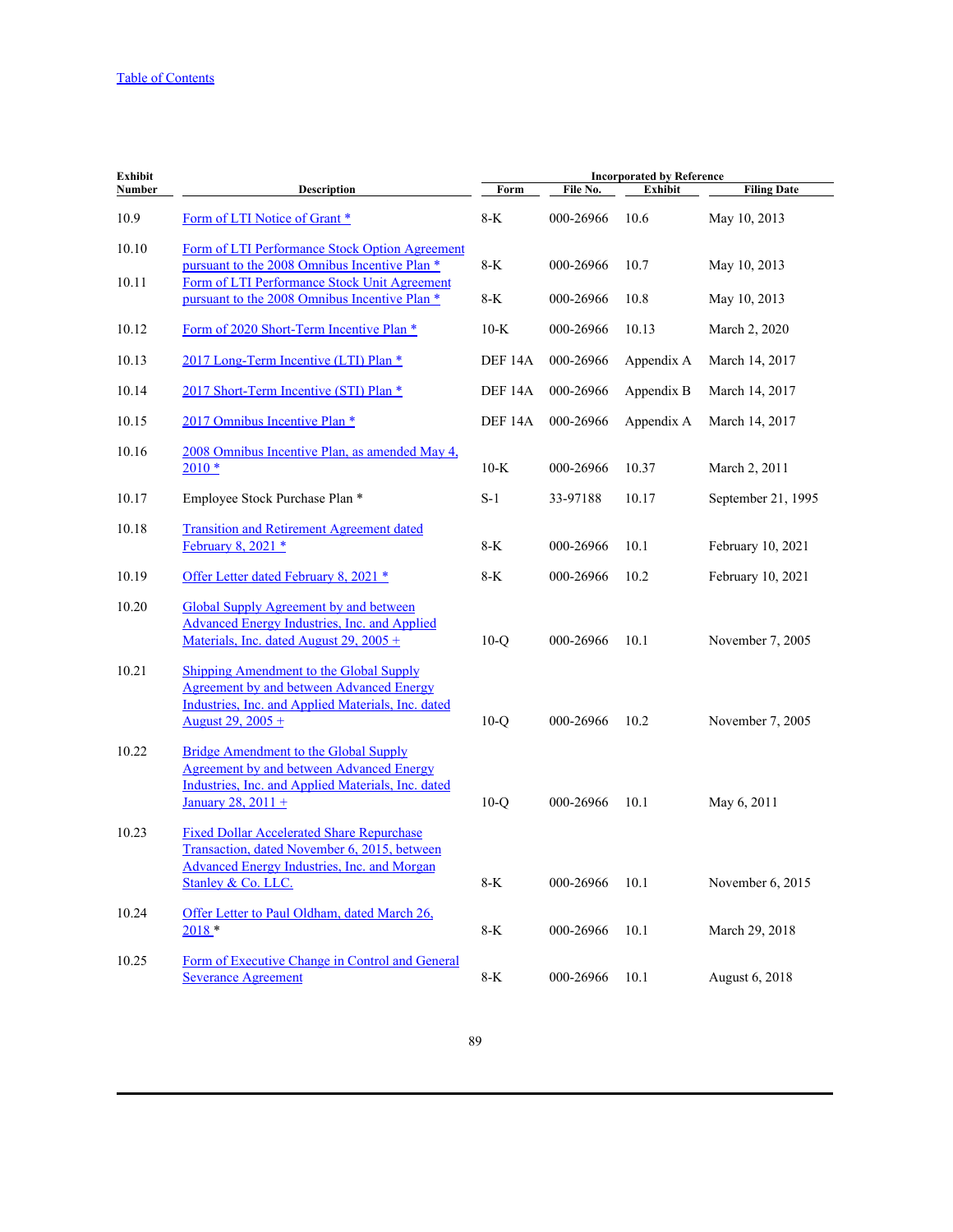| Exhibit |                                                                                                                                                                                                                                                                                                              | <b>Incorporated by Reference</b> |           |         |                    |  |
|---------|--------------------------------------------------------------------------------------------------------------------------------------------------------------------------------------------------------------------------------------------------------------------------------------------------------------|----------------------------------|-----------|---------|--------------------|--|
| Number  | <b>Description</b>                                                                                                                                                                                                                                                                                           | Form                             | File No.  | Exhibit | <b>Filing Date</b> |  |
| 10.26   | Credit Agreement, dated September 10, 2019, by<br>and among Advanced Energy Industries, Inc., Bank<br>of America N.A. as the Administrative Agent, Bank<br>of America N.A., Bank of the West and HSBC Bank<br>USA, N.A. as the Joint Lead Arrangers and Joint<br>Book Runners, and Citibank N.A., as the Co- |                                  |           |         |                    |  |
|         | <b>Manager</b>                                                                                                                                                                                                                                                                                               | $8-K$                            | 000-26966 | 10.1    | September 10, 2019 |  |
| 10.27   | ISDA 2002 Master Agreement, by and between<br><b>Advanced Energy Industries, Inc. and HSBC Bank</b><br>USA, National Association, dated as of April 2,<br>2020 (the "HSBC ISDA Master Agreement")                                                                                                            | 8-K                              | 000-26966 | 10.1    | April 10, 2020     |  |
| 10.28   | ISDA 2002 Master Agreement, by and between<br>Advanced Energy Industries, Inc. and Citibank,<br>N.A., dated as of April 7, 2020 (the "Citibank ISDA<br>Master Agreement")                                                                                                                                    | $8-K$                            | 000-26966 | 10.2    | April 10, 2020     |  |
|         |                                                                                                                                                                                                                                                                                                              |                                  |           |         |                    |  |
| 10.29   | Schedule to the HSBC ISDA Master Agreement                                                                                                                                                                                                                                                                   | $8-K$                            | 000-26966 | 10.3    | April 10, 2020     |  |
| 10.30   | Schedule to the Citibank ISDA Master Agreement                                                                                                                                                                                                                                                               | $8-K$                            | 000-26966 | 10.4    | April 10, 2020     |  |
| 10.31   | Rate Swap Transaction Confirmation, by and<br>between Advanced Energy Industries, Inc. and<br>HSBC Bank USA, National Association, dated<br>April 7, 2020                                                                                                                                                    | $8-K$                            | 000-26966 | 10.5    | April 10, 2020     |  |
| 10.32   | Rate Swap Transaction Confirmation, by and<br>between Advanced Energy Industries, Inc. and<br>Citibank, N.A., dated April 9, 2020                                                                                                                                                                            | $8-K$                            | 000-26966 | 10.6    | April 10, 2020     |  |
| 10.33   | Amendment No. 1 to Credit Agreement, dated<br>September 9, 2021, by and among Advanced Energy<br>Industries, Inc., the guarantors party thereto, Bank<br>of America N.A. as the Administrative Agent, and<br>the lenders party thereto (which included the<br>marked Credit Agreement as Exhibit A thereto)  | 8-K                              | 000-26966 | 10.2    | September 9, 2021  |  |
| 10.34   | Offer of Employment to Eduardo Bernal Acebedo<br>dated August 2, 2021 *                                                                                                                                                                                                                                      | 8-K                              | 000-26966 | 10.1    | September 8, 2021  |  |
| 10.35   | Form of Long-Term Incentive Plan                                                                                                                                                                                                                                                                             | $8-K$                            | 000-26966 | 10.1    | February 4, 2021   |  |
| 10.36   | Transition and Separation Agreement of Mr. Dana<br>Huth, dated July 7, 2021 *                                                                                                                                                                                                                                | $10-Q$                           | 000-26966 | 10.1    | November 9, 2021   |  |
| 10.37   | <b>Advanced Energy Industries, Inc. Deferred</b><br>Compensation Plan <sup>*</sup>                                                                                                                                                                                                                           | $10-Q$                           | 000-26966 | 10.4    | November 9, 2021   |  |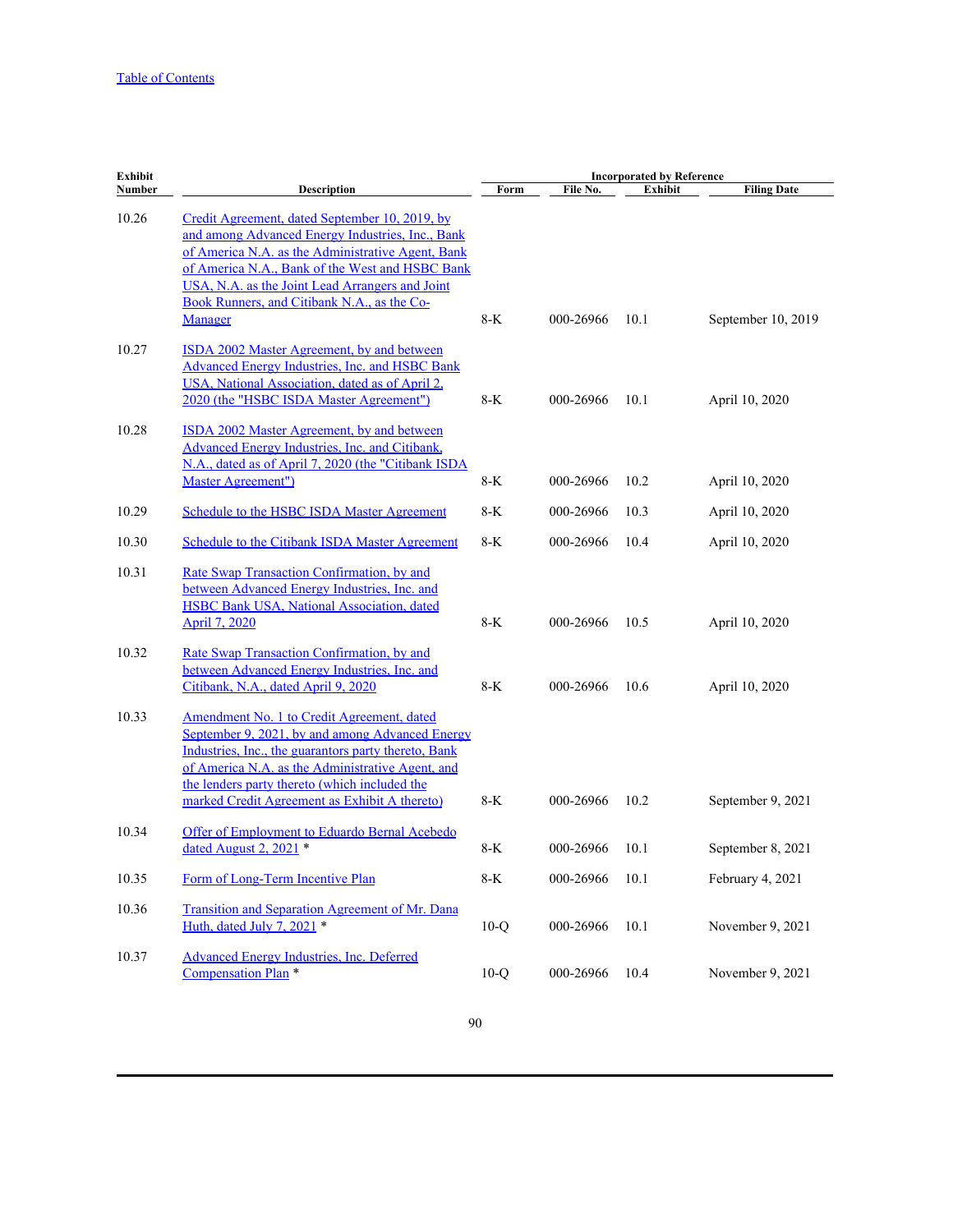| Exhibit    |                                                                                                                                                                                                      | <b>Incorporated by Reference</b> |          |         |                    |  |
|------------|------------------------------------------------------------------------------------------------------------------------------------------------------------------------------------------------------|----------------------------------|----------|---------|--------------------|--|
| Number     | <b>Description</b>                                                                                                                                                                                   | Form                             | File No. | Exhibit | <b>Filing Date</b> |  |
| 21.1       | Subsidiaries of Advanced Energy Industries, Inc.                                                                                                                                                     |                                  |          |         | Filed herewith     |  |
| 23.1       | <b>Consent of Independent Registered Public</b><br><b>Accounting Firm</b>                                                                                                                            |                                  |          |         | Filed herewith     |  |
| 31.1       | Certification of the Chief Executive Officer<br>Pursuant to Rule 13a-14(a) under the Securities<br>Exchange Act of 1934, as adopted pursuant to<br>Section 302 of the Sarbanes-Oxley Act of 2002     |                                  |          |         | Filed herewith     |  |
| 31.2       | Certification of the Principal Financial Officer<br>Pursuant to Rule 13a-14(a) under the Securities<br>Exchange Act of 1934, as adopted pursuant to<br>Section 302 of the Sarbanes-Oxley Act of 2002 |                                  |          |         | Filed herewith     |  |
| 32.1       | <b>Certification of the Chief Executive Officer</b><br>Pursuant to 18 U.S.C. Section 1350, as adopted<br>pursuant to Section 906 of the Sarbanes-Oxley Act<br>of 2002                                |                                  |          |         | Filed herewith     |  |
| 32.2       | Certification of the Chief Financial Officer Pursuant<br>to 18 U.S.C. Section 1350, as adopted pursuant to<br>Section 906 of the Sarbanes-Oxley Act of 2002                                          |                                  |          |         | Filed herewith     |  |
| 101.INS    | Inline XBRL Instance Document                                                                                                                                                                        |                                  |          |         | Filed herewith     |  |
| 101.SCH    | Inline XBRL Taxonomy Extension Schema<br>Document                                                                                                                                                    |                                  |          |         | Filed herewith     |  |
| 101.CAL    | Inline XBRL Taxonomy Extension Calculation<br>Linkbase Document                                                                                                                                      |                                  |          |         | Filed herewith     |  |
| 101.DEF    | Inline XBRL Taxonomy Extension Definition<br>Linkbase Document                                                                                                                                       |                                  |          |         | Filed herewith     |  |
| $101$ .LAB | Inline XBRL Taxonomy Extension Label Linkbase<br>Document                                                                                                                                            |                                  |          |         | Filed herewith     |  |
| 101.PRE    | Inline XBRL Taxonomy Extension Presentation<br>Linkbase Document                                                                                                                                     |                                  |          |         | Filed herewith     |  |
| 104        | Cover Page Interactive Data File (formatted as<br>Inline XBRL with applicable taxonomy extension<br>information contained in Exhibits 101)                                                           |                                  |          |         | Filed herewith     |  |
| $\ast$     | Compensation Plan                                                                                                                                                                                    |                                  |          |         |                    |  |

\*\* Schedules have been omitted pursuant to Item 601(b)(2) of Regulation S-K.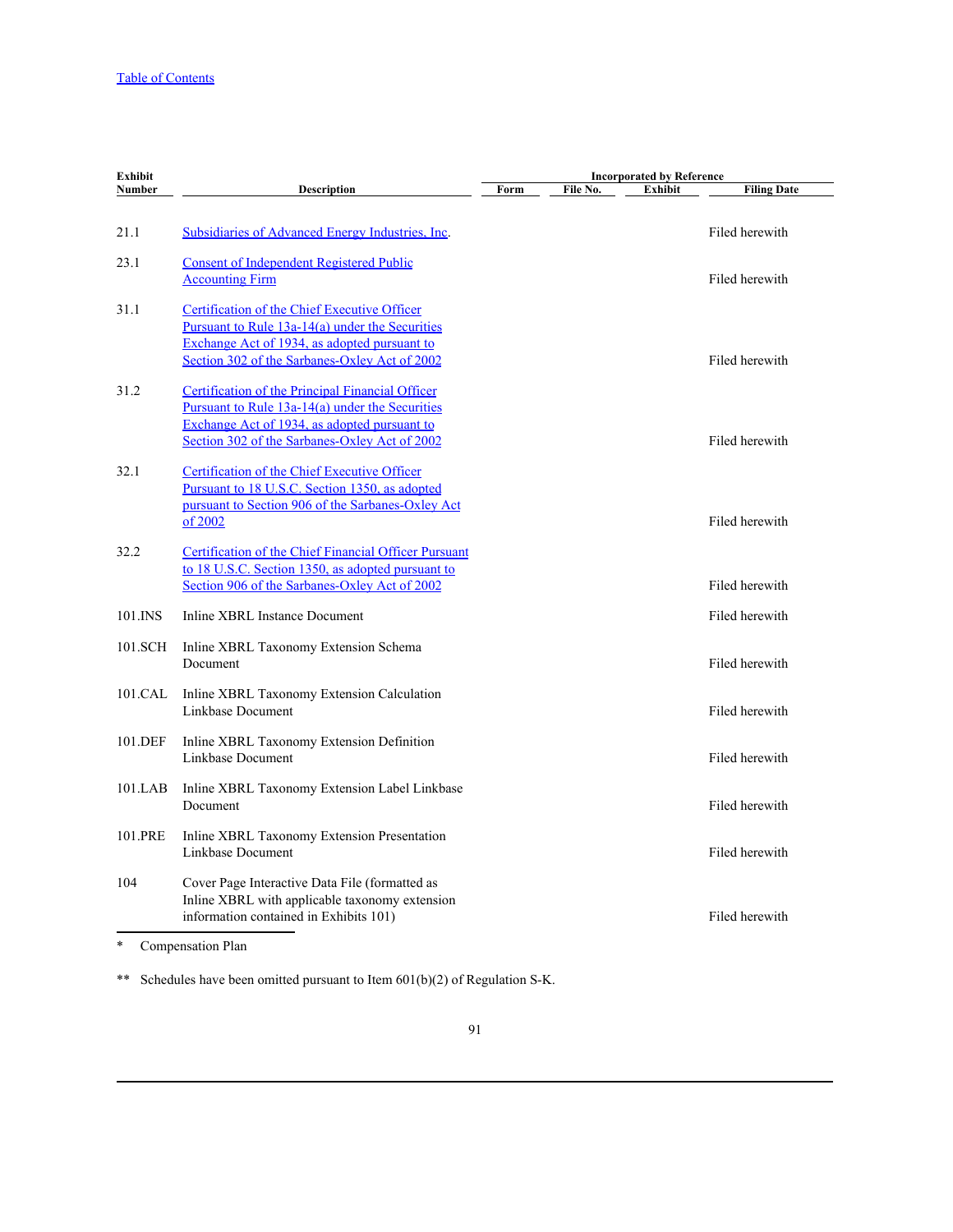+ Confidential treatment has been granted for portions of this agreement.

# **ITEM 16. FORM 10-K SUMMARY**

None.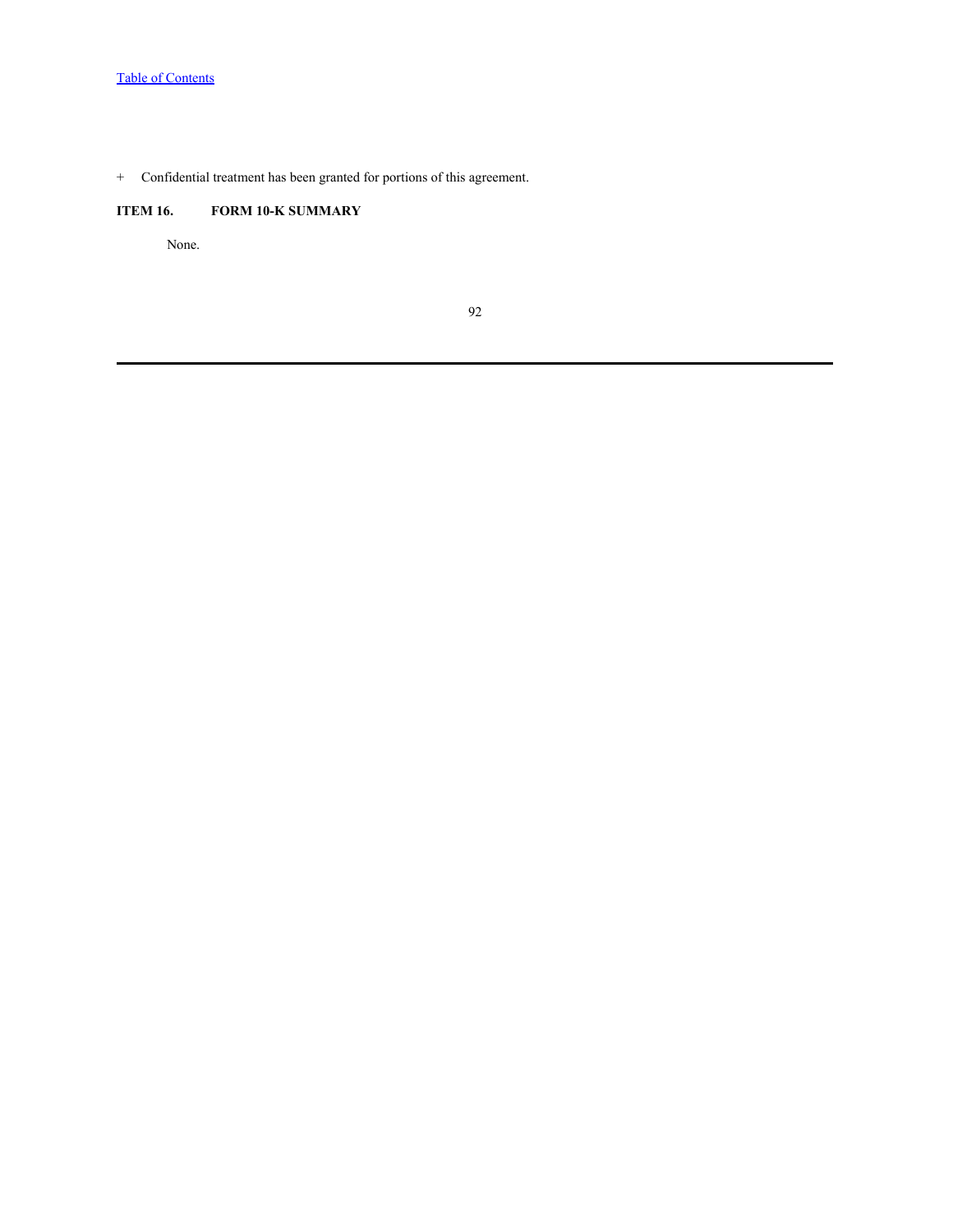### **SIGNATURES**

Pursuant to the requirements of Section 13 or 15(d) of the Securities Exchange Act of 1934, the registrant has duly caused this Annual Report on Form 10-K to be signed on its behalf by the undersigned, thereunto duly authorized.

> ADVANCED ENERGY INDUSTRIES, INC. (Registrant)

/s/ Stephen D. Kelley Stephen D. Kelley Chief Executive Officer Date: March 16, 2022

Pursuant to the requirements of the Securities Exchange Act of 1934, this Annual Report has been signed below by the following persons on behalf of the registrant and in the capacities and on the dates indicated.

| <b>Signatures</b>                            | <b>Title</b>                                                                                         | Date           |  |
|----------------------------------------------|------------------------------------------------------------------------------------------------------|----------------|--|
| /s/ Stephen D. Kelley<br>Stephen D. Kelley   | Chief Executive Officer and Director<br>(Principal Executive Officer)                                | March 16, 2022 |  |
| /s/ Paul Oldham<br>Paul Oldham               | Chief Financial Officer and Executive Vice President<br>(Principal Financial and Accounting Officer) | March 16, 2022 |  |
| /s/ Grant H. Beard<br>Grant H. Beard         | Chairman of the Board                                                                                | March 16, 2022 |  |
| /s/ Frederick A. Ball<br>Frederick A. Ball   | Director                                                                                             | March 16, 2022 |  |
| /s/ Anne DelSanto<br>Anne DelSanto           | Director                                                                                             | March 16, 2022 |  |
| /s/ Tina M. Donikowski<br>Tina M. Donikowski | Director                                                                                             | March 16, 2022 |  |
| /s/ Ronald C. Foster<br>Ronald C. Foster     | Director                                                                                             | March 16, 2022 |  |
| /s/ Edward C. Grady<br>Edward C. Grady       | Director                                                                                             | March 16, 2022 |  |
| /s/ Lanesha Minnix<br>Lanesha Minnix         | Director                                                                                             | March 16, 2022 |  |
| /s/ David W. Reed<br>David W. Reed           | Director                                                                                             | March 16, 2022 |  |
| /s/ John A. Roush<br>John A. Roush           | Director                                                                                             | March 16, 2022 |  |
| /s/ Thomas M. Rohrs<br>Thomas M. Rohrs       | Director                                                                                             | March 16, 2022 |  |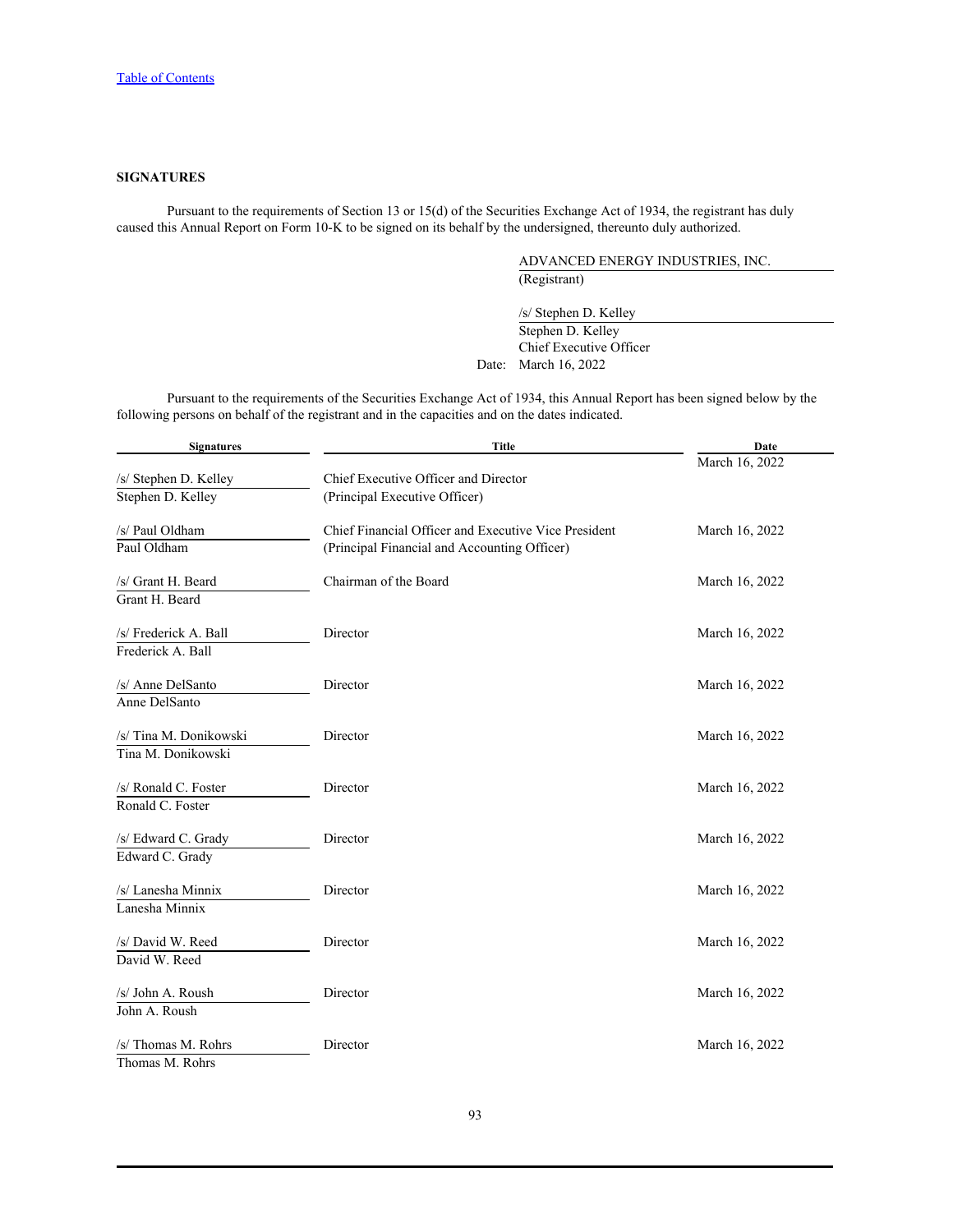## **SUBSIDIARIES OF THE REGISTRANT**

<span id="page-93-0"></span>

| Name                                                            | Jurisdiction of Incorporation or Organization |
|-----------------------------------------------------------------|-----------------------------------------------|
| Advanced Energy Industries (Shenzhen) Co., Ltd. (manufacturing) | China                                         |
| Advanced Energy Industries AE - Israel Ltd.                     | Israel                                        |
| Advanced Energy Industries GmbH                                 | Germany                                       |
| Advanced Energy Industries Limited                              | Hong Kong                                     |
| Advanced Energy Industries U.K. Limited                         | United Kingdom                                |
| Advanced Energy Industries, Inc., Shanghai                      | China                                         |
| Advanced Energy Japan K.K                                       | Japan                                         |
| Advanced Energy Services Pte. Ltd.                              | Singapore                                     |
| Advanced Energy Singapore, Pte. Ltd.                            | Singapore                                     |
| Advanced Energy Taiwan, Ltd.                                    | Taiwan                                        |
| Advanced Energy Xi'an Co., Ltd.                                 | China                                         |
| Advanced Energy Industries (Malaysia) SDN. BHD.                 | Malaysia                                      |
| AE Korea, Ltd.                                                  | South Korea                                   |
| AE Power Singapore Pte Ltd.                                     | Singapore                                     |
| AEI Canada, Inc.                                                | Canada                                        |
| AEI Finance GmbH & Co., KG                                      | Germany                                       |
| AEI Finance Ltd.                                                | Hong Kong                                     |
| <b>AEI Finance Verwaltungs GmbH</b>                             | Germany                                       |
| <b>AEI Holdings, GmbH</b>                                       | Germany                                       |
| AEI Irish Holdings Ltd.                                         | Ireland                                       |
| AEI Korea Services, Ltd.                                        | South Korea                                   |
| <b>AEI</b> Power GmbH                                           | Germany                                       |
| AEI Power India Pvt. Ltd.                                       | India                                         |
| AEI US Subsidiary, LLC                                          | Delaware                                      |
|                                                                 |                                               |
| AES Global Holdings PTE Ltd.                                    | Singapore                                     |
| Artesyn Embedded Technologies (Hong Kong) Limited               | Hong Kong                                     |
| Artesyn Embedded Technologies (Hong Kong) Limited - South Korea | South Korea                                   |
| Artesyn Embedded Technologies GmbH                              | Germany                                       |
| Artesyn Embedded Technologies Philippines, Inc.                 | Philippines                                   |
| Artesyn Embedded Technologies, Inc                              | Florida                                       |
| Artesyn Technologies Asia-Pacific Ltd.                          | Hong Kong                                     |
| Astec Agencies Ltd.                                             | Hong Kong                                     |
| Astec Agencies Ltd (Philippines)                                | Philippines                                   |
| Astec Agencies Ltd. (Taiwan)                                    | Taiwan                                        |
| Astec America, LLC                                              | Delaware                                      |
| Astec Custom Power (Singapore) Pte. Ltd.                        | Singapore                                     |
| Astec Electronics Company Ltd.                                  | China                                         |
| Astec Electronics Company Ltd. (Beijing Branch)                 | China                                         |
| Astec Electronics Company Ltd. (Xi'an Branch)                   | China                                         |
| Astec Europe Ltd.                                               | United Kingdom                                |
| Astec Europe Ltd. (Austria Branch)                              | Austria                                       |
| Astec Europe Ltd. (Italy Branch)                                | Italy                                         |
| Astec Europe Ltd. (Ireland Branch)                              | Ireland                                       |
| Astec International Ltd.                                        | Hong Kong                                     |
| Astec Power Philippines, Inc.                                   | Philippines                                   |
| Astec Power Supply Company Ltd.                                 | China                                         |
| Embedded Computing & Power Private Ltd.                         | India                                         |
| Excelsys Group Ltd.                                             | Ireland                                       |
| Excelsys Holdings Ltd.                                          | Ireland                                       |
|                                                                 | Ireland                                       |
| Excelsys Technologies Ltd.                                      |                                               |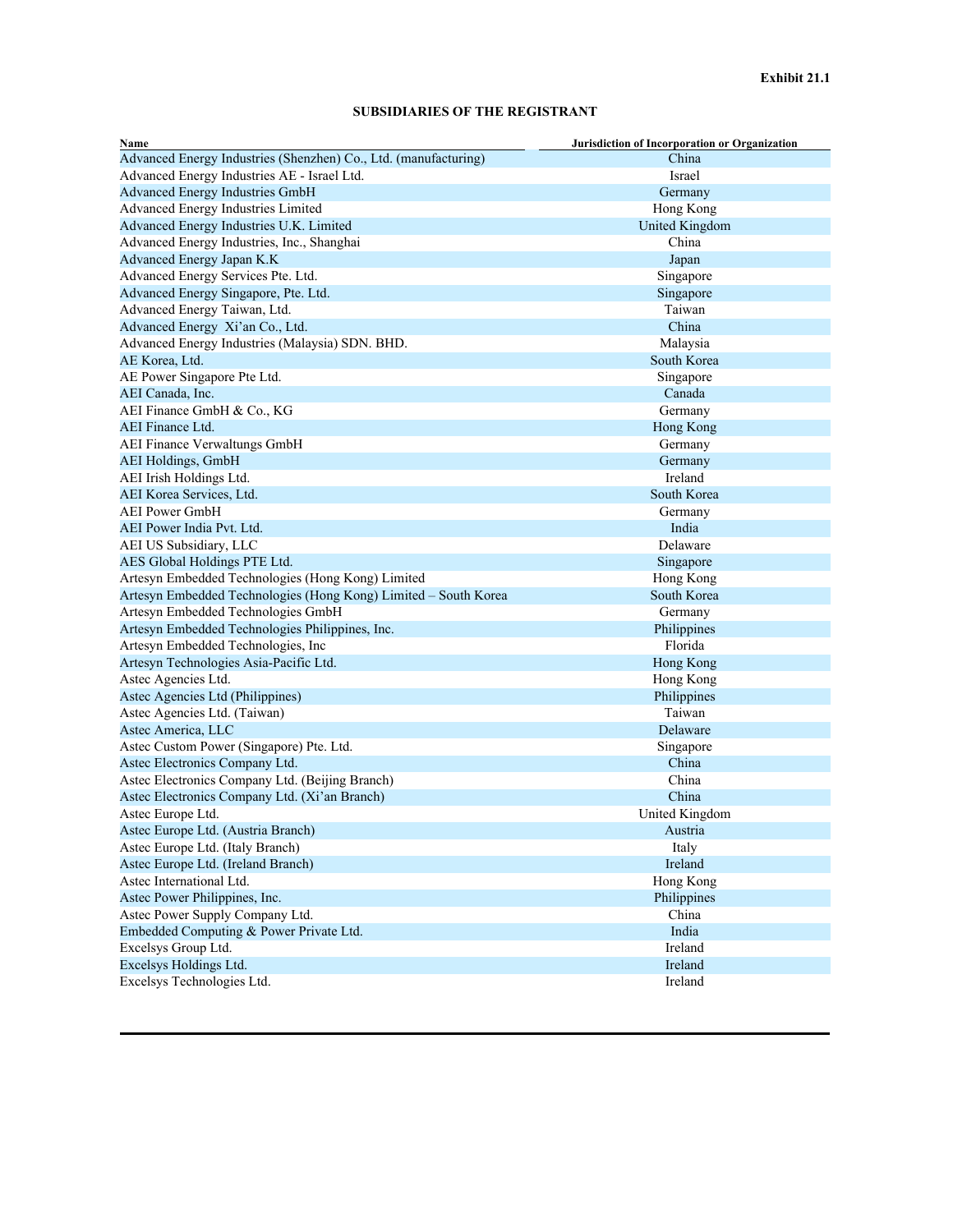| Name                                     | Jurisdiction of Incorporation or Organization |
|------------------------------------------|-----------------------------------------------|
| Fuyogo Limited                           | Hong Kong                                     |
| HiTek DB Pension Scheme Trustees Ltd.    | England                                       |
| <b>HiTek Power GmbH</b>                  | Germany                                       |
| HiTek Power Ltd.                         | United Kingdom                                |
| LumaSense Equipment India Pvt. Ltd. Co.  | India                                         |
| LumaSense Europe GmbH                    | Germany                                       |
| LumaSense Sensor GmbH                    | Germany                                       |
| LumaSense Technologies A/S               | Denmark                                       |
| LumaSense Technologies B.V.              | Netherlands                                   |
| LumaSense Technologies GmbH              | Germany                                       |
| LumaSense Technologies Holdings, Inc.    | Delaware                                      |
| LumaSense Technologies SARL              | France                                        |
| LumaSense Technologies, Inc.             | Delaware                                      |
| Microware Manufacturing Ltd.             | United Kingdom                                |
| Sekidenko, Inc.                          | Washington                                    |
| Siren Acquisition Sub, Inc.              | New York                                      |
| <b>Solvix GmbH</b>                       | Switzerland                                   |
| Solvix LLC                               | Colorado                                      |
| Stourbridge Holdings (UK), Ltd.          | United Kingdom                                |
| String Inverter Repair Services, LLC     | Colorado                                      |
| Tamio Limited                            | Hong Kong                                     |
| T.J. Acquisition Subsidiary, Inc.        | New York                                      |
| Tegam, Inc.                              | Ohio                                          |
| Trek Holding Co., Ltd.                   | Japan                                         |
| Trek Japan K.K.                          | Japan                                         |
| Trek, Inc.                               | New York                                      |
| UltraVolt Group, Inc.                    | Delaware                                      |
| UltraVolt, Inc.                          | New York                                      |
| Versatile Power, Inc.                    | California                                    |
| Wankia Limited                           | Hong Kong                                     |
| Zhongshan Artesyn Technologies Co., Ltd. | China                                         |
|                                          |                                               |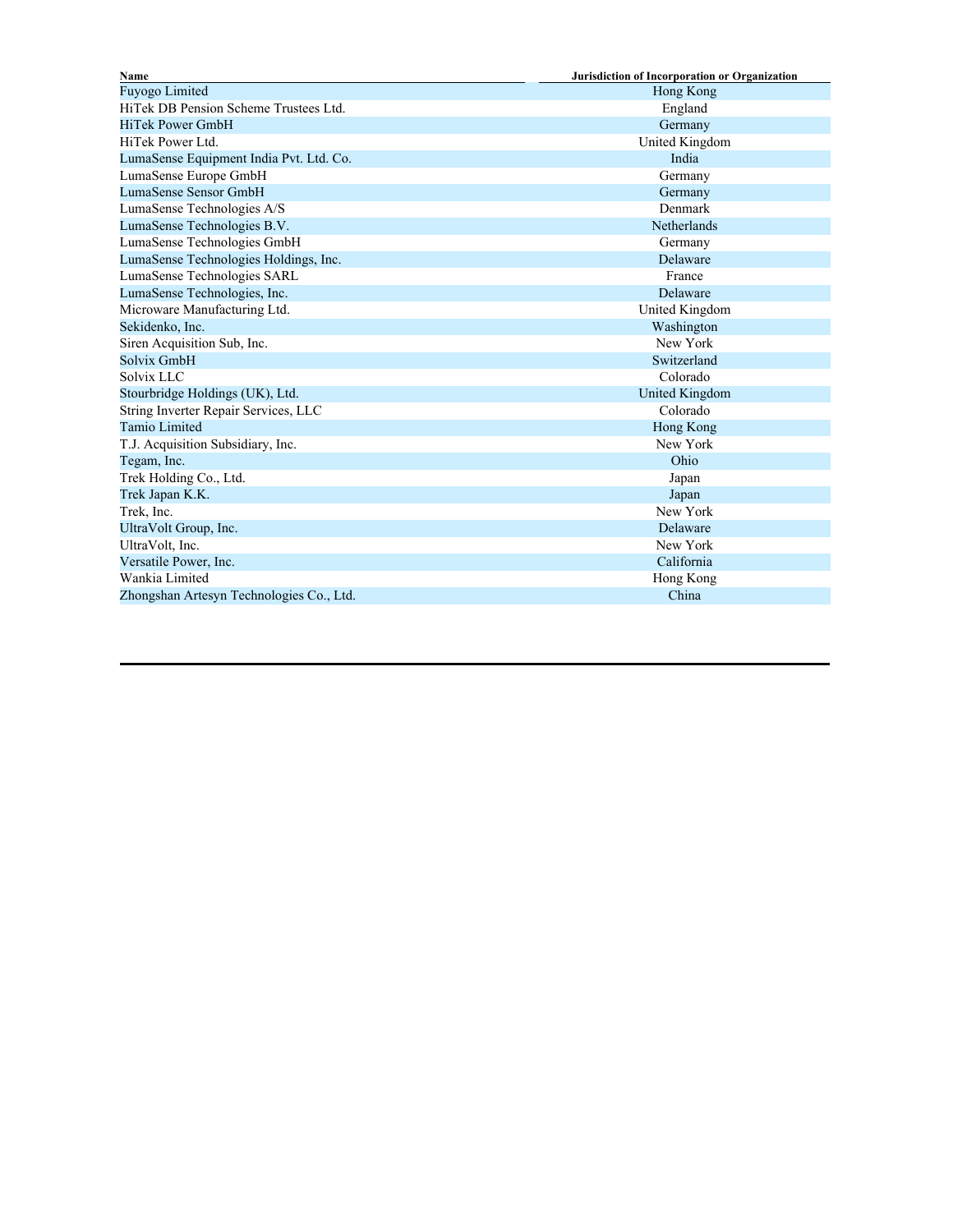#### **Consent of Independent Registered Public Accounting Firm**

<span id="page-95-0"></span>We consent to the incorporation by reference in the following Registration Statements:

- Industries, Inc., and
- Exhibit 23.1<br>
Consent to the incorporation by reference in the following Registration Statements:<br>
(1) Registration Statements (Form S-3 Nos. 333-167027; 333-110534; 333-87459; and 333-34039) of Advanced Energy<br>
Industries and 333-01616) of Advanced Energy Industries, Inc.

Exhibit 23.1<br>
Consent of Independent Registered Public Accounting Firm<br>
We consent to the incorporation by reference in the following Registration Statements:<br>
(1) Registration Statements (Form S-8 Nos. 333-167027; 333-110 Exhibit 23.1<br>
Consent of Independent Registered Public Accounting Firm<br>
Shows to the incorporation by reference in the following Registration Statements:<br>
Registration Statements (Form S-3 Nos. 333-167027; 333-110534; 333of our reports dated March 16, 2022, with respect to the consolidated financial statements of Advanced Energy Industries, Inc. **Exhibit 23.1**<br> **Exhibit 23.1**<br>
We consent to the incorporation by reference in the following Registration Statements:<br>
(1) Registration Statements (Form S-3 Nos. 333-167027; 333-110534; 333-437459; and 333-34039) of Advan Report (Form 10-K) of Advanced Energy Industries, Inc. for the year ended December 31, 2021.

/s/ Ernst & Young LLP

Denver, Colorado March 16, 2022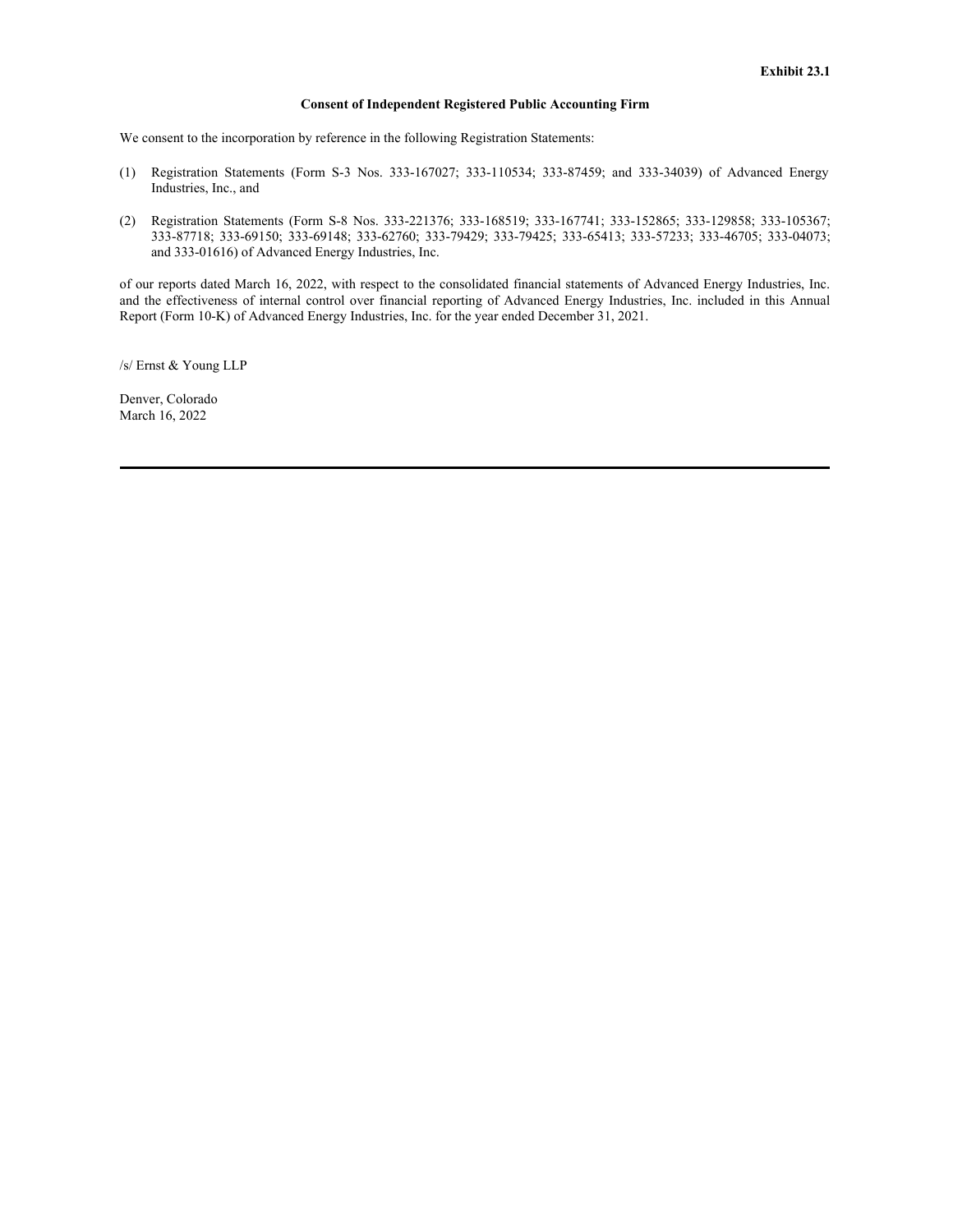#### **SECTION 302 CERTIFICATION OF CHIEF EXECUTIVE OFFICER**

<span id="page-96-0"></span>I, Stephen D. Kelley, certify that:

- 1. I have reviewed this annual report on Form 10-K for the period ended December 31, 2021 of Advanced Energy Industries, Inc.;
- 2. Based on my knowledge, this report does not contain any untrue statement of a material fact or omit to state a material fact necessary to make the statements made, in light of the circumstances under which such statements were made, not misleading with respect to the period covered by this report;
- 3. Based on my knowledge, the financial statements, and other financial information included in this report, fairly present in all material respects the financial condition, results of operations and cash flows of the registrant as of, and for, the periods presented in this report;
- 4. The registrant's other certifying officer and I are responsible for establishing and maintaining disclosure controls and procedures (as defined in Exchange Act Rules 13a-15(e) and 15d-15(e)) and internal control over financial reporting (as defined in Exchange Act Rules 13a-15(f) and 15d-15(f)) for the registrant and have:
	- a. Designed such disclosure controls and procedures, or caused such disclosure controls and procedures to be designed under our supervision, to ensure that material information relating to the registrant, including its consolidated subsidiaries, is made known to us by others within those entities, particularly during the period in which this report is being prepared;
	- b. Designed such internal control over financial reporting, or caused such internal control over financial reporting to be designed under our supervision, to provide reasonable assurance regarding the reliability of financial reporting and the preparation of financial statements for external purposes in accordance with generally accepted accounting principles;
	- c. Evaluated the effectiveness of the registrant's disclosure controls and procedures and presented in this report our conclusions about the effectiveness of the disclosure controls and procedures, as of the end of the period covered by this report based on such evaluation; and
	- d. Disclosed in this report any change in the registrant's internal control over financial reporting that occurred during the registrant's most recent fiscal quarter (the registrant's fourth fiscal quarter in the case of an annual report) that has materially affected, or is reasonably likely to materially affect, the registrant's internal control over financial reporting; and
- 5. The registrant's other certifying officer and I have disclosed, based on our most recent evaluation of internal control over financial reporting, to the registrant's auditors and the audit committee of the registrant's board of directors (or persons performing the equivalent functions):
	- a. All significant deficiencies and material weaknesses in the design or operation of internal control over financial reporting which are reasonably likely to adversely affect the registrant's ability to record, process, summarize and report financial information; and
	- b. Any fraud, whether or not material, that involves management or other employees who have a significant role in the registrant's internal control over financial reporting.

Date: March 16, 2022

/s/ Stephen D. Kelley Stephen D. Kelley Chief Executive Officer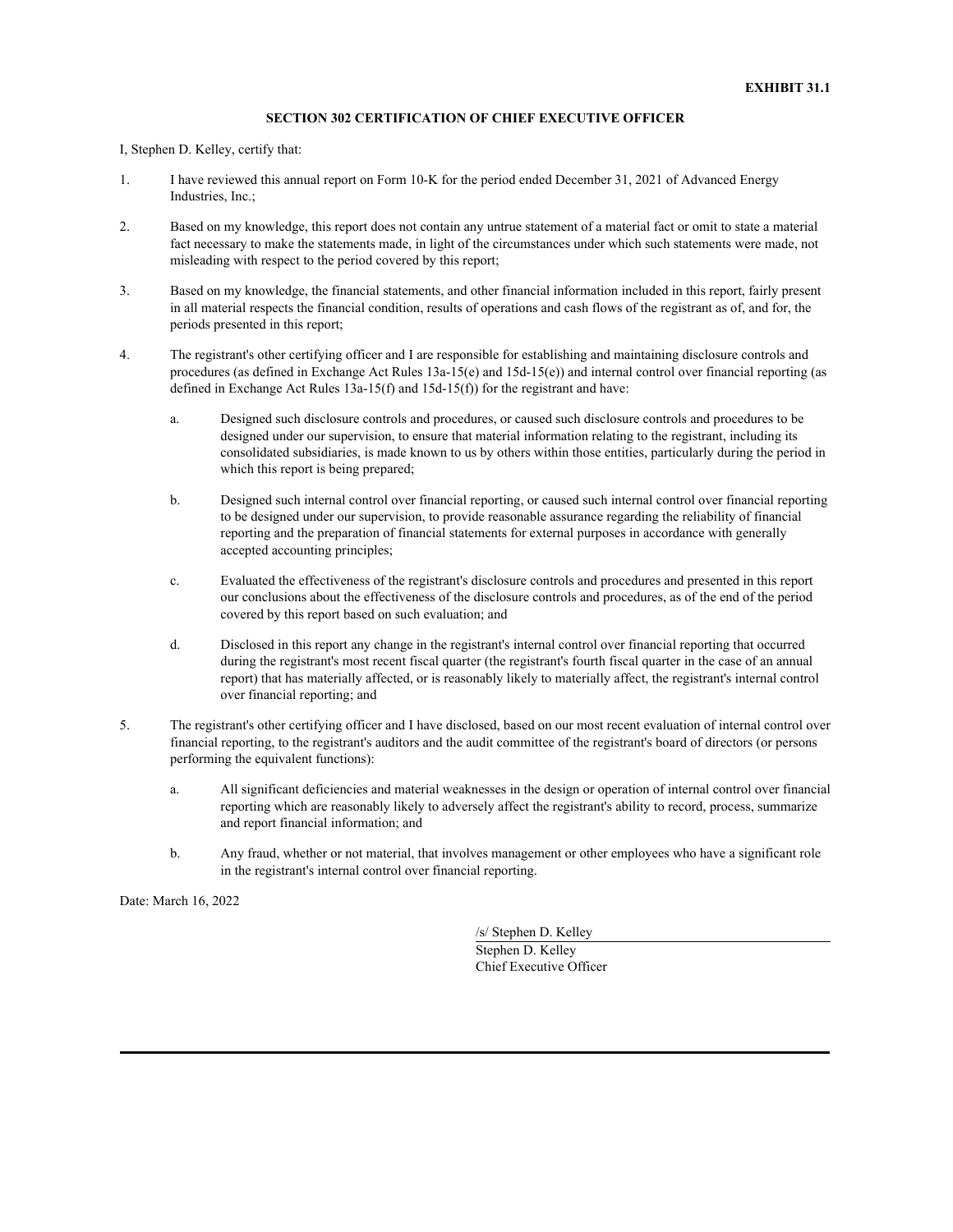## **SECTION 302 CERTIFICATION OF CHIEF FINANCIAL OFFICER**

<span id="page-97-0"></span>I, Paul Oldham, certify that:

- 1. I have reviewed this annual report on Form 10-K for the period ended December 31, 2021 of Advanced Energy Industries, Inc.;
- 2. Based on my knowledge, this report does not contain any untrue statement of a material fact or omit to state a material fact necessary to make the statements made, in light of the circumstances under which such statements were made, not misleading with respect to the period covered by this report;
- 3. Based on my knowledge, the financial statements, and other financial information included in this report, fairly present in all material respects the financial condition, results of operations and cash flows of the registrant as of, and for, the periods presented in this report;
- 4. The registrant's other certifying officer and I are responsible for establishing and maintaining disclosure controls and procedures (as defined in Exchange Act Rules 13a-15(e) and 15d-15(e)) and internal control over financial reporting (as defined in Exchange Act Rules 13a-15(f) and 15d-15(f)) for the registrant and have:
	- a. Designed such disclosure controls and procedures, or caused such disclosure controls and procedures to be designed under our supervision, to ensure that material information relating to the registrant, including its consolidated subsidiaries, is made known to us by others within those entities, particularly during the period in which this report is being prepared;
	- b. Designed such internal control over financial reporting, or caused such internal control over financial reporting to be designed under our supervision, to provide reasonable assurance regarding the reliability of financial reporting and the preparation of financial statements for external purposes in accordance with generally accepted accounting principles;
	- c. Evaluated the effectiveness of the registrant's disclosure controls and procedures and presented in this report our conclusions about the effectiveness of the disclosure controls and procedures, as of the end of the period covered by this report based on such evaluation; and
	- d. Disclosed in this report any change in the registrant's internal control over financial reporting that occurred during the registrant's most recent fiscal quarter (the registrant's fourth fiscal quarter in the case of an annual report) that has materially affected, or is reasonably likely to materially affect, the registrant's internal control over financial reporting; and
- 5. The registrant's other certifying officer and I have disclosed, based on our most recent evaluation of internal control over financial reporting, to the registrant's auditors and the audit committee of the registrant's board of directors (or persons performing the equivalent functions):
	- a. All significant deficiencies and material weaknesses in the design or operation of internal control over financial reporting which are reasonably likely to adversely affect the registrant's ability to record, process, summarize and report financial information; and
	- b. Any fraud, whether or not material, that involves management or other employees who have a significant role in the registrant's internal control over financial reporting.

Date: March 16, 2022

/s/ Paul Oldham Paul Oldham Chief Financial Officer & Executive Vice President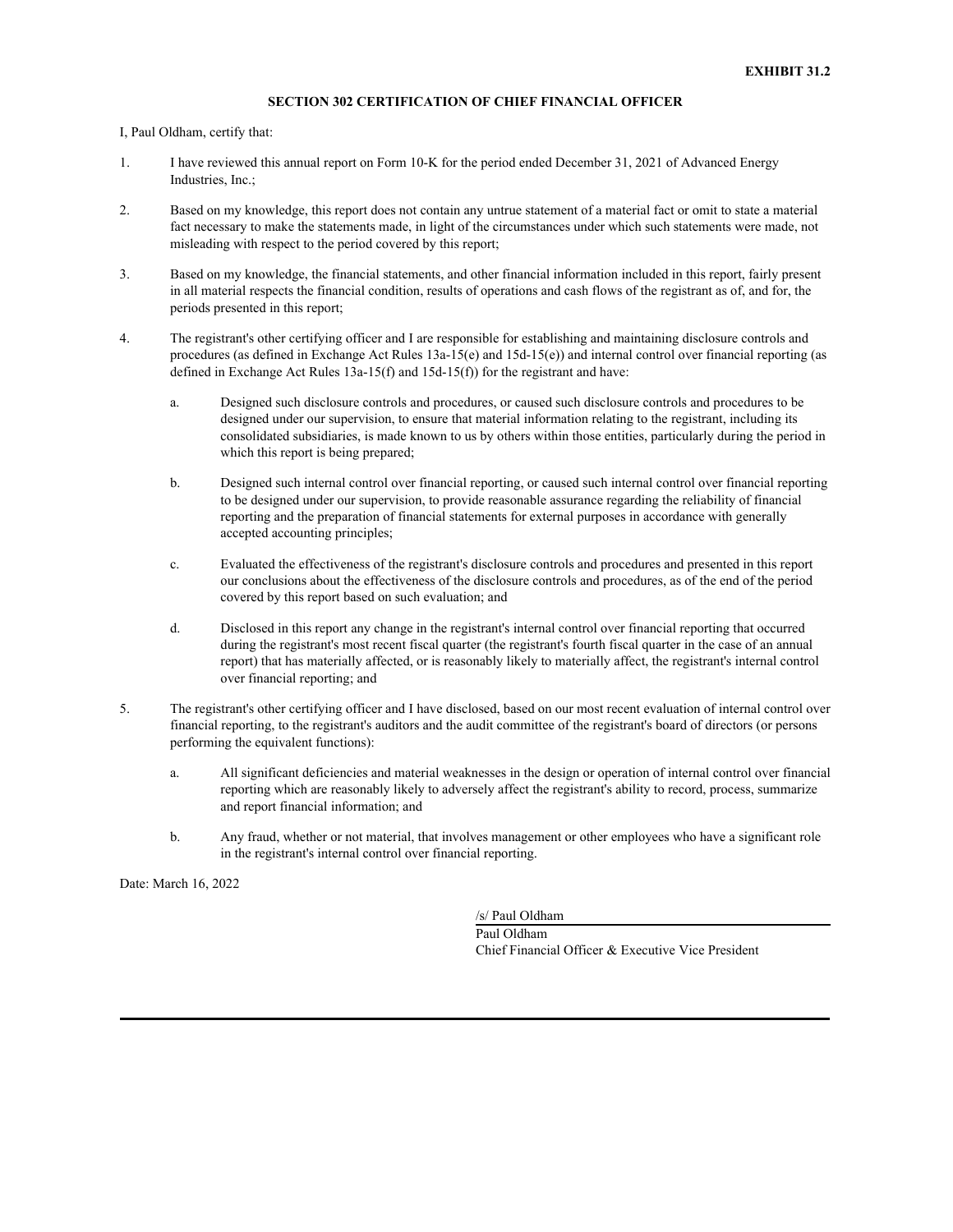## **WRITTEN STATEMENT OF CHIEF EXECUTIVE OFFICER FURNISHED PURSUANT TO SECTION 906 OF THE SARBANES-OXLEY ACT OF 2002 (18 U.S.C. SECTION 1350) AND FOR THE PURPOSE OF COMPLYING WITH RULE 13a-14(b) OF THE SECURITIES EXCHANGE ACT OF 1934**

<span id="page-98-0"></span>The undersigned, the Chief Executive Officer of Advanced Energy Industries, Inc. (the "Company"), hereby certifies that to his knowledge on the date hereof:

- a) the Annual Report on Form 10-K of the Company for the year ended December 31, 2021 filed on the date hereof with the Securities and Exchange Commission (the "Report") fully complies with the requirements of Section 13(a) or 15(d) of the Securities Exchange Act of 1934; and
- b) information contained in the Report fairly presents, in all material respects, the financial condition and results of operations of the Company.

Date: March 16, 2022

/s/ Stephen D. Kelley

Stephen D. Kelley Chief Executive Officer

A signed original of this written statement required by Section 906, or other document authenticating, acknowledging, or otherwise adopting the signature that appears in typed form within the electronic version of this written statement required by Section 906, has been provided to the Company and will be retained by the Company and furnished to the Securities and Exchange Commission or its staff upon request.